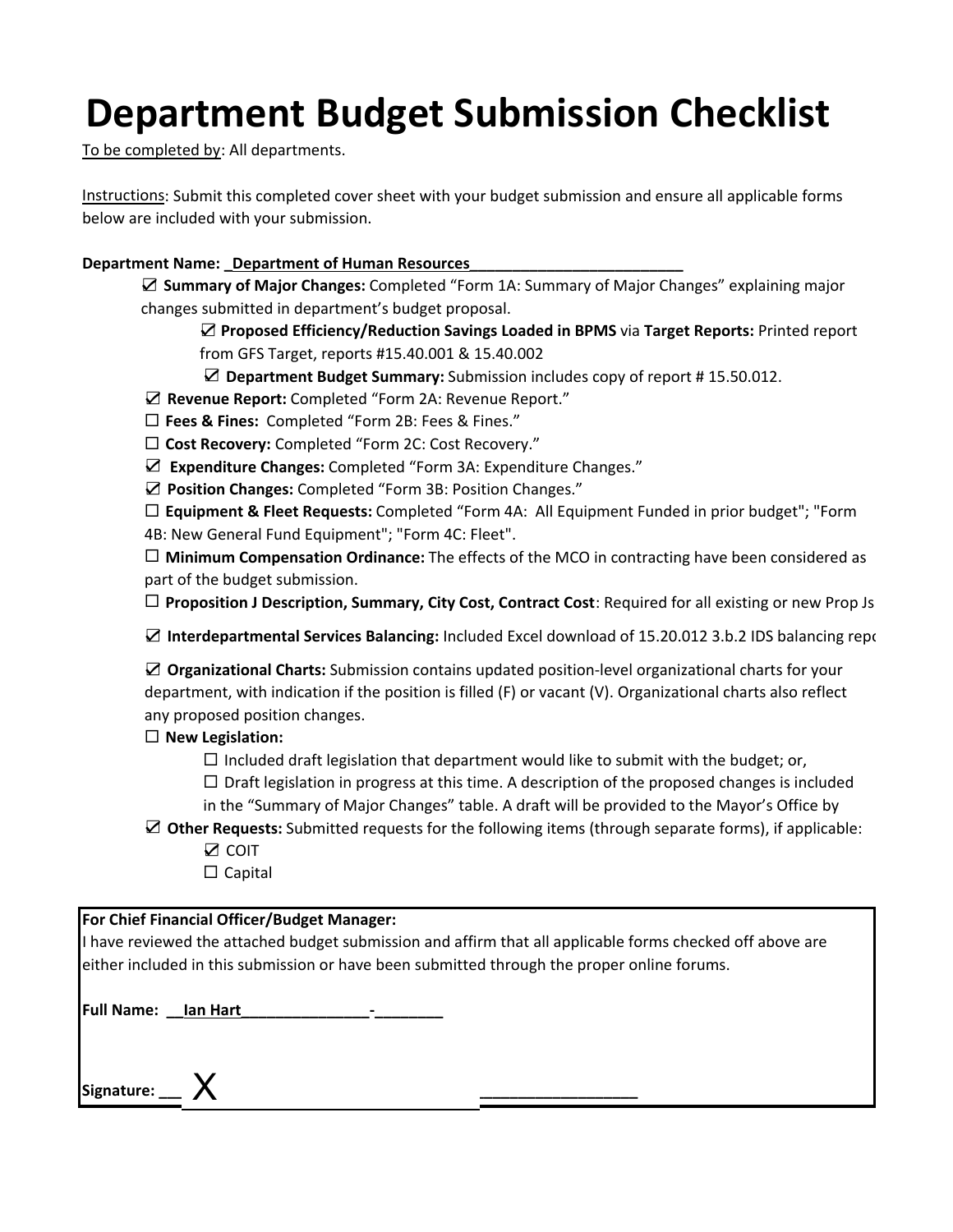# **BUDGET FORM 1A: Summary of Major Changes**

**FY 2020‐21 and FY 2021‐22** 

|                                             | <b>Human Resources</b>                                                                                                                          |
|---------------------------------------------|-------------------------------------------------------------------------------------------------------------------------------------------------|
| <b>Major Changes</b>                        | <b>Department Response</b>                                                                                                                      |
|                                             | DHR is not proposing any major changes in the submitted budget. Instead we are continuing initiatives started in recent years,                  |
| 1. SUMMARY. What major changes is the       | including:<br>• Continuation of the HR Modernization Program;                                                                                   |
| department proposing? Clearly describe      | . New DHR's Diversity, Equity, and Inclusion (DEI) leadership, recruitment, and reporting efforts;                                              |
| each change, including the fiscal impact of | . Providing unplanned and urgent HR and recruitment support to departments;                                                                     |
| the proposal, and how the department        | • Leading trainings and workshops to foster a climate of respect and inclusion for all employees;                                               |
| proposes to fund each significant change    | • Providing individualized career coaching and assessment, training, placement assistance, and other services to San Francisco Housing          |
| (i.e. reprioritization of existing funds,   | Authority workers displaced due to Federal Housing and Urban Development staffing reductions;                                                   |
| grants, or other new revenues). Include     | • Coordinating with city leaders on HR- and DSW-related emergency planning and response efforts; and                                            |
| detail related to position changes in       | • Implementing Phase 3 of Workers' Compensation Banking Modernization, which will provide electronic payments to medical                        |
| Position section below.                     | providers, improving efficiency, reducing complaints, and cutting our carbon footprint.                                                         |
| 2. EXPENDITURES. What expenditure           | Department is anticipating the following changes in expenditures:                                                                               |
| changes did the department submit from      | • Inclusion of 18 Fellows that were not included in base budget.                                                                                |
| the base budget? Please differentiate       | • Additional workorder-funded positions (see Question 5, below) to support increased departmental workorder demand for                          |
| between General Fund and non-General        | Employment Services and Workforce Development.                                                                                                  |
| Fund.                                       | • Additional positions (see Question 5, below) to support business needs and improve efficiencies within the Workers' Compensation              |
|                                             | Division.                                                                                                                                       |
| (This should match an Audit Trail, as       | • Additional materials and supplies to support increased demand for workorder services.                                                         |
| shown in form 3A Expenditure Changes).      | • Increased non-personnel services to support increased demand for workorder services.                                                          |
| 3. REVENUE. What revenue changes did        | Department is anticipating an increase in Expenditure Recoveries, due to the following:                                                         |
| the department submit from the base         | . Recovery of expenditures related to 18 Fellows that were not included in base budget.                                                         |
| budget? Please differentiate between        | • Recovery of expenditures related to increased demand for Employment Services (miscellaneous HR support for departments).                      |
| General Fund and non-General Fund.          | • Recovery of expenditures related to increased demand for Workforce Development services (e.g., training, workshops).                          |
|                                             | • Recovery of expenditures related to contractual salary increases in Equal Employment Opportunity (EEO) services.                              |
| (This should match an Audit Trail, as       |                                                                                                                                                 |
| shown in form 2A Revenue Report).           |                                                                                                                                                 |
|                                             | DHR met its efficiency targets through a combination attrition savings and increased workorder recoveries. In FYs 20-21 and 21-22,              |
| 4. TARGET. How did the department meet      | DHR will require increases in attrition savings, effectively delaying internal hiring and position replacement. We anticipate that the          |
| its target? What are the programmatic,      | Citywide impacts of the attrition increases will result in delayed hiring, new employee processing, and EEO investigations, and limit           |
| operational, or staffing impacts of this    | DHR's capacity to provide requested trainings. In addition, a number of departments have requested increased human resources                    |
| proposed reduction?                         | support services and training in the coming two-year budget period.                                                                             |
|                                             | The Department included new positions and changes to special classes summarized below:                                                          |
|                                             | • HRD01. One (1) off-budget 1246 Principal Human Resources Analysts for as-needed Employment Services requests. No General Fund                 |
|                                             | impact. If needed, positions would be funded by interdepartmental workorders.                                                                   |
|                                             | • HRD02. One (1) 1404 Clerk position to support additional Workers' Compensation requirements resulting from taking Intercare cases             |
|                                             | in-house. No General Fund impact. Position is assumed in Workers' Compensation rate model.                                                      |
|                                             | • HRD03. One (1) 2322 Nurse Manager to support Workers' Compensation Division. No General Fund impact. DHR will offset new                      |
|                                             | position by reducing Temporary salaries.                                                                                                        |
|                                             | • HRD04. Two (2) off-budget 1232 Training Officers for as-needed Training and Workshop requests. No General Fund impact. If needed,             |
|                                             | positions would be funded by interdepartmental workorders.                                                                                      |
|                                             | • HRD05. One (1) 1203 Personnel Technician for Selection & Hiring Resources team. No General Fund impact. DHR will offset new                   |
|                                             | position by reducing Temporary salaries.                                                                                                        |
|                                             | • HRD06. Substituting 0931 Manager III for 0952 Deputy Director II for Director of Diversity, Equity, and Inclusion. No General Fund<br>impact. |
| 5. POSITIONS. Did the department include    | • HRD07. One (1) 1844 Senior Management Assistant for Workforce Development Team. No General Fund impact. Position supported                    |
| changes to positions or special classes?    | by increased workorder demand for training services.                                                                                            |
| What is the overall General Fund impact?    | • HRD08. One (1) 1232 Training Officer for Workforce Development Team. No General Fund impact. Position supported by increased                  |
| Highlight any changes related to major      | workorder demand for training services.                                                                                                         |
| changes/initiatives as noted in the         | • HRD09. One (1) 1230 Instructional Designer for Workforce Development Team. No General Fund impact. Position supported by                      |
| Summary section.                            | increased workorder demand for training services.                                                                                               |
|                                             | • HRD10. One (1) 1241 Human Resources Analyst to support Employment Services Project Team. No General Fund impact. Position                     |
| (Reminder: No increases to General Fund     | supported by increased workorder demand for employment services.                                                                                |
| supported FTE should be loaded in the       | • HRD11. Two (2) 1246 Principal Human Resources Analysts to support Employment Services Project Team. No General Fund impact.                   |
| system. Include reference numbers for all   | Position supported by increased workorder demand for employment services.                                                                       |
| position changes).                          | See Table Below                                                                                                                                 |
| 6. INTERDEPARTMENTAL SERVICES (IDS).        |                                                                                                                                                 |
| Is the department proposing any             |                                                                                                                                                 |
| discretionary changes to IDS workorders     |                                                                                                                                                 |
| (excluding those that are centrally loaded  |                                                                                                                                                 |
| by the Mayor's Office)? If so, describe the |                                                                                                                                                 |
| changes, including the change amount, the   |                                                                                                                                                 |
| corresponding requesting/performing         |                                                                                                                                                 |
| department, and whether those               |                                                                                                                                                 |
| departments are in agreement with the       |                                                                                                                                                 |
| change.                                     |                                                                                                                                                 |
|                                             |                                                                                                                                                 |
| (Reminder: A new IDS balancing report       |                                                                                                                                                 |
| (15.20.012 3.b.2) is available in CFO       |                                                                                                                                                 |
| Dashboards > Enterprise Planning in BI).    |                                                                                                                                                 |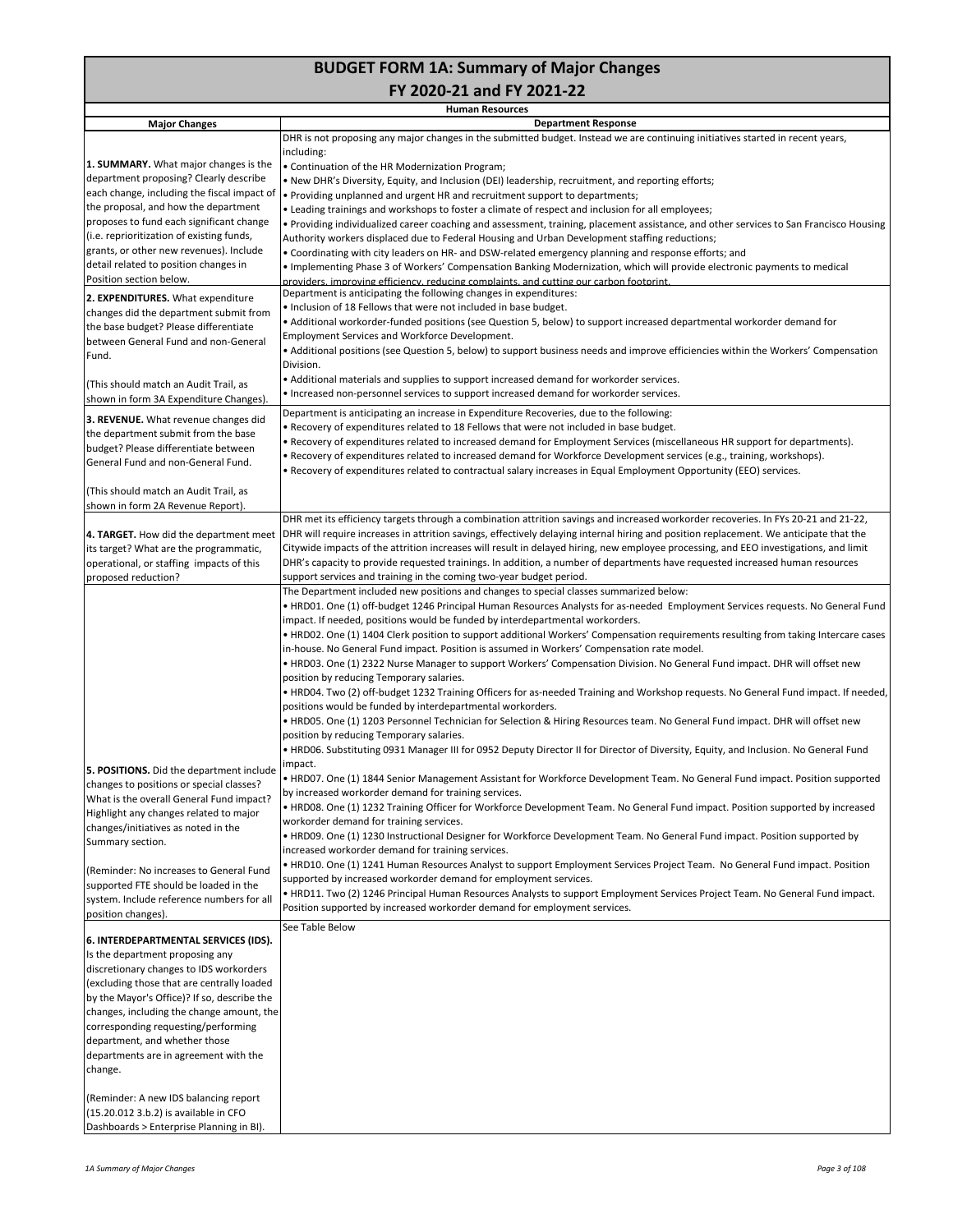# **BUDGET FORM 1A: Summary of Major Changes**

**FY 2020‐21 and FY 2021‐22** 

|                                                                                | <b>Human Resources</b> |                               |             |                     |                                  |         |                                                                                                                                                                                                                                 |  |  |  |
|--------------------------------------------------------------------------------|------------------------|-------------------------------|-------------|---------------------|----------------------------------|---------|---------------------------------------------------------------------------------------------------------------------------------------------------------------------------------------------------------------------------------|--|--|--|
| <b>HRD Workforce Development</b>                                               |                        |                               |             |                     |                                  |         |                                                                                                                                                                                                                                 |  |  |  |
|                                                                                |                        | <b>Baseline Budget</b>        |             |                     | <b>Anticipated Budget Requst</b> |         | <b>Rationale</b>                                                                                                                                                                                                                |  |  |  |
| <b>Account II Requesting Department</b><br>486020 Exp Rec Fr Airport (AAO)     | CY                     | <b>BY</b>                     | $BY+1$      | <b>CY</b><br>94,760 | <b>BY</b><br>40,000              | $BY+1$  | 40,000 CY reflects current year agreement. BY and BY+1 confirmed by Airport 2/12                                                                                                                                                |  |  |  |
| 486370 Exp Rec Fr Comm Health Svc AAO                                          | 100,000                | 100,000                       | 100,000     | 100,000             | 200,000                          |         | 208,000 Adjustment to BY and BY+1 request from DPH for \$100,000 additional training. Confirmed 2/19                                                                                                                            |  |  |  |
| 486430 Exp Rec Fr Public Library AAO                                           | 60,000                 | 60,000                        | 60,000      | 60,000              | 110,000                          |         | 60,000 Adjustment to BY based on one-year request from Library for \$50,000 additional training.                                                                                                                                |  |  |  |
| 486460 Exp Rec Fr Muni TransprtnAAO<br>486780 Exp Rec Fr War Memorial (AAO)    | $\sim$<br>1,080        | ÷.<br>1,080                   | ×.<br>1,080 | 245,000<br>1,080    | 254,800<br>19,855                |         | 264,992 MTA requested substantial increase in their training workorder midyear FY20. CY amount reflects executed MOU.<br>19,855 Added week of 2/17 by WAR                                                                       |  |  |  |
| <b>Total Workforce Development</b>                                             | 161,080                | 161,080                       | 161,080     | 500,840             | 624,655                          | 592,847 |                                                                                                                                                                                                                                 |  |  |  |
| HRD Equal Employment Opportunity (EEO) & Leaves                                |                        |                               |             |                     |                                  |         |                                                                                                                                                                                                                                 |  |  |  |
| 486460 Exp Rec Fr Muni TransprtnAAO                                            |                        | 1,121,276 1,121,276 1,121,276 |             |                     |                                  |         | Following Transfer of Function of EEO responsibilities to DHR, DHR has 6 dedicated staff members providing EEO<br>1,121,276 1,310,676 1,363,103 services to MTA. Change upates workorder to reflect actual salaries and fringe. |  |  |  |
| <b>Total EEO &amp; Leaves</b>                                                  |                        | 1,121,276 1,121,276 1,121,276 |             |                     | 1,121,276 1,310,676 1,363,103    |         |                                                                                                                                                                                                                                 |  |  |  |
| <b>HRD Employment Services</b>                                                 |                        |                               |             |                     |                                  |         |                                                                                                                                                                                                                                 |  |  |  |
| 486060 Exp Rec Fr Art Commission AAO                                           | 102,024                | 102,024                       | 102,024     | 102,024             | 152,024                          |         | 152,024 Added 2/20 by ART, for additional recruitment and other HR support.                                                                                                                                                     |  |  |  |
| 486195 EXP REC Fr HomelessnessSvcsAAO<br>486370 Exp Rec Fr Comm Health Svc AAO | $\sim$                 |                               |             |                     | 231,583<br>231,583               | 41,000  | Confirmed BY and BY+1, 2/14/20<br>240,846 DPH requesting services of dedicated 1246 in CY, plus 15% overhead. Confirmed.                                                                                                        |  |  |  |
| 486420 Exp Rec Fr Juvenile Court AAO                                           |                        |                               |             | 111,338             | 231,583                          |         | 240,846 JUV receiving 6 months of services of dedicated 1246 in CY, plus 15% overhead. Adds budget for BY.                                                                                                                      |  |  |  |
| <b>Total Employment Services</b>                                               | 102,024                | 102,024                       | 102,024     | 213,362             | 846,772                          | 674,716 |                                                                                                                                                                                                                                 |  |  |  |
| 7. LEGISLATION. Is the department                                              |                        | No.                           |             |                     |                                  |         |                                                                                                                                                                                                                                 |  |  |  |
| seeking to submit any legislation with the                                     |                        |                               |             |                     |                                  |         |                                                                                                                                                                                                                                 |  |  |  |
| budget? Does the department's budget                                           |                        |                               |             |                     |                                  |         |                                                                                                                                                                                                                                 |  |  |  |
| assume any revenues/expenditures that                                          |                        |                               |             |                     |                                  |         |                                                                                                                                                                                                                                 |  |  |  |
| require a legislative change?                                                  |                        |                               |             |                     |                                  |         |                                                                                                                                                                                                                                 |  |  |  |
|                                                                                |                        |                               |             |                     |                                  |         |                                                                                                                                                                                                                                 |  |  |  |
| If so, please submit drafts of legislation                                     |                        |                               |             |                     |                                  |         |                                                                                                                                                                                                                                 |  |  |  |
| along with the budget submission. Or                                           |                        |                               |             |                     |                                  |         |                                                                                                                                                                                                                                 |  |  |  |
| provide a summary of desired legislation                                       |                        |                               |             |                     |                                  |         |                                                                                                                                                                                                                                 |  |  |  |
| and an expected date of submission, if still                                   |                        |                               |             |                     |                                  |         |                                                                                                                                                                                                                                 |  |  |  |
| in progress.                                                                   |                        |                               |             |                     |                                  |         |                                                                                                                                                                                                                                 |  |  |  |
| 8. PROP J: Identify existing Prop J Analyses N/A                               |                        |                               |             |                     |                                  |         |                                                                                                                                                                                                                                 |  |  |  |
| that will continue, and if the department's                                    |                        |                               |             |                     |                                  |         |                                                                                                                                                                                                                                 |  |  |  |
| budget proposes any NEW contracting out                                        |                        |                               |             |                     |                                  |         |                                                                                                                                                                                                                                 |  |  |  |
|                                                                                |                        |                               |             |                     |                                  |         |                                                                                                                                                                                                                                 |  |  |  |
| of work previously done by City workers.                                       |                        |                               |             |                     |                                  |         |                                                                                                                                                                                                                                 |  |  |  |
| 9. TRANSFER OF FUNCTION: Is the                                                |                        | No.                           |             |                     |                                  |         |                                                                                                                                                                                                                                 |  |  |  |
| department requesting any Transfer of                                          |                        |                               |             |                     |                                  |         |                                                                                                                                                                                                                                 |  |  |  |
| Functions of positions between                                                 |                        |                               |             |                     |                                  |         |                                                                                                                                                                                                                                 |  |  |  |
| departments? If so, please explain.                                            |                        |                               |             |                     |                                  |         |                                                                                                                                                                                                                                 |  |  |  |
| 10. INTERIM EXCEPTIONS: Is the                                                 |                        | No.                           |             |                     |                                  |         |                                                                                                                                                                                                                                 |  |  |  |
| department requesting any interim                                              |                        |                               |             |                     |                                  |         |                                                                                                                                                                                                                                 |  |  |  |
| exceptions (new positions that are 1.0 FTE                                     |                        |                               |             |                     |                                  |         |                                                                                                                                                                                                                                 |  |  |  |
| rather than 0.77)? If so, for what reason                                      |                        |                               |             |                     |                                  |         |                                                                                                                                                                                                                                 |  |  |  |
| are is the request heing made?                                                 |                        |                               |             |                     |                                  |         |                                                                                                                                                                                                                                 |  |  |  |
| 11. FELLOWSHIP PROGRAMS: Did the                                               |                        |                               |             |                     |                                  |         | DHR will request both a Fellow and a 1249 HR Analyst Trainee.                                                                                                                                                                   |  |  |  |
| department apply to any citywide                                               |                        |                               |             |                     |                                  |         |                                                                                                                                                                                                                                 |  |  |  |
| fellowship programs, including San                                             |                        |                               |             |                     |                                  |         |                                                                                                                                                                                                                                 |  |  |  |
| Francisco Fellows, the Fish Fellowship, or                                     |                        |                               |             |                     |                                  |         |                                                                                                                                                                                                                                 |  |  |  |
| the 1249 HR Analyst Trainee Program?                                           |                        |                               |             |                     |                                  |         |                                                                                                                                                                                                                                 |  |  |  |
|                                                                                |                        |                               |             |                     |                                  |         |                                                                                                                                                                                                                                 |  |  |  |
| Reminder for AIR, PRT, PUC and SFMTA,                                          |                        |                               |             |                     |                                  |         |                                                                                                                                                                                                                                 |  |  |  |
|                                                                                |                        |                               |             |                     |                                  |         |                                                                                                                                                                                                                                 |  |  |  |
| please also address FY 21/22, including the                                    |                        |                               |             |                     |                                  |         |                                                                                                                                                                                                                                 |  |  |  |
| 1249 HR Analyst Trainee program.                                               |                        |                               |             |                     |                                  |         |                                                                                                                                                                                                                                 |  |  |  |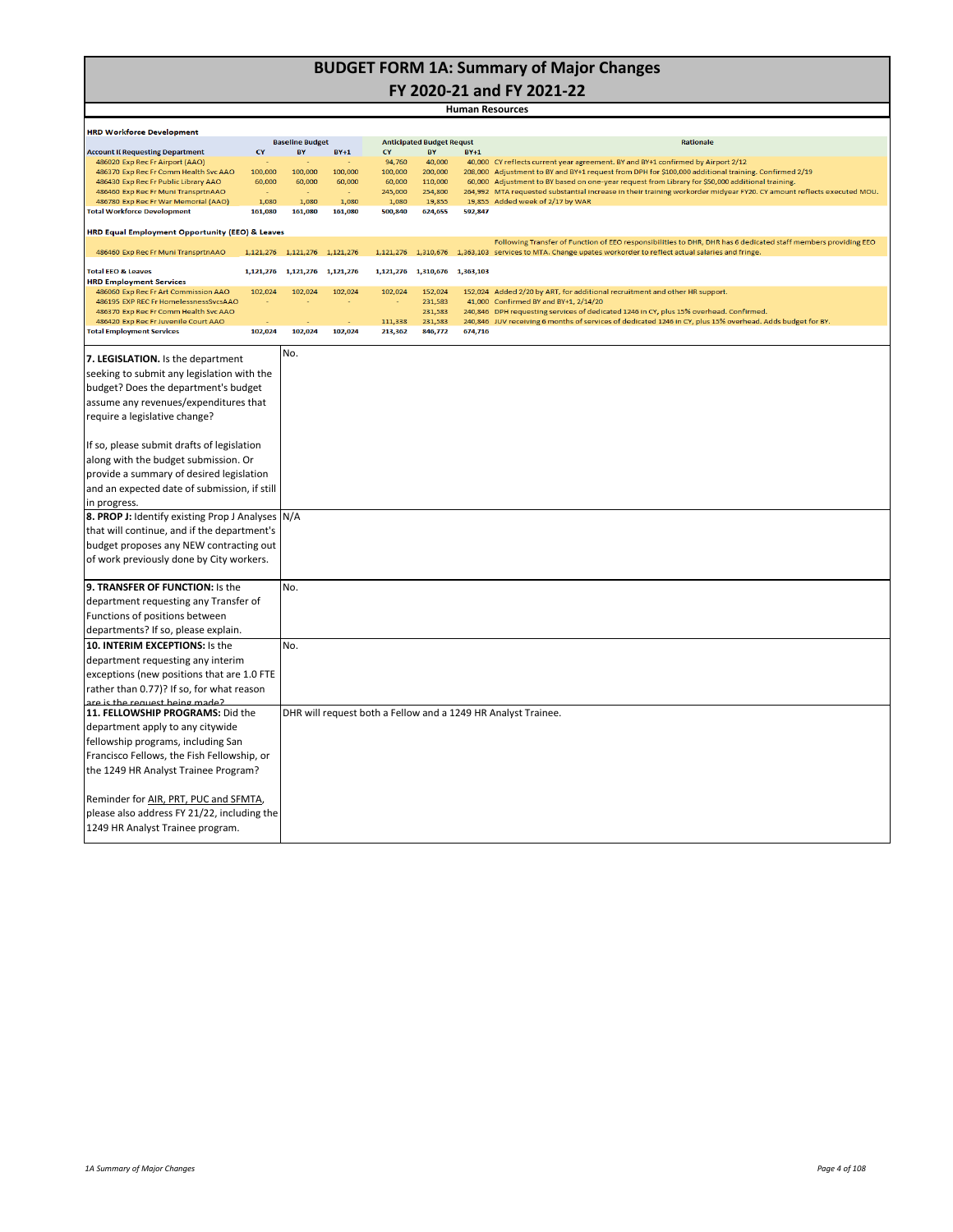| Select a Report        | <b>Budget Year</b> | <b>Snapshot</b> | <b>Department</b> |                           |            |           |        |      |
|------------------------|--------------------|-----------------|-------------------|---------------------------|------------|-----------|--------|------|
| 15.40.001 GFS Target & | 2021               | Current         | HRD               |                           |            |           |        |      |
| Non GFS Balance - Dept |                    |                 |                   |                           |            |           |        |      |
| Detail                 |                    |                 |                   |                           |            |           |        |      |
| CY                     | 2020               | <b>Phase CY</b> | 2019-2020         | <b>Phase BY 2020-2021</b> | Phase BY+1 | 2021-2022 | $BY+1$ | 2022 |

# **15.40.001 GFS Target &**

**Non GFS Balance** Time run: 2/24/2020 8:27:43 AM

# **Department: HRD (General Fund Supported)**

|                    |                                  | BY General Fund Supported |                    |                  | BY+1 General Fund Supported |                    |              |
|--------------------|----------------------------------|---------------------------|--------------------|------------------|-----------------------------|--------------------|--------------|
| Account Lvl 2 Code | Category                         | <b>BY Base</b>            | BY DEPT +          | BY MYR           | BY+1 Base                   | $BY+1$ DEPT $+$    | BY+1 MYR     |
|                    |                                  |                           | <b>MYR Changes</b> | Proposed<br>∣Amt |                             | <b>MYR Changes</b> | Proposed Amt |
| <b>EXPENDITURE</b> | <b>Mandatory Fringe Benefits</b> | 6,312,762                 | 79,762             | 6,392,524        | 6,362,721                   | (502, 688)         | 5,860,033    |
|                    | Materials & Supplies             | 159,737                   | 112,700            | 272,437          | 159,737                     | 57,000             | 216,737      |
|                    | Non-Personnel Services           | 2,796,509                 | 150,275            | 2,946,784        | 2,796,509                   | 89,275             | 2,885,784    |
|                    | Overhead and Allocations         | (1,502,692)               |                    | (1,502,692)      | (1,502,692)                 | $\Omega$           | (1,502,692)  |
|                    | Programmatic Projects            | 1,000,000                 | 1,980,000          | 2,980,000        | 0                           | (1,980,000)        | (1,980,000)  |
|                    | <b>Salaries</b>                  | 15,609,678                | 255,626            | 15,865,304       | 16,132,863                  | (1, 116, 634)      | 15,016,229   |
|                    | Services Of Other Depts          | 4,626,055                 |                    | 4,626,055        | 4,626,055                   |                    | 4,626,055    |
|                    |                                  | 29,002,049                | 2,578,363          | 31,580,412       | 28,575,193                  | (3,453,047)        | 25,122,146   |
| <b>REVENUE</b>     | <b>Expenditure Recovery</b>      | 7,936,321                 | 3,397,724          | 11,334,045       | 7,936,321                   | 1,205,286          | 9,141,607    |
|                    |                                  | 7,936,321                 | 3,397,724          | 11,334,045       | 7,936,321                   | 1,205,286          | 9,141,607    |

|            | Category             | BY Base Amt | BY DEPT +   | <b>BY MYR</b>           | BY+1 Base  | BY+1 DEPT +        | BY+1 MYR     |            |
|------------|----------------------|-------------|-------------|-------------------------|------------|--------------------|--------------|------------|
|            |                      |             | MYR Changes | Proposed                |            | <b>MYR Changes</b> | Proposed Amt |            |
|            |                      |             |             | Amt                     |            |                    |              |            |
| <b>GFS</b> | General Fund Support | 21,065,728  |             | (819, 361) 20, 246, 367 | 20.638.872 | (4,658,333)        |              | 15,980,539 |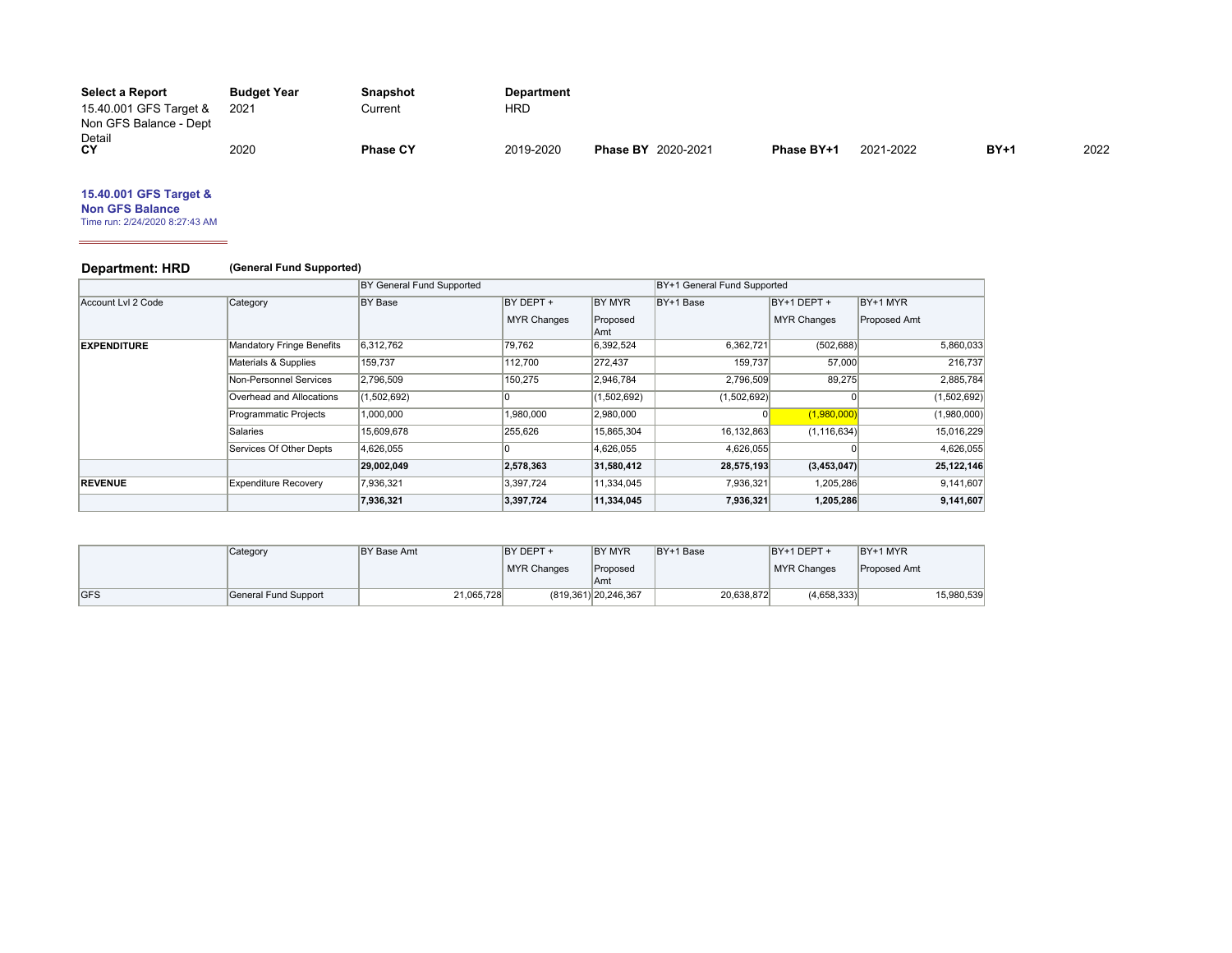# **General Fund Support - BY Target vs Mayor Proposed General Fund Support - BY+ 1 Target vs Mayor Proposed**

| Department       | <b>Baseline Target</b> | <b>BY MYR</b>         | Amt Over       | BY+1 Department         | BY+1 Baseline | BY+1 MYR            | $BY+1$ Amt          |
|------------------|------------------------|-----------------------|----------------|-------------------------|---------------|---------------------|---------------------|
| Reduction Target |                        | <b>Proposed GFS</b>   | (Under) Target | <b>Reduction Target</b> | Target        | <b>Proposed GFS</b> | Over (Under) Target |
| (604, 552)       |                        | 20,461,176 20,246,367 | (214, 809)     | (1,209,104)             | 19,429,768    | 15,980,539          | (3, 449, 229)       |

|            | Baseline Target | <b>BY MYR</b><br>Proposed GFS | Amt Over<br>(Under) Target | BY+1 Department<br><b>Reduction Target</b> | BY+1 Baseline<br>'Target | BY+1 MYR<br>Proposed GFS | BY+1 Amt<br>Over (Under) Target |
|------------|-----------------|-------------------------------|----------------------------|--------------------------------------------|--------------------------|--------------------------|---------------------------------|
| (604, 552) |                 | 20,461,176 20,246,367         | (214, 809)                 | (1,209,104)                                | 19.429.768               | 15,980,539               | (3,449,229)                     |

# **Department: HRD (Non GFS Balance)**

|                    |                             | BY General Fund Supported |                    |                  | BY+1 General Fund Supported |                    |              |
|--------------------|-----------------------------|---------------------------|--------------------|------------------|-----------------------------|--------------------|--------------|
| Account Lvl 2 Code | Category                    | <b>BY Base</b>            | BY DEPT +          | BY MYR           | BY+1 Base                   | BY+1 DEPT +        | BY+1 MYR     |
|                    |                             |                           | <b>MYR Changes</b> | Proposed         |                             | <b>MYR Changes</b> | Proposed Amt |
| <b>EXPENDITURE</b> | Mandatory Fringe Benefits   | 3,280,154                 | 93,162             | Amt<br>3,373,316 | 3,337,573                   | 121.483            | 3,459,056    |
|                    |                             |                           |                    |                  |                             |                    |              |
|                    | Materials & Supplies        | 180,406                   |                    | 180,406          | 180,406                     |                    | 180,406      |
|                    | Non-Personnel Services      | 68,987,590                |                    | 68,987,590       | 68,987,590                  | $\Omega$           | 68,987,590   |
|                    | Overhead and Allocations    | 1,502,692                 |                    | 1,502,692        | 1,502,692                   | o                  | 1,502,692    |
|                    | <b>Salaries</b>             | 6,338,931                 | 229,588            | 6,568,519        | 6,557,643                   | 308,651            | 6,866,294    |
|                    | Services Of Other Depts     | 1,411,441                 |                    | 1,411,441        | 1,411,441                   |                    | 1,411,441    |
|                    |                             | 81,701,214                | 322,750            | 82,023,964       | 81,977,345                  | 430,134            | 82,407,479   |
| <b>REVENUE</b>     | <b>Expenditure Recovery</b> | 81,483,933                |                    | 81,483,933       | 81,483,933                  |                    | 81,483,933   |
|                    | <b>Other Revenues</b>       | 136,118                   |                    | 136,118          | 136,118                     | $\Omega$           | 136,118      |
|                    |                             | 81,620,051                |                    | 81,620,051       | 81,620,051                  | $\Omega$           | 81,620,051   |

# **Non-General Fund Support - Revenue Balance**

**Non-General Fund Support - BY +1 Revenue Balance** 

Revenue Total : 81,620,051

 Expenditure Total : 82,023,964

 Revenue Surplus(Deficit) : (403,913)

Revenue Total : 81,620,051

 Expenditure Total : 82,407,479

 Revenue Surplus(Deficit) : (787,428)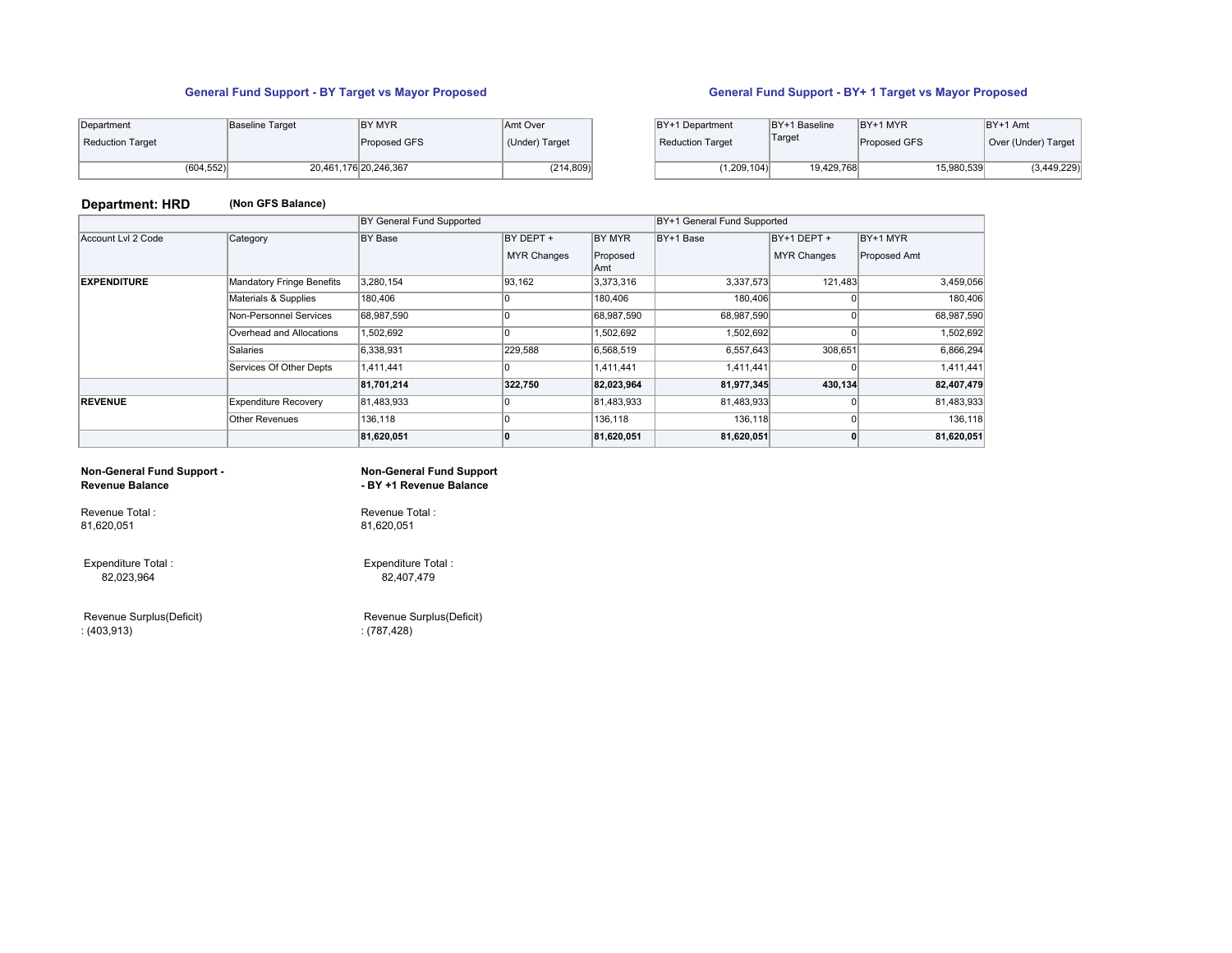| <b>Select a Report</b>      | <b>Budget Year</b> | Snapshot        | <b>Department</b> |                 |           |            |           |        |      |
|-----------------------------|--------------------|-----------------|-------------------|-----------------|-----------|------------|-----------|--------|------|
| 15.40.002 GFS Target & Non- | 2021               | Current         | HRD               |                 |           |            |           |        |      |
| GFS Balance - Dept Summary  |                    |                 |                   |                 |           |            |           |        |      |
| СY                          | 2020               | <b>Phase CY</b> | 2019-2020         | <b>Phase BY</b> | 2020-2021 | Phase BY+1 | 2021-2022 | $BY+1$ | 2022 |

## **15.40.001 GFS Target & Non**

**GFS Balance** Time run: 2/24/2020 8:30:52 AM

# **Department: HRD Human Re(General Fund Supported)**

|                    |                             | BY General Fund Supported |                    |              | BY+1 General Fund Supported |                    |              |
|--------------------|-----------------------------|---------------------------|--------------------|--------------|-----------------------------|--------------------|--------------|
| Account Lvl 2 Code | Category                    | <b>BY Base</b>            | BY DEPT +          | BY MYR       | BY+1 Base                   | $BY+1$ DEPT +      | BY+1 MYR     |
|                    |                             |                           | <b>MYR Changes</b> | Proposed Amt |                             | <b>MYR Changes</b> | Proposed Amt |
| <b>EXPENDITURE</b> | Mandatory Fringe Benefits   | 6,312,762                 | 79,762             | 6,392,524    | 6,362,721                   | (502, 688)         | 5,860,033    |
|                    | Materials & Supplies        | 159,737                   | 112,700            | 272,437      | 159,737                     | 57,000             | 216,737      |
|                    | Non-Personnel Services      | 2,796,509                 | 150,275            | 2,946,784    | 2,796,509                   | 89,275             | 2,885,784    |
|                    | Overhead and Allocations    | (1,502,692)               |                    | (1,502,692)  | (1,502,692)                 | 10                 | (1,502,692)  |
|                    | Programmatic Projects       | 1,000,000                 | 1,980,000          | 2,980,000    |                             | (1,980,000)        | (1,980,000)  |
|                    | Salaries                    | 15.609.678                | 255,626            | 15,865,304   | 16,132,863                  | (1, 116, 634)      | 15,016,229   |
|                    | Services Of Other Depts     | 4.626.055                 |                    | 4.626.055    | 4,626,055                   |                    | 4,626,055    |
|                    |                             | 29,002,049                | 2,578,363          | 31,580,412   | 28,575,193                  | (3,453,047)        | 25,122,146   |
| <b>REVENUE</b>     | <b>Expenditure Recovery</b> | 7,936,321                 | 3,397,724          | 11,334,045   | 7,936,321                   | 1,205,286          | 9,141,607    |
|                    |                             | 7,936,321                 | 3,397,724          | 11,334,045   | 7,936,321                   | 1,205,286          | 9,141,607    |
|                    |                             |                           |                    |              |                             |                    |              |

|     | Category             | BY Base Amt | BY DEPT +          | <b>BY MYR</b>       | BY+1 Base  | BY+1 DEPT +        | BY+1 MYR            |
|-----|----------------------|-------------|--------------------|---------------------|------------|--------------------|---------------------|
|     |                      |             | <b>MYR Changes</b> | <b>Proposed Amt</b> |            | <b>MYR Changes</b> | <b>Proposed Amt</b> |
| GFS | General Fund Support | 21.065.728  | (819.361)          | 20.246.367          | 20.638.872 | (4.658.333)        | 15.980.539          |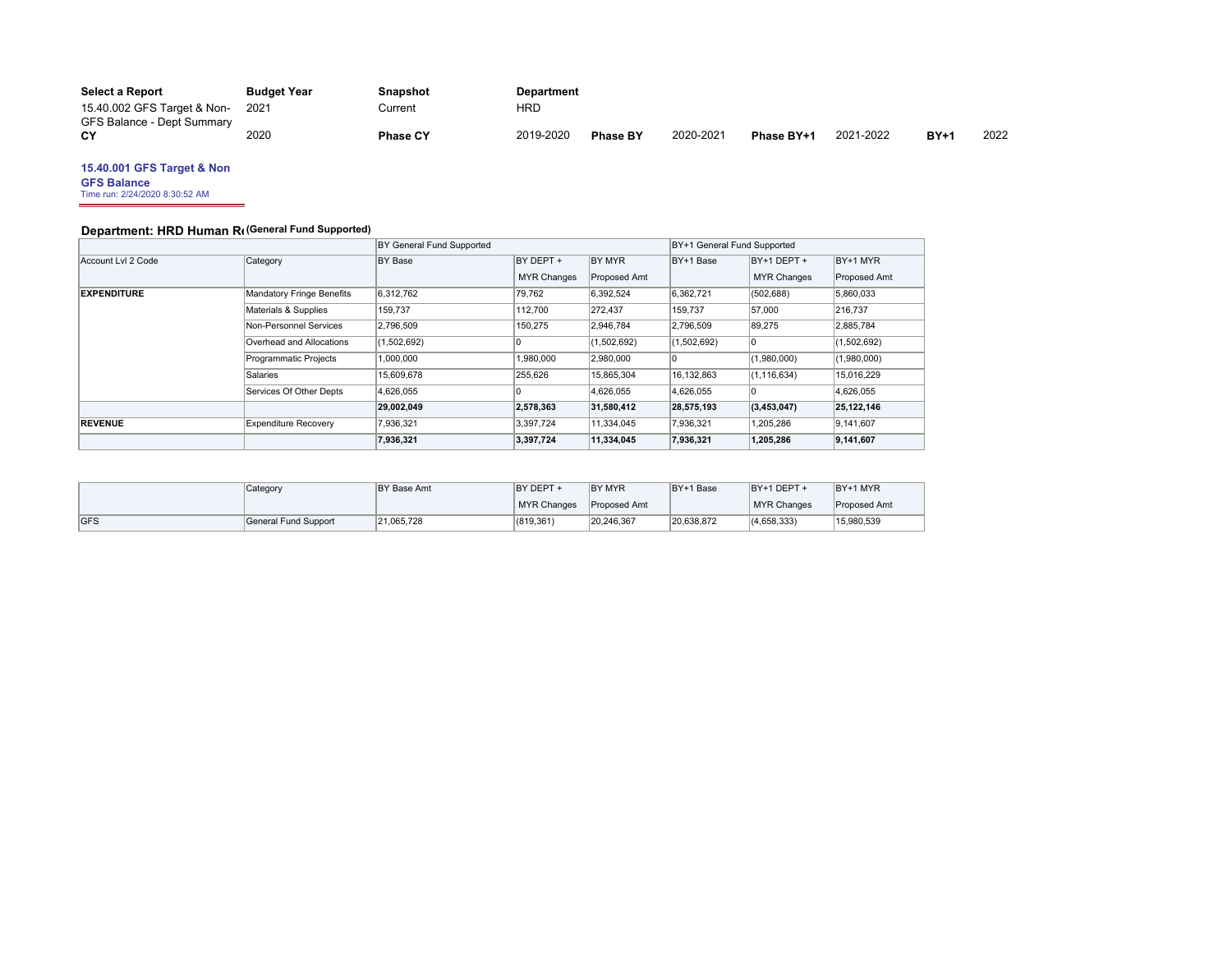# **General Fund Support - BY Target vs Mayor Proposed General Fund Support - BY+ 1 Target vs Mayor Proposed**

| Department                                           | Baseline Target | BY MYR                                              | Amt Over       | BY+1 Department BY+1 Baseline | Target     | $BY+1$ MYR   | BY+1 Amt                  |
|------------------------------------------------------|-----------------|-----------------------------------------------------|----------------|-------------------------------|------------|--------------|---------------------------|
| Reduction Target                                     |                 | Proposed GFS                                        | (Under) Target | <b>Reduction Target</b>       |            | Proposed GFS | Over<br>(Under)<br>Target |
| (604, 552)                                           | 20,461,176      | 20,246,367                                          | (214, 809)     | (1,209,104)                   | 19,429,768 | 15,980,539   | (3,449,229)               |
| Non-General Fund Support -<br><b>Revenue Balance</b> |                 | Non-General Fund Support -<br>BY +1 Revenue Balance |                |                               |            |              |                           |

| Revenue Total:<br>81.620.051 | Revenue Total:<br>81.620.051 |
|------------------------------|------------------------------|
|                              |                              |
| Expenditure Total:           | Expenditure Total:           |
| 82.023.964                   | 82.407.479                   |

 Revenue Surplus(Deficit) : (403,913)

# **15.40.002 Target & Non GFS**

**Balance - Dept Summary** Time run: 2/24/2020 8:30:54 AM

 $\equiv$ 

| Department |                            | BY Non General Fund Supported |             |                   | BY+1 Non General Fund Supported |             |                   |
|------------|----------------------------|-------------------------------|-------------|-------------------|---------------------------------|-------------|-------------------|
|            |                            | Revenue                       | Expenditure | Revenue           | Revenue                         | Expenditure | <b>Revenue</b>    |
|            |                            | Total                         | Total       | Surplus (Deficit) | Total                           | Total       | Surplus (Deficit) |
| <b>HRD</b> | <b>HRD Human Resources</b> | 81.620.051                    | 81.701.214  | (81, 163)         | 81.620.051                      | 81,977,345  | (357, 294)        |

82,407,479

: (787,428)

Revenue Surplus(Deficit)

| BY+1 Department   BY+1 Baseline | Target     | BY+1 MYR     | BY+1 Amt                  |
|---------------------------------|------------|--------------|---------------------------|
| <b>Reduction Target</b>         |            | Proposed GFS | Over<br>(Under)<br>Target |
| (1,209,104)                     | 19.429.768 | 15.980.539   | (3,449,229)               |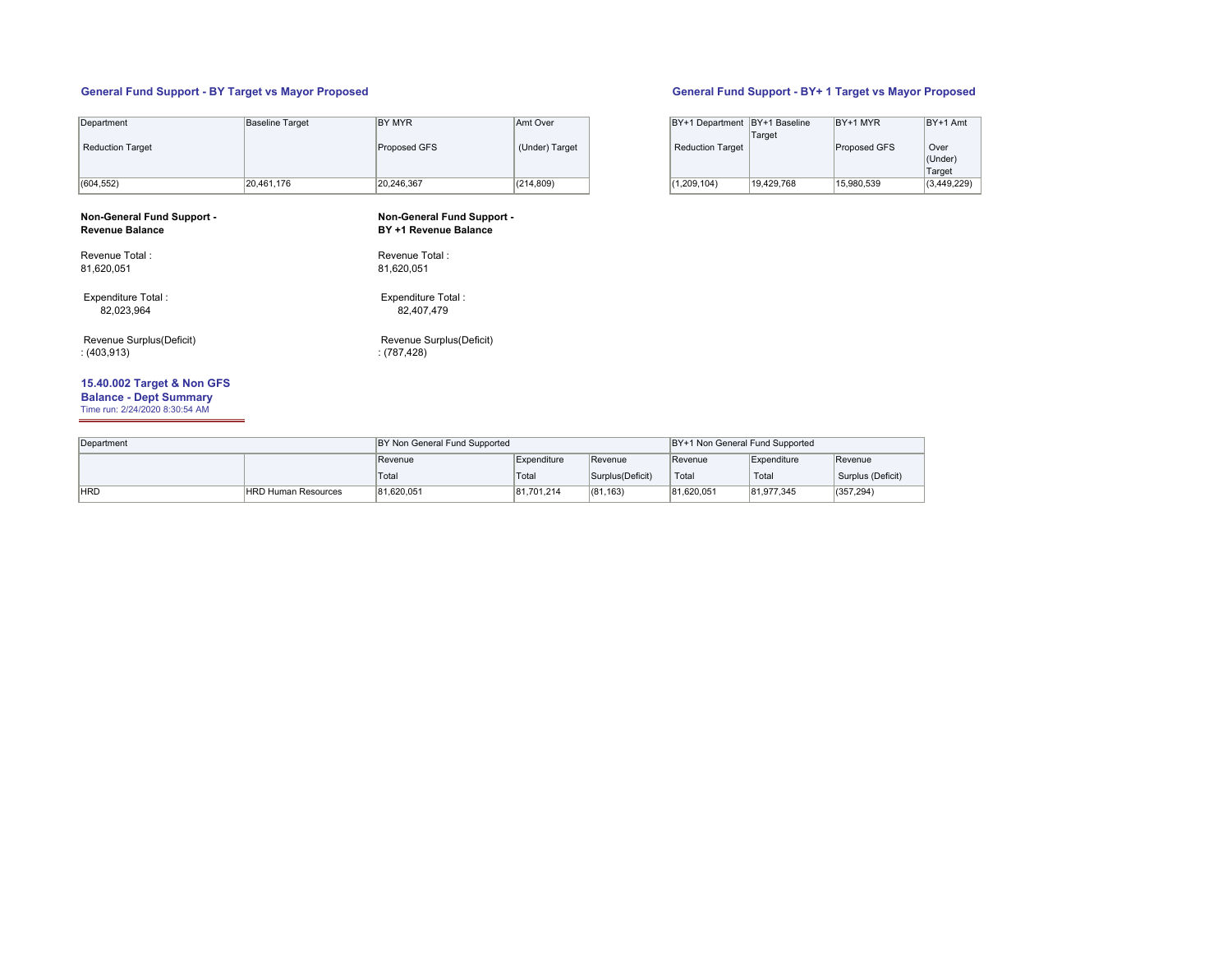| <b>Authorized Positions</b>          | 2019-2020<br>Original<br><b>Budget</b> | 2020-2021<br><b>Proposed</b><br><b>Budget</b> | <b>Change From</b><br>2019-2020 | 2021-2022<br><b>Proposed</b><br><b>Budget</b> | <b>Change From</b><br>2020-2021 |
|--------------------------------------|----------------------------------------|-----------------------------------------------|---------------------------------|-----------------------------------------------|---------------------------------|
| <b>Total Authorized</b>              | 212.25                                 | 216.64                                        | 4.39                            | 204.69                                        | (11.95)                         |
| Non-Operating Positions (cap/other)  | (39.85)                                | (39.54)                                       | 0.31                            | (39.00)                                       | 0.54                            |
| <b>Net Operating Positions</b>       | 172.40                                 | 177.10                                        | 4.70                            | 165.69                                        | (11.41)                         |
| <b>Sources</b>                       |                                        |                                               |                                 |                                               |                                 |
| <b>Other Revenues</b>                | 130,837                                | 136,118                                       | 5,281                           | 136,118                                       |                                 |
| <b>Expenditure Recovery</b>          | 89,088,298                             | 92,817,978                                    | 3,729,680                       | 90,625,540                                    | (2, 192, 438)                   |
| <b>General Fund Support</b>          | 22,710,337                             | 20,246,367                                    | (2,463,970)                     | 15,980,539                                    | (4,265,828)                     |
| <b>Sources Total</b>                 | 111,929,472                            | 113,200,463                                   | 1,270,991                       | 106,742,197                                   | (6,458,266)                     |
| <b>Uses - Operating Expenditures</b> |                                        |                                               |                                 |                                               |                                 |
| <b>Salaries</b>                      | 21,016,575                             | 22,433,823                                    | 1,417,248                       | 21,882,523                                    | (551,300)                       |
| <b>Mandatory Fringe Benefits</b>     | 8,685,797                              | 9,765,840                                     | 1,080,043                       | 9,319,089                                     | (446, 751)                      |
| <b>Non-Personnel Services</b>        | 70,117,228                             | 71,934,374                                    | 1,817,146                       | 71,873,374                                    | (61,000)                        |
| Materials & Supplies                 | 340,143                                | 452,843                                       | 112,700                         | 397,143                                       | (55,700)                        |
| Overhead and Allocations             |                                        |                                               |                                 |                                               |                                 |
| Programmatic Projects                | 6,205,680                              | 2,980,000                                     | (3,225,680)                     | (1,980,000)                                   | (4,960,000)                     |
| Services Of Other Depts              | 5,564,049                              | 6,037,496                                     | 473,447                         | 6,037,496                                     |                                 |
| <b>Uses Total</b>                    | 111,929,472                            | 113,604,376                                   | 1,674,904                       | 107,529,625                                   | (6,074,751)                     |
| <b>Uses - Division Description</b>   |                                        |                                               |                                 |                                               |                                 |
| <b>HRD Administration</b>            | 8,650,859                              | 5,976,350                                     | (2,674,509)                     | 1,030,706                                     | (4,945,644)                     |
| <b>HRD Employee Relations</b>        | 4,658,598                              | 4,877,974                                     | 219,376                         | 4,933,579                                     | 55,605                          |
| <b>HRD Equal Emplymt Opportunity</b> | 4,865,372                              | 5,289,048                                     | 423,676                         | 5,392,669                                     | 103,621                         |
| <b>HRD Recruit-Assess-Client Svc</b> | 11,459,376                             | 11,791,490                                    | 332,114                         | 9,919,811                                     | (1,871,679)                     |
| <b>HRD Workers Compensation</b>      | 79,234,074                             | 81,886,895                                    | 2,652,821                       | 82,266,744                                    | 379,849                         |
| <b>HRD Workforce Development</b>     | 3,061,193                              | 3,782,619                                     | 721,426                         | 3,986,116                                     | 203,497                         |
| <b>Uses by Division Total</b>        | 111,929,472                            | 113,604,376                                   | 1,674,904                       | 107,529,625                                   | (6,074,751)                     |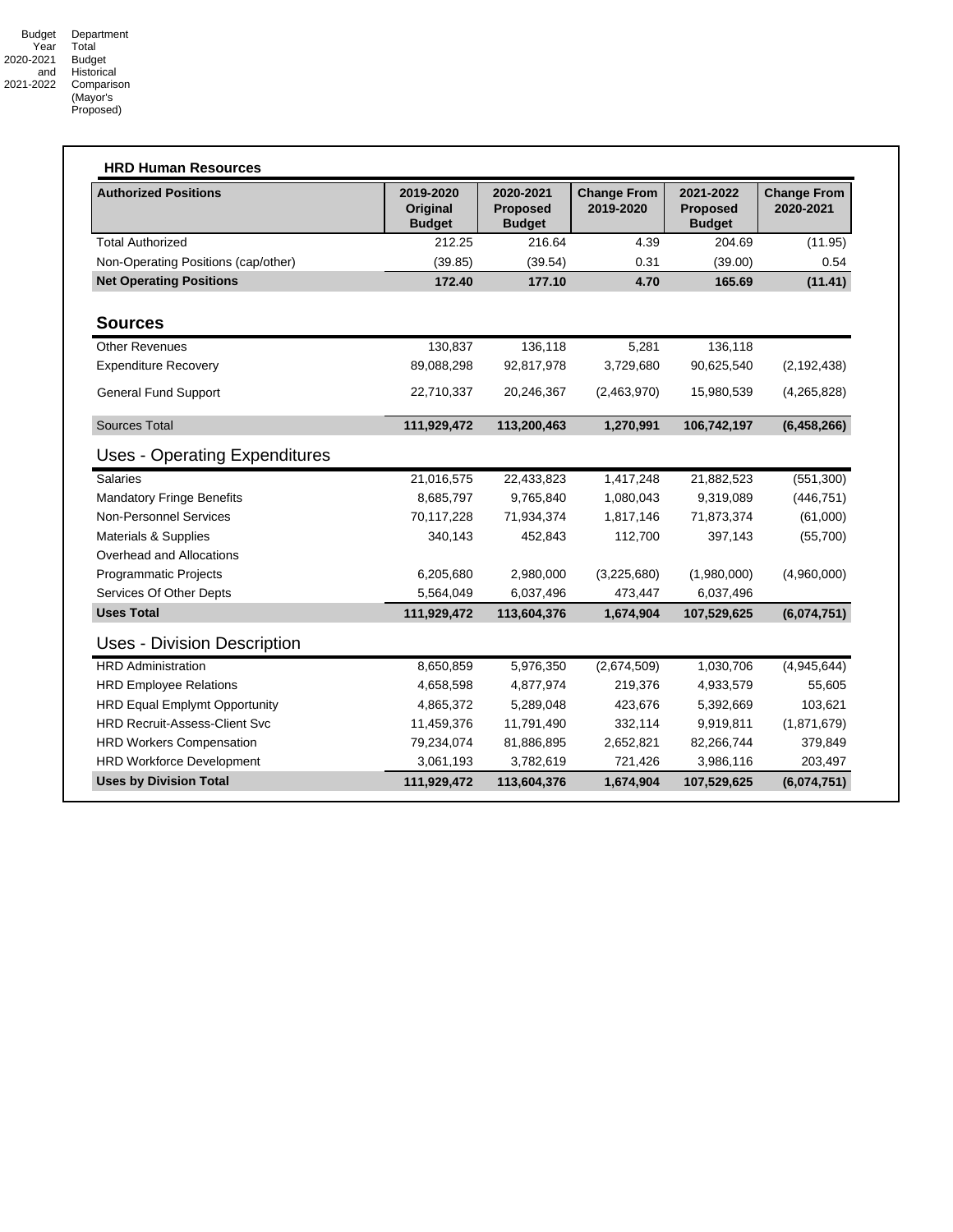|                      |                      |                                                             |         |                                |         |                        |                        |                         |                    |                         |                                          |        |                       |        |                      |                                               |                   |         |                  |        |                             |                       | Total BY Revenue Variance: 3.397.724.00 |              |              | <b>Total BY+1 Revenue Variance:</b> | 1.205.286.00    |              |                                       |
|----------------------|----------------------|-------------------------------------------------------------|---------|--------------------------------|---------|------------------------|------------------------|-------------------------|--------------------|-------------------------|------------------------------------------|--------|-----------------------|--------|----------------------|-----------------------------------------------|-------------------|---------|------------------|--------|-----------------------------|-----------------------|-----------------------------------------|--------------|--------------|-------------------------------------|-----------------|--------------|---------------------------------------|
|                      |                      | Budget System Report 15.30.005 filtered on Regular Revenues |         |                                |         |                        |                        |                         |                    |                         |                                          |        |                       |        |                      |                                               |                   |         |                  |        |                             |                       |                                         |              |              |                                     |                 | ORMULA       |                                       |
| <b>GFS Type Dept</b> | <b>Dept Division</b> | <b>Division Description</b>                                 | Dept ID | <b>Dept ID Description</b>     | Fund ID |                        |                        | Project Title           | <b>Activity ID</b> | ctivity Title           | <b>Authority Authority Title Account</b> |        | Account Ivi 5 Account |        | <b>Account Title</b> | TRIO ID                                       | <b>TRIO Title</b> |         | <b>AAO Title</b> | Change | :hange                      | <b>Start Dept Amt</b> | <b>End Dept Amt</b>                     | Var Dept Amt |              | Start BY+1 Dept End BY+1 Dept       | Var BY+1 Dept   | Change       | <b>Revenue Description &amp;</b>      |
|                      |                      |                                                             |         |                                |         |                        |                        |                         |                    |                         |                                          |        | Name                  |        |                      |                                               |                   | Categor |                  |        | <b>Type Title Type Code</b> |                       |                                         |              |              |                                     |                 | uhmitted?    | <b>Explanation of Change</b>          |
|                      |                      |                                                             |         |                                |         |                        |                        |                         |                    |                         |                                          |        |                       |        |                      |                                               |                   |         |                  |        |                             |                       |                                         |              |              |                                     |                 |              |                                       |
|                      |                      | <b>HRD Administration</b>                                   | 32022   | 'RD Administration             |         | <b>GF Annual Acc 1</b> | 10026742               | <b>HR Administratio</b> |                    | HR Administratio 10000  | Operating                                |        | 4860ExpRec            | 486990 |                      | Exp Rec-General Unallocated                   | Unspecified       |         | Recoveries       |        | On-Going                    |                       | 2,000,000.00                            | 2,000,000.00 |              |                                     |                 | <b>I</b> YES | SF Fellows                            |
|                      | 23202                | HRD Equal Emplymt Opp 232023                                |         | HRD Equal Emplymt Opp 10000    |         | <b>GF Annual Acc</b>   |                        | IR Administratio        |                    | HR Administratio 10000  | Operating                                |        | 1860ExpRec            | 486460 |                      | Exp Rec Fr Muni TransprtnAAC Unspecified J    |                   |         | Recoveries       |        | On-Going                    | 1,121,276.00          | 1,310,676.00                            | 189.400.0    | 1.121.276.00 | 1,363,103.00                        | 241.827.00      |              | MTA EEO Support                       |
|                      | 23202                | HRD Recruit-Assess-Clien 232025                             |         | HRD Recruit-Assess-Clien 10000 |         |                        | GF Annual Acc 10026742 | <b>IR Administratio</b> |                    | HR Administratio 10000  | Operating                                | 486060 | 4860ExpRec            | 486060 |                      | Exp Rec Fr Art Commission AA Unspecified      |                   |         | Recoveries       |        | On-Going                    | 102,024.00            | 152.024.00                              | 50,000.00    | 102.024.00   | 152.024.00                          | 50.000.00       |              | Client Services Support               |
|                      |                      | HRD Recruit-Assess-Clien 232025                             |         | HRD Recruit-Assess-Clien 10000 |         |                        | GF Annual Acc 10026742 | <b>HR Administratio</b> |                    | HR Administratio 10000  | Operating                                |        | 4860ExpRec            | 486195 |                      | EXP REC Fr HomelessnessSvcs4 Unspecified      |                   |         | Recoveries       |        | On-Going                    |                       | 41,000.00                               | 41,000.00    |              | 41.000.00                           | 41,000.00       |              | Client Services Support               |
|                      | 23202                | HRD Recruit-Assess-Clien 232025                             |         | HRD Recruit-Assess-Clien 10060 |         |                        | GF Work Orde 10026742  | <b>IR Administratio</b> |                    | HR Administration 10002 | Interdepartment                          |        | 4860ExpRec            | 486195 |                      | EXP REC Fr HomelessnessSvcs4Unspecified       |                   |         | Recoveries       |        | On-Going                    |                       | 231,583.00                              | 231,583.00   |              |                                     |                 |              | Client Services Support               |
|                      | 23202                | HRD Recruit-Assess-Clien 232025                             |         | HRD Recruit-Assess-Clien 10060 |         | GF Work Orde 1         |                        | R Administratio         |                    | HR Administratio 10002  | nterdepartment 486370                    |        | 4860ExpRec            | 486370 |                      | Exp Rec Fr Comm Health Svc A Unspecified      |                   |         | Recoveries       |        | On-Going                    |                       | 231,583.00                              | 231,583.00   |              | 240,846.0                           | 240.846.00      |              | <b>Client Services Support</b>        |
|                      |                      | HRD Recruit-Assess-Clien 232025                             |         | HRD Recruit-Assess-Clien 10060 |         |                        | IGF Work Orde 10026742 | <b>IR Administratio</b> |                    | HR Administratiol 10002 | Interdepartment 486420                   |        | 4860ExpRec            | 486420 |                      | Exp Rec Fr Juvenile Court AAO Unspecified     |                   |         | Recoveries       |        | On-Going                    |                       | 231,583.00                              | 231,583.00   |              | 240,846.0                           | 240.846.00      |              | Client Services Support               |
|                      |                      | HRD Workforce Developr 232029                               |         | IRD Workforce Develop 10060    |         |                        | GF Work Orde 10026743  | IR Workforce De         |                    | IR Workforce De 10002   | Interdepartment 486020                   |        | 4860ExpRec            | 486020 |                      | Exp Rec Fr Airport (AAO)                      | specified         |         | Recoveries       |        | On-Going                    |                       | 40,000.00                               | 40,000,00    |              | 40,000.00                           | 40,000.00 YES   |              | <b>Requesting Department Training</b> |
|                      |                      | HRD Workforce Developr 232029                               |         | HRD Workforce Develop 10060    |         |                        | GF Work Orde 10026743  | HR Workforce De         |                    | IR Workforce De 10002   | Interdepartment 486195                   |        | 4860ExpRec            | 486195 |                      | EXP REC Fr HomelessnessSvcs/ Unspecified      |                   |         | Recoveries       |        | On-Going                    | 55,000.00             | 14,000.00                               | (41,000.00)  | 55,000.00    | 14,000.00                           | (41,000.00) YES |              | <b>Requesting Department Training</b> |
|                      | 23202                | HRD Workforce Developr 232029                               |         | HRD Workforce Develop 10060    |         |                        | IGF Work Orde 10026743 | <b>HR Workforce De</b>  |                    | HR Workforce De 10002   | Interdepartment 486370                   |        | 4860ExpRec            | 486370 |                      | Exp Rec Fr Comm Health Svc Al Unspecified   J |                   |         | Recoveries       |        | On-Going                    | 100,000.00            | 200,000.00                              | 100,000,00   | 100,000,00   | 208,000.00                          | 108,000.00      |              | Requesting Department Training        |
|                      |                      | HRD Workforce Developr 232029                               |         | IRD Workforce Develop 10060    |         | GF Work Orde 1         | 10026743               | HR Workforce De         |                    | HR Workforce De 10002   | Interdepartment 486430                   |        | 4860ExpRec            | 486430 |                      | Exp Rec Fr Public Library AAO Unspecified     |                   |         | Recoveries       |        | On-Going                    | 60,000,00             | 110,000.00                              | 50.000.00    | 60,000.00    | 60,000,00                           |                 |              | <b>Requesting Department Training</b> |
|                      | 23202                | HRD Workforce Developr 232029                               |         | HRD Workforce Develop 10060    |         |                        | GF Work Orde 10026743  | IR Workforce De         |                    | HR Workforce De 10002   | Interdepartment 486460                   |        | 4860ExpRec            | 486460 |                      | Exp Rec Fr Muni TransprtnAAC Unspecified U    |                   |         | Recoveries       |        | On-Going                    |                       | 254,800.00                              | 254,800.00   |              | 264,992.00                          | 264,992.00 YES  |              | Requesting Department Training        |
|                      |                      | HRD Workforce Developr 232029                               |         | HRD Workforce Develop 10060    |         |                        | GF Work Orde 10026743  | <b>HR Workforce De</b>  |                    | HR Workforce De 10002   | Interdepartment 486780                   |        | 4860ExpRec 486780     |        |                      | Exp Rec Fr War Memorial (AA0Unspecified 105   |                   |         | Recoveries       |        | On-Going                    | 1.080.00              | 19.855.00                               | 18.775.00    | 080.00       | 19.855.00                           | 18,775.00 YES   |              | <b>Requesting Department Training</b> |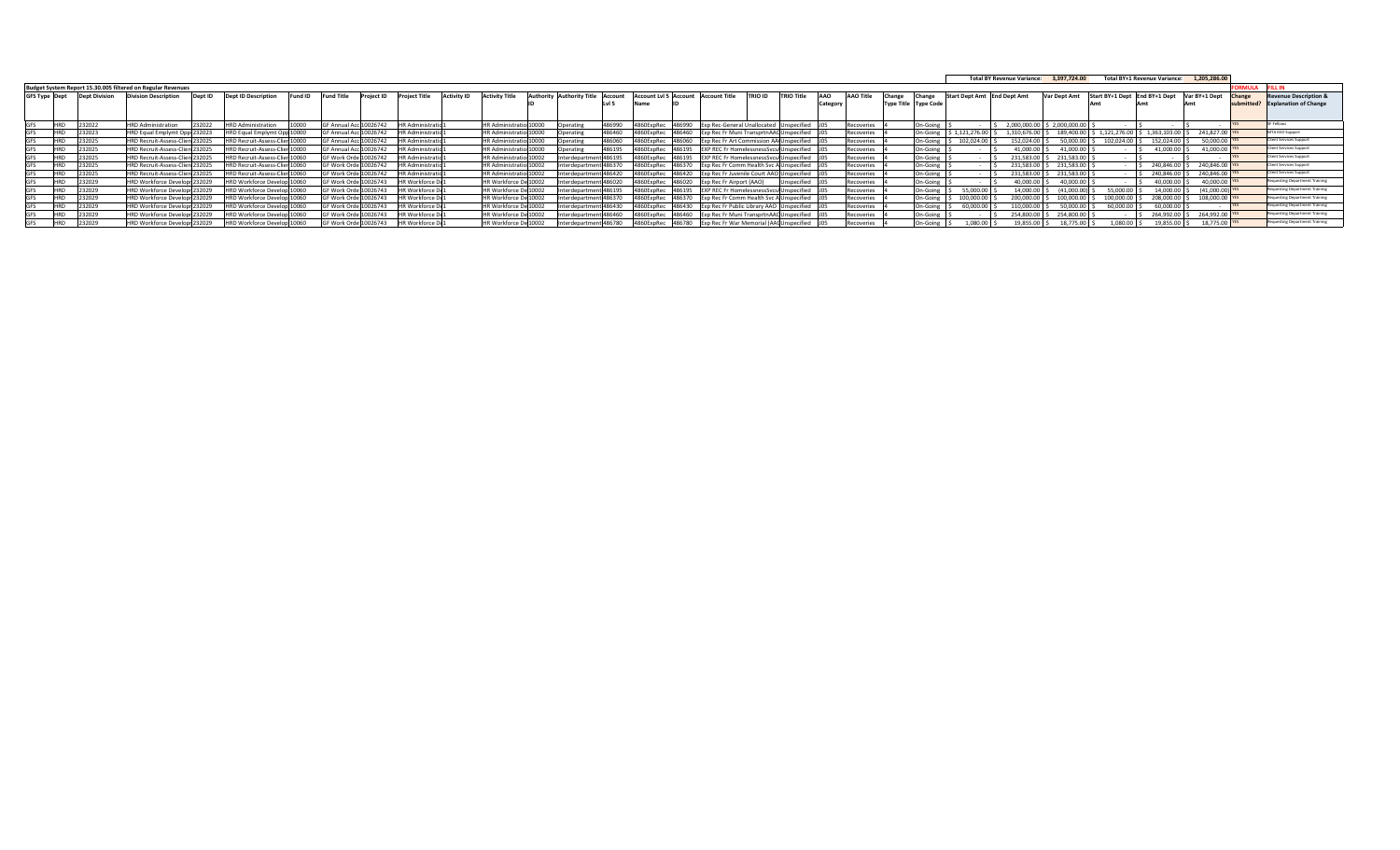|  | Dept           | Budget System Report 15.30.005 filtered on Gross Expenditur<br>vision Description                                      |        | <b>Dept ID Description</b>                                           | Fund ID | <b>Fund Title</b>                                        | Project ID | <b>Project Title</b>                                   | <b>Activity Activity Title</b>                                         |                 |                                                                 |        | Account Account Lvl 5<br>Lvl 5 Name  |                 | <b>Account ID Account Title</b>                                                     | <b>TRIO Title</b>                        | <b>AAO</b> | AAO Title                          | Change Change Type Start Dept Amt End Dept Amt<br>Type Title Code |                         |                         | Start BY+1 Dept End BY+1 Dept Amt Var BY+1 Dept<br>Var Dept Amt                      |                                      |                                                        |
|--|----------------|------------------------------------------------------------------------------------------------------------------------|--------|----------------------------------------------------------------------|---------|----------------------------------------------------------|------------|--------------------------------------------------------|------------------------------------------------------------------------|-----------------|-----------------------------------------------------------------|--------|--------------------------------------|-----------------|-------------------------------------------------------------------------------------|------------------------------------------|------------|------------------------------------|-------------------------------------------------------------------|-------------------------|-------------------------|--------------------------------------------------------------------------------------|--------------------------------------|--------------------------------------------------------|
|  |                |                                                                                                                        |        |                                                                      |         |                                                          |            |                                                        |                                                                        |                 |                                                                 |        |                                      |                 |                                                                                     |                                          | Category   |                                    |                                                                   |                         |                         |                                                                                      |                                      |                                                        |
|  |                |                                                                                                                        |        |                                                                      |         |                                                          |            |                                                        |                                                                        |                 |                                                                 |        |                                      |                 |                                                                                     |                                          |            |                                    |                                                                   |                         |                         |                                                                                      |                                      | alary & Fringe benefits for proposed                   |
|  |                | D Recruit-Assess-Client Svc                                                                                            |        | <b>HRD Recruit-Assess-Client Svc</b>                                 |         | F Annual Ar                                              |            |                                                        |                                                                        |                 |                                                                 |        |                                      |                 | erm Salaries-Misc-Regula                                                            | pecified                                 |            |                                    |                                                                   | 5,183,554.00            | 4,773,510.00            | 5,381,742.00<br>(410, 044.00)<br>3,417,780.00                                        | 5(1,963,962)                         |                                                        |
|  |                | 232025 HRD Recruit-Assess-Client Svc                                                                                   | 232025 | HRD Recruit-Assess-Client Svc                                        | 10060   | GF Work Order                                            | 10026742   | <b>HR Administration</b>                               | HR Administration                                                      | 10002           | terdepartmental-Overh 501010                                    |        | 5010Salary                           | 501010          | Perm Salaries-Misc-Regular                                                          | specified                                |            | Gross Expenditi                    | On-Going                                                          | 555,961.00 \$           | 878,708.00              | 322,747.00 \$ 578,310.00 \$                                                          | 1,014,312.00 \$ 436,002.00           | alary & Fringe benefits for propose                    |
|  | 32029          | HRD Workforce Development                                                                                              |        | <b>HRD Workforce Development</b>                                     |         | iF Work Order                                            | 10026743   | HR Workforce Deve                                      | IR Workforce Develop 10002                                             |                 | terdepartmental-Ove                                             |        | 010Salary                            |                 | erm Salaries-Misc-Regular                                                           | nspecified                               |            | ross Expenditi                     | n-Going                                                           | 340,899.00              | 607,716.00              | 266,817.00<br>352,889.00<br>711,592.00 \$                                            | 358,703.00                           | alary & Fringe benefits for propose                    |
|  |                |                                                                                                                        |        |                                                                      |         |                                                          |            |                                                        |                                                                        |                 |                                                                 |        |                                      |                 |                                                                                     |                                          |            |                                    |                                                                   |                         |                         |                                                                                      |                                      | Salary & Fringe benefits for proposer                  |
|  |                | HRD Workers Compensation                                                                                               |        | <b>HRD Workers Compensation</b>                                      |         | R Workers' Compe 10026742                                |            | Administration                                         | <b>IR Administration</b>                                               |                 | peratinp                                                        |        | 10Salary                             |                 | erm Salaries-Misc-Regular                                                           | pecified                                 |            | oss Expenditu                      | In-Going                                                          | 6,127,188.00            | 6,356,776.00            | 6,651,322.00 \$<br>229,588.00<br>6,342,671.00                                        | 308,651.00                           | Salary & Fringe benefits for propose                   |
|  |                | 232023 HRD Equal Emplymt Opportunity 232023                                                                            |        | HRD Equal Emplymt Opportunity 10000                                  |         | GF Annual Account 10026742                               |            | <b>HR Administration</b>                               | <b>HR Administration</b>                                               | 10000           | Operating                                                       | 05010  | 5010Salary                           | 05010           | emp Misc Regular Salaries                                                           | specified                                |            | iross Expenditi                    | In-Going                                                          |                         | 94,300.00               | 94,300.00                                                                            | 94,300.00 \$94,300.00                | alary & Fringe benefits for propos                     |
|  | 32025          | HRD Recruit-Assess-Client Svc                                                                                          |        | IRD Recruit-Assess-Client Svc                                        |         | F Annual Account                                         | 10026742   | <b>IR Administration</b>                               | HR Administration                                                      |                 | perating                                                        | 010    | 10Salary                             |                 | emp Misc Regular Salaries                                                           | nspecified                               |            | oss Expenditu                      | n-Going                                                           | 398,305.00              | 380.111.00              | (18, 194.00)<br>398,305.00<br>356,628.00 \$                                          | (41, 677.00)                         |                                                        |
|  |                | 232022 HRD Administration                                                                                              | 32022  | <b>HRD Administratio</b>                                             |         | GF Annual Authority 10026742                             |            | <b>HR Administration</b>                               |                                                                        |                 | HR Administration 20992 HR SF Fellows Program 506070 5060ProgPr |        |                                      |                 | 506070 Programmatic Projects-Budget                                                 | Unspecified                              |            | <b>Gross Expenditures</b>          | One-Time                                                          |                         | \$1,980,000.00          | 1,980,000.00                                                                         | $(1,980,000.00)$ \$ $(1,980,000.00)$ | alary & Fringe benefits for propose                    |
|  | 32025          | <b>HRD Recruit-Assess-Client Svc</b>                                                                                   | 232025 | HRD Recruit-Assess-Client Svc                                        | 10000   | F Annual Acco                                            | 10026742   | <b>IR Administration</b>                               | HR Administration                                                      | 00001           | Operating                                                       |        | 13010 5130Fringe                     | 13010           | etire City Misc                                                                     | pecified                                 |            | ss Expendit                        | 1-Going                                                           | 1.167.776.00            | 1,075,631.00            | (92,145.00) \$ 1,134,521.00<br>720,812.00 \$                                         | (413,709.00                          | Salary & Fringe benefits for proposer                  |
|  | 32025          | RD Recruit-Assess-Client Svc                                                                                           | 32025  | HRD Recruit-Assess-Client Svc                                        |         | SF Work Order                                            | 0026742    |                                                        | <b>IR Administratio</b>                                                |                 |                                                                 |        | 130Fring                             |                 | ire City Mise                                                                       | ecified                                  |            | s Exnendi                          |                                                                   | 124,459.00              | 197,124.00              | 72,665.00<br>121,093.00<br>212,946.00                                                | 91,853.00                            |                                                        |
|  |                | 232029 HRD Workforce Development                                                                                       | 232029 | <b>HRD Workforce Development</b>                                     | 10060   | GF Work Order                                            | 10026743   | HR Workforce Devel                                     | HR Workforce Develop 10002                                             |                 | terdepartmental-Overh 513010 5130Fringe                         |        |                                      | 13010           | etire City Misc                                                                     | pecified                                 |            | oss Expenditi                      | In-Going                                                          | 77,640.00               | 138,658.00              | 75,263.00<br>152,103.00 \$<br>61,018.00 \$                                           | 76,840.00                            | Salary & Fringe benefits for proposer                  |
|  | 32027          | <b>HRD Workers Compensation</b>                                                                                        | 232027 | <b>HRD Workers Compensation</b>                                      | 2460    | R Workers' Comp                                          | 10026742   | Administration                                         | <b>IR Administration</b>                                               | nnnn            |                                                                 | 13010  | 130Fringe                            | 13010           | tetire City Misc                                                                    | pecified                                 |            | ss Expenditi                       | n-Going                                                           | 1,374,391.00            | 1,426,031.00            | 51,640.00 \$ 1,332,121.00<br>1,397,077.00 \$                                         | 64,956.00                            | Salary & Fringe benefits for propose                   |
|  | 32023          | RD Equal Emplymt Opportunit                                                                                            | 32023  | <b>HRD Equal Emplymt Opportu</b>                                     |         | F Annual Acce                                            | 10026742   |                                                        | <b>HR Administration</b>                                               |                 |                                                                 | 4010   | 130Fring                             | 4010            | cial Security (Oasdi & Hi)                                                          | ecified                                  |            |                                    |                                                                   | 189,590.00              | 195.437.00              | 5.847.00<br>196,298.00<br>202.145.00                                                 | 5,847.00                             | Salary & Fringe benefits for proposed                  |
|  |                |                                                                                                                        |        |                                                                      |         |                                                          |            |                                                        |                                                                        |                 |                                                                 |        |                                      |                 |                                                                                     |                                          |            |                                    |                                                                   |                         |                         |                                                                                      |                                      | Salary & Fringe benefits for propose                   |
|  |                | 232025 HRD Recruit-Assess-Client Svc                                                                                   | 232025 | HRD Recruit-Assess-Client Svc                                        | 10000   | GF Annual Account 10026742                               |            | R Administration                                       | <b>HR Administration</b>                                               |                 | perating                                                        |        | 14010 5130Fringe                     | 14010           | Social Security (Oasdi & Hi)                                                        | pecified                                 |            | oss Expendit                       | In-Going                                                          | 335,886.00              | 310,275.00              | $(25,611.00)$ \$ 347,750.00                                                          | 227,454.00 \$ (120,296.00            | alary & Fringe benefits for propose                    |
|  | 32025          | <b>HRD Recruit-Assess-Client Svc</b>                                                                                   | 232025 | <b>HRD Recruit-Assess-Client Svc</b>                                 | 00001   | SF Work Order                                            | 10026742   | R Administration                                       | <b>IR Administration</b>                                               |                 |                                                                 | 4010   | 130Fringe                            | 14010           | ocial Security (Oasdi & Hi)                                                         | pecified                                 |            | oss Expenditi                      | n-Going                                                           | 34,469.00               | 53.164.00               | 18,695.00<br>35.854.00<br>61.038.00                                                  | 25.184.00                            |                                                        |
|  | 92029          | <b>RD Workforce Develop</b>                                                                                            | 32029  | <b>HRD Workforce Develop</b>                                         |         | <b>JF Work Order</b>                                     | 0026743    | Workforce De                                           | <b>R Workforce De</b>                                                  |                 |                                                                 |        | 130Fring                             | <b>AO10</b>     | ial Security (Oasdi & Hi)                                                           | ecified                                  |            |                                    |                                                                   | 21.044.00               | 37,587.00               | 16.543.00<br>21,787.00<br>44.027.00 \$                                               | 22,240.00                            | Salary & Fringe benefits for proposed                  |
|  |                | 132027 HRD Workers Compensation                                                                                        | 232027 | <b>HRD Workers Compensation</b>                                      |         | SR Workers' Compe 10026742                               |            | R Administration                                       | <b>IR Administration</b>                                               |                 | perating                                                        |        | 4010 5130Fringe                      | 14010           | Social Security (Oasdi & Hi)                                                        | pecified                                 |            | oss Expendit                       | In-Going                                                          | 375,366.00              | 385,188.00              | 388,338.00<br>9,822.00 \$<br>401,551.00 \$                                           | 13,213.00                            | alary & Fringe benefits for propose                    |
|  |                |                                                                                                                        |        |                                                                      |         |                                                          |            |                                                        |                                                                        |                 |                                                                 |        |                                      |                 |                                                                                     |                                          |            |                                    |                                                                   |                         |                         |                                                                                      |                                      | Salary & Fringe benefits for propose                   |
|  | 32023          | <b>HRD Equal Emplymt Opportunity</b>                                                                                   | 32023  | <b>HRD Equal Emplymt Opportu</b>                                     |         | F Annual Accor                                           | 10026742   | R Administration                                       | <b>IR Administration</b>                                               |                 |                                                                 | 4020   | 130Fring                             | 14020           | ocial Sec-Medicare(HI Only)                                                         | pecified                                 |            | oss Expendit                       | 1-Goine                                                           | 46.228.00               | 47.595.00               | 1.367.00<br>47.854.00<br>49.221.00                                                   | 1.367.00                             | Salary & Fringe benefits for proposed                  |
|  | 22025          | <b>RD Recruit-Assess-Client Syr</b>                                                                                    | 22025  | <b>HRD Recruit-Assess-Client Syd</b>                                 |         | F Annual Arre                                            | 10026742   | <b>ID</b> Administration                               | <b>HR Administration</b>                                               |                 |                                                                 | 4020   | 130Fring                             | LANDO           | cial Sec-Medicare(HI Only)                                                          | ecified                                  |            |                                    |                                                                   | 80.935.00               | 74 726.00               | (6.209.00)<br>83 813 00<br>54 730 00 5                                               | (29.083.00                           | alary & Fringe benefits for propose                    |
|  | 32025          | <b>HRD Recruit-Assess-Client Svc</b>                                                                                   |        | HRD Recruit-Assess-Client Svc                                        |         | GF Work Order                                            | 10026742   | Administration                                         | <b>IR Administration</b>                                               |                 |                                                                 | 514020 | 5130Fringe                           | 14020           | ocial Sec-Medicare(HI Only)                                                         | pecified                                 |            | ross Expendi                       | n-Going                                                           | 8,061.00                | 12,741.00               | 4,680.00<br>8,385.00<br>14,707.00 \$                                                 | 6,322.00                             |                                                        |
|  | 32029          | <b>HRD Workforce Development</b>                                                                                       |        | <b>HRD Workforce Development</b>                                     |         | F Work Order                                             | 10026743   | R Workforce Dev                                        | R Workforce Dev                                                        |                 |                                                                 | 4020   | 130Fringe                            | 14020           | ocial Sec-Medicare(HI Only)                                                         | pecified                                 |            | oss Expendit                       | 1-Going                                                           | 4.943.00                | 8,812.00                | 3,869.00<br>5.117.00<br>10,318.00                                                    | 5,201.00                             | Salary & Fringe benefits for proposer                  |
|  | 32027          | <b>HRD Workers Compensation</b>                                                                                        | 32027  | <b>HRD Workers Compensation</b>                                      |         | SR Workers' Com                                          | 10026742   | <b>HR Administration</b>                               | <b>HR Administration</b>                                               | nnnn            |                                                                 | 4020   | 130Fringe                            | 14020           | ocial Sec-Medicare(HI Only)                                                         | necified                                 |            | ss Exnendi                         | n-Going                                                           | 89 423 00               | 92.752.00               | 3329.00<br>92.505.00<br>96,981,00                                                    | 4,476.00                             | Salary & Fringe benefits for proposer                  |
|  |                |                                                                                                                        |        |                                                                      |         |                                                          |            |                                                        |                                                                        |                 |                                                                 |        |                                      |                 |                                                                                     |                                          |            |                                    |                                                                   |                         |                         |                                                                                      |                                      | alary & Fringe benefits for proposer                   |
|  |                | 132025 HRD Recruit-Assess-Client Svc                                                                                   | 232025 | <b>HRD Recruit-Assess-Client Svc</b>                                 | 10000   | GF Annual Account 10026742                               |            | R Administration                                       | <b>IR Administration</b>                                               |                 | Operating                                                       |        | 15010 5130Fringe                     | 15010           | ealth Service-City Match                                                            | specified                                |            | iross Expenditi                    | In-Going                                                          | 193,961.00              | 179,577.00              | $(14, 384.00)$ \$<br>205,207.00<br>131,990.00 \$                                     | (73, 217.00)                         | alary & Fringe benefits for prop                       |
|  | 32025          | <b>HRD Recruit-Assess-Client Svc</b>                                                                                   |        | <b>HRD Recruit-Assess-Client Svc</b>                                 |         | SF Work Order                                            | 10026742   | R Administration                                       | <b>IR Administration</b>                                               |                 | rdepartmental-Ove                                               |        | 5130Fringe                           |                 | lealth Service-City Matcl                                                           | specified                                |            | ross Expenditi                     | n-Going                                                           | 20,326.00               | 30.467.00               | 10,141.00<br>21,502.00<br>35.434.00                                                  | 13,932.00                            | Salary & Fringe benefits for proposer                  |
|  | 32029          | <b>IRD Workforce Development</b>                                                                                       | 32029  | <b>HRD Workforce Development</b>                                     |         | SF Work Order                                            | 0026743    | IR Workforce Dev                                       | <b>IR Workforce Deve</b>                                               |                 |                                                                 | 5010   | 130Fringe                            |                 | alth Service-City Match                                                             | pecified                                 |            | ss Expendit                        | In-Going                                                          | 10.498.00               | 19,898.00               | 9,400.00<br>11,106.00<br>24,021.00 \$                                                | 12,915.00                            |                                                        |
|  |                | 232027 HRD Workers Compensation                                                                                        | 32027  | <b>HRD Workers Compensation</b>                                      | 12460   | R Workers' Compe 10026742                                |            | R Administration                                       | <b>IR Administration</b>                                               |                 | Operating                                                       |        | 5010    5130Fringe                   | 15010           | lealth Service-City Match                                                           | specified                                |            | iross Expendit                     | In-Going                                                          | 267,249.00              | 272,182.00              | 4,933.00 \$ 282,796.00 \$<br>289,575.00 \$                                           | 6,779.00                             | alary & Fringe benefits for proposer                   |
|  | 32025          | <b>HRD Recruit-Assess-Client Svc</b>                                                                                   |        |                                                                      |         | F Annual Accou                                           | 10026742   | IR Administration                                      | <b>IR Administration</b>                                               |                 | perating                                                        | 5710   | 5130Fringe                           | 15710           | ependent Covera                                                                     |                                          |            |                                    | In-Going                                                          | 420,790.00              | 389,331.00              | (31, 459.00)<br>445,193.00<br>286,001.00 \$                                          | (159,192.00                          | alary & Fringe benefits for prop                       |
|  |                |                                                                                                                        |        | <b>HRD Recruit-Assess-Client Svc</b>                                 |         |                                                          |            |                                                        |                                                                        |                 |                                                                 |        |                                      |                 |                                                                                     | specified                                |            | oss Expenditu                      |                                                                   |                         |                         |                                                                                      |                                      | Salary & Fringe benefits for proposer                  |
|  | 32025          | <b>IRD Recruit-Assess-Client Svc</b>                                                                                   |        | <b>HRD Recruit-Assess-Client Svc</b>                                 |         | <b>SF Work Order</b>                                     | 0026742    | <b>IR Administration</b>                               | <b>HR Administration</b>                                               |                 |                                                                 | 15710  | 130Fringe                            | 15710           | endent Coverage                                                                     | pecified                                 |            | ss Expendit                        | n-Goine                                                           | 42.564.00               | 63,800.00               | 45.031.00<br>21.236.00<br>74.209.00 S                                                | 29,178.00                            | Salary & Fringe benefits for proposer                  |
|  |                | 32029 HRD Workforce Development                                                                                        | 32029  | HRD Workforce Development                                            |         | SF Work Order                                            | 10026743   | R Workforce Deve                                       | IR Workforce Develop 10002                                             |                 |                                                                 | 5710   | 5130Fringe                           | 15710           | ndent Coverage                                                                      | pecified                                 |            | ross Expendi                       | n-Going                                                           | 30,102.00               | 53,810.00               | 23,708.00 \$<br>31,846.00<br>64,421.00 \$                                            | 32,575.00                            | Salary & Fringe benefits for propo                     |
|  | 32027          | <b>HRD Workers Compensation</b>                                                                                        |        | <b>HRD Workers Compensation</b>                                      | 12460   | R Workers' Comp                                          | e 10026742 | IR Administration                                      | HR Administration                                                      | 0000            | lperating                                                       | 5710   | 130Fringe                            | 15710           | ependent Covera                                                                     | pecified                                 |            | ross Expenditu                     | In-Going                                                          | 564,994.00              | 584,838.00              | 597,774.00<br>19,844.00<br>625,040.00                                                | 27,266.00                            |                                                        |
|  | 32025          | <b>IRD Recruit-Assess-Client Svc</b>                                                                                   | 32025  | <b>HRD Recruit-Assess-Client Svc</b>                                 | nnnn    | <b>SF Annual Accou</b>                                   | 10026742   | <b>IR Administration</b>                               | <b>HR Administration</b>                                               |                 |                                                                 | 6010   | 130Fringe                            | 01001           | ntal Coverage                                                                       | pecified                                 |            | oss Expendit                       | In-Goine                                                          | 53.107.00               | 49.139.00               | (3.968.00)<br>54.194.00<br>34,818.00 S                                               | (19.376.00)                          | Salary & Fringe benefits for propose                   |
|  | 32025          | <b>HRD Recruit-Assess-Client Svc</b>                                                                                   |        | HRD Recruit-Assess-Client Svc                                        |         | SF Work Order                                            | 10026742   | R Administratio                                        | <b>IR Administration</b>                                               |                 |                                                                 | 16010  | 5130Fringe                           |                 | stal Coverage                                                                       | ecified                                  |            | ss Expendi                         | n-Going                                                           | 5,385.00                | 8,072.00                | 2,687.00<br>5,496.00<br>$9,057.00$ \$                                                | 3,561.00                             | Salary & Fringe benefits for proposer                  |
|  |                |                                                                                                                        |        |                                                                      |         |                                                          |            |                                                        |                                                                        |                 |                                                                 |        |                                      |                 |                                                                                     |                                          |            |                                    |                                                                   |                         |                         |                                                                                      |                                      | Salary & Fringe benefits for propos                    |
|  | 32029          | <b>HRD Workforce Development</b>                                                                                       | 232029 | <b>HRD Workforce Development</b>                                     | 10060   | F Work Order                                             | 10026743   | R Workforce Deve                                       | <b>IR Workforce Deve</b>                                               |                 |                                                                 |        | 130Fringe                            | 16010           | ental Coverage                                                                      | pecified                                 |            | oss Expendit                       | n-Going                                                           | 3,552.00                | 6,393.00                | 3,623.00<br>2,841.00<br>7,388.00                                                     | 3,765.00                             | Salary & Fringe benefits for proposer                  |
|  | 32027          | RD Workers Compensation                                                                                                | 32027  | <b>IRD Workers Compensation</b>                                      |         | R Workers' Cor                                           | 10026742   | <b>Administratio</b>                                   | <b>IR Administration</b>                                               |                 |                                                                 | 5010   | 130Fringe                            | 5010            |                                                                                     | ecified                                  |            | s Expendit                         | 1-Goin                                                            | 71.162.00               | 73,239.00               | 2,077.00<br>72,604.00<br>75,357.00 \$                                                | 2,753.00                             | Salary & Fringe benefits for proposed                  |
|  |                | 32023 HRD Equal Emplymt Opportunity                                                                                    | 232023 | <b>HRD Equal Emplymt Opportunity</b> 1                               |         | SF Annual Accour                                         | 10026742   | R Administratio                                        | <b>IR Administration</b>                                               | noon            |                                                                 | 17010  | 5130Fringe                           | 17010           |                                                                                     | ecified                                  |            | ec Evnandit                        |                                                                   | 8,606.00                | 8,861.00                | 255.00 \$<br>8,909.00<br>$9,164.00$ \$                                               | 255.00                               |                                                        |
|  | 32025          | <b>HRD Recruit-Assess-Client Svc</b>                                                                                   | 232025 | HRD Recruit-Assess-Client Svc                                        | 10000   | SF Annual Acco                                           | 10026742   | Administration                                         | <b>HR Administration</b>                                               |                 |                                                                 | 17010  | 5130Fringe                           | 17010           |                                                                                     | pecified                                 |            |                                    | 1-Goine                                                           | 15,070.00               | 13,914.00               | (1, 156.00)<br>15,605.00<br>10,190.00                                                | (5,415.00)                           | Salary & Fringe benefits for proposer                  |
|  | 32025          |                                                                                                                        |        |                                                                      |         | F Work Order                                             | 0026742    | <b>R</b> Administration                                | <b>IR Administration</b>                                               |                 |                                                                 |        | 130Fringe                            | 17010           |                                                                                     | ecified                                  |            |                                    |                                                                   | 1,502.00                |                         | 871.00<br>2,739.00 \$                                                                | 1,177.00                             | Salary & Fringe benefits for proposer                  |
|  |                | RD Recruit-Assess-Client Svc                                                                                           |        | <b>HRD Recruit-Assess-Client Syc</b>                                 |         |                                                          |            |                                                        |                                                                        |                 |                                                                 |        |                                      |                 |                                                                                     |                                          |            | ss Expendit                        | n-Going                                                           |                         | 2,373.00                | 1,562.00                                                                             |                                      | Salary & Fringe benefits for proposed                  |
|  | 32029          | <b>HRD Workforce Development</b>                                                                                       | 22029  | <b>HRD Workforce Development</b>                                     | 10060   | GF Work Order                                            | 10026743   | R Workforce De                                         | <b>R Workforce Dev</b>                                                 |                 |                                                                 | 7010   | 130Fringe                            | 17010           |                                                                                     | ecified                                  |            | ss Exnendi                         |                                                                   | 921.00                  | 1.642.00                | 721.00<br>953.00<br>1,922.00 \$                                                      | 969.00                               | alary & Fringe benefits for propose                    |
|  | 32027          | <b>HRD Workers Comper</b>                                                                                              | 32027  | <b>HRD Workers Compensation</b>                                      | 12460   | R Workers' Comp                                          | 10026742   | Administration                                         | <b>IR Administration</b>                                               |                 |                                                                 |        | 130Fringe                            | 17010           |                                                                                     | pecified                                 |            |                                    | 1-Goine                                                           | 16,866.00               | 17,486.00               | 17,451.00<br>620.00<br>18,284.00                                                     | 833.00                               |                                                        |
|  | 32025          | <b>IRD Recruit-Assess-Client Svc</b>                                                                                   |        | <b>HRD Recruit-Assess-Client Svc</b>                                 | LOOOD   | SF Annual Account 10026742                               |            | R Administration                                       | <b>IR Administration</b>                                               |                 |                                                                 | 19110  | 5130Fringe                           | 19110           | exible Benefit Package                                                              | pecified                                 |            | ss Expenditi                       | n-Going                                                           | 30,747.00               | 27.931.00               | $(2.816.00)$ 3<br>32,533.00<br>20,189.00 \$                                          | (12, 344.00)                         | Salary & Fringe benefits for proposer                  |
|  | 22025          | <b>HRD Recruit-Assess-Client Svc</b>                                                                                   | 32025  | <b>HRD Recruit-Assess-Client Svc</b>                                 | 10000   | F Annual Arro                                            | 10026742   | <b>R</b> Administratio                                 | <b>IR Administration</b>                                               | cooo            |                                                                 | 19120  | 5130Fringe                           | 19120           | g Term Disability Insuranc                                                          | ecified                                  |            |                                    |                                                                   | 16,650.00               | 15,381.00               | $(1,269.00)$ \$<br>17,297.00<br>11.048.00 S                                          | (6.249.00)                           | Salary & Fringe benefits for proposed                  |
|  | 32025          | <b>HRD Recruit-Assess-Client Svc</b>                                                                                   | 32025  | HRD Recruit-Assess-Client Svc                                        | 10060   | SF Work Order                                            | 10026742   | Administration                                         | <b>IR Administration</b>                                               |                 |                                                                 | 19120  | 130Fringe                            | 19120           | ong Term Disability Insurance                                                       | pecified                                 |            | ss Expendit                        | 1-Goine                                                           | 2.174.00                | 3,436.00                | 2,261.00<br>1,262.00<br>3,965.00                                                     | 1,704.00                             | alary & Fringe benefits for propos                     |
|  |                |                                                                                                                        |        |                                                                      |         |                                                          |            |                                                        |                                                                        |                 |                                                                 |        |                                      |                 |                                                                                     |                                          |            |                                    |                                                                   |                         |                         |                                                                                      |                                      | Salary & Fringe benefits for propose                   |
|  | 32029          | <b>HRD Workforce Development</b>                                                                                       | 32029  | <b>HRD Workforce Development</b>                                     |         | <b>GF Work Order</b>                                     | 10026743   | <b>IR Workforce Deve</b>                               | R Workforce Develop 10002                                              |                 | erdepartmenta                                                   | 19120  | 5130Fringe                           | 19120           | ong Term Disability Insurance                                                       | pecified                                 |            | oss Expenditi                      | n-Going                                                           | 966.00                  | 1.939.00                | 973.00<br>1,000.00<br>2,308.00 \$                                                    | 1,308.00                             | alary & Fringe benefits for proposed                   |
|  | 32027<br>32022 | <b>RD Workers Compensation</b>                                                                                         | 22027  | RD Workers Compensation<br><b>HRD Administration</b>                 | 2460    | R Workers' Compe 10026742<br>GF Annual Account 10026742  |            | <b>R</b> Administration<br><b>HR Administration</b>    | <b>IR Administration</b><br><b>HR Administration</b>                   | 10000           | Operating                                                       |        | 19120 5130Fringe<br>22000 5210NPSycs | 19120<br>522000 | ong Term Disability Insurance                                                       | ecified<br>specified                     |            | ss Exnendit<br>iross Expenditi     |                                                                   | 21.242.00<br>104,769.00 | 22.139.00<br>131.631.00 | 897.00<br>21,990.00<br>23.197.00<br>26.862.00<br>104,769.00<br>111.631.00 S          | 1.207.00<br>6.862.00                 |                                                        |
|  |                | 232023 HRD Equal Emplymt Opportunity 232023                                                                            |        | HRD Equal Emplymt Opportunity 10000                                  |         | GF Annual Account 10026742                               |            | <b>HR Administration</b>                               | HR Administration 10000 Operating                                      | 10000 Operating |                                                                 |        | 22000 5210NPSvcs                     | 522000          | raining - Budget<br>Training - Budget                                               | Jnspecified                              |            | Gross Expenditure                  | <b>Dn-Going</b><br>On-Going                                       | 29,418.00               | 34,482.00               | $5,064.00$ \$<br>29,418.00<br>13,482.00 \$                                           | (15,936.00                           | taff training<br>taff training                         |
|  |                | 32024 HRD Employee Relations<br>32025 HRD Recruit-Assess-Client Svc                                                    | 232025 | <b>HRD Employee Relations</b><br>HRD Recruit-Assess-Client Svc 10000 | 10000   | GF Annual Account 10026742<br>GF Annual Account 10026742 |            | <b>HR Administration</b><br><b>HR Administration</b>   | HR Administration 10000 Operating<br>HR Administration 10000 Operating |                 |                                                                 |        | 22000 5210NPSvcs<br>22000 5210NPSvcs | 522000          | raining - Budget<br>522000 Training - Budget                                        | <b>Jnspecified</b><br><b>Inspecified</b> |            | ross Expenditu<br>Gross Expenditur | On-Going<br>On-Going                                              | 600.00<br>900.00        | 7,780.00<br>54.812.00   | 7,180.00<br>600.00<br>7,780.00 \$<br>53,912.00<br>900.00<br>34,812.00 \$             | 7,180.00<br>33.912.00                | Staff training<br>Staff training                       |
|  |                | 32029 HRD Workforce Development 232029                                                                                 |        | HRD Workforce Development   10000                                    |         | GF Annual Account 10026743<br>GF Work Order 10026743     |            | <b>HR Workforce Develo</b><br><b>HR Workforce De</b>   | HR Workforce Develop 10000 Operating                                   |                 |                                                                 |        | 2000 5210NPSvcs<br>2020 5210NPSvcs   |                 | 522000 Training - Budget<br>522020 Training Costs Paid To Vendo                     | Jnspecified<br>rified                    |            | Gross Expenditure                  | On-Going                                                          | 42,020.00<br>36 375 0   | 18,002.00<br>55.150.0   | $(24,018.00)$ \$<br>42,020.00<br>18,002.00 \$<br>18 775 00<br>36,375.00<br>55.150.00 | $(24,018.00)$<br>$18.775.00$         | Staff training                                         |
|  |                | <b>HRD Workforce Dev</b><br>232022 HRD Administration                                                                  | 232022 | <b>HRD Administration</b>                                            | 10000   | GF Annual Account 10026742                               |            | HR Administration                                      | HR Administration 10000                                                |                 | Operating                                                       |        | 23050 5210NPSvcs                     | 523050          | <b>Employee Recognition</b>                                                         | nspecified                               |            | Gross Expenditi                    | Going<br>On-Going                                                 | 953.00                  | 3,453.00                | 2,500.00<br>953.00<br>3,453.00 \$                                                    | 2,500.00                             | raining related contract support                       |
|  | 32022          | <b>HRD Administration</b>                                                                                              | 32022  | <b>HRD Administration</b>                                            |         | F Annual Account 10026742                                |            | <b>IR Administration</b>                               | <b>IR Administration</b>                                               | 10000           | Operating                                                       | 7000   | 210NPSvcs                            | 527000          | Prof & Specialized Svcs-Bdgt                                                        | nspecified                               |            | ss Expendit                        |                                                                   | 30,000.0                | 60,000.00               | 60,000.00<br>30.000.00<br>30,000.00                                                  | 30,000.00                            | ofessional services to support DE<br>itiatives         |
|  |                | 232029 HRD Workforce Development 232029                                                                                |        | HRD Workforce Development 10060<br>HRD Administration 10000          |         | GF Work Order 10026743                                   |            | <b>HR Workforce Develop</b>                            | HR Workforce Develop 10002 Interdepartment                             |                 |                                                                 |        | b 527000 5210NPSvcs                  |                 | 527000 Prof & Specialized Svcs-Bdgt                                                 | <b>Inspecified</b>                       |            | Gross Expenditure                  | On-Going                                                          |                         | 30,000.00               | 30,000.00<br>30,000.00 \$                                                            | 30,000.00                            | Training related contract support                      |
|  |                | 232022 HRD Administration                                                                                              | 232022 |                                                                      |         | GF Annual Account 10026742                               |            | HR Administration                                      | HR Administration 10000 Operating                                      |                 |                                                                 |        | 540000 5400Mat&Su                    |                 | 540000 Materials & Supplies-Budget                                                  | Jnspecified                              |            | Gross Expenditur                   | On-Going                                                          | 38,148,00               | 58,148.00               | 38,148.00 \$<br>20,000.00<br>38,148.00                                               |                                      | DSW materials<br>terials to support EEO invi           |
|  |                | 232023 HRD Equal Emplymt Opportunity 232023<br>232029 HRD Workforce Development 232029 HRD Workforce Development 10000 |        | HRD Equal Emplymt Opportunity 10000                                  |         | GF Annual Account 10026742<br>GF Annual Account 10026743 |            | <b>HR Administration</b><br><b>HR Workforce Develo</b> | HR Administration<br>HR Workforce Develop 10000 Operating              | 10000           | Operating                                                       | 40000  | 400Mat&Su                            | 540000          | laterials & Supplies-Budget<br>540000 5400Mat&Su 540000 Materials & Supplies-Budget | pecified<br>nspecified                   |            | oss Expendit<br>Gross Expenditi    | In-Going<br>On-Going                                              | 35,312.00               | 40,000.00<br>47,312.00  | 40,000.00<br>40,000.00 \$<br>12,000.00 \$<br>47,312.00 \$<br>35,312.00               | 40,000.00<br>12,000.00               | plies to support training                              |
|  |                | 232025 HRD Recruit-Assess-Client Svc 232025                                                                            |        | HRD Recruit-Assess-Client Svc 10000                                  |         | GF Annual Account 10026742                               |            | <b>HR Administration</b>                               | HR Administration 10000 Operating                                      |                 |                                                                 |        |                                      |                 | 549250 5400Mat&Su 549250 Minor Data Processing Equipmr                              | Inspecified                              |            | Gross Expendit                     | On-Going                                                          |                         | 5,000.00                | 5,000.00                                                                             |                                      | Onboarding processing support                          |
|  | 32029          | <b>HRD Workforce Development</b>                                                                                       | 232029 | <b>HRD Workforce Development</b>                                     | 10000   | iF Annual Accour                                         | 10026743   | R Workforce Deve                                       | <b>IR Workforce Deve</b>                                               |                 | perating                                                        | 49750  | 400Mat&Su                            | 549750          | looks - Non Library Only                                                            | pecified                                 |            | oss Expenditu                      | 1-Going                                                           |                         | 5,000.00                | 5,000.00<br>5,000.00                                                                 | 5,000.00                             | opprenticeship SF books (required by<br>AOU with L261) |
|  |                | 232023 HRD Equal Emplymt Opportunity 232023                                                                            |        | HRD Equal Emplymt Opportunity 10000                                  |         | GF Annual Account 10026742                               |            | <b>HR Administration</b>                               | <b>HR Administration</b>                                               | 10000           | Operating                                                       |        | 49770 5400Mat&Su                     | 549770          | Audio-Visual Equipt&Suppl-5K&<                                                      | pecified                                 |            | iross Expendit                     | In-Going                                                          |                         | 5,700.00                | 5,700.00                                                                             |                                      | adphones and recorders for EEO<br>westigators          |
|  |                |                                                                                                                        |        |                                                                      |         |                                                          |            |                                                        |                                                                        |                 |                                                                 |        |                                      |                 |                                                                                     |                                          |            |                                    |                                                                   |                         |                         |                                                                                      |                                      |                                                        |
|  |                | RD Recruit-Assess-Client Svc                                                                                           |        | <b>IRD Recruit-Assess-Client Svc</b>                                 |         | F Annual Account 10026742                                |            |                                                        |                                                                        | 0000            |                                                                 | 19770  | 400Mat&Su                            | 49770           | udio-Visual Equipt&Suppl-SK&<                                                       | ecified                                  |            |                                    |                                                                   |                         | 25,000.00               | 25,000.00                                                                            |                                      |                                                        |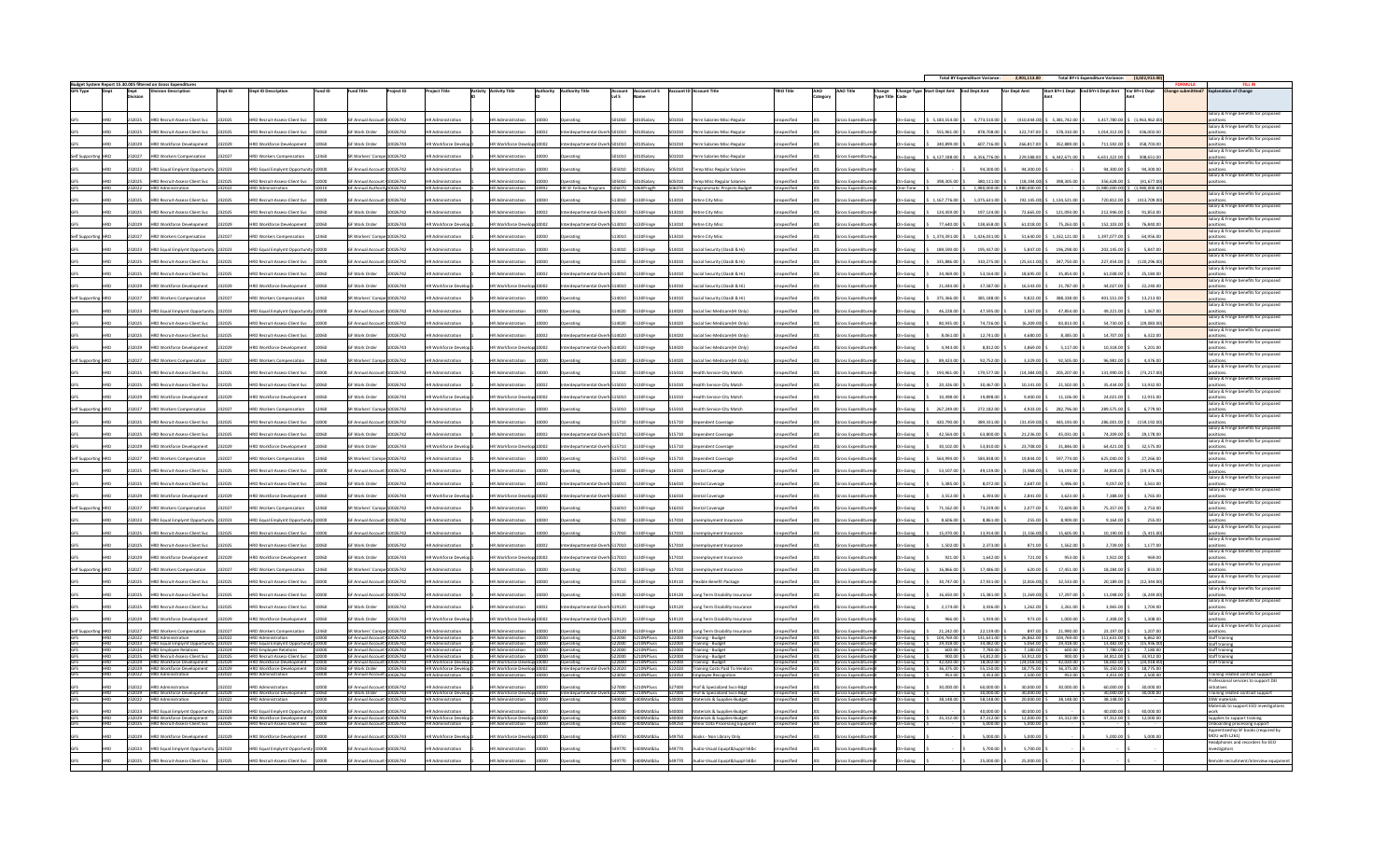BUDGET FORM 3A: Position Changes<br>DEPARTMENT: HRD<br>Please identify proposed position changes from the FY 2020-21 and FY 2021-22 Base Budget at the account level (reflecting both salary and discretionary special class changes

West Coulomb this information, non to **15.30.004 Persition Snapshot Comparison (Audit Trail)** report from the budget<br>Select the following ofteria before naming the report<br>short could be a simple term of the state of the st

|                                            |                                                                    |                                                                                                                                                                                                                                  |                                                                                            |                                                                                                                                                                                                                                                                                     |                                                                                             |                                                                                |                                                                                                                                                    |                                                                                                                                                                                                                              |                                                                 |                       |                              | Total BY FTE          | 5.10<br><b>Total BY Amount</b>                        | 658,138,00                     | Total BY+1 F | (1.189.188.00<br><b>Total BY+1 Amount</b>                                                  |            |                                                                            |
|--------------------------------------------|--------------------------------------------------------------------|----------------------------------------------------------------------------------------------------------------------------------------------------------------------------------------------------------------------------------|--------------------------------------------------------------------------------------------|-------------------------------------------------------------------------------------------------------------------------------------------------------------------------------------------------------------------------------------------------------------------------------------|---------------------------------------------------------------------------------------------|--------------------------------------------------------------------------------|----------------------------------------------------------------------------------------------------------------------------------------------------|------------------------------------------------------------------------------------------------------------------------------------------------------------------------------------------------------------------------------|-----------------------------------------------------------------|-----------------------|------------------------------|-----------------------|-------------------------------------------------------|--------------------------------|--------------|--------------------------------------------------------------------------------------------|------------|----------------------------------------------------------------------------|
|                                            |                                                                    |                                                                                                                                                                                                                                  |                                                                                            |                                                                                                                                                                                                                                                                                     |                                                                                             |                                                                                |                                                                                                                                                    |                                                                                                                                                                                                                              |                                                                 |                       |                              | <b>Start End Dept</b> | Var Dept FTE Start Dept Amt End Dept Amt Var Dept Amt |                                |              | Start BY+1 Dept End BY+1 Var BY+1 Dept FTE Start BY+1 Dept End BY+1 Dept Amt Var BY+1 Dept | TE Change: | Explanation of FTF and/or Amount                                           |
|                                            |                                                                    | escription                                                                                                                                                                                                                       |                                                                                            |                                                                                                                                                                                                                                                                                     |                                                                                             |                                                                                |                                                                                                                                                    |                                                                                                                                                                                                                              | Emp Org Emp Org Title<br>Code                                   |                       |                              | Dept FTE<br>FTE       |                                                       |                                | Dent FTF     |                                                                                            |            |                                                                            |
|                                            |                                                                    |                                                                                                                                                                                                                                  |                                                                                            |                                                                                                                                                                                                                                                                                     |                                                                                             |                                                                                |                                                                                                                                                    |                                                                                                                                                                                                                              |                                                                 |                       |                              |                       |                                                       |                                |              |                                                                                            |            |                                                                            |
|                                            |                                                                    |                                                                                                                                                                                                                                  |                                                                                            |                                                                                                                                                                                                                                                                                     |                                                                                             |                                                                                |                                                                                                                                                    |                                                                                                                                                                                                                              |                                                                 |                       |                              |                       |                                                       |                                |              |                                                                                            |            | wo off-budget 1246 Principal Hum                                           |
|                                            | D Recruit-Assess-Client Sv                                         | RD Recruit-Assess-Cl 10060                                                                                                                                                                                                       | <b>SF Work Order</b>                                                                       |                                                                                                                                                                                                                                                                                     |                                                                                             |                                                                                |                                                                                                                                                    | 2:1246 0                                                                                                                                                                                                                     | 2 - SFAPP, LOCAL 2                                              |                       |                              |                       |                                                       |                                |              |                                                                                            |            | purces Analysts for as-needed<br>nployment Services requests.              |
| Self Supporting HRD<br>Self Supporting HRD | <b>HRD Workers Compensation</b>                                    |                                                                                                                                                                                                                                  |                                                                                            | 232027 HRD Workers Comper 12460 SR Workers' Compet 10026742 HR Administration                                                                                                                                                                                                       | HR Administration 10000 Operating                                                           |                                                                                | .0Salary 50101                                                                                                                                     | Gross Expenditures 1404_C Clerk<br>Gross Expenditures 9991M_Z One Day Adjust                                                                                                                                                 | 790 - LOCAL 790, SEIU                                           |                       |                              | 0.77                  | 50,277.00 \$                                          | 50,277.0                       |              | 67,591.00<br>67,591.00                                                                     |            | One 1404 Clerk position to suppo                                           |
|                                            | 232027 HRD Workers Compensation                                    |                                                                                                                                                                                                                                  |                                                                                            | 232027 HRD Workers Comper 12460 SR Workers' Compe 10026742 HR Administration<br>232027 HRD Workers Comper 12460 SR Workers' Compe 10026742 HR Administration                                                                                                                        | HR Administration 10000 Operating<br>HR Administration 10000 Operating                      |                                                                                | 010Salary<br>130Fringe 513010                                                                                                                      | Gross Expenditures 1404_C Clerk                                                                                                                                                                                              | Mis BZM Special Class Pro-rated MC<br>790 790 - LOCAL 790, SEIU |                       | HRD02                        |                       | 194.00<br>11,498.00 \$                                | 194.00<br>11,498.00            |              | 261.00<br>261.00<br>14,479.00<br>14,479.00                                                 |            | litional Workers' Compensation                                             |
| Self Supporting HRD<br>Self Supporting HRD | 232027 HRD Workers Compensation<br><b>HRD Workers Compensation</b> |                                                                                                                                                                                                                                  |                                                                                            | HRD Workers Compen12460 SR Workers' Compe 10026742 HR Administration                                                                                                                                                                                                                | HR Administration 10000                                                                     |                                                                                | 5130Fringe 513010<br>Operating                                                                                                                     |                                                                                                                                                                                                                              | Special Class Pro-rated MC                                      |                       | HRDO.                        |                       | 44.00                                                 | 44.00                          |              | 56.00<br>56.00                                                                             |            | quirements resulting from taking<br>trcare cases in-house                  |
| Self Supporting HR                         | <b>HRD Workers Compensation</b>                                    |                                                                                                                                                                                                                                  |                                                                                            | 232027 HRD Workers Compen12460 SR Workers' Compe 10026742 HR Administration<br>232027 HRD Workers Compen12460 SR Workers' Compe 10026742 HR Administration                                                                                                                          | HR Administration 10000 Operating<br>HR Administration 10000 Operating                      |                                                                                | 5130Fringe 514010<br>5130Fringe 514010                                                                                                             | Gross Expenditures 1404_C Cleri                                                                                                                                                                                              | 790 - LOCAL 790, SEIU                                           |                       |                              |                       | 3,117.00                                              | 3,117.00<br>12.00              |              | $4,191.00$ N<br>16.00 N<br>4,191.00                                                        |            |                                                                            |
| Self Supporting HRD<br>Self Supporting HRD | <b>HRD Workers Compensation</b>                                    |                                                                                                                                                                                                                                  |                                                                                            |                                                                                                                                                                                                                                                                                     |                                                                                             |                                                                                |                                                                                                                                                    | Gross Expenditures 9991M Z One Day Ad                                                                                                                                                                                        | s BZM Special Class Pro-rated M                                 |                       |                              |                       | 12.00<br>729.00                                       |                                |              | 16.00<br>980.00                                                                            |            |                                                                            |
| Self Supporting                            | <b>HRD Workers Compensation</b>                                    |                                                                                                                                                                                                                                  |                                                                                            | HRD Workers Compen 12460 SR Workers' Compe 10026742 HR Administration                                                                                                                                                                                                               | HR Administration 10000 Operating                                                           |                                                                                | 5130Fringe 514020<br>130Fringe 51402<br>Operating                                                                                                  | Gross Expenditures 1404_C Clerk<br>Gross Expenditures 9991M_Z                                                                                                                                                                | 790 - LOCAL 790, SEIU                                           |                       | HRD02                        |                       | 3.00                                                  | 729.00                         |              | 980.00                                                                                     |            |                                                                            |
|                                            |                                                                    |                                                                                                                                                                                                                                  |                                                                                            | SR Workers' Compe 10026742 HR Admin<br>SR Workers' Compe 10026742 HR Admin                                                                                                                                                                                                          | HR Administration<br>HR Administration                                                      | 10000                                                                          | Operating<br>130Fringe                                                                                                                             | 1404_C Clerk                                                                                                                                                                                                                 | Special Class Pro-rated I<br>790 - LOCAL 790, SEIU              |                       |                              |                       | 3,572.00                                              | $\frac{3.00}{3,572.00}$        |              | 4,909.00<br>4,909.00                                                                       |            |                                                                            |
| Supporti                                   | <b>HRD Workers Compensation</b>                                    | <b>HRD Workers Compe</b>                                                                                                                                                                                                         | 460 SR Workers' Compe 10                                                                   | 026742 HR Administration                                                                                                                                                                                                                                                            | <b>HR Administration</b>                                                                    | 10000                                                                          | 10000 Operating<br>130Fringe 5157                                                                                                                  | Gross Expenditures 1404_C Clerk                                                                                                                                                                                              | 90 - LOCAL 790, SEIU<br>90 - LOCAL 790, SEIU                    |                       |                              |                       | 7,152.00<br>909.00                                    | 7,152.0<br>909.00              |              | 9,827.0<br>9,827.00<br>1,205.0                                                             |            |                                                                            |
|                                            |                                                                    |                                                                                                                                                                                                                                  |                                                                                            | SR Workers' Compe 10026742 HR Admir<br>326742 HR Admi                                                                                                                                                                                                                               | <b>HR Administration</b>                                                                    |                                                                                | 130Fringe<br>Operating                                                                                                                             | Gross Expenditures 1404_C<br><b>Gross Expendit</b><br>es 1404 C                                                                                                                                                              | 790 - LOCAL 790, SEIU                                           |                       |                              |                       |                                                       |                                |              | 1,205.00<br>182.00                                                                         |            |                                                                            |
|                                            | <b>HRD Workers Compensatio</b>                                     | <b>HRD Workers Com</b><br>HRD Workers Com                                                                                                                                                                                        | 2460 SR Workers' Compe 10<br>2460 SR Workers' Compe 10                                     | <b>HR Administratio</b>                                                                                                                                                                                                                                                             | HR Administration 10000 Operating<br>HR Administration 10000 Operating<br>HR Administration |                                                                                | 5130Fringe 511<br>5130Fringe 511                                                                                                                   | iross Expendit                                                                                                                                                                                                               | Special Class Pro-rated                                         |                       | HRD02                        |                       | $\frac{135.00}{1.00}$ \$                              | 135.00                         |              | $\frac{182.00}{1.00}$                                                                      |            |                                                                            |
|                                            |                                                                    |                                                                                                                                                                                                                                  |                                                                                            | HRD Workers Compen12460 SR Workers' Compe 10026742 HR Administratio                                                                                                                                                                                                                 | <b>HR Administration</b>                                                                    | 10000                                                                          | 130Fringe 519120<br>Operating                                                                                                                      | Gross Expenditures 1404 C                                                                                                                                                                                                    | 790 - LOCAL 790, SEIU<br>Special Class Pro-rated M              |                       |                              |                       | 196.00<br>1.00 \$                                     | 196.00<br>1.00                 |              | 264.00<br>264.00<br>1.00                                                                   |            |                                                                            |
|                                            | <b>HRD Workers Compensation</b>                                    |                                                                                                                                                                                                                                  |                                                                                            | 12027 HRD Workers Comper 12460 SR Workers' Compe 10026742 HR Administration<br>HRD Workers Compen 12460 SR Workers' Compe 10026742 HR Administration                                                                                                                                | HR Administration 10000 Operating                                                           | HR Administration 10000 Operating                                              | 5130Fringe 519120<br>0Salary 50101                                                                                                                 | Gross Expenditures 2322_C<br>Nurse Manager                                                                                                                                                                                   | 858 - LOCAL 856, TEAMS                                          |                       |                              |                       | \$178,429.00                                          | 178,429.00                     |              | 1.00<br>239,875.00<br>239,875.00                                                           |            | One 2322 Nurse Manager to suppor                                           |
|                                            | <b>HRD Workers Compensat</b>                                       |                                                                                                                                                                                                                                  | HRD Workers Compen12460 SR Workers' Compe 10026742 HR Admin                                |                                                                                                                                                                                                                                                                                     |                                                                                             | HR Administration 10000 Operating                                              | 0Salary 501                                                                                                                                        | One Day Adjust<br>Gross Expenditures                                                                                                                                                                                         |                                                                 |                       |                              |                       | 688.00                                                | 688.0                          |              | 924.0<br>924.00                                                                            |            | kerr' Companystion Divi                                                    |
|                                            |                                                                    |                                                                                                                                                                                                                                  |                                                                                            | 32027 HRD Workers Compen 12460 SR Workers' Compe 10026742 HR Administration                                                                                                                                                                                                         | HR Administration 10000 Operating                                                           |                                                                                |                                                                                                                                                    | Gross Expenditures 2322_C Nurse Manager                                                                                                                                                                                      | 858 858 - LOCAL 856, TEAMS                                      |                       |                              |                       | 39,944.00<br>154.00                                   | 39,944.00<br>154.00            |              | 50,228.00<br>50.228.00                                                                     |            |                                                                            |
|                                            | HRD Workers Compensation<br><b>HRD Workers Compensati</b>          |                                                                                                                                                                                                                                  |                                                                                            | HRD Workers Compet 12460 SR Workers' Compet 10026742 HR Administration<br>HRD Workers Compet 12460 SR Workers' Compet 10026742 HR Administration                                                                                                                                    | <b>HR Administration</b>                                                                    | HR Administration 10000 Operating                                              | 130Fringe 513010<br>130Fringe 5140<br>Operating                                                                                                    | Gross Expenditures 2322_C<br>Nurse Manager                                                                                                                                                                                   | Special Class Pro-rated M<br>858 - LOCAL 856, TEAMS             |                       |                              |                       | 6,667.00                                              | 6,667.00                       |              | 193.00<br>8,971.00<br>193.00<br>8,971.00                                                   |            |                                                                            |
|                                            | <b>HRD Workers Compensation</b>                                    |                                                                                                                                                                                                                                  |                                                                                            | 32027 HRD Workers Compen 12460 SR Workers' Compe 10026742 HR Administration                                                                                                                                                                                                         | HR Administration 10000 Operating                                                           |                                                                                | 5130Fringe 514010                                                                                                                                  |                                                                                                                                                                                                                              |                                                                 |                       | HRD03                        |                       | 26.00                                                 | 26.00                          |              | 35.00<br>35.00                                                                             |            |                                                                            |
| Self Supporting HRI                        | <b>HRD Workers Compensation</b>                                    |                                                                                                                                                                                                                                  |                                                                                            | HRD Workers Compen12460 SR Workers' Compe 10026742 HR Administration<br>SR Workers' Compe 10026742 HR Administration                                                                                                                                                                |                                                                                             | HR Administration 10000 Operating                                              | 5130Fringe 514020                                                                                                                                  | Gross Expenditures 2322_C<br>Nurse Manager                                                                                                                                                                                   | 858<br>858 - LOCAL 856, TEAMS                                   |                       | HRD03                        |                       | 2,587.00                                              | 2,587.00                       |              | 3,479.00<br>3,479.00                                                                       |            |                                                                            |
| Supporting                                 | /orkers Compensatio                                                |                                                                                                                                                                                                                                  | 232027 HRD Workers Comper 12460 SR Workers' Compe 10026742 HR Admir                        |                                                                                                                                                                                                                                                                                     | <b>HR Administration</b><br>HR Administration 10000 Operating                               |                                                                                | 130Fringe 51402<br>Operating<br>5130Fringe 515010                                                                                                  | One Day Adjustm<br>Gross Expenditu<br>Gross Expenditures 2322_C Nurse Manager                                                                                                                                                | 858 858 - LOCAL 856, TEAMS                                      |                       | HRD03                        |                       | 1361.00 S                                             | 1.361.00                       |              | 1,870.00<br>1,870.00                                                                       |            |                                                                            |
|                                            | <b>HRD Workers Compensation</b>                                    |                                                                                                                                                                                                                                  |                                                                                            | HRD Workers Compen 12460 SR Workers' Compe 10026742 HR Administration                                                                                                                                                                                                               |                                                                                             | HR Administration 10000 Operating                                              | 5130Fringe 515710                                                                                                                                  | Gross Expenditures 2322 C<br>Nurse Manager                                                                                                                                                                                   | 858 - LOCAL 856, TEAMSC<br>858                                  |                       |                              |                       | 12,692.00                                             | 12,692.00                      |              | 17,439.00<br>17,439.00                                                                     |            |                                                                            |
|                                            |                                                                    | 232027 HRD Workers Co                                                                                                                                                                                                            | 12460 SR Workers' Compe 10026742 HR Adm                                                    | SR Workers' Compe 10026742 HR Admi                                                                                                                                                                                                                                                  | <b>HR Administration</b><br><b>HR Admin</b>                                                 | 10000<br>ration 10000 Operating                                                | 130Fringe<br>Operating<br>5130Fringe 517010                                                                                                        | Nurse Manager<br>Gross Expenditures <sub>2</sub><br>Nurse Manage                                                                                                                                                             | 58 - LOCAL 856, TEA<br>858 - LOCAL 856, TEAM                    |                       |                              |                       | 1,168.00<br>482.00                                    | 482.00                         |              | 1,548.0<br>1,548.00<br>648.00<br>648.00                                                    |            |                                                                            |
|                                            | <b>HRD Workers Compensation</b>                                    |                                                                                                                                                                                                                                  |                                                                                            | 232027 HRD Workers Compen12460 SR Workers' Compe 10026742 HR Administration                                                                                                                                                                                                         | HR Administration 10000 Operating                                                           |                                                                                | 130Fringe 517010                                                                                                                                   | One Day Adjustment - Mis BZM Special Class Pro-rated MC<br>Gross Expenditu                                                                                                                                                   |                                                                 |                       | <b>HRDO3</b>                 |                       | 2.00                                                  | 2.00                           |              | $-2.00$<br>2.00                                                                            |            |                                                                            |
|                                            | <b>HRD Workers Compensation</b>                                    |                                                                                                                                                                                                                                  |                                                                                            | 232027 HRD Workers Compen 12460 SR Workers' Compe 10026742 HR Administration                                                                                                                                                                                                        | HR Administration 10000 Operating                                                           |                                                                                | 130Fringe 519120                                                                                                                                   | Gross Expenditures 2322_C<br>Nurse Manager                                                                                                                                                                                   | 858 - LOCAL 856, TEAMS                                          |                       | HRD03                        |                       | 697.00                                                | 697.00                         |              | 938.00 M<br>938.00                                                                         |            |                                                                            |
|                                            |                                                                    | 232027 HRD Workers Comp<br>HRD Recruit-Assess-Client Svc 232025 HRD Recruit-Assess-Cl                                                                                                                                            |                                                                                            | per 12460 SR Workers' Compe 10026742 HR Administration<br>s-Cl 10000 GF Annual Account 10026742 HR Administration                                                                                                                                                                   | HR Administration 10000 Operating                                                           | HR Administration 10000 Operating                                              | 5130Fringe 519120                                                                                                                                  | <b>Gross Expendit</b><br>9991M_Z One Day Adju                                                                                                                                                                                | Special Class Pro-rated M<br>022 - SFAPP, LOCAL 21              |                       | HRD03<br>HRD05               |                       | $3.005$<br>67,932.005                                 | $\frac{3.00}{67,932.00}$       |              | $4.00$<br>91,325.00<br>4.00<br>91,325.00                                                   |            | One 1203 Personnel Technician fo                                           |
|                                            |                                                                    |                                                                                                                                                                                                                                  |                                                                                            | HRD Recruit-Assess-Client Svc 232025 HRD Recruit-Assess-Cl 10000 GF Annual Account 10026742 HR Administration                                                                                                                                                                       |                                                                                             | HR Administration 10000 Operating                                              | 10Salary 501010<br>10Salary 501010                                                                                                                 | Gross Expenditures 1203_C<br>Personnel Technician                                                                                                                                                                            | Special Class Pro-rated M                                       |                       | HRD05                        |                       | 262.00 \$                                             | 262.00                         |              | 352.00<br>352.00 M                                                                         |            | ection & Hiring Resources team                                             |
|                                            | HRD Recruit-Assess-Client Svc                                      | 232025 HRD Recruit-Assess-<br>232025 HRD Recruit-Assess-                                                                                                                                                                         |                                                                                            | 10000 GF Annual Account 10026742 HR Administration<br>10000 GF Annual Account 10026742 HR Administration                                                                                                                                                                            | <b>HR Administration</b>                                                                    | 10000 Operating                                                                | 130Fringe 513010                                                                                                                                   | 1203 C<br>Personnel Technician                                                                                                                                                                                               | 022 - SFAPP, LOCAL 21                                           |                       |                              |                       | 15,535.00                                             | 15,535.00<br>60.00             |              | 19,564.00<br>19,564.00                                                                     |            |                                                                            |
|                                            | HRD Recruit-Assess-Client Svc                                      | <b>HRD Recruit-Asses</b>                                                                                                                                                                                                         |                                                                                            | unt 10026742 HR Administration                                                                                                                                                                                                                                                      | <b>HR Administration</b>                                                                    | 10000                                                                          | 10Fringe 513010<br>Operating                                                                                                                       | One Day Adjustr<br>Gross Expendit                                                                                                                                                                                            | 22 - SFAPP, LOCAL 2:                                            |                       | <b>HRDOS</b>                 |                       | 60.00                                                 |                                |              |                                                                                            |            |                                                                            |
|                                            | HRD Recruit-Assess-Client Svc                                      | 232025 HRD Recruit-Assess-                                                                                                                                                                                                       | 10000 GF Annual Accou                                                                      | 10000 GF Annual Account 10026742 HR Administration                                                                                                                                                                                                                                  | <b>HR Administration</b>                                                                    | 10000                                                                          | 130Fringe 51401<br>Operating<br>Operating<br>130Fringe 514010                                                                                      | <b>Gross Expendit</b><br>Gross Expenditu<br>991M_Z One Day Adjustment - Mis                                                                                                                                                  | pecial Class Pro-rated M                                        |                       |                              |                       | 4,212.00<br>16.00                                     | 4,212.00<br>16.00              |              | 5,662.0<br>5,662.00<br>22.00<br>22.00                                                      |            |                                                                            |
|                                            |                                                                    |                                                                                                                                                                                                                                  |                                                                                            |                                                                                                                                                                                                                                                                                     | HR Administration 10000 Operating                                                           |                                                                                | 130Fringe 514020                                                                                                                                   |                                                                                                                                                                                                                              | 022 - SFAPP, LOCAL 21 C                                         |                       | N HRDOS                      |                       | 985.00 \$                                             | 985.00                         |              | 1,324.00<br>1,324.00                                                                       |            |                                                                            |
|                                            |                                                                    |                                                                                                                                                                                                                                  |                                                                                            | HRD Recruit-Assess-Client Svc 232025 HRD Recruit-Assess-C 10000 GF Annual Account 10026742 HR Administration<br>HRD Recruit-Assess-Client Svc 232025 HRD Recruit-Assess-C 10000 GF Annual Account 10026742 HR Administration                                                        | <b>HR Admini</b>                                                                            | 10000                                                                          | 130Fringe 514020<br>Operating                                                                                                                      | Gross Expenditures 1203_C Personnel Technician<br>Gross Expenditures 9991M_Z One Day Adjustment - Mi                                                                                                                         | oecial Class Pro-rate                                           |                       |                              |                       | 4.00                                                  |                                |              |                                                                                            |            |                                                                            |
|                                            |                                                                    |                                                                                                                                                                                                                                  |                                                                                            | HRD Recruit-Assess-Client Svc. 232025 HRD Recruit-Assess-CI 10000 GF Annual Account 10026742 HR Administration                                                                                                                                                                      | HR Administration 10000 Operating<br>HR Administration 10000 Operating                      |                                                                                | 130Fringe 515010<br>5130Fringe 515710                                                                                                              | Gross Expenditures 1203_C Personnel Technician<br>Gross Expenditures 1203_C<br>Personnel Technician                                                                                                                          | 022 - SFAPP, LOCAL 21<br>022 - SFAPP, LOCAL 21                  |                       | HRD05<br>HRD05               |                       | 3,380.00<br>7,079.00                                  | 3,380.00<br>7,079.00           |              | 4,644.00<br>4,644.00<br>9,726.00<br>9,726.00                                               |            |                                                                            |
|                                            |                                                                    |                                                                                                                                                                                                                                  |                                                                                            | HRD Recruit-Assess-Client Svc 232025 HRD Recruit-Assess-Cl 10000 GF Annual Account 10026742 HR Administration<br>HRD Recruit-Assess-Client Svc 232025 HRD Recruit-Assess-Cl 10000 GF Annual Account 10026742 HR Administration                                                      |                                                                                             | HR Administration 10000 Operating                                              | 130Fringe 51601                                                                                                                                    | Gross Expenditures 1203_C<br>Personnel Technician                                                                                                                                                                            | 22 - SFAPP, LOCAL 21                                            |                       |                              |                       | 896.00 \$                                             | 896.00                         |              | 1,187.00<br>1,187.00                                                                       |            |                                                                            |
|                                            |                                                                    |                                                                                                                                                                                                                                  |                                                                                            | HRD Recruit-Assess-Client Svc 232025 HRD Recruit-Assess-CI 10000 GF Annual Account 10026742 HR Administration                                                                                                                                                                       | HR Administration 10000 Operating                                                           |                                                                                | 130Fringe 517010                                                                                                                                   | Gross Expenditures 1<br>203_C Personnel Technician                                                                                                                                                                           | 22 - SFAPP, LOCAL 21                                            |                       |                              |                       | 183.00                                                | 183.00                         |              | 247.00<br>247.00                                                                           |            |                                                                            |
|                                            |                                                                    |                                                                                                                                                                                                                                  |                                                                                            | HRD Recruit-Assess-Client Svc 232025 HRD Recruit-Assess-Cl 10000 GF Annual Account 10026742 HR Administration                                                                                                                                                                       | HR Administration 10000 Operating<br><b>HR Administration</b>                               |                                                                                | 5130Fringe 517010                                                                                                                                  | Gross Expenditures 9991M Z One Day Adjustment - Mis BZM<br>Gross Expenditures 1203_C<br>Personnel Technician                                                                                                                 | Special Class Pro-rated MC<br>22 - SFAPP, LOCAL 21              |                       |                              |                       | 1.00<br>266.00                                        | 1.00<br>266.00                 |              | 1.00<br>1.00<br>357.00<br>357.00                                                           |            |                                                                            |
|                                            |                                                                    |                                                                                                                                                                                                                                  |                                                                                            | HRD Recruit-Assess-Client Svc 232025 HRD Recruit-Assess-CI 10000 GF Annual Account 10026742 HR Administration<br>HRD Recruit-Assess-Client Svc 232025 HRD Recruit-Assess-CI 10000 GF Annual Account 10026742 HR Administration<br>0000 GF Annual Account 10026742 HR Administration | <b>HR Administration</b>                                                                    |                                                                                | Operating<br>130Fringe 51912<br>10000 Operating<br>30Fringe 53                                                                                     | 991M_Z One Day Adjustment<br>Gross Expenditu                                                                                                                                                                                 | Special Class Pro-rated                                         |                       |                              |                       | $1.00$ \$                                             |                                |              | 1.00 <sub>h</sub>                                                                          |            |                                                                            |
|                                            |                                                                    |                                                                                                                                                                                                                                  |                                                                                            | HRD Workforce Development 232029 HRD Workforce Devel 10000 GF Annual Account 10026743 HR Workforce Develo                                                                                                                                                                           | HR Workforce Develop 10000 Operating                                                        |                                                                                | 010Salary 501010                                                                                                                                   | Gross Expenditures 0931 C<br>Manager III                                                                                                                                                                                     | 351 - MEA, MUNICIPAL B                                          |                       | HRD06                        |                       | \$(165, 357.00) \$                                    | (165,357.00                    |              | (171, 173.00)<br>(171, 173.00)                                                             |            | stituting 0931 Manager III for 0952                                        |
|                                            |                                                                    |                                                                                                                                                                                                                                  | 000 GF Annual Accor                                                                        | HRD Workforce Development 232029 HRD Workforce Devel 10000 GF Annual Account 10026743 HR Workforce Devel<br>26743 HR Workforce D                                                                                                                                                    | <b>HR Workforce Devel</b>                                                                   | HR Workforce Develop 10000 Operating<br>coop                                   | 010Salary 501010<br>Operating<br>130Fringe 51301                                                                                                   | Gross Expenditures 0952_C<br>Deputy Director II<br>Manager II                                                                                                                                                                | 51 - MEA, MUNICIPAL<br>1 - MEA, MUNICIPA                        |                       | HRD06                        |                       | \$165,357.00 \$<br>(37,017.00)                        | 165,357.00                     |              | 171,173.00 \$<br>171,173.00 Y                                                              |            | eputy Director II for Director of Diversit<br>quity, and inclusion         |
|                                            |                                                                    |                                                                                                                                                                                                                                  |                                                                                            | HRD Workforce Development 232029 HRD Workforce Devel 10000 GF Annual Account 10026743 HR Workforce Devel                                                                                                                                                                            | HR Workforce Develop 10000 Operating                                                        |                                                                                | 5130Fringe 513010                                                                                                                                  | Gross Expenditu<br>Gross Expenditures 0952_C<br>Deputy Director I                                                                                                                                                            | 351 - MEA, MUNICIPAL EC                                         |                       |                              |                       | 37,017.00                                             | (37, 017.0<br>37,017.00        |              | (35,842.00<br>(35,842.00)<br>35,842.00<br>35,842.00                                        |            |                                                                            |
|                                            |                                                                    |                                                                                                                                                                                                                                  |                                                                                            | 232029 HRD Workforce Devel 10000 GF Annual Account 10026743 HR Workforce Deve                                                                                                                                                                                                       | HR Workforce Develop 10000                                                                  |                                                                                | 5130Fringe 514010<br>Operating                                                                                                                     | Gross Expenditures 0931_C<br>Manager III                                                                                                                                                                                     | 51 - MEA, MUNICIPAL I                                           |                       |                              |                       | $(8,659.00)$ \$                                       | (8,659.00)                     |              | (8,971.00)<br>(8,971.00)                                                                   |            |                                                                            |
|                                            |                                                                    |                                                                                                                                                                                                                                  | 0000 GF Annual Acco                                                                        | 026743 HR Workforce D                                                                                                                                                                                                                                                               | <b>HR Workforce Dev</b>                                                                     | coop                                                                           | 130Fringe 514010<br>Operating                                                                                                                      | <b>Gross Expendit</b><br>Deputy Directo                                                                                                                                                                                      | 1 - MEA, MUNICIPA                                               |                       |                              |                       | 8,659.00                                              | 8,659.00<br>(2,398.00)         |              | 8,971.0<br>8,971.00                                                                        |            |                                                                            |
|                                            |                                                                    |                                                                                                                                                                                                                                  | HRD Workforce Devel 10000 GF Annual Accor                                                  | HRD Workforce Development 232029 HRD Workforce Devel 10000 GF Annual Account 10026743 HR Workforce Deve<br>t 10026743 HR Workforce Dev                                                                                                                                              | HR Workforce Develop 10000 Operating<br>HR Workforce Develop 10000                          |                                                                                | 5130Fringe 514020<br>5130Fringe 514020<br>Operating                                                                                                | Gross Expenditures 0931_C<br>Manager III<br>Gross Expenditures 0952_C<br>Deputy Directo                                                                                                                                      | 351 - MEA, MUNICIPAL BO<br>51 - MEA, MUNICIPA                   |                       |                              |                       | (2,398.00)<br>2,398.00 \$                             | 2,398.00                       |              | (2,482.00)<br>(2,482.00)<br>2,482.00<br>2,482.00 N                                         |            |                                                                            |
|                                            | HRD Workforce Development                                          |                                                                                                                                                                                                                                  |                                                                                            | 232029 HRD Workforce Devel 10000 GF Annual Account 10026743 HR Workforce Dev                                                                                                                                                                                                        | HR Workforce Develop 10000                                                                  |                                                                                | 5130Fringe    515010<br>Operating                                                                                                                  | Gross Expenditures 0931_C<br>Manager III                                                                                                                                                                                     | 51 - MEA, MUNICIPAL                                             |                       | HRD06                        |                       | (3,737.00)                                            | (3,737.00)                     |              | (3,954.00)<br>(3,954.00)                                                                   |            |                                                                            |
|                                            |                                                                    |                                                                                                                                                                                                                                  |                                                                                            | HRD Workforce Development 232029 HRD Workforce Devel 10000 GF Annual Account 10026743 HR Workforce De<br>HRD Workforce Development 232029 HRD Workforce Devel 10000 GF Annual Account 10026743 HR Workforce De<br>1026743 HR Workforce Deve                                         | HR Workforce Develop 10000 Operating                                                        | HR Workforce Develop 10000 Operating                                           | 5130Fringe 515010                                                                                                                                  | Gross Expenditures 0952_C<br>Gross Expenditures 0931_C<br>Deputy Director II                                                                                                                                                 | 351 - MEA, MUNICIPAL I<br>51 - MEA, MUNICIPAL                   |                       | <b>HRDO6</b>                 |                       | 3.737.00                                              | 3,737.00                       |              | 3,954.00<br>3,954.00<br>(11, 863.00)<br>(11,863.00)                                        |            |                                                                            |
|                                            |                                                                    |                                                                                                                                                                                                                                  |                                                                                            | HRD Workforce Development 232029 HRD Workforce Devel 10000 GF Annual Account 10026743 HR Workforce Devi                                                                                                                                                                             | HR Workforce Develop 10000 Operating                                                        |                                                                                | 5130Fringe 51571<br>5130Fringe 515710                                                                                                              | Manager III<br>Gross Expenditures 0952_C<br>Deputy Director I                                                                                                                                                                | 51 - MEA, MUNICIPAL                                             |                       | HRD06                        |                       | \$11,213.00                                           | 11,213.00                      |              | 11,863.00<br>11,863.00                                                                     |            |                                                                            |
|                                            |                                                                    |                                                                                                                                                                                                                                  |                                                                                            | HRD Workforce Development 232029 HRD Workforce Devel 10000 GF Annual Account 10026743 HR Workforce Deve<br>HRD Workforce Development 232029 HRD Workforce Devel 10000 GF Annual Account 10026743 HR Workforce Deve                                                                  | HR Workforce Develop 10000 Operating<br>HR Workforce Develop 10000 Operating                |                                                                                |                                                                                                                                                    | Gross Expenditures 0931_C<br>Gross Expenditures 0952_C<br>Manager III<br>Deputy Director II                                                                                                                                  | 351 - MEA, MUNICIPAL I                                          |                       |                              |                       | (1.391.00)                                            | (1.391.0                       |              | (1.419.00<br>(1.419.00                                                                     |            |                                                                            |
|                                            |                                                                    |                                                                                                                                                                                                                                  |                                                                                            | 2029 HRD Workforce Devel 10000 GF Annual Account 10026743 HR Workforce Dev                                                                                                                                                                                                          |                                                                                             |                                                                                | S130Fringe 516010<br>S130Fringe 516010                                                                                                             |                                                                                                                                                                                                                              | 51 - MEA MUNICIPAL<br>51 - MEA, MUNICIPA                        |                       | upnoc                        |                       | 1391.00                                               | 1,391,00                       |              | 1,419.0<br>1,419.00                                                                        |            |                                                                            |
|                                            |                                                                    |                                                                                                                                                                                                                                  |                                                                                            | HRD Workforce Development 232029 HRD Workforce Devel 10000 GF Annual Account 10026743 HR Workforce Devel                                                                                                                                                                            |                                                                                             | HR Workforce Develop 10000 Operating<br>HR Workforce Develop 10000   Qperating | 130Fringe 517010<br>5130Fringe 517010                                                                                                              | <b>Gross Expenditu</b><br>Manager III<br>Deputy Director II<br>Gross Expenditures 0952_C                                                                                                                                     | 351 - MEA, MUNICIPAL E                                          |                       | HRD06                        |                       | (446.00)<br>446.00                                    | [446.00]<br>446.00             |              | (462.00)<br>(462,<br>462.00<br>462.00                                                      |            |                                                                            |
|                                            |                                                                    |                                                                                                                                                                                                                                  |                                                                                            | HRD Workforce Development 232029 HRD Workforce Devel 10000 GF Annual Account 10026743 HR Workforce Development 232029 HRD Workforce Development 232029 HRD Workforce Development 232029 HRD Workforce Development 232029 HRD W                                                      |                                                                                             |                                                                                |                                                                                                                                                    | Gross Expenditures 0931_C<br>Manager III                                                                                                                                                                                     | 351 - MEA, MUNICIPAL                                            |                       |                              |                       | (5,045.00)                                            | (5,045.00)                     |              | $(5,338.00)$ \$<br>(5,338.00)                                                              |            |                                                                            |
|                                            |                                                                    |                                                                                                                                                                                                                                  |                                                                                            |                                                                                                                                                                                                                                                                                     | HR Workforce Develop 10000 Operating<br>HR Workforce Develop 10000 Operating                |                                                                                |                                                                                                                                                    | <b>Gross Expenditu</b><br>0952C<br>Deputy Director II                                                                                                                                                                        | 51 - MEA MUNICIPA                                               |                       |                              |                       | 504500                                                | 504500                         |              | 53380<br>5.338.00                                                                          |            |                                                                            |
|                                            |                                                                    |                                                                                                                                                                                                                                  |                                                                                            | HRD Workforce Development 232029 HRD Workforce Devel 10060 GF Work Order 10026743 HR Workforce Deve<br>HRD Workforce Development 232029 HRD Workforce Devel 10060 GF Work Order 10026743 HR Workforce Deve                                                                          | HR Workforce Develop 10002<br>HR Workforce Develop 10002                                    |                                                                                | Interdepartmental-Overh 5010Salary 501010<br>Interdepartmental-Overh 5010Salary 501010                                                             | Gross Expenditures 1844_C<br>Senior Management Assist 790<br>Gross Expenditures 9991M Z One Day Adjustment - Mis BZM                                                                                                         | 790 - LOCAL 790, SEIU<br>Special Class Pro-rated M              |                       | HRD07                        |                       | 85,793.00<br>331.00                                   | 85,793.00<br>331.00            |              | 115.338.00<br>115,338.00 1<br>445.00<br>445.00 N                                           |            | One 1844 Senior Management Assistant<br>pport increased workorder training |
|                                            |                                                                    | RD Workforce Development 232029 HRD Workforce Devel 10060 GF Work Order                                                                                                                                                          |                                                                                            | 10026743 HR Workforce Dev                                                                                                                                                                                                                                                           | <b>HR Workforce Develop</b>                                                                 |                                                                                | Interdepartmental-Overh<br>30Fringe 51301                                                                                                          | Senior Management Assist 790 790 - LOCAL 790, SEIU<br>Gross Expenditures 1844_C                                                                                                                                              |                                                                 |                       |                              |                       | 19,619.00                                             | 19,619.00                      |              | 24,707.00<br>24,707.00                                                                     |            |                                                                            |
|                                            |                                                                    |                                                                                                                                                                                                                                  |                                                                                            | HRD Workforce Development 232029 HRD Workforce Devel 10060 GF Work Order 10026743 HR Workforce Devel<br>HRD Workforce Development 232029 HRD Workforce Devel 10060 GF Work Order 10026743 HR Workforce Devel                                                                        | HR Workforce Develop 10002                                                                  |                                                                                | Interdepartmental-Overh 5130Fringe 513010                                                                                                          | Gross Expenditures 9991M_Z One Day Adjustment - Mis BZM Special Class Pro-rated M                                                                                                                                            |                                                                 |                       |                              |                       | 76.00                                                 | 76.00                          |              | 95.0<br>95.00                                                                              |            |                                                                            |
|                                            |                                                                    |                                                                                                                                                                                                                                  |                                                                                            | 10026743 HR Workforce Devi                                                                                                                                                                                                                                                          | HR Workforce Develop 10002<br>HR Workforce Develop 10002                                    |                                                                                | Interdepartmental-Overhi 5130Fringe 514010                                                                                                         | Gross Expenditures 1844_C Senior Management Assist 790                                                                                                                                                                       | 790 - LOCAL 790, SEIU<br>Special Class Pro-rated MC             |                       |                              |                       | 5,319.00                                              | 5,319.00                       |              | 7,151.00<br>7,151.00 N                                                                     |            |                                                                            |
|                                            | <b>HRD Workforce Development</b>                                   | HRD Workforce Development 232029 HRD Workforce Devel 10060 GF Work Order<br>HRD Workforce Development 232029 HRD Workforce Devel 10060 GF Work Order                                                                             |                                                                                            | 0026743 HR Workforce Dev                                                                                                                                                                                                                                                            | <b>IR Workforce Develop</b>                                                                 |                                                                                | Interdepartmental-Overh 5130Fringe 514010<br>30Fringe 514020<br>nterdepartmental-Overh 51                                                          | Gross Expenditures 9991M_Z One Day Adjustment - Mis BZM<br>Gross Expenditures 1844_C<br>Senior Management Assist 79                                                                                                          | 90 - LOCAL 790, SEIU                                            |                       |                              |                       | 21.00 \$<br>1,244.00                                  | 21.00<br>1,244.00              |              | 28.00<br>28.00<br>1,673.00<br>1,673.0                                                      |            |                                                                            |
|                                            |                                                                    | HRD Workforce Development 232029 HRD Workforce Devel 10060 GF Work Order                                                                                                                                                         |                                                                                            | 10026743 HR Workforce Devi                                                                                                                                                                                                                                                          | HR Workforce Develop 10002                                                                  |                                                                                | Interdepartmental-Overh 5130Fringe 514020                                                                                                          |                                                                                                                                                                                                                              | Special Class Pro-rated M                                       |                       |                              |                       | $5.00$ \$                                             | 5.00                           |              | 6.00<br>6.00                                                                               |            |                                                                            |
|                                            |                                                                    | HRD Workforce Development 232029 HRD Workforce Devel 10060 GF Work Order                                                                                                                                                         |                                                                                            | 10026743 HR Workforce Dev                                                                                                                                                                                                                                                           | HR Workforce Develop 10002                                                                  |                                                                                | Interdepartmental-Overh 5130Fringe 515010                                                                                                          | Gross Expenditures 1844_C Senior Management Assist 790 790 - LOCAL 790, SEIU                                                                                                                                                 |                                                                 |                       | HRD07                        |                       | 3,572.00 \$<br>7.152.00                               | 3,572.00<br>7.152.0            |              | 4,909.00<br>4,909.00<br>9,827.0<br>9.827.00                                                |            |                                                                            |
|                                            |                                                                    |                                                                                                                                                                                                                                  |                                                                                            | 232029 HRD Workforce Development 232029 HRD Workforce Devel 10060 GF Work Order 10026743 HR Workforce Devel<br>232029 HRD Workforce Development 232029 HRD Workforce Devel 10060 GF Work Order 10026743 HR Workforce Devel                                                          | <b>HR Workforce Develop</b>                                                                 |                                                                                | Interdepartmental-Overh 5130Fringe<br>HR Workforce Develop 10002 Interdepartmental-Overhi 5130Fringe 516010 JI                                     | Gross Expenditures 1844_C Senior Management Assiss 790 790 - LOCAL 790, SEIU<br>Gross Expenditures 1844_C Senior Management Assiss 790 790 - LOCAL 790, SEIU                                                                 |                                                                 |                       | N HRDO                       |                       | 909.00 \$                                             | 909.00                         |              | 1,205.00<br>1,205.00                                                                       |            |                                                                            |
|                                            |                                                                    | HRD Workforce Development 232029 HRD Workforce Devel 10060 GF Work Order                                                                                                                                                         |                                                                                            | 10026743 HR Workforce Dev                                                                                                                                                                                                                                                           |                                                                                             |                                                                                | HR Workforce Develop 10002 Interdepartmental-Overhi 5130Fringe 517010                                                                              | Gross Expenditures 1844_C Senior Management Assist 790 790 - LOCAL 790, SEIU                                                                                                                                                 |                                                                 |                       | HRD07                        |                       | 232.00                                                | 232.00                         |              | 312.00<br>312.00                                                                           |            |                                                                            |
|                                            |                                                                    |                                                                                                                                                                                                                                  |                                                                                            | 232029 HRD Workforce Development 232029 HRD Workforce Devel 10060 GF Work Order 10026743 HR Workforce Devel<br>232029 HRD Workforce Development 232029 HRD Workforce Devel 10060 GF Work Order 10026743 HR Workforce Devel                                                          | HR Workforce Develop 10002                                                                  |                                                                                | Interdepartmental-Overh 5130Fringe                                                                                                                 | Gross Expenditures 9991M_Z One Day Adjustment - Mis BZM<br>Gross Expenditures 9991M_Z Che Day Adjustment - Mis 82M Special Class Pro-rated N<br>Gross Expenditures 1844_C Senior Management Assist 790 790 - LOCAL 790, SEIU |                                                                 |                       | <b>HRD</b>                   |                       | 1.00<br>336.00 \$                                     | 336.00                         |              | 1.00<br>451.00<br>451.00                                                                   |            |                                                                            |
|                                            |                                                                    | HRD Workforce Development 232029 HRD Workforce Devel 10060 GF Work Order                                                                                                                                                         |                                                                                            | 10026743 HR Workforce Deve                                                                                                                                                                                                                                                          |                                                                                             |                                                                                | HR Workforce Develop 10002 Interdepartmental-Overhi 5130Fringe 519120   JI<br>HR Workforce Develop 10002 Interdepartmental-Overh 5130Fringe 519120 | Gross Expenditu<br>res 9991M_Z One Day Adjustment - Mis BZM                                                                                                                                                                  | Special Class Pro-rated                                         |                       | HRD07                        |                       | 1.00                                                  | 1.00                           |              | 2.00<br>2.00 <sub>h</sub>                                                                  |            | One 1232 Training Officer to suppor                                        |
|                                            |                                                                    | HRD Workforce Development 232029 HRD Workforce Devel 10060 GF Work Order                                                                                                                                                         |                                                                                            | 10026743 HR Workforce Devi                                                                                                                                                                                                                                                          | HR Workforce Develop 10002                                                                  |                                                                                | nterdepartmental-Overh 5010Salary 501010                                                                                                           | Gross Expenditures 1232_C Training Officer                                                                                                                                                                                   | 21 - LOCAL 21, PROFES                                           |                       | HRD08                        |                       | 85,607.00                                             | 85,607.00                      |              | 115.087.00<br>115,087.00                                                                   |            | eased workorder training demand.                                           |
|                                            |                                                                    | HRD Workforce Development 232029 HRD Workforce Devel 10060 GF Work Order                                                                                                                                                         |                                                                                            | 10026743 HR Workforce Deve<br>HRD Workforce Development 232029 HRD Workforce Devel 10060 GF Work Order 10026743 HR Workforce De                                                                                                                                                     | HR Workforce Develop 10002<br><b>HR Workforce Develo</b>                                    |                                                                                | Interdepartmental-Overh 5010Salary 501010                                                                                                          | Gross Expenditures 9991M_Z One Day Adjustment - Mis BZM<br>Gross Expenditures 1232_C Training Officer 21                                                                                                                     | Special Class Pro-rated M<br>021 - LOCAL 21, PROFES             |                       | HRD08<br><b>HRDOR</b>        |                       | 330.00<br>19.578.00 \$                                | 330.00<br>19.578.00            |              | 444.00<br>444.00<br>24,654.00<br>24,654.00                                                 |            |                                                                            |
|                                            |                                                                    | HRD Workforce Development 232029 HRD Workforce Devel 10060 GF Work Order                                                                                                                                                         |                                                                                            | 10026743 HR Workforce Dev                                                                                                                                                                                                                                                           | HR Workforce Develop 10002                                                                  |                                                                                | 10002 Interdepartmental-Overhi 5130Fringe 513010<br>terdepartmental-Overh 5130Fringe 513010                                                        | Gross Expenditures 9991M_Z One Day Adjustment - Mis BZM                                                                                                                                                                      | Special Class Pro-rated M                                       |                       | HRD08                        |                       | 75.00                                                 | 75.00                          |              | 95.00<br>95.00                                                                             |            |                                                                            |
|                                            |                                                                    |                                                                                                                                                                                                                                  |                                                                                            | 10026743 HR Workforce Deve<br>10026743 HR Workforce Deve                                                                                                                                                                                                                            | HR Workforce Develop 10002                                                                  |                                                                                | Interdepartmental-Overh 5130Fringe 514010                                                                                                          | Gross Expenditures 1232_C<br>Gross Expenditures 9991M_Z<br><b>Training Officer</b>                                                                                                                                           | 121 - LOCAL 21, PROFES                                          |                       |                              |                       | 5,308.00                                              | 5,308.00                       |              | 7,135.00<br>7,135.00                                                                       |            |                                                                            |
|                                            |                                                                    | HRD Worldorce Development 232029 HRD Worldorce Devel 10060 GF Work Order<br>HRD Worldorce Development 232029 HRD Worldorce Devel 10060 GF Work Order<br>HRD Worldorce Development 232029 HRD Worldorce Devel 10060 GF Work Order |                                                                                            | 026743 HR Workforce De                                                                                                                                                                                                                                                              | <b>UD Morel4</b><br>HR Workforce Develop                                                    |                                                                                | Fringe 514010                                                                                                                                      | 991M Z One Day Adiu                                                                                                                                                                                                          | terial Class Pro-rated<br>1 - LOCAL 21, PROFE                   |                       | <b>HRDOR</b><br><b>HRDOR</b> |                       | 20.00<br>1,241.00                                     | $\frac{20}{30}$ or<br>1.241.00 |              | 28 DC<br>28.00<br>1,669.0<br>1,669.00                                                      |            |                                                                            |
|                                            | <b>HRD Workforce Development</b>                                   |                                                                                                                                                                                                                                  | 232029 HRD Workforce Devel 10060 GF Work Order                                             | 10026743 HR Workforce Devi                                                                                                                                                                                                                                                          | HR Workforce Develop 10002                                                                  |                                                                                | 30Fringe 514020<br>terdepartmental-Over<br>Interdepartmental-Overh 5130Fringe 514020                                                               | Gross Expenditures 1232_C<br><b>Training Officer</b><br>Gross Expenditures 9991M_Z<br>One Day Adjustment                                                                                                                     | pecial Class Pro-rated M                                        |                       | HRD08                        |                       | 5.00                                                  | 5.00                           |              | 6.00<br>6.00                                                                               |            |                                                                            |
|                                            |                                                                    |                                                                                                                                                                                                                                  | 029 HRD Workforce Devel 10060 GF Work Order<br>029 HRD Workforce Devel 10060 GF Work Order | 10026743 HR Workforce Dev                                                                                                                                                                                                                                                           | HR Workforce Develop 1000                                                                   |                                                                                | terdepartmental-Overhi 5130Fringe 515010                                                                                                           | Training Officer<br>Training Officer<br>Gross Expenditures 1232_C                                                                                                                                                            | 021 - LOCAL 21, PROFESS<br>021 - LOCAL 21, PROFESS              |                       |                              |                       | 2,914.00 \$                                           | 2,914.00<br>8,278.00           |              | $\frac{4,003.00}{11,374.00}$<br>4,003.00                                                   |            |                                                                            |
|                                            |                                                                    |                                                                                                                                                                                                                                  |                                                                                            | 026743 HR Workforce De                                                                                                                                                                                                                                                              | <b>R Workforce Develo</b>                                                                   |                                                                                |                                                                                                                                                    | Gross Expenditu                                                                                                                                                                                                              |                                                                 |                       |                              |                       | 8.278.00                                              |                                |              | 11 374 00                                                                                  |            |                                                                            |
|                                            |                                                                    |                                                                                                                                                                                                                                  | 232029 HRD Workforce Devel 10060 GF Work Order<br>HRD Workforce Devel 10060 GF Work Order  | 10026743 HR Workforce Dev<br>10026743 HR Workforce Dev                                                                                                                                                                                                                              | HR Workforce Develop 10002<br>HR Workforce Develop 10002                                    |                                                                                | erdepartmental-Overh 5130Fringe 516010<br>erdepartmental-Overh 5130Fringe 51701                                                                    | Gross Expenditures 1232_C<br><b>Training Officer</b><br>Gross Expenditures 1232_C<br><b>Training Officer</b>                                                                                                                 | 21 - LOCAL 21, PROFES<br>021 - LOCAL 21, PROFESS                |                       | HRD08                        |                       | 966.00<br>231.00                                      | 966.00<br>231.00               |              | 1,280.00<br>1,280.00<br>311.00<br>311.00                                                   |            |                                                                            |
|                                            |                                                                    | <b>HRD Workforce Devel 10060</b>                                                                                                                                                                                                 | <b>GF Work Orde</b>                                                                        | 026743 HR Workforce D                                                                                                                                                                                                                                                               |                                                                                             |                                                                                | 30Fringe                                                                                                                                           | Gross Expenditures 9991M_Z<br>One Day Adjustme                                                                                                                                                                               | pecial Class Pro-rated                                          |                       |                              |                       | 1.00                                                  | 1.00                           |              |                                                                                            |            |                                                                            |
|                                            |                                                                    | pment 232029 HRD Workforce Devel 10060 GF Work Order                                                                                                                                                                             |                                                                                            | 10026743 HR Workforce Dev                                                                                                                                                                                                                                                           | HR Workforce Develop 10002                                                                  |                                                                                | Overh 5130Fringe 519120                                                                                                                            | Gross Expenditures 1232_C Training Officer                                                                                                                                                                                   | 21 - LOCAL 21, PROFESS                                          |                       |                              |                       | 301.00 \$                                             | 301.00                         |              | 405.00<br>405.00                                                                           |            |                                                                            |
|                                            |                                                                    |                                                                                                                                                                                                                                  | HRD Workforce Devel 10060 GF Work Order<br>1029 HRD Workforce Devel 10060 GF Work Order    | 10026743 HR Workforce Dev<br>26743 HR Workforce De                                                                                                                                                                                                                                  | HR Workforce Develop 10002<br>HR Workforce Develop                                          |                                                                                | terdepartmental-Overh 5130Fringe 51912<br>Salary !                                                                                                 | Gross Expenditures 9991M_Z    Qne Day Adjustment -<br>Instructional Designer                                                                                                                                                 | Special Class Pro-rated M<br>21 - LOCAL 21, PROFESS             |                       | HRD09                        |                       | $1.00$ \$<br>94,392.00                                | 1.00<br>94,392.00              |              | 2.00<br>2.00<br>126,899.00<br>126,899.00                                                   |            | One 1230 Instructional Designer to suppo                                   |
|                                            |                                                                    |                                                                                                                                                                                                                                  | 1029 HRD Workforce Devel 10060 GF Work Order                                               | 1026743 HR Workforce Dev                                                                                                                                                                                                                                                            | HR Workforce Develop 10002                                                                  |                                                                                | OSalary 5                                                                                                                                          | Gross Expenditures 1230_C<br>29991M_Z One Day Adjustment - Mi:<br>Gross Expendit                                                                                                                                             | pecial Class Pro-rated                                          |                       |                              |                       | 364.00                                                | 364.00                         |              | 490.0<br>490.00                                                                            |            | ised workorder training deman                                              |
|                                            |                                                                    |                                                                                                                                                                                                                                  | HRD Workforce Devel 10060 GF Work Order                                                    | 10026743 HR Workforce Dev                                                                                                                                                                                                                                                           | HR Workforce Develop 10002                                                                  |                                                                                | OFringe 51301                                                                                                                                      | Gross Expenditures 1230 C<br>Instructional Designer 21                                                                                                                                                                       | 021 - LOCAL 21, PROFES                                          |                       |                              |                       | 21,587.00                                             | 21,587.00                      |              | 27,184.00<br>27,184.00                                                                     |            |                                                                            |
|                                            | <b>HRD Workforce Development</b>                                   | HRD Workforce Development 232029 HRD Workforce Devel 10060 GF Work Order                                                                                                                                                         | 32029 HRD Workforce Devel 10060 GF Work Order                                              | 10026743 HR Workforce Devi<br>10026743 HR Workforce Dev                                                                                                                                                                                                                             | HR Workforce Develop 10002<br>HR Workforce Develop 10002                                    |                                                                                | Interdepartmental-Overh 5130Fringe 513010<br>Interdepartmental-Overh 5130Fringe 514010                                                             | Gross Expenditures 9991M_Z    Qne Day Adjustment - Mis BZM<br>Gross Expenditures 1230_C   Instructional Designer                                                                                                             | Special Class Pro-rated M<br>021 - LOCAL 21, PROFESSO           |                       | HRD09                        |                       | 83.00<br>5.852.00                                     | 83.00<br>5.852.00              |              | 105.00<br>105.00<br>7,868.00<br>7,868.00                                                   |            |                                                                            |
|                                            |                                                                    |                                                                                                                                                                                                                                  |                                                                                            | Vorkforce Development 232029 HRD Workforce Devel 10060 GF Work Order 10026743 HR Workforce Develop                                                                                                                                                                                  |                                                                                             |                                                                                | HR Workforce Develop 10002 Interdepartmental-Overhi 5130Fringe 514010 ID                                                                           | Gross Expenditures 9991M_Z One Day Adjustment - Mis Ba                                                                                                                                                                       | ZM Special Class Pro-rated NC                                   |                       | N HRDOS                      |                       | 23.00                                                 | 23.00                          |              | 30.00 M<br>30.00                                                                           |            |                                                                            |
|                                            |                                                                    | HRD Workforce Development 232029 HRD Workforce Devel 10060 GF Work Order                                                                                                                                                         |                                                                                            | 10026743 HR Workforce Devel                                                                                                                                                                                                                                                         |                                                                                             |                                                                                | HR Workforce Develop 10002 Interdepartmental-Overh 5130Fringe 514020 J                                                                             | Gross Expenditures 1230_C Instructional Designer 21                                                                                                                                                                          | 021 - LOCAL 21, PROFESSC                                        |                       | HRD09                        |                       | 1,369.00                                              | 1,369.00                       |              | 1,840.00<br>1,840.00                                                                       |            |                                                                            |
|                                            |                                                                    | HRD Workforce Development 232029 HRD Workforce Devel 10060 GF Work Order<br>HRD Workforce Development 232029 HRD Workforce Devel 10060 GF Work Order                                                                             |                                                                                            | 10026743 HR Workforce Devel<br>10026743 HR World                                                                                                                                                                                                                                    | UD Mort                                                                                     |                                                                                | HR Workforce Develop 10002 Interdepartmental-Overh 5130Fringe 514020                                                                               | Gross Expenditures 9991M_Z One Day Adjustment - Mis BZM Special Class Pro-rated MC<br>Gross Expenditures 1230_C linstructional Designer 21 021 - LOCAL 21, PROFESSC                                                          |                                                                 |                       | HRD09                        |                       | 5.00<br>2.914.00                                      | 5.00<br>2.914.00               |              | 7.00<br>4.003.00<br>4.002.00                                                               |            |                                                                            |
|                                            |                                                                    |                                                                                                                                                                                                                                  |                                                                                            | 232029 HRD Workforce Devel 10060 GF Work Order 10026743 HR Workforce Devel                                                                                                                                                                                                          | HR Workforce Develop 10002 Interde                                                          |                                                                                |                                                                                                                                                    | tures 1230 C<br><b>Gross Expend</b>                                                                                                                                                                                          |                                                                 | 021-10CAL 21 PROFESSC |                              |                       | 8.278.00                                              | 8.278.00                       |              | 11 374 00<br>11 374 00                                                                     |            |                                                                            |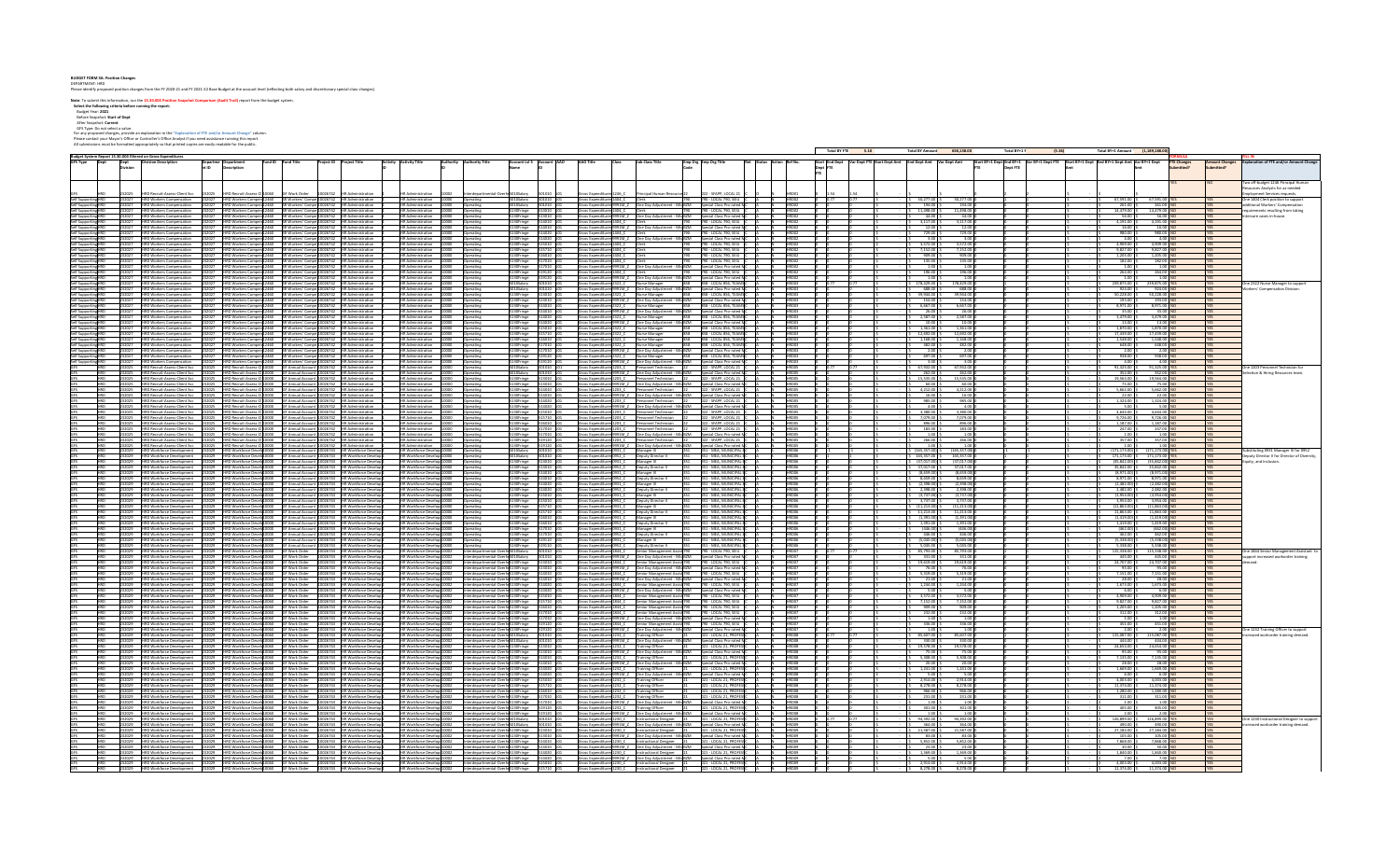|      |        | Budget System Report 15.30.004 filtered on Gross Expenditures |        |                                                                                                                                                               |               |                                                        |                          |                            |                                                                       |                                     |                                                |                                                        |                                                                            |                                                                                            |              |                |      |                                                       |              |                    |                                                                                                    |       |                    |                                                      |                 |                    |                       |                                         |
|------|--------|---------------------------------------------------------------|--------|---------------------------------------------------------------------------------------------------------------------------------------------------------------|---------------|--------------------------------------------------------|--------------------------|----------------------------|-----------------------------------------------------------------------|-------------------------------------|------------------------------------------------|--------------------------------------------------------|----------------------------------------------------------------------------|--------------------------------------------------------------------------------------------|--------------|----------------|------|-------------------------------------------------------|--------------|--------------------|----------------------------------------------------------------------------------------------------|-------|--------------------|------------------------------------------------------|-----------------|--------------------|-----------------------|-----------------------------------------|
|      | Dept   | <b>Division Description</b>                                   |        | Fund ID Fund Title<br>Departme Department                                                                                                                     |               |                                                        |                          |                            |                                                                       |                                     |                                                |                                                        |                                                                            | Emp Org Emp Org Title                                                                      |              | Start End Dept |      | Var Dept FTE Start Dept Amt End Dept Amt Var Dept Amt |              |                    | Start BY+1 Dept End BY+1   Var BY+1 Dept FTE   Start BY+1 Dept   End BY+1 Dept Amt   Var BY+1 Dept |       |                    |                                                      |                 | <b>FTE Changes</b> | <b>Amount Changes</b> | Explanation of FTE and/or Amount Chang  |
|      |        |                                                               | nt ID  | Description                                                                                                                                                   |               |                                                        |                          |                            |                                                                       |                                     |                                                |                                                        |                                                                            |                                                                                            |              |                |      |                                                       |              |                    |                                                                                                    |       |                    |                                                      |                 |                    |                       |                                         |
|      |        |                                                               |        |                                                                                                                                                               |               |                                                        |                          |                            |                                                                       |                                     |                                                |                                                        |                                                                            |                                                                                            |              |                |      |                                                       |              |                    |                                                                                                    |       |                    |                                                      |                 |                    |                       |                                         |
|      |        |                                                               |        |                                                                                                                                                               |               |                                                        |                          |                            |                                                                       |                                     |                                                |                                                        |                                                                            |                                                                                            |              |                |      |                                                       |              |                    |                                                                                                    |       |                    |                                                      |                 |                    |                       |                                         |
|      |        |                                                               |        |                                                                                                                                                               |               |                                                        |                          |                            |                                                                       |                                     |                                                |                                                        |                                                                            |                                                                                            |              |                |      |                                                       |              |                    |                                                                                                    |       |                    |                                                      |                 |                    |                       |                                         |
|      |        |                                                               |        | 232029 HRD Workforce Development 232029 HRD Workforce Devel 10060 GF Work Order 10026743 HR Workforce Develop                                                 |               |                                                        |                          | HR Workforce Develop 10002 |                                                                       |                                     | Interdepartmental-Overhi 5130Fringe 516010 U01 | Gross Expenditures 1230 C Instructional Designer       |                                                                            | 021 - LOCAL 21, PROFESSC                                                                   |              |                |      |                                                       |              | 966.00             |                                                                                                    |       |                    | $1.28000$ S                                          | 1,280.00 N      |                    |                       |                                         |
|      |        |                                                               |        | HRD Workforce Development 232029 HRD Workforce Develd10060 GF Work Order 10026743 HR Workforce Develop 1                                                      |               |                                                        |                          | HR Workforce Develop 10002 | Interdepartmental-Overh 5130Fringe                                    |                                     | 517010 101                                     |                                                        | Gross Expenditures 1230_C Instructional Designer                           | 021 - LOCAL 21, PROFESS                                                                    | UPDOG        |                |      |                                                       | 255.00       | 255.00             |                                                                                                    |       |                    | 343.00 S                                             | 343.00 NO       |                    |                       |                                         |
|      | 222020 |                                                               |        | HRD Workforce Development 232029 HRD Workforce Developped CD GE Work Order 10026743 HR Workforce Develop 1                                                    |               |                                                        |                          | UP Workforce Develop 10002 |                                                                       |                                     |                                                |                                                        |                                                                            | Special Class Pro-cated N                                                                  | upnog        |                |      |                                                       | 100          | 100h               |                                                                                                    |       |                    | 100 <sup>1</sup>                                     |                 | 100 NQ             |                       |                                         |
|      |        |                                                               |        |                                                                                                                                                               |               |                                                        |                          |                            | Interdepartmental-Overh 5130Fringe                                    |                                     | 517010 001                                     |                                                        |                                                                            |                                                                                            |              |                |      |                                                       |              |                    |                                                                                                    |       |                    |                                                      |                 |                    |                       |                                         |
|      | 122029 |                                                               |        | HRD Workforce Development 232029 HRD Workforce Devel 10060 GF Work Order                                                                                      |               | 10026743 HR Workforce Develop                          |                          | HR Workforce Develop 10002 |                                                                       | nterdepartmental-Overh 5130Fringe   | 519120 10                                      |                                                        | Gross Expenditures 1230 C Instructional Designer                           | 021 - LOCAL 21, PROFESS                                                                    |              |                |      |                                                       | 333.00       | 333.00             |                                                                                                    |       |                    | 446.00                                               | 446.00 N        |                    |                       |                                         |
|      | 222020 |                                                               |        | HRD Workforce Development 232029 HRD Workforce Devel 10060 GF Work Order 10026743 HR Workforce Develop 1                                                      |               |                                                        |                          |                            | HR Workforce Develop 10002 Interdepartmental-Overh 5130Fringe         |                                     | 519120 101                                     |                                                        |                                                                            |                                                                                            | upnog        |                |      |                                                       | 100          | 100h               |                                                                                                    |       |                    | 200<                                                 | $200$ NO        |                    |                       |                                         |
|      |        |                                                               |        | HRD Recruit-Assess-Client Syc 232025 HRD Recruit-Assess-Cl 10060 GF Work Order 10026742 HR Administration                                                     |               |                                                        |                          | UP Administration 10002    |                                                                       | Interdepartmental-Overhi 5010Salary | 01010                                          |                                                        | Sross Expenditures 1241 C Human Resources Analyst 22                       | 022 - SEAPP 10CAL2                                                                         |              |                |      |                                                       | 85.316.00    | 85.316.00          |                                                                                                    |       |                    | 115,254.00 S                                         | 115,254.00 YES  |                    |                       | One 1241 Human Resources Analyst to     |
|      | 232025 |                                                               |        | HRD Recruit-Assess-Client Syc 232025 HRD Recruit-Assess-Cl 10060 GF Work Order 10026742 HR Administration                                                     |               |                                                        |                          | HR Administration 10002    |                                                                       | Interdepartmental-Overh 5010Salary  | 501010 101                                     |                                                        |                                                                            | Special Class Pro-rated MC                                                                 |              |                |      |                                                       | 329.00       | 329.00             |                                                                                                    |       |                    | 444.00 S                                             | 444.00 NO       |                    |                       | oport Employment Services Project Tear  |
|      |        |                                                               |        |                                                                                                                                                               |               |                                                        |                          |                            |                                                                       |                                     |                                                |                                                        |                                                                            |                                                                                            |              |                |      |                                                       |              |                    |                                                                                                    |       |                    |                                                      |                 |                    |                       |                                         |
|      | 333035 |                                                               |        | HRD Recruit-Assess-Client Syc 232025 HRD Recruit-Assess-Cl 10060 GF Work Order 10026742 HR Administration                                                     |               |                                                        |                          |                            | HR Administration 10002 Interdepartmental-Overh 5130Fringe            |                                     | 513010 1                                       |                                                        | iross Expenditures 1241 C Human Resources Analyst 22                       | 022 - SFAPP, LOCAL 21 (                                                                    |              |                |      |                                                       | 19511.00     | 19.511.00          |                                                                                                    |       |                    | 24 689 00 5                                          | 24 689 00 N     |                    |                       |                                         |
|      |        | HRD Recruit-Assess-Client Syc                                 | 232025 | HRD Recruit-Assess-CI10060 GF Work Order 10026742 HR Administration                                                                                           |               |                                                        |                          | HR Administration 10002    |                                                                       | Interdepartmental-Overh 5130Fringe  | 13010                                          |                                                        | ross Expenditures 9991M Z One Day Adjustment - Mis BZM                     | Special Class Pro-rated M                                                                  |              |                |      |                                                       | 25.00        | 75.00              |                                                                                                    |       |                    | 95.00 -                                              | 95.00 NO        |                    |                       |                                         |
|      | 222025 |                                                               |        | HRD Recruit-Assess-Client Svc 232025 HRD Recruit-Assess-Cl 10060 GF Work Order 10026742 HR Administration                                                     |               |                                                        |                          |                            | HR Administration 10002 Interdepartmental-Overhi 5130Fringe           |                                     | stanto lint                                    | Groce Expanditured 1241. C. Human Recourses Analyst 22 |                                                                            | 022 - SEARR 10CAL 21                                                                       |              |                |      |                                                       | 5.290.00     | s zon on li        |                                                                                                    |       |                    | $7.14500$ $c$                                        | 7.145.00 MO     |                    |                       |                                         |
|      | 232025 | HRD Recruit-Assess-Client Syc                                 |        | 232025 HRD Recruit-Assess-CI10060 GF Work Order 10026742 HR Administration                                                                                    |               |                                                        |                          |                            | HR Administration 10002 Interdepartmental Overh 5130Fringe            |                                     | 514010 0                                       |                                                        |                                                                            | Gross Expenditures 9991M Z One Day Adjustment - Mis BZM Special Class Pro-rated MC         |              |                |      |                                                       | 20.00        | 20.00              |                                                                                                    |       |                    | 28.00 S                                              | 28.00 NO        |                    |                       |                                         |
|      |        |                                                               |        |                                                                                                                                                               |               |                                                        |                          |                            |                                                                       |                                     |                                                |                                                        |                                                                            |                                                                                            |              |                |      |                                                       |              |                    |                                                                                                    |       |                    |                                                      |                 |                    |                       |                                         |
|      |        | UPD Perruit-Arrers-Client Sur                                 |        | 32025 HRD Recruit-Assess-CI10060 GF Work Order 10026742 HR Administration                                                                                     |               |                                                        |                          | HR Administration 10002    |                                                                       | Interdepartmental-Overh 5130Fringe  | 514020                                         |                                                        | ross Expenditures 1241 C Human Resources Analyst 22                        | 022 - SEARR 10CAL 21                                                                       |              |                |      |                                                       | 1.227.00     | 1.237.00           |                                                                                                    |       |                    | 1.672.00 5                                           | 1.672.00 NO     |                    |                       |                                         |
|      | 22025  | HRD Recruit-Assess-Client Syr                                 | 22025  | HRD Recruit-Assess-CI 10060 GF Work Order 10026742 HR Administration                                                                                          |               |                                                        |                          | HR Administration 10002    |                                                                       | Interdepartmental-Overh 5130Fringe  | 514020                                         |                                                        | Gross Expenditures 9991M Z One Day Adjustment - Mis BZM                    | Special Class Pro-rated M                                                                  |              |                |      |                                                       | 500          | 500                |                                                                                                    |       |                    | 600<                                                 | 6.00 NO         |                    |                       |                                         |
|      |        | HRD Recruit-Assess-Client Syr                                 |        | 232025 HRD Recruit-Assess-CI10060 GF Work Order 10026742 HR Administration                                                                                    |               |                                                        |                          |                            | HR Administration 10002 Interdepartmental-Overh 5130Fringe            |                                     | 515010 101                                     |                                                        | iross Expenditures 1241 C Human Resources Analyst 22                       | 022 - SEAPP 10CAL 21                                                                       | upnin        |                |      |                                                       | 3.380.00     | 3 380 00 L         |                                                                                                    |       |                    | $4.64400 \leq$                                       | 4.644.00 NO     |                    |                       |                                         |
|      |        | <b>HRD Recruit-Assess-Client Syr</b>                          |        | HRD Recruit-Assess-CI10060 GF Work Order 10026742 HR Administration                                                                                           |               |                                                        | <b>HR Administration</b> |                            | terdepartmental-Overh                                                 | 130Fringe                           |                                                | 241C                                                   | Human Resources Analyst                                                    | 122 - SEAPP 10CA1 21                                                                       |              |                |      |                                                       | 7.079.00     | 7.079.00           |                                                                                                    |       |                    | 9.726.00                                             | 9.726.00        |                    |                       |                                         |
|      |        |                                                               |        |                                                                                                                                                               |               |                                                        |                          |                            |                                                                       |                                     |                                                |                                                        |                                                                            |                                                                                            |              |                |      |                                                       |              |                    |                                                                                                    |       |                    |                                                      |                 |                    |                       |                                         |
|      | 32025  | HRD Recruit-Assess-Client Syc                                 |        | 132025 HRD Recruit-Assess-CI10060 GF Work Order 10026742 HR Administration                                                                                    |               |                                                        | HR Administration        |                            | 10002                                                                 | Interdepartmental-Overh 5130Fringe  | 16010                                          |                                                        | Gross Expenditures 1241 C Human Resources Analyst 22                       | 022 - SFAPP, LOCAL 21                                                                      |              |                |      |                                                       | 896.00       | 896.00             |                                                                                                    |       |                    | 118700                                               | 1 187 00 N      |                    |                       |                                         |
| upn  | 322025 |                                                               |        | HRD Recruit-Assess-Client Syr 22025 HRD Recruit-Assess-Cl10060 GF Work Order 10026742 HR Administration                                                       |               |                                                        |                          |                            | HR Administration 10002 Interdepartmental-Overh 5130Fringe            |                                     | 512010 101                                     |                                                        | Crors Expanditured 1241 C  Human Recourses Analyst 22                      | 022 - SEAPP 10CAL 21                                                                       |              |                |      |                                                       | 220.00       | 220.00 L           |                                                                                                    |       |                    | $21100$ $c$                                          | 211.00 MO       |                    |                       |                                         |
|      |        | HRD Recruit-Assess-Client Syr                                 |        | 32025 HRD Recruit-Assess-CI10060 GF Work Order 10026742 HR Administration                                                                                     |               |                                                        | HR Administration        |                            | 10002                                                                 | Interdepartmental-Overh 5130Fringe  |                                                |                                                        |                                                                            | Special Class Pro-rated M                                                                  |              |                |      |                                                       |              | 100                |                                                                                                    |       |                    | $1.00$ S                                             |                 | 1.00 N             |                       |                                         |
|      |        | HRD Recruit-Assess-Client Syr                                 |        | HRD Recruit-Assess-CI10060 GF Work Order 10026742 HR Administration                                                                                           |               |                                                        |                          | HR Administration 10002    | Interdepartmental-Overh 5130Fringe                                    |                                     | 19120                                          |                                                        | iross Expenditures 1241 C Human Resources Analyst 22                       | 022 - SFAPP, LOCAL 21                                                                      |              |                |      |                                                       | 334.00       | 334.00             |                                                                                                    |       |                    | 450.00 S                                             | 450.00 NO       |                    |                       |                                         |
|      | 333035 |                                                               |        | HRD Recruit-Assess-Client Svc 232025 HRD Recruit-Assess-CI10060 GF Work Order 10026742 HR Administration                                                      |               |                                                        |                          |                            |                                                                       |                                     |                                                |                                                        |                                                                            | Scoss Expenditures9991M 7 Cloe Day Adjustment - Mid R7M Special Class Pro-rated MC         | upnin        |                |      |                                                       | 100          | 100h               |                                                                                                    |       |                    | 200<                                                 | $200$ NO        |                    |                       |                                         |
|      |        |                                                               |        |                                                                                                                                                               |               |                                                        |                          |                            | HR Administration 10002 Interdepartmental-Overh 5130Fringe 519120 101 |                                     |                                                |                                                        |                                                                            |                                                                                            |              |                |      |                                                       |              |                    |                                                                                                    |       |                    |                                                      |                 |                    |                       |                                         |
|      |        | HRD Recruit-Assess-Client Syr                                 |        | HRD Recruit-Assess-CI10060 GF Work Order 10026742 HR Administration                                                                                           |               |                                                        | HR Administration        |                            | 10002                                                                 | Interdepartmental-Overhi 5010Salary |                                                |                                                        | ross Expenditures 1246 C Principal Human Resource 22                       | 022 - SFAPP, LOCAL 21                                                                      |              |                |      |                                                       | 236 192 00   | 236.192.00         |                                                                                                    |       |                    | $319.073.00$ S                                       | 319.073.00 YES  |                    |                       | Two 1246 Principal Human Resources      |
|      |        | HRD Recruit-Assess-Client Syc                                 |        | HRD Recruit-Assess-CI 10060 GF Work Order                                                                                                                     |               | 1026742 HR Administration                              | <b>HR Administration</b> |                            | nterdepartmental-Overh 5                                              | OSalary                             |                                                |                                                        | 91M Z One Day Adjustment - Mis BZM                                         | Special Class Pro-rated I                                                                  |              |                |      |                                                       | 9101         | 910.00             |                                                                                                    |       |                    | 1 231 00 5                                           | 1 231 00        |                    |                       | Analysts to support Employment Services |
|      | 132025 | HRD Recruit-Assess-Client Syr                                 |        | 232025 HRD Recruit-Assess-CI 10060 GF Work Order 10026742 HR Administration                                                                                   |               |                                                        | HR Administration        |                            | 10002                                                                 | Interdepartmental-Overh 5130Fringe  | 513010                                         |                                                        | Scots Expenditures 1246 C Principal Human Resource 22                      | 022 - SEAPP 10CAL 21                                                                       |              |                |      |                                                       | 52.875.00    | 52.875.00          |                                                                                                    |       |                    | 66.811.00 S                                          | 66.811.00 NO    |                    |                       | rolect Team                             |
|      |        | UPD Perruit-Arrers-Client Sur                                 |        | 32025 HRD Recruit-Assess-CI10060 GF Work Order 10026742 HR Administration                                                                                     |               |                                                        |                          | UP Administration 10002    | Interdepartmental-Overh 5130Fringe                                    |                                     | 12010 101                                      |                                                        |                                                                            |                                                                                            |              |                |      |                                                       | 204.00       | 204.00             |                                                                                                    |       |                    | 25800<                                               | 258.00 NO       |                    |                       |                                         |
|      |        |                                                               |        |                                                                                                                                                               |               |                                                        |                          |                            |                                                                       |                                     | 514010                                         |                                                        | Sross Expenditures 1246 C Principal Human Resource 22                      |                                                                                            |              |                |      |                                                       |              |                    |                                                                                                    |       |                    |                                                      |                 |                    |                       |                                         |
|      |        | HRD Recruit-Assess-Client Syc                                 |        | HRD Recruit-Assess-CI10060 GF Work Order 10026742 HR Administration                                                                                           |               |                                                        |                          | <b>HR Administration</b>   |                                                                       | Interdepartmental-Overh 5130Fringe  |                                                |                                                        |                                                                            | 022 - SFAPP, LOCAL 21                                                                      |              |                |      |                                                       | 13.334.00    | 13.334.00          |                                                                                                    |       |                    | 17,942.00 S                                          | 17,942.00       |                    |                       |                                         |
|      |        | HRD Recruit-Assess-Client Syc                                 |        | 232025 HRD Recruit-Assess-CI10060 GF Work Order 10026742 HR Administration                                                                                    |               |                                                        |                          | <b>HR Administration</b>   | 10002                                                                 | Interdepartmental-Overh 5130Fringe  | 514010                                         |                                                        |                                                                            | Special Class Pro-rated M                                                                  |              |                |      |                                                       |              | 51.00              |                                                                                                    |       |                    | 69.00 S                                              | 69.00 1         |                    |                       |                                         |
|      | 333035 |                                                               |        | HRD Recruit-Assess-Client Syr 22005 HRD Recruit-Assess-Cl10060 GF Work Order 10026742 HR Administration                                                       |               |                                                        |                          |                            | HR Administration 10002 Interdepartmental-Overh 5130Fringe            |                                     | E14030 IO1                                     |                                                        | Scots Expenditures 1246 C Principal Human Resource 22                      | 022 - SEAPP 10CAL 21                                                                       |              |                |      |                                                       | 2.425.00     | 2.425.00           |                                                                                                    |       |                    | $A \in 26$ 00 $\leq$                                 | $A 626 00$ NO   |                    |                       |                                         |
|      |        | HRD Recruit-Assess-Client Syr                                 |        | (32025 HRD Recruit-Assess-CI10060 GF Work Order 10026742 HR Administration                                                                                    |               |                                                        | HR Administration        |                            | 10002                                                                 | Interdepartmental-Overh 5130Fringe  | 14020                                          |                                                        | Sross Expenditures 9991M Z One Day Adjustment - Mis BZM                    | Special Class Pro-rated N                                                                  |              |                |      |                                                       | 13.00        | 13.00              |                                                                                                    |       |                    | 18.00 S                                              | $1800$ NC       |                    |                       |                                         |
|      |        | RD Recruit-Assess-Client Syr-                                 |        | HRD Recruit-Assess-Cl 10060                                                                                                                                   | GF Work Order | 0026742<br>HR Administration                           | <b>HR Administration</b> |                            | sterdepartmental-Overhi                                               |                                     |                                                | ross Expenditures 1246 C                               | incipal Human Resource 22                                                  | 22 - SFAPP, LOCAL 21                                                                       |              |                |      |                                                       | 6.761.00     | 6,761.00           |                                                                                                    |       |                    | 9,288.00                                             | 9,288.00        |                    |                       |                                         |
|      |        |                                                               |        |                                                                                                                                                               |               |                                                        |                          |                            |                                                                       | 130Fringe                           |                                                |                                                        |                                                                            |                                                                                            |              |                |      |                                                       |              |                    |                                                                                                    |       |                    |                                                      |                 |                    |                       |                                         |
|      | 222025 | HRD Recruit-Assess-Client Syr                                 |        | 232025 HRD Recruit-Assess-CI10060 GF Work Order 10026742 HR Administration                                                                                    |               |                                                        |                          | HR Administration 10002    | Interdepartmental-Overh 5130Fringe                                    |                                     | 515710 001                                     |                                                        | iross Expenditures 1246 C Principal Human Resource 22                      | 022 - SFAPP, LOCAL 21                                                                      | UPD11        |                |      |                                                       | 14 157 00    | 14 157 00 1        |                                                                                                    |       |                    | 19.452.00 5                                          | 19.452.00 NO    |                    |                       |                                         |
|      |        | HRD Recruit-Assess-Client Syc                                 | arnees | HRD Recruit-Assess-CI10060 GF Work Order 10026742 HR Administration                                                                                           |               |                                                        |                          | HR Administration 10002    |                                                                       | Interdepartmental-Overh 5130Fringe  | 16010                                          | ross Expenditures 1246 C                               | Princinal Human Resource 22                                                | 022 - SFAPP, LOCAL 21                                                                      |              |                |      |                                                       | 1.791.00     | 1.791.00           |                                                                                                    |       |                    | 2.374.00 S                                           | 2.374.00 NO     |                    |                       |                                         |
|      |        |                                                               |        | HRD Recruit-Assess-Client Svc 232025 HRD Recruit-Assess-Cl10060 GF Work Order 10026742 HR Administration                                                      |               |                                                        |                          | <b>HR Administration</b>   |                                                                       | Interdepartmental-Overh 5130Fringe  | 17010 101                                      | Gross Expenditures 1246 C                              | Principal Human Resource 22                                                | 022 - SFAPP, LOCAL 21                                                                      |              |                |      |                                                       | 638.00       | 638.00             |                                                                                                    |       |                    | 862.00 S                                             | 862.00 NO       |                    |                       |                                         |
|      | 232025 |                                                               |        | HRD Recruit-Assess-Client Syc 232025 HRD Recruit-Assess-CI10060 GF Work Order 10026742 HR Administration                                                      |               |                                                        |                          |                            | HR Administration 10002 Interdepartmental-Overh 5130Fringe            |                                     | 517010 001                                     |                                                        |                                                                            | Gross Expenditures 9991M Z One Day Adjustment - Mis BZM Special Class Pro-rated MC         | <b>UPD11</b> |                |      |                                                       | 2.00         | 200                |                                                                                                    |       |                    | $3.00$ S                                             | 3.00 NO         |                    |                       |                                         |
|      |        | UPD Parruit-Arrare-Cliant Sur                                 |        | 232025 HRD Recruit-Assess-CI10060 GF Work Order 10026742 HR Administration                                                                                    |               |                                                        |                          | HR Administration 10002    |                                                                       |                                     | 519130                                         |                                                        | ross Expenditures 1246 C Principal Human Resource 22 (022 - SEAPP 10CAL 21 |                                                                                            |              |                |      |                                                       | 922.00       | 923.00             |                                                                                                    |       |                    | $1.24700$ c                                          | 1.247.00 MO     |                    |                       |                                         |
|      |        |                                                               |        |                                                                                                                                                               |               |                                                        |                          |                            |                                                                       | Interdepartmental-Overh 5130Fringe  |                                                |                                                        |                                                                            |                                                                                            |              |                |      |                                                       |              |                    |                                                                                                    |       |                    |                                                      |                 |                    |                       |                                         |
|      | 132025 | HRD Recruit-Assess-Client Syr                                 |        | 232025 HRD Recruit-Assess-CI10060 GF Work Order 10026742 HR Administration                                                                                    |               |                                                        |                          | HR Administration 10002    |                                                                       | Interdepartmental-Overhi 5130Fringe | 19120 00                                       |                                                        | Sross Expenditures 9991M Z One Day Adjustment - Mis BZM                    | Special Class Pro-cated N                                                                  |              |                |      |                                                       | 4.00         | 4 no li            |                                                                                                    |       |                    | 5 no 5                                               | 5.00 NO         |                    |                       |                                         |
|      |        |                                                               |        | HRD Equal Emplymt Opportunity 232023 HRD Equal Emplymt 0110000 GF Annual Account 10026742 HR Administration                                                   |               |                                                        |                          | HR Administration 10000    | Operating                                                             | 10Salary                            | 505010 101                                     |                                                        |                                                                            | Gross Expenditures TEMPM E Temporary - Miscellaneou BEM BEM - Special Class ExemE          |              | 0.86           |      |                                                       | 94,300.00    | 94.300.00 C        | ነ ጸ3                                                                                               |       |                    | 94.300.00 S                                          | 94.300.00 YES   |                    |                       |                                         |
|      | 222025 |                                                               |        | HRD Recruit-Assess-Client Svc 232025 HRD Recruit-Assess-Cl 10000 GF Annual Account 10026742 HR Administration                                                 |               |                                                        |                          |                            | HR Administration 10000 Operating                                     | 010Salary                           | satata liat                                    |                                                        |                                                                            | ross Expenditures 9991 M 7 Coe Day Adjustment - Mis R7M Special Class Pro-rated M          |              |                |      | $(1, 222, 00)$ $c$                                    | (2.164.00)   | (1.832.00)         |                                                                                                    |       | $(1, 202, 00)$ $c$ | (9.25900)                                            | (7.976.00) NO   |                    |                       |                                         |
|      | 132025 | HRD Recruit-Assess-Client Syc                                 |        | 232025 HRD Recruit-Assess-CI10000 GF Annual Account 10026742 HR Administration                                                                                |               |                                                        |                          | HR Administration 10000    | Doerating                                                             | 010Salary                           |                                                |                                                        | Gross Expenditures 9993M Z Attrition Savings - Miscella BZM                | BZM - Special Class Pro-r                                                                  |              | 7 5 72         |      | (312,658,00)                                          | (299 OG4 OO) | (476.406.00) -2.67 | 19.49                                                                                              | .1692 |                    | (324.613.00) \$ (2.372.376.00) \$ (2.047.763.00) YES |                 |                    |                       |                                         |
|      |        |                                                               |        |                                                                                                                                                               |               |                                                        |                          |                            |                                                                       |                                     |                                                |                                                        |                                                                            |                                                                                            |              |                |      |                                                       |              |                    |                                                                                                    |       |                    |                                                      | (41.627.00) VES |                    |                       |                                         |
| upn  | 333035 |                                                               |        | HRD Recruit-Assess-Client Syr 22025 HRD Recruit-Assess-Cl10000 GF Annual Account 10026742 HR Administration                                                   |               |                                                        |                          |                            | HR Administration 10000 Operating                                     | 010Salary                           | 505010 101                                     |                                                        |                                                                            | Scoss Expenditured TEMPM E Temporary - Miscellaneou REM - REM - Special Class ExemE        |              | 364 347        | 0.17 | $2 - 298$ 305 00 $\leq$                               | 380 111 00   | (18.194.001.352)   | 215                                                                                                | 0.27  | 298 305 00 \$      | 256 628 00 5                                         |                 |                    |                       |                                         |
|      |        |                                                               |        | HRD Equal Emplymt Opportunity 232023 HRD Equal Emplymt O10000 GF Annual Account 10026742 HR Administration                                                    |               |                                                        |                          | HR Administration 10000    | Operating                                                             | 130Fringe                           | 14010                                          |                                                        |                                                                            | Fross Expenditures TEMPM E Temporary - Miscellaneou BEM - BEM - Special Class Exem         |              |                |      |                                                       | 5 947.00     | 5,847,00 0         |                                                                                                    |       |                    | 5.847.00 5                                           | 5.847.00 NO     |                    |                       |                                         |
|      |        |                                                               |        | HRD Equal Emplymt Opportunity 232023 HRD Equal Emplymt O10000 GF Annual Account 10026742 HR Administration                                                    |               |                                                        |                          | HR Administration 10000    | Operating                                                             | 130Fringe                           | 14020                                          |                                                        |                                                                            | iross Expenditures TEMPM_E Temporary - Miscellaneou BEM BEM - Special Class Exem           |              |                |      |                                                       | 1.367.00     | 1.367.00           |                                                                                                    |       |                    | 1.367005                                             | 1.367.00 NO     |                    |                       |                                         |
|      | 232023 |                                                               |        | HRD Foual Emplymt Opportunity 232023 HRD Foual Emplymt OLIDDOD GE Annual Account 10026742 HR Administration                                                   |               |                                                        |                          |                            | HR Administration 10000 Operating                                     | 130Fringe                           | 517010 101                                     |                                                        |                                                                            | Gross Expenditures TEMPM E Temporary - MiscellaneouiBEM BEM - Special Class Exemi          |              |                |      |                                                       | 255.00       | 25500              |                                                                                                    |       |                    | 25500<                                               | 255.00 NO       |                    |                       |                                         |
|      |        |                                                               |        | 232025 HRD Recruit-Assess-Client Svc 232025 HRD Recruit-Assess-Cl10000 GF Annual Account 10026742 HR Administration                                           |               |                                                        |                          | HR Administration 10000    | Inerating                                                             | 130Fringe                           | 513010                                         |                                                        |                                                                            |                                                                                            |              |                |      | (300,00) S                                            | (713.00)     | (413,00)           |                                                                                                    |       | $(291.00)$ S       | $(1.951.00)$ S                                       | (1,660,00) NO   |                    |                       |                                         |
|      |        |                                                               |        |                                                                                                                                                               |               |                                                        |                          |                            |                                                                       |                                     |                                                |                                                        |                                                                            |                                                                                            |              |                |      |                                                       | (177,764.00) | (107.227.00)       |                                                                                                    |       |                    |                                                      |                 |                    |                       |                                         |
|      |        | HRD Recruit-Assess-Client Syr                                 |        | 232025 HRD Recruit-Assess-CI10000 GF Annual Account 10026742 HR Administration                                                                                |               |                                                        |                          | HR Administration 10000    |                                                                       | 130Fringe                           | 513010                                         |                                                        |                                                                            | iross Expenditures 9993M Z Attrition Savings - Miscella BZM - BZM - Special Class Pro-riZ  |              |                |      | (70.43700)                                            |              |                    |                                                                                                    |       | (68.431.00) S      | (50011900)                                           | (431,688,00) NO |                    |                       |                                         |
|      | 122025 |                                                               |        | UPD Percuit-Access-Client Sur 222035 UPD Percuit-Access-Cl10000 GE Annual Account 10036742 UP Administration                                                  |               |                                                        |                          | UP Administration 10000    | Operating                                                             | 130Fringe                           | 514010                                         |                                                        |                                                                            | Gross Expenditures 9991M Z One Day Adjustment - Mis BZM Special Class Pro-rated M          |              |                |      | ten not s                                             | (190.00)     | (110.00)           |                                                                                                    |       | (83.00)            | $2$ (nn azz)                                         | (472,00) NO     |                    |                       |                                         |
|      |        | HRD Recruit-Assess-Client Syr                                 |        | 32025 HRD Recruit-Assess-CI10000 GF Annual Account 10026742 HR Administration                                                                                 |               |                                                        |                          |                            | HR Administration 10000 Operating                                     | 130Fringe                           | 514010 101                                     |                                                        |                                                                            | Gross Expenditures 9993M Z Attrition Savings - Miscella BZM - BZM - Special Class Pro-rZ   |              |                |      | (18, 770, 00)                                         | (47.371.00)  | (28.601.00)        |                                                                                                    |       | (19.486.00) \$     | (142.409.00)                                         | (122.923.00) NO |                    |                       |                                         |
|      |        | HRD Recruit-Assess-Client Syc                                 |        | 025 HRD Recruit-Assess-CI10000 GF Annual Account 10026742 HR Administration                                                                                   |               |                                                        |                          | HR Administration 10000    | Joerating                                                             |                                     | 1.6010                                         |                                                        | EMPM E Temporary - Miscellaneou BEM                                        | BEM - Special Class Exem                                                                   |              |                |      | 24 695 00 5                                           | 23,567.00    | (1.128.00)         |                                                                                                    |       | 24,695,00          | 22.111.00 5                                          | (2.584.00) N    |                    |                       |                                         |
|      | 132025 | HRD Recruit-Assess-Client Syr                                 |        | 232025 HRD Recruit-Assess-CI10000 GF Annual Account 10026742 HR Administration                                                                                |               |                                                        |                          | HR Administration 10000    |                                                                       |                                     | 514020                                         |                                                        |                                                                            |                                                                                            |              |                |      | (19.00)                                               | Les not      | (27.00)            |                                                                                                    |       | rzo oni            | $(13400)$ S                                          | $(11400)$ NO    |                    |                       |                                         |
|      |        |                                                               |        |                                                                                                                                                               |               |                                                        |                          |                            |                                                                       | 130Fringe                           |                                                |                                                        |                                                                            |                                                                                            |              |                |      |                                                       |              |                    |                                                                                                    |       |                    |                                                      |                 |                    |                       |                                         |
| HRD. | 232025 | HRD Recruit-Assess-Client Syr                                 |        | 232025 HRD Recruit-Assess-CI10000 GF Annual Account 10026742 HR Administration                                                                                |               |                                                        |                          |                            | HR Administration 10000 Operating                                     | 130Fringe                           | 514020 101                                     |                                                        |                                                                            | Sross Expenditures 9993M Z Attrition Savings - Miscella BZM BZM - Special Class Pro-riZ    |              |                |      | (4.53400)                                             | (11.441.00)  | (6.907.00)         |                                                                                                    |       | (4.70700)          | $(34.40100)(5)$ (29.694.00) NO                       |                 |                    |                       |                                         |
|      | 22025  | HRD Recruit-Assess-Client Syr                                 |        | 232025 HRD Recruit-Assess-CI 10000 GF Annual Account 10026742 HR Administration                                                                               |               |                                                        |                          | HR Administration 110000   |                                                                       | 130Fringe                           | 51,4020                                        |                                                        |                                                                            | Gross Expenditures TEMPM E Temporary - Miscellaneou BEM BEM - Special Class Exem           |              |                |      | 5.775.00 S                                            | 5.511.00     | (264.00)           |                                                                                                    |       | 5.775.00 1         | 5.171.00 S                                           | (604,00) NO     |                    |                       |                                         |
|      |        | HRD Recruit-Assess-Client Syc                                 |        | 132025 HRD Recruit-Assess-CI10000 GF Annual Account 10026742 HR Administration                                                                                |               |                                                        |                          | HR Administration 10000    |                                                                       | 130Fringe                           | 15010                                          |                                                        |                                                                            | iross Expenditures 9993M Z Attrition Savings - Miscella BZM - BZM - Special Class Pro-     |              |                |      | (11.682.00)                                           | (29,446,00)  | (17.764.00)        |                                                                                                    |       | $(12.360.00)$ S    | $(90.221.00)$ S                                      | (77.861.00) NO  |                    |                       |                                         |
|      | 232025 |                                                               |        | HRD Recruit-Assess-Client Svr. 232025 HRD Recruit-Assess-Cl10000 GF Annual Account 10026742 HR Administration                                                 |               |                                                        |                          | HR Administration 10000    | Operating                                                             | 130Fringe                           | 515710 101                                     |                                                        |                                                                            | Sross Expenditures 9993M Z Attrition Savings - Miscella BZM BZM - Special Class Pro-riZ    |              |                |      | $(25, 344, 00)$ S                                     | (63,882,00)  | (38, 538, 00)      |                                                                                                    |       | 2. 009 814 815     | $(195, 732, 00)$ S                                   | (168.918.00) NO |                    |                       |                                         |
|      |        | <b>HRD Recruit-Assess-Client Syr</b>                          |        | HRD Recruit-Assess-CI10000 GF Annual Account 10026742 HR Administration                                                                                       |               |                                                        |                          | HR Administration 10000    |                                                                       |                                     | 16010                                          |                                                        |                                                                            | iross Expenditures 9993M Z Attrition Savings - Miscella BZM BZM - Special Class Pro-ri     |              |                |      | (3.19900)                                             | (8.063.00)   | (4.864.00)         |                                                                                                    |       | (3.264.00) \$      | $(23.82700)$ S                                       | (20.563.00) NO  |                    |                       |                                         |
|      |        |                                                               |        |                                                                                                                                                               |               |                                                        |                          |                            |                                                                       | 130Fringe                           |                                                |                                                        |                                                                            |                                                                                            |              |                |      |                                                       |              |                    |                                                                                                    |       |                    |                                                      |                 |                    |                       |                                         |
|      |        | <b>RD Recruit-Assess-Client Syc</b>                           |        | HRD Recruit-Assess-Cl 10000                                                                                                                                   |               | GF Annual Account 10026742<br><b>HR Administration</b> | <b>HR Administration</b> |                            | perating                                                              | OFringe                             |                                                |                                                        | 991M_Z One Day Adjustment - Mis BZM                                        | Special Class Pro-rated                                                                    |              |                |      |                                                       |              |                    |                                                                                                    |       |                    | (24.00                                               |                 |                    |                       |                                         |
|      | 22025  | HRD Recruit-Assess-Client Syr                                 |        | 232025 HRD Recruit-Assess-CL10000 GF Annual Account 10026742 HR Administration                                                                                |               |                                                        | UP Administration        |                            | <b>Itingga</b><br>Doerating                                           | 130Fringe                           | 17010                                          |                                                        |                                                                            | Gross Expenditures 9993M Z Attrition Savings - Miscella BZM BZM - Special Class Pro-ru     |              |                |      | (844 00)                                              | $12.120$ 001 | (1.396.00)         |                                                                                                    |       | (87700)            | $(6.406.00)$ S                                       | IS 529 001 NO   |                    |                       |                                         |
|      |        | HRD Recruit-Assess-Client Syr                                 |        | 232025 HRD Recruit-Assess-CI10000 GF Annual Account 10026742 HR Administration                                                                                |               |                                                        |                          | HR Administration 10000    |                                                                       | 130Fringe                           | 17010                                          |                                                        |                                                                            | iross Expenditures TEMPM E Temporary - Miscellaneou BEM BEM - Special Class ExemE          |              |                |      | 1.075.00                                              | 1.026.00     | (49.00)            |                                                                                                    |       | 1.075.00           | 962.00 \$                                            | $(113.00)$ NO   |                    |                       |                                         |
|      |        | HRD Recruit-Assess-Client Syc                                 |        | HRD Recruit-Assess-Cl 10000 GF Annual Account 10026742                                                                                                        |               | HR Administration                                      | HR Administration        |                            | Inerating                                                             | 30Fringe                            |                                                | iross Expenditures9993M :                              | Attrition Savings - Miscella BZM                                           | <b>BZM - Special Class Pro</b>                                                             |              |                |      | (1.852.00                                             | (4,668.00    | (2.816.00)         |                                                                                                    |       | (1.959.00)         | $(14.303.00)$ S                                      | (12.344.00)     |                    |                       |                                         |
|      |        |                                                               |        | 232025 HRD Recruit-Assess-Client Svc 232025 HRD Recruit-Assess-Cl 10000 GF Annual Account 10026742 HR Administration 1                                        |               |                                                        |                          | HR Administration 10000    | Operating                                                             |                                     | 130Fringe 519120 J01                           |                                                        |                                                                            | Gross Expenditures 9991M Z One Day Adjustment - Mis BZM Special Class Pro-rated MZ         |              |                |      | La noi                                                | (10.00)      | (6,00)             |                                                                                                    |       | $(4.00)$ S         | $(29.00)$ S                                          | $(25.00)$ NO    |                    |                       |                                         |
|      |        |                                                               |        | HRD 232025 HRD Recruit-Assess-Client Svc 232025 HRD Recruit-Assess-Cl 10000 GF Annual Account 10026742 HR Administration 11 HR Administration 10000 Operating |               |                                                        |                          |                            |                                                                       |                                     |                                                |                                                        |                                                                            |                                                                                            |              |                |      | $5 - (1.004, 001)$                                    |              | (1.530.0010)       |                                                                                                    |       |                    | $0.0058221$ 2.000.225.001 2.000.235.001 2.000        |                 |                    |                       |                                         |
|      |        |                                                               |        |                                                                                                                                                               |               |                                                        |                          |                            |                                                                       |                                     |                                                |                                                        |                                                                            | Gross Expenditures 9993M Z Attrition Savings - Miscella BZM BZM - Special Class Pro-r Z  A |              |                |      |                                                       | (2.534.00) S |                    |                                                                                                    |       |                    |                                                      |                 |                    |                       |                                         |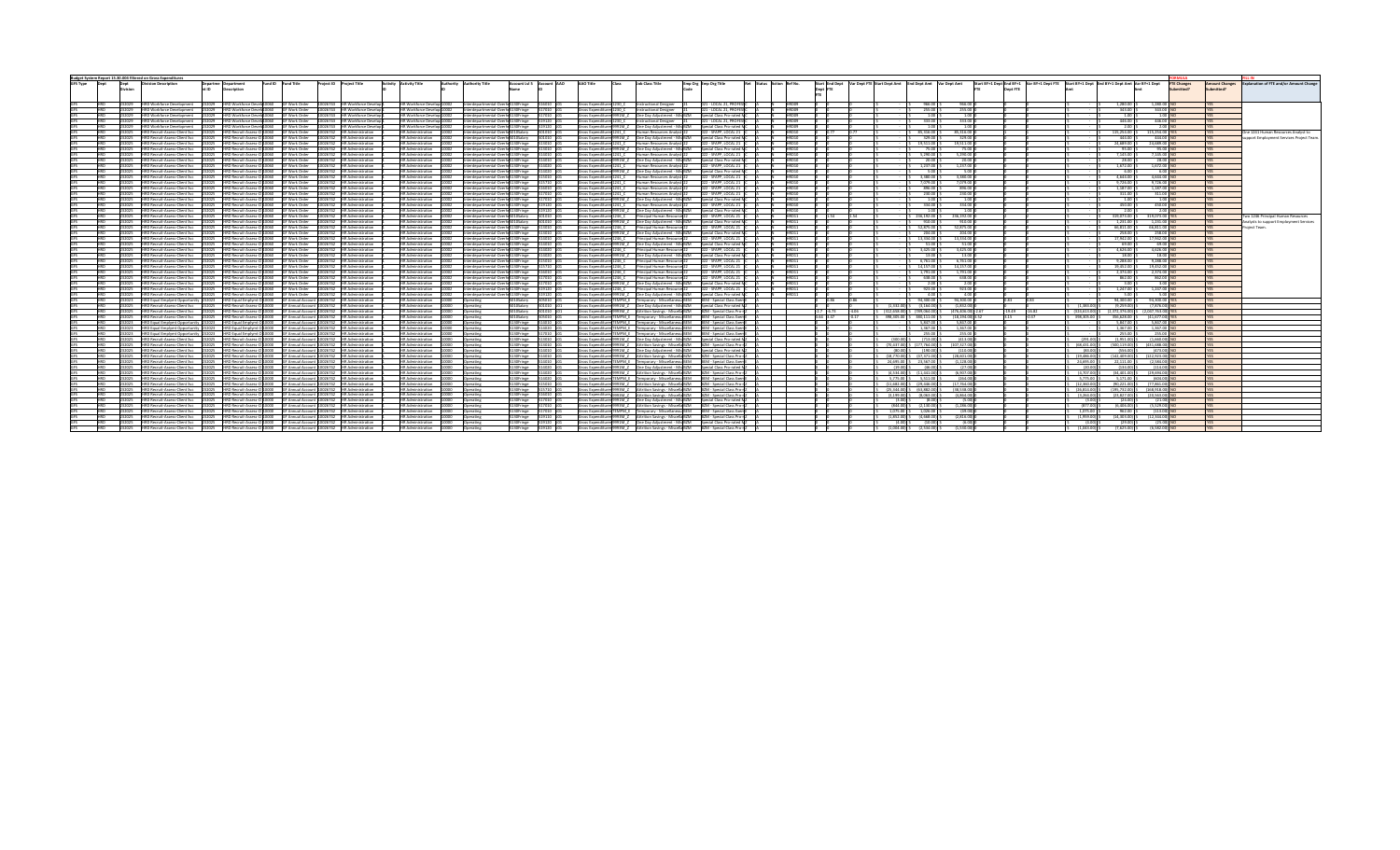| Requesti   |            | Performin Departme Departme Departme |         |                            | <b>Division</b>             | Division           | Section                          | <b>Section</b>                    |                  | Fund  |                   | Authority | <b>Authority</b>  | Project            | Project            | <b>Activity</b> | Activity         | Account                  | <b>Account</b>    |              |                    |                 |                      | BY+1 Amt - Dept |            |
|------------|------------|--------------------------------------|---------|----------------------------|-----------------------------|--------------------|----------------------------------|-----------------------------------|------------------|-------|-------------------|-----------|-------------------|--------------------|--------------------|-----------------|------------------|--------------------------|-------------------|--------------|--------------------|-----------------|----------------------|-----------------|------------|
| g Dept     | Dept       | nt Pair                              | nt Code | nt Title                   | Code                        | Title              | Code                             | Descriptio GFS Type               |                  | Code  | Fund Title        | Code      | Title             | Code               | <b>Title</b>       | Code            | itle:            | Code                     | <b>Fitle</b>      | CY Orig Amt  | <b>BY Orig Amt</b> | <b>Base Amt</b> | <b>BY Amt - Dept</b> | Request         |            |
| <b>AAM</b> | <b>HRD</b> | AAM-HRD                              | 228855  |                            | <b>AAM Asian Art Museum</b> |                    |                                  |                                   | <b>GFS</b>       | 10000 | <b>GF Annua</b>   | 10000     | Operating         | 10026660 AA Public |                    |                 | AA Public        | 581460                   | GF-HR-Wo          | (10,899.00   | (11, 203.00)       | (11, 203.00)    | (11, 203.00)         | (11, 203.00)    |            |
| <b>AAM</b> | <b>IRD</b> | AAM-HRD                              | 228855  |                            | <b>AAM Asian Art Museum</b> |                    |                                  |                                   | GFS              | 10000 | <b>GF Annua</b>   | .0000     | Operating         | 10026660           | <b>AA Public</b>   |                 | AA Public        | 4581470                  | GF-HR-Clie        | (93, 620.00) | (93, 620.00)       | (93,620.00)     | (93,620.00)          | (93,620.00)     |            |
| <b>AAM</b> | <b>IRD</b> | AAM-HRD                              | 232025  | HRD Recru 232025           |                             |                    | HRD Recruit-Assess-Client Svc    |                                   | <b>GFS</b>       | 10000 | <b>GF Annua</b>   | 10000     | Operatin          | 10026742           | <b>IR Admin</b>    |                 | <b>HR</b> Admi   | 486010                   | xp Rec Fr         | 93,620.00    | 93,620.00          | 93,620.00       | 93,620.00            |                 | 93,620.00  |
| <b>AAM</b> | <b>HRD</b> | AAM-HRD                              | 232027  | <b>HRD Work</b>            | 232027                      |                    | <b>HRD Workers Compensation</b>  |                                   | Self Suppo 12460 |       | SR Worke          | 10000     | Operatin          | 0026742            | <b>IR Admin</b>    |                 | <b>HR</b> Admi   | 486010                   | xp Rec Fr         | 10,899.00    | 11,203.00          | 11,203.00       | 11,203.00            |                 | 11,203.00  |
|            |            |                                      |         |                            |                             |                    |                                  |                                   |                  |       |                   |           |                   |                    |                    |                 |                  |                          |                   |              |                    |                 |                      |                 |            |
| <b>ADM</b> | <b>HRD</b> | ADM-HRD                              | 207650  | ADM Immi                   | 296645                      | ADM City 4207650   |                                  | <b>ADM Immi GFS</b>               |                  | 10000 | <b>GF Annual</b>  | 10000     | Operating         | 10001299           | <b>ADCE Imm</b>    |                 |                  | mmigrant 581870          | GF-City Hal       | $\sim$       |                    |                 | $\sim$               |                 |            |
| <b>ADM</b> | <b>HRD</b> | ADM-HRD                              | 207655  | ADM Trea                   | 96645                       | ADM City / 207655  |                                  | <b>ADM Treas Self Suppo</b>       |                  | 31920 | TI Contini        | 16525     | <b>AD Treasu</b>  | 10001292           | <b>ADTI Trea</b>   |                 | <b>IDA Ope</b>   | 581450                   | F-HR-Mg           | (4,740.00)   | (4.740.00)         | (4,740.00)      | (4,740.00)           |                 | (4,740.00) |
| <b>ADM</b> | HRD        | ADM-HRD                              | 228856  | ADM Adm                    | 28856                       |                    | <b>ADM Administration</b>        |                                   | GFS              | 10000 | <b>GF Annua</b>   | 10000     | Operatin          | 0003081            | <b>ADAD GSA</b>    |                 |                  | GSAHR Op 581430          | <b>SF-HR-Equ</b>  | (30, 775.00) | (30, 775.00)       | (30,775.00)     | (30,775.00)          | (30, 775.00)    |            |
| ADM        | <b>HRD</b> | ADM-HRD                              | 228856  | ADM Adm                    | 228856                      |                    | <b>ADM Administration</b>        |                                   | GFS              | 10000 | <b>GF Annual</b>  | 10000     | Operating         | 10003081           | ADAD GSA           |                 |                  | <b>GSAHR Op 581480</b>   | <b>GF-HR-Emp</b>  | (123,553.00  | (123, 553.00)      | (123, 553.00)   | (123, 553.00)        | 123,553.00      |            |
| <b>ADM</b> | <b>IRD</b> | ADM-HRD                              | 28875   | ADM Real                   | 296644                      | ADM Inter          | 228875                           | <b>ADM Real</b>                   | Self Suppo       | 14300 | SR Real P         | 17378     | Real Estat        | 10001302           | <b>ADRE Rea</b>    |                 | acility M        | 581460                   | F-HR-Wo           |              |                    |                 |                      |                 |            |
| <b>ADM</b> | HRD        | ADM-HRD                              | 228875  | <b>ADM Real</b>            | 296644                      | <b>ADM Interi</b>  | 228875                           | <b>ADM Real</b>                   | Self Suppo 14300 |       | SR Real Pr        | 17378     | Real Estate       | 10001302           | <b>ADRE Real</b>   |                 | Engineeri        | n 581460                 | F-HR-Wo           | (143,352.00  | (147, 352.00)      | (147, 352.00)   | (147, 352.00)        | (147, 352.00)   |            |
| <b>ADM</b> | <b>HRD</b> | ADM-HRD                              | 228875  | <b>ADM Real</b>            | 296644                      | ADM Inter          | 228875                           | <b>ADM Real</b>                   | Self Suppo 14300 |       | SR Real Pr        | 17378     | <b>Real Estat</b> | 0001302            | <b>ADRE Real</b>   |                 | roperty          | v581450                  | F-HR-Mg           | (200.00)     | (200.00)           | (200.00)        | (200.00)             |                 | (200.00)   |
| <b>ADM</b> | <b>HRD</b> | ADM-HRD                              | 28875   | <b>ADM Real</b>            | 296644                      | ADM Inter 228875   |                                  | <b>ADM Real</b>                   | Self Suppo 14300 |       | SR Real Pr        | 17378     | <b>Real Estat</b> | 10001302           | <b>ADRE Rea</b>    |                 | Custodial        | 581460                   | GF-HR-Wo          | (334,491.00  | (343, 823.00)      | (343, 823.00)   | (343, 823.00)        | (343,823.00     |            |
| <b>ADM</b> | <b>HRD</b> | ADM-HRD                              | 232022  | <b>HRD Admi</b>            | 232022                      |                    | <b>HRD Administration</b>        |                                   | GFS              | 10000 | <b>GF Annual</b>  | 10000     | Operatin          | 10026742           | <b>IR Admir</b>    |                 | <b>HR Admi</b>   | 1486030                  | xp Rec Fr         |              |                    |                 |                      |                 |            |
| <b>ADM</b> | <b>HRD</b> | ADM-HRD                              | 232023  | <b>HRD</b> Equa            | 32023                       |                    |                                  | HRD Equal Emplymt Opportunity GFS |                  | 10000 | GF Annua          | 10000     | Operatin          | 10026742           | <b>IR Admir</b>    |                 | HR Admi          | 486150                   | xp Rec Fr         | 30,775.00    | 30,775.00          | 30,775.00       | 30,775.00            |                 | 30,775.00  |
| <b>ADM</b> | <b>HRD</b> | ADM-HRD                              | 232024  | <b>HRD</b> Emplo           | 232024                      |                    | <b>HRD Employee Relations</b>    |                                   | GFS              | 10000 | <b>GF Annua</b>   | 10000     | Operating         | 10026742           | <b>IR Admin</b>    |                 | <b>HR</b> Admi   | i:486150                 | xp Rec Fr         | 123,554.00   | 123,554.00         | 123,554.00      | 123,554.00 \$        | 123,554.00      |            |
| ADM        | HRD        | ADM-HRD                              | 232025  | <b>HRD Recru</b>           | !32025                      |                    | HRD Recruit-Assess-Client Svc    |                                   | GFS              | 10060 | GF Work           | 10002     | Interdepa         | 10026742           | <b>IR Admin</b>    |                 | <b>HR</b> Admi   | 486030                   | xp Rec Fr         | 6.949.00     | 6,949.00           | 6,949.00        | 6,949.00             |                 | 6,949.00   |
| <b>ADM</b> | HRD        | ADM-HRD                              | !32027  | <b>HRD Wor</b>             | 32027                       |                    | <b>HRD Workers Compensation</b>  |                                   | Self Suppo       | 12460 | SR Worke          | 10000     | Operatin          | 0026742            | <b>IR Admir</b>    |                 | HR Adm           | 486030                   | xp Rec Fr         | 695,764.00   | 715,176.00         | 715,176.00      | 715,176.00           | 715,176.00      |            |
| <b>ADM</b> | <b>HRD</b> | ADM-HRD                              | !32029  | <b>IRD Work</b>            | 132029                      |                    | <b>HRD Workforce Development</b> |                                   | <b>GFS</b>       | 10060 | <b>GF Work</b>    | 10002     | Interdepa         | 0026743            | <b>IR Workf</b>    |                 |                  | HR Workfo 486030         | xp Rec Fr         | 6,439.00     | 6,439.00           | 6,439.00        | 6,439.00             |                 | 6,439.00   |
| <b>ADM</b> | <b>HRD</b> | ADM-HRD                              | 232178  | ADM Flee                   | 96644                       | ADM Interi232178   |                                  | ADM Fleet Self Suppo 27500        |                  |       | <b>ISCSF CEN</b>  | 10000     | Operatin          | 10001625           | <b>ADFM Flee</b>   |                 | Fleet Mar        | 8581450                  | F-HR-Mgr          | (1,500.00)   | (1,500.00)         | (1,500.00)      | (1,500.00)           |                 | (1,500.00) |
| <b>ADM</b> | <b>HRD</b> | ADM-HRD                              | 232178  | ADM Flee                   | 296644                      | ADM Inter 232178   |                                  | ADM Fleet Self Suppo 27500        |                  |       | <b>ISCSF CEN</b>  | 10000     | Operatin          | 0001625            | <b>ADFM Fler</b>   |                 | Fleet Mar        | a 581460                 | GF-HR-Wo          | (217,921.00  | (224,001.00)       | (224,001.00)    | (224,001.00)         | 224,001.00      |            |
| ADM        | <b>HRD</b> | ADM-HRD                              | 232178  | ADM Fleet 296644           |                             | ADM Inter 232178   |                                  | ADM Fleet Self Suppo 27500        |                  |       | ISCSF CENT10000   |           | Operating         |                    | 10001625 ADFM Flee |                 |                  | leet Mana 581490         | GF-HR-Dru         | (6,949.00)   | (6,949.00)         | (6,949.00)      | (6,949.00)           |                 | (6,949.00) |
|            |            |                                      |         |                            |                             |                    |                                  |                                   |                  |       |                   |           |                   |                    |                    |                 |                  |                          |                   |              |                    |                 |                      |                 |            |
| <b>ADP</b> | <b>HRD</b> | ADP-HRD                              | 228886  | <b>ADP Adult Probation</b> |                             |                    |                                  |                                   | <b>GFS</b>       | 10000 | <b>GF Annua</b>   | 10000     | Operatin          | 0001626            | <b>P Admir</b>     |                 | Administ         | 581460                   | F-HR-Wo           | (38,323.00   | (39, 392.00)       | (39, 392.00)    | (39, 392.00)         | (39,392.00      |            |
| ADP        | <b>HRD</b> | ADP-HRD                              | 228886  | <b>ADP Adult Probation</b> |                             |                    |                                  |                                   | GFS              | 10000 | <b>GF Annua</b>   | 10000     | Operatin          | 0001626            | <b>AP Admin</b>    |                 | Administr        | a581470                  | <b>GF-HR-Clie</b> | (79,000.00   | (79,000.00)        | (79,000.00)     | (79,000.00)          | (79,000.00)     |            |
| <b>ADP</b> | <b>HRD</b> | ADP-HRD                              | 228886  |                            | <b>ADP Adult Probation</b>  |                    |                                  |                                   | <b>GFS</b>       | 10000 | <b>GF Annual</b>  | 10000     | Operatin          | 10001627 AP Probat |                    |                 | Commur           | 581450                   | iF-HR-Mer         | (10.000.00)  | (10,000.00)        | (10,000.00)     | (10,000.00)          | (10,000.00)     |            |
| <b>ADP</b> | <b>HRD</b> | ADP-HRD                              | 228886  | <b>ADP Adult Probation</b> |                             |                    |                                  |                                   | GFS              | 10000 | <b>GF Annua</b>   | 10000     | Operatin          | 0001627 AP Probat  |                    |                 | Commur           | 581460                   | F-HR-Wo           | (113,024.00  | (116, 178.00)      | (116, 178.00)   | (116, 178.00)        | 116,178.00      |            |
| <b>ADP</b> | <b>HRD</b> | ADP-HRD                              | 228886  | <b>ADP Adult Probation</b> |                             |                    |                                  |                                   | GFS              | 10000 | GF Annua          | 10000     | Operatin          | 0001628            | <b>AP Prob P</b>   |                 | Pre-sent         | 1581460                  | F-HR-Wo           | (18, 593.00) | (19, 112.00)       | (19, 112.00)    | (19, 112.00)         | (19, 112.00)    |            |
| <b>ADP</b> | <b>HRD</b> | ADP-HRD                              | 232025  | IRD Recru 232025           |                             |                    | HRD Recruit-Assess-Client Svc    |                                   | GFS              | 10000 | GF Annua          | 10000     | Operatin          | 0026742            | <b>IR Admin</b>    |                 | <b>HR</b> Admi   | 486050                   | xp Rec Fr         | 79,000.00    | 79,000.00          | 79,000.00       | 79,000.00            |                 | 79,000.00  |
| <b>ADP</b> | <b>HRD</b> | ADP-HRD                              | 32027   | <b>HRD Work</b>            | 232027                      |                    | <b>HRD Workers Compensation</b>  |                                   | Self Suppo       | 12460 | SR Worke          | 10000     | Operatin          | 0026742            | <b>HR Admin</b>    |                 | <b>HR</b> Admi   | 486050                   | xp Rec Fr         | 169,940.00   | 174,682.00         | 174,682.00      | 174,682.00           | 174,682.00      |            |
| <b>ADP</b> | <b>HRD</b> | ADP-HRD                              | 232029  | <b>HRD Work</b>            | 232029                      |                    | <b>HRD Workforce Development</b> |                                   | GFS              | 10060 | GF Work C         | 10002     | Interdepai        | 10026743           | <b>IR Workfo</b>   |                 | <b>HR Workf</b>  | a486050                  | xp Rec Fr         | 10.000.00    | 10.000.00          | 10.000.00       | 10,000.00            |                 | 10,000.00  |
| AIR        | <b>HRD</b> | AIR-HRD                              | 09669   | AIR EEO C                  | 109666                      | AIR Airport 109669 |                                  | AIR EEO Co                        | Self Suppo       | 17960 | AIR Op Ar         | 10000     | Operatin          | 0001629            | <b>C</b> Admir     |                 | <b>AC Admi</b>   | 581430                   | F-HR-Equ          | 148,750.00   | (148, 750.00)      | (148, 750.00)   |                      |                 |            |
| AIR        | <b>HRD</b> | AIR-HRD                              | 109669  | AIR EEO C                  | 109666                      | AIR Airport 109669 |                                  | AIR EEO CoSelf Suppo 17960        |                  |       | AIR Op An         | 10000     | Operating         | 10001629           | <b>AC Admin</b>    |                 |                  | AC Adminis 581560        | F-HR-Tuit         | (50, 103.00) | (50, 103.00)       | (50, 103.00)    | $\sim$               |                 |            |
| AIR        | <b>HRD</b> | AIR-HRD                              | 09669   | AIR EEO C                  | 09666                       | <b>AIR Airpor</b>  | 109669                           | AIR EEO C                         | Self Suppo 17960 |       | AIR Op Ar         | .0000     | Operating         | 0026671            | <b>AC Airport</b>  |                 | <b>AC Airpor</b> | 581430                   | F-HR-Equ          | $\sim$       | $\sim$             | $\sim$          | (148, 750.00)        | (148,750.00     |            |
| AIR        | <b>HRD</b> | AIR-HRD                              | 09669   | AIR EEO                    | 109666                      | AIR Airport        | 109669                           | AIR EEO 0                         | elf Suppo        | 17960 | AIR Op Ar         | 10000     | Operatin          | 0026671            | <b>C Airport</b>   |                 | <b>AC Airpor</b> | 581450                   | F-HR-Mg           | $\sim$       | $\sim$             | $\sim$          | (40,000.00)          | (40,000.00)     |            |
| AIR        | <b>IRD</b> | AIR-HRD                              | 09669   | AIR EEO C                  | 109666                      | AIR Airport 109669 |                                  | AIR EEO Co                        | Self Suppo 17960 |       | AIR Op An         | 10000     | Operating         | 0026671            | <b>AC Airport</b>  |                 | <b>AC Airpor</b> | 581560                   | F-HR-Tuit         |              |                    | $\sim$          | (50, 103.00)         | (50, 103.00)    |            |
| AIR        | <b>IRD</b> | AIR-HRD                              | 109732  | <b>AIR Police</b>          | 109732                      | AIR Police Bureau  |                                  |                                   | elf Suppo        | 17960 | AIR Op Ar         | 10000     | Operatin          | 0026671            | <b>C Airport</b>   |                 | <b>AC Airpor</b> | 581460                   | F-HR-Wo           | (35, 577.00  | (36, 569.00)       | (36, 569.00)    | (36, 569.00)         | (36, 569.00)    |            |
| <b>AIR</b> | <b>HRD</b> | AIR-HRD                              | 183644  | <b>AIR Social</b>          | 28937                       | AIR Bureau         | 183644                           | <b>AIR Social</b>                 | Self Suppo 17970 |       | AIR Op An         | 17726     | <b>GE Youth</b>   | 0025785            | outh Emp           |                 | Commun           | 581870                   | GF-City Hal       | 189.520.00   |                    |                 | (201.802.00)         | 201,802.00      |            |
| AIR        | <b>HRD</b> | AIR-HRD                              | 228932  | AIR Humar 228937           |                             | AIR Bureau 228932  |                                  | AIR Humar Self Suppo 17960        |                  |       | AIR Op Anr 10000  |           | Operating         |                    | 10026669 AC Admini |                 |                  | <b>AC Admini: 581440</b> | <b>GF-HR-Rec</b>  | (33,836.00   | (33,836.00)        | (33,836.00)     | $\sim$               |                 |            |
| AIR        | <b>HRD</b> | AIR-HRD                              | 228932  | AIR Huma                   | 228937                      | AIR Burea          | 228932                           | AIR Huma                          | Self Suppo 17960 |       | AIR Op An         | 10000     | Operatin          | 0026669            | <b>AC Admir</b>    |                 | <b>AC Admir</b>  | 581470                   | <b>GF-HR-Clie</b> | (51, 455.00) | (51, 455.00)       | (51, 455.00)    | $\sim$               |                 |            |
| <b>AIR</b> | <b>HRD</b> | AIR-HRD                              | 228932  | AIR Humai                  | 28937                       | AIR Bureau         | 228932                           | AIR Huma                          | Self Suppo 17960 |       | AIR Op An         | 10000     | Operatin          | 0026669            | <b>AC Admin</b>    |                 |                  | AC Adminis581480         | <b>GF-HR-Emp</b>  | (121,521.00  | (121, 521.00)      | (121, 521.00)   | $\sim$               |                 |            |
| AIR        | <b>HRD</b> | AIR-HRD                              | 228932  | AIR Humai                  | 28937                       | AIR Bureau         | 228932                           | <b>AIR Humai</b>                  | Self Suppo 17960 |       | AIR Op An         | 10000     | Operatin          | 10026669           | <b>AC Admin</b>    |                 | AC Admir         | i:581590                 | GF-HRd-Pe         | $\sim$       |                    | $\sim$          | $\sim$               | <sup>\$</sup>   |            |
| AIR        | <b>HRD</b> | AIR-HRD                              | 28932   | AIR Huma                   | 28937                       | AIR Burea          | 228932                           | <b>AIR Humar</b>                  | Self Suppo 17960 |       | AIR Op Ar         | 10000     | Operatin          | 0026671            | <b>AC Airpor</b>   |                 | <b>AC Airpor</b> | 581440                   | <b>GF-HR-Rec</b>  | $\sim$       | $\sim$             | $\sim$          | (33,836.00)          | (33,836.00)     |            |
| AIR        | <b>HRD</b> | AIR-HRD                              | 28932   | AIR Humai                  | 28937                       | AIR Bureau         | 228932                           | <b>AIR Humar</b>                  | Self Suppo 17960 |       | AIR Op An         | 10000     | Operating         | 10026671           | <b>AC Airport</b>  |                 |                  | AC Airport 581470        | F-HR-Clie         | $\sim$       | $\sim$             | $\sim$          | (51, 455.00)         | (51, 455.00)    |            |
| AIR        | <b>HRD</b> | AIR-HRD                              | 28932   | AIR Huma                   | 28937                       | AIR Burea          | 228932                           | <b>AIR Humar</b>                  | Self Suppo       | 17960 | AIR Op An         | 10000     | Operatin          | 0026671            | <b>AC Airport</b>  |                 | <b>AC Airpor</b> | 581480                   | F-HR-Em           |              |                    |                 | (121, 521.00)        | 121,521.00      |            |
| <b>AIR</b> | <b>HRD</b> | AIR-HRD                              | 32022   | <b>HRD Admi</b>            | 32022                       |                    | <b>HRD Administration</b>        |                                   | GFS              | 10000 | <b>GF Annua</b>   | .0000     | Operatin          | 0026742            | <b>IR Admin</b>    |                 | HR Admi          | 486020                   | xp Rec Fr         | 205.005.00   | 15.485.00          | 15.485.00       | 15.485.00            |                 | 15,485.00  |
| AIR        | <b>HRD</b> |                                      |         |                            |                             |                    |                                  |                                   |                  |       |                   |           |                   |                    |                    |                 | <b>HR</b> Admi   |                          |                   |              | 148,750.00         | 148,750.00      |                      | 148,750.00      |            |
|            |            | AIR-HRD                              | 32023   | <b>HRD Equal</b>           | 132023                      |                    |                                  | HRD Equal Emplymt Opportunity GFS |                  | 10000 | GF Annua          | 10000     | Operatin          | 10026742           | <b>IR Admini</b>   |                 |                  | 486020                   | xp Rec Fr         | 148,750.00   |                    |                 | 148,750.00           |                 |            |
| AIR        | <b>HRD</b> | AIR-HRD                              | 232024  | <b>HRD Emple</b>           | 232024                      |                    | <b>HRD Employee Relations</b>    |                                   | GFS              | 10000 | <b>GF Annua</b>   | 10000     | Operatin          | 0026742            | <b>IR Admin</b>    |                 | <b>HR</b> Admi   | 486020                   | xp Rec Fr         | 106,036.00   | 106,036.00         | 106,036.00      | 106,036.00           | 106,036.00      |            |
| AIR        | <b>HRD</b> | AIR-HRD                              | 232024  | <b>HRD Empld</b>           | 232024                      |                    | <b>HRD Employee Relations</b>    |                                   | GFS              | 10010 | <b>GF Annual</b>  | 17358     | <b>HR Tuitior</b> | 0024327 RD Tuitior |                    |                 |                  | 3ldg Inspec486020        | xp Rec Fr         | 298.00       | 298.00             | 298.00          | 298.00               |                 | 298.00     |
| AIR        | <b>HRD</b> | AIR-HRD                              | 232024  | <b>HRD Emple</b>           | !32024                      |                    | <b>HRD Employee Relations</b>    |                                   | GFS              | 10010 | <b>GF Annua</b>   | 17358     | HR Tuitior        | 0024327            | RD Tuitior         |                 | Carpenter        | s486020                  | xp Rec Fr         | 464.00       | 464.00             | 464.00          | 464.00               |                 | 464.00     |
| <b>AIR</b> | <b>HRD</b> | AIR-HRD                              | 232024  | <b>HRD Empl</b>            | 32024                       |                    | <b>HRD Employee Relations</b>    |                                   | GFS              | 10010 | <b>GF Annua</b>   | 17358     | <b>HR Tuitic</b>  | 0024327            | <b>RD</b> Tuition  |                 | Sheet Me         | t <b>:486020</b>         | xp Rec Fr         | 229.00       | 229.00             | 229.00          | 229.00               |                 | 229.00     |
| AIR        | <b>IRD</b> | AIR-HRD                              | 32024   | <b>IRD Emplo</b>           | 232024                      |                    | <b>HRD Employee Relations</b>    |                                   | GFS              | 10010 | <b>GF Annual</b>  | 17358     | <b>HR Tuition</b> |                    | 0024327 RD Tuition |                 | Stationar        | 486020                   | xp Rec Fr         | 1,109.00     | 1,109.00           | 1,109.00        | 1,109.00             |                 | 1,109.00   |
| AIR        | <b>IRD</b> | AIR-HRD                              | 232024  | <b>IRD</b> Empl            | !32024                      |                    | <b>IRD Employee Relations</b>    |                                   | GFS              | 10010 | GF Annua          | .7358     | <b>HR Tuitio</b>  | 0024327            | <b>D</b> Tuition   |                 | <b>Jnrepres</b>  | 486020                   | xp Rec F          | 1,086.00     | 1,086.00           | 1,086.00        | 1,086.00             |                 | 1,086.00   |
| <b>AIR</b> | HRD        | AIR-HRD                              | 232024  | <b>HRD</b> Emplo           | !32024                      |                    | <b>HRD Employee Relations</b>    |                                   | GFS              | 10010 | <b>GF Annual</b>  | 17358     | <b>HR Tuitior</b> | 0024327            | <b>RD Tuition</b>  |                 | Plumbers         | 486020                   | xp Rec Fr         | 409.00       | 409.00             | 409.00          | 409.00               |                 | 409.00     |
| AIR        | <b>HRD</b> | AIR-HRD                              | 32024   | <b>HRD</b> Emplo           | 232024                      |                    | <b>IRD Employee Relations</b>    |                                   | GFS              | 10010 | <b>GF Annua</b>   | 17358     | <b>HR Tuitio</b>  | 0024327            | <b>RD</b> Tuition  |                 | Auto Ma          | 486020                   | xp Rec Fr         | 173.00       | 173.00             | 173.00          | 173.00               |                 | 173.00     |
| AIR        | <b>HRD</b> | AIR-HRD                              | 32024   | <b>HRD Emple</b>           | !32024                      |                    | <b>HRD Employee Relations</b>    |                                   | GFS              | 10020 | <b>GF Contin</b>  | 17358     | HR Tuitio         | 0024327 RD Tuitior |                    |                 | Electrical       | 486020                   | xp Rec F          | 455.00       | 455.00             | 455.00          | 455.00               |                 | 455.00     |
| AIR        | HRD        | AIR-HRD                              | 232024  | <b>HRD</b> Emplo           | 232024                      |                    | <b>HRD Employee Relations</b>    |                                   | GFS              | 10020 | <b>GF Continu</b> | 17358     | <b>HR Tuition</b> |                    | 0024327 RD Tuition |                 | Ifpte Local      | 486020                   | xp Rec Fr         | 30,109.00    | 30,109.00          | 30,109.00       | 30,109.00            |                 | 30,109.00  |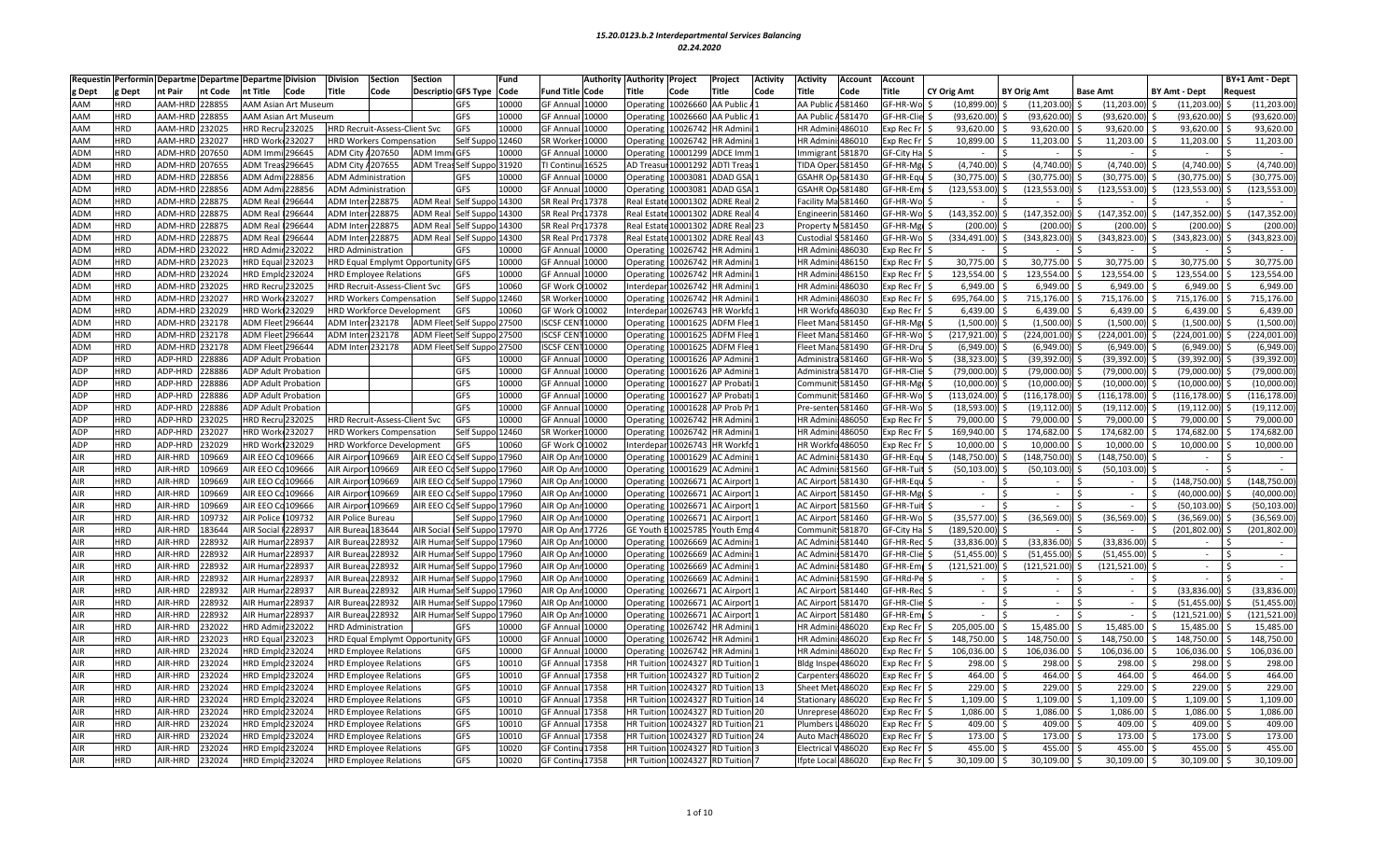| Requestir  | Performin  | Departme Departme |         | <b>Departme Division</b>                  | Division          | <b>Section</b>                       | <b>Section</b>                        | Fund  |                   | Authority | <b>Authority</b>    | Project                    | Project                 | <b>Activity</b> | Activity           | <b>Account</b>      | <b>Account</b>     |                    |                    |                          |                           |         | BY+1 Amt - Dept |
|------------|------------|-------------------|---------|-------------------------------------------|-------------------|--------------------------------------|---------------------------------------|-------|-------------------|-----------|---------------------|----------------------------|-------------------------|-----------------|--------------------|---------------------|--------------------|--------------------|--------------------|--------------------------|---------------------------|---------|-----------------|
| Dept       | ζ Dept     | nt Pair           | nt Code | ıt Title<br>Code                          | <b>Title</b>      | Code                                 | Descriptio GFS Type                   | Code  | Fund Title        | Code      | Title               | Code                       | Title                   | Code            | ïtle               | Code                | <b>Title</b>       | <b>CY Orig Amt</b> | <b>BY Orig Amt</b> | <b>Base Amt</b>          | <b>BY Amt - Dept</b>      | Request |                 |
| AIR        | <b>HRD</b> | AIR-HRD           | 232024  | IRD Emplc 232024                          |                   | <b>HRD Employee Relations</b>        | GFS                                   | 10020 | <b>GF Contin</b>  | 17358     | HR Tuition 10024321 |                            | <b>RD Tuition</b>       |                 |                    | Seiu Locals 486020  | xp Rec Fr          | 2,549.00           | 2,549.00           | 2,549.00                 | 2,549.00                  |         | 2,549.00        |
| AIR        | <b>HRD</b> | AIR-HRD           | 232024  | IRD Emplc 232024                          |                   | <b>HRD Employee Relations</b>        | GFS                                   | 10020 | <b>GF Contin</b>  | 17358     | <b>HR</b> Tuition   | 10024327                   | <b>D</b> Tuition        |                 |                    | eamsters 486020     | xp Rec Fr          | 298.00             | 298.00             | 298.00                   | 298.00                    |         | 298.00          |
| AIR        | HRD        | AIR-HRD           | 232024  | IRD Emplc 232024                          |                   | <b>HRD Employee Relations</b>        | <b>GFS</b>                            | 10020 | GF Contin         | 17358     | <b>HR Tuition</b>   | 10024327                   | <b>RD</b> Tuition 22    |                 |                    | Twu 250-A 486020    | xp Rec Fr S        | 130.00             | 130.00             | 130.00                   | 130.00                    |         | 130.00          |
| AIR        | <b>HRD</b> | AIR-HRD           | 232024  | IRD Emplc 232024                          |                   | <b>HRD Employee Relations</b>        | GFS                                   | 10020 | <b>GF Contin</b>  | 17358     | <b>HR Tuition</b>   | 1002432                    | D Tuition 23            |                 |                    | Twu 250-A 486020    | xp Rec Fr          | 105.00             | 105.00             | 105.00                   | 105.00                    |         | 105.00          |
| AIR        | HRD        | AIR-HRD           | 232024  | IRD Emplc 232024                          |                   | <b>HRD Employee Relations</b>        | GFS                                   | 10020 | GF Continu 17358  |           |                     | <b>HR Tuition 10024327</b> | RD Tuition 25           |                 | Mea                | 486020              | xp Rec Fr          | 12.689.00          | 12,689.00          | 12,689.00                | 12,689.00                 |         | 12,689.00       |
| AIR        | HRD        | AIR-HRD           | 232025  | IRD Recru 232025                          |                   | HRD Recruit-Assess-Client Svc        | GFS                                   | 10000 | GF Annua          | 10000     | Operating           | 10026742                   | R Admin                 |                 | <b>HR Admi</b>     | 1486020             | xp Rec Fr          | 51,455.00          | 51,455.00          | 51,455.00                | 51,455.00                 |         | 51,455.00       |
| AIR        | <b>HRD</b> | AIR-HRD           | 232025  | IRD Recru 232025                          |                   | HRD Recruit-Assess-Client Svc        | GFS                                   | 10060 | GF Work O         | 10002     | Interdepar          | 10026742                   | <b>R</b> Admini         |                 |                    | HR Admini: 486020   | xp Rec Fr          | 33,836.00          | 33,836.00          | 33,836.00                | 33,836.00                 |         | 33,836.00       |
| AIR        | <b>HRD</b> | AIR-HRD           | 232027  | IRD Work 232027                           |                   | <b>HRD Workers Compensation</b>      | Self Suppo 12460                      |       | SR Worker         | 10000     | <b>Operating</b>    | 10026742                   | <b>IR Admini</b>        |                 | <b>HR Admir</b>    | 1486020             | xp Rec Fr          | 3.011.345.00       | 3.095.361.00       | 3,095,361.00<br>ς.       | 3.095.361.00<br>Ŝ.        | Š.      | 3,095,361.00    |
| AIR        | <b>HRD</b> | AIR-HRD           | 232029  | IRD Work 232029                           |                   | HRD Workforce Development            | GFS                                   | 10060 | <b>GF Work</b>    | 10002     | Interdepa           | 10026743                   | R Workfo                |                 | <b>HR Work</b>     | o486020             | xp Rec Fr          |                    |                    |                          | 40.000.00                 |         | 40,000.00       |
| AIR        | HRD        | AIR-HRD           | 232505  | <b>AIR Safety</b><br>228937               | AIR Bureau 232505 |                                      | Self Suppo 17960<br>AIR Safety        |       | AIR Op An         | 10000     | Operating           | 10026669                   | C Admini                |                 |                    | AC Adminis581460    | F-HR-Wo            | (2,975,768.00      | (3,058,792.00)     | (3,058,792.00)           |                           |         |                 |
| AIR        | <b>HRD</b> | AIR-HRD           | 232505  | AIR Safety 228937                         | AIR Bureau 232505 |                                      | <b>AIR Safety</b><br>Self Suppo 17960 |       | AIR Op Anr 10000  |           | Operating           | 10026671                   | <b>C Airport</b>        |                 | <b>AC Airpor</b>   | t 581460            | F-HR-Wo            |                    |                    |                          | $(3,058,792.00)$ \$<br>Ŝ. |         | (3,058,792.00   |
| ART        | <b>HRD</b> | ART-HRD           | 229000  | ART Admin 229000                          |                   | <b>ART Administration</b>            | GFS                                   | 10000 | <b>GF Annua</b>   | 10000     | Operating           | 10026673                   | AR Admini               |                 | <b>AR Admir</b>    | :581470             | F-HR-Clie          | (102, 024.00)      | (102, 024.00)      | (102, 024.00)            | (152.024.00)              |         | 152,024.00      |
| ART        | <b>HRD</b> | ART-HRD           | 232025  | IRD Recru 232025                          |                   | HRD Recruit-Assess-Client Svc        | GFS                                   | 10000 | <b>GF Annual</b>  | 10000     | Operating           | 10026742                   | <b>IR Admini</b>        |                 | <b>HR Admir</b>    | 1486060             | xp Rec Fr          | 102,024.00         | 102,024.00         | 102,024.00               | 152,024.00                |         | 152,024.00      |
| ASR        | <b>HRD</b> | ASR-HRD           | 29014   | <b>SR Admi</b><br>229014                  |                   | <b>ASR Administration</b>            | GFS                                   | 10000 | GF Annua          | 10000     | Operatin            | 10001634                   | <b>S Admini</b>         |                 | Administ           | 581450              | F-HR-Mgr           | (20,000.00)        | (20,000.00)        | (20,000.00)              | (20,000.00)               |         | (20,000.00)     |
| ASR        | <b>HRD</b> | ASR-HRD           | 229014  | ASR Admin 229014                          |                   | <b>ASR Administration</b>            | <b>GFS</b>                            | 10000 | GF Annua          | 10000     | Operating           | 10001634                   | <b>\S</b> Admini        |                 | Administr          | a 581460            | F-HR-Wo            | (81, 542.00)       | (83, 817.00)       | (83, 817.00)             | (83, 817.00)              |         | (83, 817.00     |
| ASR        | <b>HRD</b> | ASR-HRD           | 229014  | ASR Admir<br>229014                       |                   | <b>ASR Administration</b>            | GFS                                   | 10000 | <b>GF Annua</b>   | 10000     | Operating           | 10001634                   | S Admini:               |                 | Administr          | a581470             | F-HR-Clie          |                    |                    | $\overline{\phantom{a}}$ |                           | -Ś      |                 |
| ASR        | <b>HRD</b> | ASR-HRD           | 229014  | <b>ASR Admi</b><br>229014                 |                   | <b>ASR Administration</b>            | GFS                                   | 10000 | <b>GF Annua</b>   | 10000     | Operating           | 1000163                    | <b>S Admini</b>         |                 | Administ           | 581590              | GF-HRd-Pe          | $\overline{a}$     |                    | $\sim$                   |                           | Ś,      |                 |
| ASR        | HRD        | ASR-HRD           | 229014  | ASR Admin 229014                          |                   | <b>ASR Administration</b>            | GFS                                   | 10000 | <b>GF Annual</b>  | 10000     | Operating           | 10001634                   | AS Admini:              |                 |                    | Administra 581870   | <b>GF-City Hal</b> | (94,760.00         | $\sim$             | $\sim$                   | $\sim$                    | Ś       |                 |
| ASR        | <b>HRD</b> | ASR-HRD           | 32022   | <b>IRD</b> Admi<br>232022                 |                   | <b>HRD Administration</b>            | GFS                                   | 10000 | <b>GF Annua</b>   | 10000     | <b>Operatin</b>     | 10026742                   | R Admin                 |                 | <b>HR Admi</b>     | 486070              | <b>kp Rec Fr</b>   | 94,760.00          |                    |                          |                           |         |                 |
| ASR        | <b>HRD</b> | ASR-HRD           | 232025  | IRD Recru 232025                          |                   | <b>HRD Recruit-Assess-Client Svc</b> | GFS                                   | 10000 | <b>GF Annua</b>   | 10000     | Operating           | 10026742                   | R Admini                |                 | <b>HR</b> Admin    | i:486070            | xp Rec Fr          | $\sim$             | $\sim$             | $\sim$                   | $\sim$                    | Ś,      |                 |
| <b>ASR</b> | <b>HRD</b> | ASR-HRD           | 232025  | <b>IRD Recru 232025</b>                   |                   | HRD Recruit-Assess-Client Svc        | GFS                                   | 10010 | <b>GF Annual</b>  | 17363     | Hr Trainee          | 10024336                   | <b>IR IT Proje</b>      |                 |                    | Hiring Proji 486070 | xp Rec Fr          | $\sim$             |                    |                          |                           |         |                 |
| ASR        | <b>HRD</b> | ASR-HRD           | 232027  | IRD Work 232027                           |                   | <b>HRD Workers Compensation</b>      | Self Suppo 12460                      |       | SR Worke          | 10000     | Operating           | 10026742                   | <b>R</b> Admini         |                 | HR Admi            | 1486070             | xp Rec Fr          | 81,542.00          | 83,817.00          | 83,817.00                | 83,817.00                 |         | 83,817.00       |
| ASR        | <b>HRD</b> | ASR-HRD           | 232029  | IRD Work1232029                           |                   | <b>HRD Workforce Development</b>     | GFS                                   | 10060 | GF Work O         | 10002     | nterdepar           | 10026743                   | <b>R</b> Workfo         |                 |                    | HR Workfo486070     | xp Rec Fr          | 20,000.00          | 20,000.00          | 20,000.00                | 20,000.00                 |         | 20,000.00       |
| CAT        | <b>HRD</b> | CAT-HRD           | 229042  | <b>CAT City Attorney</b>                  |                   |                                      | GFS                                   | 10000 | <b>GF Annua</b>   | 10000     | Operating           | 10001638                   | CA Legal Se4            |                 | egal Serv          | i 581460            | F-HR-Wo            | (16, 160.00)       | (16,610.00)        | (16,610.00)              | (16,610.00)               |         | (16,610.00)     |
| CAT        | <b>HRD</b> | CAT-HRD           | 232027  | IRD Work 232027                           |                   | <b>HRD Workers Compensation</b>      | Self Suppo 12460                      |       | SR Worke          | 10000     | Operating           | 10026742                   | <b>IR Admini</b>        |                 | <b>HR Admir</b>    | 1486250             | xp Rec Fr          | 16,160.00          | 16,610.00          | 16,610.00                | 16,610.00                 |         | 16,610.00       |
| <b>CFC</b> | HRD        | CFC-HRD           | 229047  | <b>CFC Children &amp; Families Commsn</b> |                   |                                      | elf Suppo 11000                       |       | SR CFC Co         | 16921     |                     | CF Prop 10 10022906        | 'rop 10 - '             |                 |                    | General/O 581470    | F-HR-Clie          | (50,000.00)        | (50,000.00)        | (50,000.00)              | (50,000.00)               |         | (50,000.00)     |
| <b>CFC</b> | <b>HRD</b> | CFC-HRD           | 232025  | IRD Recru 232025                          |                   | HRD Recruit-Assess-Client Svc        | GFS                                   | 10000 | GF Annua          | 10000     | Operating           | 10026742                   | R Admini                |                 | <b>HR Admi</b>     | 486200              | xp Rec Fr          | 50,000.00          | 50,000.00          | 50,000.00                | 50,000.00                 |         | 50,000.00       |
| CHF        | <b>HRD</b> | CHF-HRD           | 229218  | <b>CHF Children; Youth &amp; Families</b> |                   |                                      | Self Suppo 11190                      |       | SR Childrer       | 10000     | Operating           | 10001640                   | H CYF-Elig4             |                 | Children           | r581450             | F-HR-Mgr           | $\sim$             |                    |                          | $\sim$                    | - S     |                 |
| CHF        | HRD        | CHF-HRD           | 229218  | HF Children:Youth & Families:             |                   |                                      | elf Suppo 11190                       |       | <b>SR Childre</b> | 10000     | <b>Operating</b>    | 10001640                   | H CYF-Elis <sup>2</sup> |                 | Children           | ar 581470           | F-HR-Clie          |                    |                    |                          |                           |         |                 |
| CHF        | <b>HRD</b> | CHF-HRD           | 229218  | <b>CHF Children; Youth &amp; Families</b> |                   |                                      | Self Suppo 11190                      |       | SR Childrei       | 10000     | Operating           | 10001640                   | H CYF-Elig 7000         |                 |                    | CYF Eligible 581450 | F-HR-Mgr           | (2,000.00)         | (2,000.00)         | (2,000.00)               | (2,000.00)                |         | (2,000.00)      |
| CHF        | HRD        | CHF-HRD           | 229218  | HF Children; Youth & Families:            |                   |                                      | elf Suppo 11190                       |       | SR Childrer       | 10000     | <b>Operating</b>    | 10001640                   | CH CYF-Elig7000         |                 |                    | CYF Eligible 581470 | F-HR-Clie          | (62,358.00         | (62, 358.00)       | (62, 358.00)             | (62, 358.00)              |         | (62,358.00      |
| CHF        | HRD        | CHF-HRD           | 229218  | HF Children; Youth & Families:            |                   |                                      | Self Suppo 11190                      |       | SR Childre        | 10000     | Operating           | 10001640                   | H CYF-Elig              | 7000            | <b>CYF Eligibl</b> | lc581870            | F-City Hal         | (94,760.00         |                    |                          |                           |         |                 |
| CHF        | <b>HRD</b> | CHF-HRD           | 232022  | <b>IRD Admir 232022</b>                   |                   | <b>HRD Administration</b>            | GFS                                   | 10000 | <b>GF Annua</b>   | 10000     | Operating           | 10026742                   | <b>R</b> Admin          |                 | <b>HR Admin</b>    | ii:486190           | xp Rec Fr          | 94.760.00          |                    | $\sim$                   |                           |         |                 |
| CHF        | HRD        | CHF-HRD           | 232025  | IRD Recru 232025                          |                   | <b>HRD Recruit-Assess-Client Svc</b> | GFS                                   | 10000 | <b>GF Annual</b>  | 10000     | Operating           | 10026742                   | <b>IR Admini</b>        |                 |                    | HR Admini: 486190   | xp Rec Fr !        | 62.358.00          | 62,358.00          | 62,358.00                | 62.358.00 \$              |         | 62,358.00       |
| CHF        | <b>HRD</b> | CHF-HRD           | 232029  | IRD Work 232029                           |                   | <b>HRD Workforce Development</b>     | GFS                                   | 10060 | GF Work C         | 10002     | nterdepar           | 10026743                   | R Workfo                |                 |                    | HR Workfo486190     | xp Rec Fr          | 2,000.00           | 2,000.00           | 2,000.00                 | 2,000.00                  |         | 2,000.00        |
| <b>CON</b> | <b>HRD</b> | CON-HRD 207672    |         | <b>CON Budge 207672</b>                   |                   | <b>CON Budget &amp; Analysis</b>     | GFS                                   | 10000 | <b>GF Annua</b>   | 10000     | Operating           | 10001644                   | O Operat                |                 |                    | General Or 581450   | F-HR-Mgr           | (3,037.00)         | (3,037.00)         | (3,037.00)               | $(3,037.00)$ \$           |         | (3,037.00)      |
| CON        | <b>HRD</b> | CON-HRD           | 207673  | ON Econd 207673                           |                   | <b>CON Economic Analysis</b>         | GFS                                   | 10020 | <b>GF Contin</b>  | 16935     | CO Econor           | 10001644                   | O Operat                |                 |                    | General Or 581450   | F-HR-Mgi           | (458.00)           | (458.00)           | (458.00)                 | (458.00)                  |         | (458.00)        |
| CON        | <b>HRD</b> | CON-HRD           | 229222  | <b>CON Admir 229222</b>                   |                   | <b>CON Administration</b>            | GFS                                   | 10000 | <b>GF Annua</b>   | 10000     | Operating           | 10001643                   | O Admin                 |                 |                    | General Or 581450   | F-HR-Mg            | (12, 332.00)       | (12, 332.00)       | (12, 332.00)             | (12, 332.00)              |         | (12, 332.00)    |
| CON        | <b>HRD</b> | CON-HRD 229222    |         | CON Admi<br>229222                        |                   | <b>CON Administration</b>            | GFS                                   | 10000 | <b>GF Annual</b>  | 10000     | Operating           | 10001643                   | O Admini                |                 |                    | General Or 581460   | F-HR-Wo            | (19, 546.00)       | (20,091.00)        | (20,091.00)              | (20,091.00)               |         | (20,091.00      |
| CON        | <b>HRD</b> | CON-HRD           | 229227  | <b>CON Accou</b><br>229227                | CON Accounting    |                                      | GFS                                   | 10000 | <b>GF Annua</b>   | 10000     | Operating           | 10001644                   | O Operat                |                 |                    | General Or 581450   | F-HR-Mgi           | (9, 372.00)        | (9,372.00)         | (9,372.00)               | (9,372.00)                |         | (9, 372.00)     |
| CON        | <b>HRD</b> | CON-HRD 229231    |         | CON Payro 229231                          | CON Payrol        |                                      | GFS                                   | 10000 | <b>GF Annua</b>   | 10000     | Operating           | 10001644                   | CO Operati              |                 |                    | General Op581450    | F-HR-Mgr           | (4,781.00)         | (4,781.00)         | (4,781.00)               | $(4,781.00)$ \$           |         | (4,781.00)      |
| CON        | <b>HRD</b> | CON-HRD 232022    |         | <b>IRD Admir</b><br>232022                |                   | <b>HRD Administration</b>            | GFS                                   | 10000 | <b>GF Annua</b>   | 10000     | Operating           | 10026742                   | <b>IR Admini</b>        |                 | <b>HR Admir</b>    | 1486130             | xp Rec Fr          | 189,520.00         |                    |                          |                           |         |                 |
| CON        | <b>HRD</b> | CON-HRD           | 232027  | IRD Work 232027                           |                   | <b>HRD Workers Compensation</b>      | Self Suppo 12460                      |       | SR Worker         | 10000     | Operating           | 10026742                   | <b>R</b> Admini         |                 | <b>HR Admir</b>    | i:486220            | xp Rec Fr          | 19.546.00          | 20,091.00          | 20,091.00                | 20,091.00 \$              |         | 20,091.00       |
| CON        | <b>HRD</b> | CON-HRD 232029    |         | IRD Work1232029                           |                   | <b>HRD Workforce Development</b>     | GFS                                   | 10060 | GF Work O         | 10002     |                     | nterdepar 10026743         | R Workfo                |                 |                    | HR Workfo 486130    | xp Rec Fr          | 20,000.00          | 20,000.00          | 20,000.00                | 20,000.00                 |         | 20,000.00       |
| CON        | <b>HRD</b> | CON-HRD           | 232029  | IRD Work1232029                           |                   | <b>HRD Workforce Development</b>     | GFS                                   | 10060 | <b>GF Work</b>    | 10002     | nterdepar           | 10026743                   | <b>R</b> Workfo         |                 |                    | HR Workfo486220     | xp Rec Fr          | 29,980.00          | 29,980.00          | 29,980.00                | 29,980.00                 |         | 29,980.00       |
| CON        | <b>HRD</b> | CON-HRD 275642    |         | CON CSA B 275641                          | CON City S 275642 |                                      | <b>B</b> GFS<br><b>CON CSA</b>        | 10060 | GF Work C         | 10002     | nterdepar           | 10022950                   | O City Ser              |                 |                    | General Or 581450   | F-HR-Mgi           | (20,000.00)        | (20,000.00)        | (20,000.00)              | (20,000.00)               |         | (20,000.00)     |
| CON        | <b>HRD</b> | CON-HRD 275642    |         | ON CSA B 275641                           | CON City S 275642 |                                      | <b>CON CSA B GFS</b>                  | 10060 | GF Work O         | 10002     |                     | nterdepar 10022950         | CO City Ser             |                 |                    | General Or 581870   | <b>GF-City Hal</b> | (94,760.00         |                    | $\sim$                   | (111,000.00)              |         | 111,000.00      |
| CON        | <b>HRD</b> | CON-HRD           | !75643  | ON CSA<br>C275641                         | CON City S 275643 |                                      | CON CSA<br>GFS                        | 10060 | GF Work           | 10002     | nterdepa            | 10022950                   | O City Se               |                 | General (          | p581870             | F-City Hal         | (94,760.00         |                    |                          | (111,000.00)              |         | 111,000.00      |
| CPC        | <b>HRD</b> | CPC-HRD           | 229236  | PC Admir<br>229236                        |                   | <b>CPC Administration</b>            | GFS                                   | 10000 | GF Annua          | 10000     | Operating           | 10001645                   | P Admini                |                 | <b>CP</b> Admir    | is581450            | F-HR-Mgr           | (25,000.00)        | (25,000.00)        | (25,000.00)              | (25,000.00)               |         | (25,000.00)     |
| <b>CPC</b> | <b>HRD</b> | CPC-HRD           | 229236  | PC Admir<br>229236                        |                   | <b>CPC Administration</b>            | <b>GFS</b>                            | 10000 | GF Annua          | 10000     | Operating           | 10001645                   | P Admini                |                 | <b>CP Admir</b>    | \$581470            | F-HR-Clie          | 300.558.00         | (300.558.00)       | (300.558.00)             | (100.000.00)              |         | 100.000.00      |
| <b>CPC</b> | <b>HRD</b> | CPC-HRD           | 232025  | IRD Recru 232025                          |                   | HRD Recruit-Assess-Client Svc        | GFS                                   | 10000 | GF Annua          | 10000     | Operating           | 10026742                   | <b>IR Admin</b>         |                 | <b>HR Admi</b>     | i:486230            | xp Rec Fr          | 300,558.00         | 300,558.00         | 300,558.00               | 300,558.00                |         | 300,558.00      |
| <b>CPC</b> | <b>HRD</b> | CPC-HRD           | 232029  | IRD Work 232029                           |                   | <b>HRD Workforce Development</b>     | GFS                                   | 10060 | GF Work O         | 10002     |                     | nterdepar 10026743         | IR Workfo               |                 |                    | HR Workfo486230     | xp Rec Fr          | 25,000.00          | 25,000.00          | 25,000.00                | 25,000.00                 |         | 25,000.00       |
| <b>CSC</b> | <b>HRD</b> | CSC-HRD           | 29261   | SC Civil Service Commission               |                   |                                      | GFS                                   | 10000 | GF Annua          | 10000     | Dperatin            | 10026690                   | Civil Ser               |                 | CI Merit           | 581470              | F-HR-Clie          | (22,267.00         | (22, 267.00)       | (22, 267.00)             | (22, 267.00)              |         | (22, 267.00)    |
| <b>CSC</b> | <b>HRD</b> | <b>CSC-HRD</b>    | 229261  | <b>SC Civil Service Commission</b>        |                   |                                      | GFS                                   | 10000 | GF Annua          | 10000     | Operating           | 10026690                   | I Civil Ser             |                 |                    | CI Merit Sy 581490  | GF-HR-Dru          | (25, 100.00)       | (25, 100.00)       | (25, 100.00)             | (25, 100.00)              |         | (25, 100.00)    |
|            | <b>HRD</b> |                   |         |                                           |                   |                                      |                                       |       |                   |           |                     |                            |                         |                 |                    |                     |                    |                    |                    |                          |                           |         | 22,267.00       |
| <b>CSC</b> |            | CSC-HRD 232025    |         | <b>HRD Recru 232025</b>                   |                   | <b>HRD Recruit-Assess-Client Svc</b> | GFS                                   | 10000 | GF Annual 10000   |           |                     | Operating 10026742         | IR Admini: 1            |                 |                    | HR Admini: 486240   | Exp Rec Fr \$      | 22,267.00          | 22,267.00          | 22,267.00 \$             | 22,267.00 \$              |         |                 |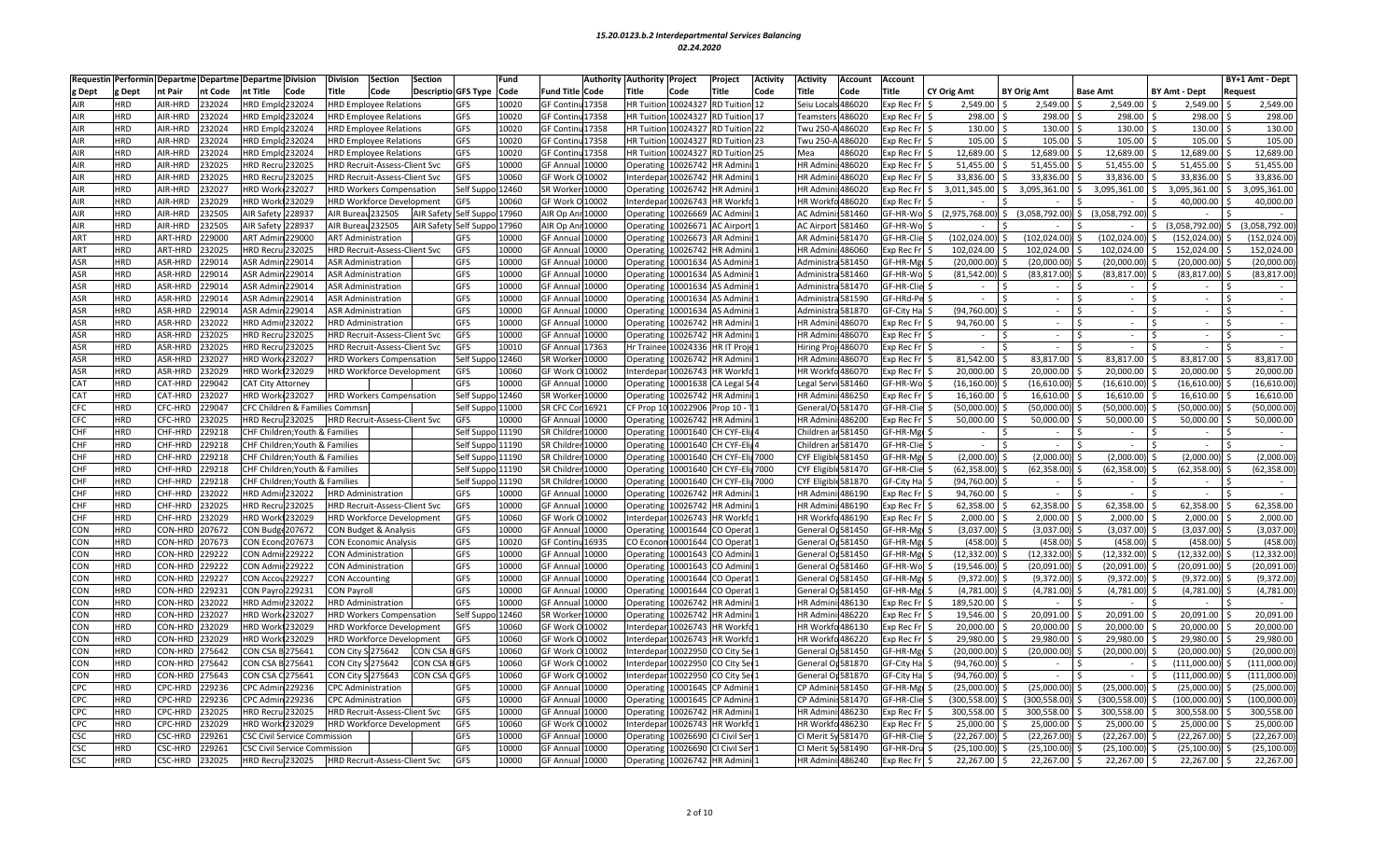| nt Pair<br>nt Code<br>it Title<br>Code<br><b>Title</b><br>Descriptio GFS Type Code<br>Code<br>Title<br><b>Title</b><br>Code<br><b>Fitle</b><br>Dept<br>Dept<br>Code<br>Fund Title<br>Code<br>ïtle<br>Code<br><b>CY Orig Amt</b><br><b>BY Orig Amt</b><br><b>Base Amt</b><br><b>BY Amt - Dept</b><br>Request<br>HR Admini: 486240<br>$\mathsf{csc}$<br><b>HRD</b><br>CSC-HRD<br>232025<br>IRD Recru 232025<br>HRD Recruit-Assess-Client Svc<br>GFS<br>10060<br>GF Work C<br>10002<br>nterdepar 10026742<br><b>IR Admin</b><br>xp Rec Fr<br>25,100.00<br>25,100.00<br>25,100.00<br>25,100.00<br>25,100.00<br><b>HRD</b><br>GF-HR-Equ<br>(4, 152.00)<br><b>CSS</b><br>CSS-HRD<br>229264<br>Self Suppo 11300<br>SR Child S<br>10000<br>10001654<br>S Operati<br>Case Man<br>a 581430<br>(4, 152.00)<br>(4, 152.00)<br>(4, 152.00)<br>(4, 152.00)<br>SS Child Support Services<br>Operating<br>229264<br>(4,950.00)<br>(4,950.00)<br>(4,950.00)<br>(4,950.00)<br><b>CSS</b><br><b>HRD</b><br>CSS-HRD<br>elf Suppo 11300<br>SR Child S<br>10000<br>10001654<br>581450<br>F-HR-Mg<br>(4,950.00)<br>SS Child Support Services<br>Operating<br>S Operati<br>Case Mar<br>(40,000.00)<br>(40,000.00)<br><b>CSS</b><br><b>HRD</b><br><b>CSS-HRD</b><br>229264<br>Self Suppo 11300<br>SR Child S<br>10000<br>10001654<br>Case Mar<br>3581460<br>F-HR-Wo<br>115,076.00<br>(118, 286.00)<br>(118, 286.00)<br><b>SS Child Support Services</b><br>Operating<br>S Operati<br>(11, 647.00)<br><b>CSS</b><br><b>HRD</b><br>CSS-HRD<br>229264<br>elf Suppo 11300<br>SR Child Su 10000<br>10001654<br>a581470<br>F-HR-Clie<br>(11, 647.00)<br>(11, 647.00)<br>(11,647.00)<br>(11, 647.00)<br><b>SS Child Support Services</b><br>Operating<br>S Operati<br>Case Man<br>229264<br>(14, 334.00)<br><b>CSS</b><br><b>HRD</b><br>CSS-HRD<br>elf Suppo 11300<br>SR Child S<br>10000<br>10001654<br>581480<br>F-HR-Emp<br>(14, 334.00)<br>(14, 334.00)<br>(14, 334.00)<br>(14, 334.00)<br>SS Child Support Services<br>S Operati<br>Operating<br>Case Mar<br>4,152.00<br><b>CSS</b><br><b>HRD</b><br>CSS-HRD<br>4,152.00<br>4,152.00<br>4,152.00<br>232023<br><b>IRD Equal 232023</b><br>GFS<br>10000<br>GF Annua<br>10000<br>Operating<br>10026742<br>R Admini<br>HR Admini: 486170<br>xp Rec Fr<br>4,152.00<br><b>HRD Equal Emplymt Opportunity</b><br>14,334.00<br>CSS<br><b>HRD</b><br>CSS-HRD<br>232024<br>IRD Emplc 232024<br>GFS<br>10000<br>GF Annua<br>10000<br>10026742<br><b>HR Admir</b><br>1486170<br>14,334.00<br>14,334.00<br>14,334.00<br>14,334.00<br><b>HRD Employee Relations</b><br>Operating<br><b>IR Admini</b><br>xp Rec Fr<br><b>HRD</b><br>232025<br>10000<br>11,647.00<br><b>CSS</b><br>CSS-HRD<br>IRD Recru 232025<br>HRD Recruit-Assess-Client Svc<br>GFS<br>GF Annua<br>10000<br>10026742<br>R Admin<br><b>HR</b> Admi<br>486170<br>xp Rec Fr<br>11,647.00<br>11,647.00<br>11,647.00<br>11,647.00<br>Operating<br>Self Suppo 12460<br>118,286.00<br>118,286.00<br>118,286.00<br>118,286.00<br><b>CSS</b><br><b>HRD</b><br>CSS-HRD<br>232027<br>IRD Work 232027<br>SR Worker<br>10000<br>10026742<br>R Admini<br><b>HR Admini: 486170</b><br>xp Rec Fr<br>115,076.00<br><b>HRD Workers Compensation</b><br>Operating<br><b>HRD</b><br>CSS-HRD<br>4.950.00<br>4,950.00<br>4,950.00<br><b>CSS</b><br>232029<br><b>IRD Work1232029</b><br><b>GFS</b><br>10060<br><b>GF Work O</b><br>10002<br>nterdepar 10026743<br><b>HR Workf</b><br>a486170<br>xp Rec Fr<br>4.950.00<br>4.950.00<br><b>HRD Workforce Development</b><br><b>IR Workfo</b><br>290,161.00<br>DAT<br><b>HRD</b><br>DAT-HRD<br>229313<br>DAT District Attorne<br>GFS<br>10000<br>GF Annua<br>10000<br>10001772<br>A Admin<br>a581460<br>F-HR-Wo<br>282,286.00<br>(290, 161.00)<br>(290, 161.00)<br>(290, 161.00)<br>Operating<br>Administr<br><b>HRD</b><br>232027<br>IRD Work 232027<br>Self Suppo 12460<br>SR Worker<br>10000<br>10026742<br>HR Admini: 486270<br>282,286.00<br>290,161.00<br>290,161.00<br>290,161.00<br>290,161.00<br>DAT<br>DAT-HRD<br><b>HRD Workers Compensation</b><br>Operating<br><b>R</b> Admini<br>xp Rec Fr<br>DBI<br><b>HRD</b><br>DBI-HRD<br>207948<br><b>BI IS Insp</b><br>109736<br>Self Suppo 10190<br>SR BIF Op<br>10000<br>10001656<br>F-HR-Equ<br>(4,092.00)<br>(4,092.00)<br>(4,092.00)<br>(4,092.00)<br>(4,092.00)<br>DBI Inspect 207948<br><b>DBI IS Insp</b><br><b>Building</b><br>Building<br>581430<br>Operating<br><b>HRD</b><br>104,285.00<br>DBI<br>DBI-HRD<br>207948<br><b>DBI IS Insp. 109736</b><br>DBI Inspect 207948<br>DBI IS Insp Self Suppo 10190<br>SR BIF Ope 10000<br>10001656<br>F-HR-Wo<br>(101,454.00<br>(104, 285.00)<br>(104, 285.00)<br>(104, 285.00)<br>Operating<br><b>BI Building</b><br>Building In: 581460<br>207948<br><b>DBI IS Insp 109736</b><br>SR BIF Ope 10000<br>F-HR-Clie<br>(82, 119.00)<br>(82, 119.00)<br>(82, 119.00)<br>DBI<br>HRD<br>DBI-HRD<br>DBI Inspect207948<br>DBI IS Insp Self Suppo 10190<br><b>Operating</b><br>10001656<br>I Building<br>Building I<br>1:581470<br>(82,119.00<br>(82, 119.00)<br><b>HRD</b><br>207948<br><b>BI IS Insp</b><br>109736<br>F-HR-Emp<br>(16, 429.00)<br>(16, 429.00)<br>(16, 429.00)<br>(16, 429.00)<br>(16, 429.00)<br>DBI<br>DBI-HRD<br>DBI Inspect207948<br>DBI IS Insp Self Suppo 10190<br>SR BIF Ope 10000<br>Operating<br>10001656<br>I Building<br><b>Building</b><br>1:581480<br><b>HRD</b><br>DBI-HRD<br>207948<br><b>BI IS Insp. 109736</b><br>SR BIF Ope 10000<br>1:581560<br>F-HR-Tuit<br>(4, 268.00)<br>(4, 268.00)<br>(4, 268.00)<br>(4, 268.00)<br>(4, 268.00)<br>DBI<br>DBI Inspect 207948<br>DBI IS Insp Self Suppo 10190<br>10001656<br>I Building<br>Building I<br><b>Operating</b><br>DBI<br><b>HRD</b><br>207948<br>(3,772.00)<br>(3,772.00)<br>(3,772.00)<br>(3,772.00)<br>(3,772.00<br>DBI-HRD<br><b>BI IS Insp</b><br>109736<br>DBI Inspect 207948<br><b>DBI IS Insp</b><br>Self Suppo 10190<br>SR BIF Ope<br>10000<br>10001656<br>1:581600<br>F-HR-Tuit<br>Operating<br><b>Building</b><br>Building<br>(2,945.00)<br>DBI<br><b>HRD</b><br>DBI-HRD<br>207949<br><b>DBI PS Peri 229344</b><br>DBI Permit 207949<br>SR BIF Ope 10000<br>GF-HR-Equ<br>(2,945.00)<br>(2,945.00)<br>(2,945.00)<br>(2,945.00)<br>DBI PS Per<br>elf Suppo 10190<br>Operating<br>10001658<br>I Plan Rev<br>Plan Revie<br>ev581430<br>(76,476.00<br>DBI<br>HRD<br>DBI-HRD<br>207949<br><b>DBI PS Peri 229344</b><br><b>DBI Permit 207949</b><br><b>DBI PS Peri</b><br>Self Suppo 10190<br>SR BIF Ope 10000<br>10001658<br>Plan Reviev 581460<br>F-HR-Wo<br>(74,400.00<br>(76, 476.00)<br>(76, 476.00)<br>(76, 476.00)<br>Operating<br><b>BI Plan Rev</b><br><b>HRD</b><br>DBI-HRD<br>207949<br><b>BI PS Peri 229344</b><br><b>DBI Permit 207949</b><br><b>SR BIF Ope</b><br>10000<br>10001658<br>581470<br>F-HR-Clie<br>(59,090.00<br>(59,090.00)<br>(59,090.00)<br>(59,090.00)<br>(59,090.00<br>DBI<br>DBI PS Pe<br>Self Suppo 10190<br>Operating<br>I Plan Rev<br>Plan Rev<br>(11,822.00)<br>DBI<br><b>HRD</b><br>DBI-HRD<br>207949<br><b>DBI PS Peri 229344</b><br><b>DBI Permit 207949</b><br>DBI PS Per<br>SR BIF Ope 10000<br>GF-HR-Emp \$<br>(11, 822.00)<br>(11,822.00)<br>(11,822.00)<br>$(11,822.00)$ \$<br>Self Suppo 10190<br>Operating<br>10001658<br>Plan Reviev581480<br>31 Plan Rev<br><b>HRD</b><br><b>BI PS Peri 229344</b><br>(3,504.00)<br>(3,504.00)<br>DBI<br>DBI-HRD<br>207949<br><b>DBI Permit</b><br>207949<br><b>DBI PS Peri</b><br>SR BIF Ope 10000<br>ev581560<br>F-HR-Tuit<br>(3,504.00)<br>(3,504.00)<br>(3,504.00)<br>Self Suppo 10190<br><b>Operating</b><br>10001658<br><b>BI Plan Rev</b><br>Plan Revie<br><b>HRD</b><br>207949<br><b>BI PS Per</b><br>229344<br>(2,714.00)<br>DBI<br>DBI-HRD<br><b>DBI Permit</b><br>207949<br><b>DBI PS Pe</b><br>Self Suppo 10190<br>SR BIF Ope<br>10000<br>Operating<br>10001658<br>581600<br>F-HR-Tuit<br>(2,714.00)<br>(2,714.00)<br>(2,714.00)<br>(2,714.00)<br>ዘ Plan Re<br>Plan Rev<br>(1,740.00)<br>DBI<br><b>HRD</b><br>DBI-HRD<br>229320<br><b>BI ADM</b><br>229318<br>DBI Admir<br>229320<br><b>DBI ADM</b><br>SR BIF Ope<br>10000<br>F-HR-Equ<br>(1,740.00)<br>(1,740.00)<br>(1,740.00)<br>(1,740.00)<br>elf Suppo 10190<br>Operating<br>10001655<br>I Adminis<br>Administr<br>3581430<br><b>HRD</b><br><b>BI ADM A229318</b><br>(49,600.00<br>(50, 984.00)<br>(50, 984.00)<br>(50, 984.00)<br>(50,984.00<br>DBI<br>DBI-HRD<br>229320<br>DBI Admir<br>229320<br><b>DBI ADM</b><br>elf Suppo 10190<br>SR BIF Ope 10000<br>10001655<br>a 581460<br>F-HR-Wo<br>Operating<br>I Adminis<br>Administr<br>(73,924.00<br>DBI<br><b>HRD</b><br><b>DBI-HRD</b><br>229320<br><b>BI ADM A229318</b><br>DBI Admin<br><b>DBI ADM</b><br>SR BIF Ope<br>10000<br>F-HR-Clie<br>(73,924.00<br>(73,924.00)<br>(73, 924.00)<br>(73, 924.00)<br>229320<br>elf Suppo 10190<br>Operating<br>10001655<br>31 Adminis<br>Administi<br>3581470<br><b>HRD</b><br>DBI-HRD<br>229320<br><b>BI ADM A229318</b><br>229320<br><b>DBI ADM</b><br>Self Suppo 10190<br>SR BIF Ope 10000<br>10001655<br>Administra 581480<br>F-HR-Emr<br>(6.984.00<br>(6,984.00)<br>(6,984.00)<br>(6,984.00)<br>(6,984.00)<br>DBI<br><b>DBI Admin</b><br>Operating<br><b>31 Adminis</b><br>DBI<br><b>HRD</b><br>DBI-HRD<br>229320<br><b>BI ADM</b><br>229318<br>229320<br><b>DBI ADM</b><br>elf Suppo 10190<br>SR BIF Ope<br>10000<br>10001655<br>F-HR-Tuit<br>(1,391.00)<br>(1,391.00)<br>(1, 391.00)<br>(1, 391.00)<br>(1, 391.00)<br>DBI Admir<br>Admini:<br>Administi<br>3581560<br>Operating<br><b>HRD</b><br>(1,604.00)<br>DBI<br>DBI-HRD<br>229320<br><b>BI ADM A229318</b><br><b>DBI ADM</b><br>10000<br>10001655<br>F-HR-Tuit<br>(1,604.00)<br>(1,604.00)<br>(1,604.00)<br>(1,604.00)<br><b>DBI Admin 229320</b><br>Self Suppo 10190<br>SR BIF Ope<br>Adminis<br>Administr<br>3581600<br>Operating<br>8,777.00<br>DBI<br>232023<br><b>HRD</b><br>DBI-HRD<br><b>IRD</b> Equal<br>232023<br>HRD Equal Emplymt Opportunity GFS<br>10000<br><b>GF Annua</b><br>10000<br>10026742<br>i:486110<br>xp Rec Fr<br>8,777.00<br>8,777.00<br>8,777.00<br>8,777.00 \$<br>Operating<br><b>R</b> Admini<br><b>HR Admi</b><br>35,236.00<br><b>HRD</b><br>DBI-HRD<br>232024<br>IRD Emplc 232024<br>10000<br>10000<br>10026742<br>i:486110<br>35,236.00<br>35,236.00<br>35,236.00<br>35,236.00<br>DBI<br><b>HRD Employee Relations</b><br>GFS<br>GF Annua<br>Operating<br><b>R</b> Admini<br><b>HR Admir</b><br>xp Rec Fr<br>2,313.00<br>DBI<br>HRD<br>DBI-HRD<br>232024<br>IRD Emplc 232024<br>GFS<br>10010<br><b>GF Annua</b><br>17358<br><b>HR Tuition</b><br>10024327<br><b>RD</b> Tuition 21<br>Plumbers<br>486110<br>xp Rec Fr<br>2,313.00<br>2,313.00<br>2,313.00<br>2,313.00<br><b>HRD Employee Relations</b><br><b>HRD</b><br>232024<br>10020<br>17358<br>V486110<br>158.00<br>DBI<br>DBI-HRD<br>IRD Emplc 232024<br>GFS<br><b>GF Contin</b><br><b>HR</b> Tuition<br>1002432<br>158.00<br>158.00<br>158.00<br>158.00<br><b>HRD Employee Relations</b><br>D Tuition<br>Electrica<br>xp Rec Fr<br>5,914.00<br><b>HRD</b><br>10020<br>5,914.00<br>5,914.00<br>5,914.00<br>5,914.00<br>DBI<br>DBI-HRD<br>232024<br>IRD Emplc 232024<br>GFS<br><b>GF Contin</b><br>17358<br><b>HR Tuition</b><br>1002432<br>486110<br>xp Rec Fr<br><b>HRD Employee Relations</b><br>D Tuition<br>fpte Loca<br><b>HRD</b><br>315.00<br>DBI<br>DBI-HRD<br>232024<br>IRD Emplc 232024<br>GFS<br>10020<br><b>GF Contin</b><br>u <sup>17358</sup><br><b>HR</b> Tuition<br>10024327<br>Seiu Locals 486110<br>xp Rec Fr<br>315.00<br>315.00<br>315.00<br>315.00<br><b>HRD Employee Relations</b><br>RD Tuition 12<br>8,552.00<br><b>HRD</b><br>DBI-HRD<br>232024<br>IRD Emplc 232024<br>GFS<br>10020<br><b>GF Contin</b><br>17358<br><b>HR Tuitior</b><br>10024327<br>8,552.00<br>8,552.00<br>8,552.00<br>8,552.00<br>DBI<br><b>HRD Employee Relations</b><br><b>RD</b> Tuition 25<br>Mea<br>486110<br>xp Rec Fr<br><b>HRD</b><br>232025<br>GFS<br>10000<br>HR Admini: 486110<br>215.133.00<br>215,133.00<br>215,133.00<br>DBI<br>DBI-HRD<br><b>IRD Recru 232025</b><br>GF Annua<br>10000<br>10026742<br><b>R</b> Admini<br>xp Rec Fr<br>215,133.00<br>215,133.00 \$<br>HRD Recruit-Assess-Client Svc<br>Operating<br>DBI<br><b>HRD</b><br>DBI-HRD<br>232027<br><b>IRD Work</b> 232027<br>Self Suppo 12460<br>SR Worker<br><b>HR Admir</b><br>i:486110<br>225,454.00<br>231,745.00<br>231,745.00<br>231,745.00 \$<br>231,745.00<br>10000<br><b>Operating</b><br>10026742<br>R Admini<br>xp Rec Fr \$<br><b>HRD Workers Compensation</b><br><b>HRD</b><br><b>DEM Admi</b><br>(8,481.00)<br>DEM<br>DEM-HRD<br>229985<br>229985<br><b>DEM Administration</b><br>GFS<br>10000<br><b>GF Annua</b><br>10000<br>Operating<br>10001776<br>M DEM<br><b>DEM Adm</b><br>581430<br><b>SF-HR-Equ</b><br>(8,481.00)<br>(8,481.00)<br>(8,481.00)<br>(8,481.00)<br>10000<br>(36, 208.00)<br>(37, 916.00)<br>(37, 916.00)<br>DEM<br><b>HRD</b><br>DEM-HRD<br>229985<br><b>EM Adm</b><br>229985<br><b>DEM Administration</b><br>GFS<br><b>GF Annua</b><br>10000<br>10001776<br>M DEM A<br><b>DEM Adm</b><br>581450<br>F-HR-Mgi<br>(37, 916.00)<br>(37, 916.00)<br>Operating<br>DEM<br><b>HRD</b><br>229985<br><b>EM Adm</b><br>229985<br>GFS<br>10000<br>M DEM<br>DEM Adn<br>F-HR-Wo<br>252,027.00<br>(259, 058.00)<br>(259, 058.00)<br>(259, 058.00)<br>(259,058.00<br>DEM-HRD<br>GF Annua<br>10000<br><b>Operating</b><br>10001776<br>581460<br>DEM Administration<br><b>HRD</b><br>DEM-HRD 229985<br>EM Admi 229985<br><b>GFS</b><br>10000<br>F-HR-Clie<br>(3.885.00)<br>(3.885.00)<br>(3.885.00)<br>(3,885.00)<br>DEM<br>GF Annua<br>10000<br>10001776<br>M DEM A<br><b>DEM Adm</b><br>i 581470<br>(3.885.00)<br><b>DEM Administration</b><br>Operating<br>10000<br>GF Annual<br>(31, 474.00)<br>(31, 474.00)<br>DEM<br><b>HRD</b><br>DEM-HRD 229985<br><b>DEM Admi</b><br>229985<br><b>DEM Administration</b><br>GFS<br>10000<br>10001776<br>M DEM A<br><b>DEM Adm</b><br>i 581480<br>F-HR-Emr \$<br>(31,474.00<br>(31, 474.00)<br>(31, 474.00)<br>Operating<br>DEM<br><b>HRD</b><br>DEM-HRD 232023<br><b>IRD</b> Equal<br>HRD Equal Emplymt Opportunity GFS<br>10000<br>10026742<br>xp Rec Fr<br>8,481.00<br>8,481.00<br>8,481.00<br>8,481.00 \$<br>8,481.00<br>232023<br>GF Annua<br>10000<br>Operating<br><b>IR Admin</b> i<br><b>HR Admir</b><br>i:486310<br><b>HRD</b><br>10000<br>31,474.00<br>31,474.00<br>31,474.00<br>31,474.00<br>DEM<br>DEM-HRD 232024<br>IRD Emplc 232024<br>GFS<br>GF Annua<br>10000<br>10026742<br><b>R</b> Admini<br><b>HR Admin</b><br>ii:486310<br>xp Rec Fr<br>31,474.00<br><b>HRD Employee Relations</b><br>Operating<br>3,885.00<br><b>DEM</b><br><b>HRD</b><br>DEM-HRD 232025<br>10000<br>GF Annua<br>10000<br>10026742<br>486310<br>3,885.00<br>3,885.00<br>3,885.00<br>3,885.00<br>IRD Recru 232025<br>GFS<br>R Admini<br>HR Admi<br>kp Rec Fr<br>HRD Recruit-Assess-Client Svc<br><b>Operatin</b><br>252,027.00<br>259,058.00<br>259.058.00<br>259.058.00<br>259,058.00<br><b>DEM</b><br><b>HRD</b><br>DEM-HRD 232027<br><b>IRD Work 232027</b><br>Self Sup<br>o 12460<br><b>HRD Workers Compensation</b><br>SR Worke<br>10000<br>Operatin<br>10026742<br><b>R</b> Admini<br><b>HR Admir</b><br>1486310<br>xp Rec Fr<br><b>HRD</b><br>DEM-HRD 232029<br>IRD Work 232029<br>36,208.00<br>37,916.00<br>DEM<br>HRD Workforce Development<br>GFS<br>10060<br>GF Work O<br>10002<br>nterdepar 10026743<br>R Workfo<br>HR Workfo 486310<br>xp Rec Fr<br>37,916.00<br>37,916.00<br>37,916.00<br>DPA<br>HRD<br>DPA-HRD<br>209644<br>GFS<br>10000<br><b>GF Annua</b><br>10000<br>1000190<br>Citizen<br>Office Of<br>3581450<br>F-HR-Mgr<br>(2,000.00)<br>(2,000.00)<br>(2,000.00)<br>(2,000.00)<br>(2,000.00)<br>PA Police Accountabilty<br>Operating<br>(93, 620.00)<br><b>DPA</b><br><b>HRD</b><br>209644<br>GFS<br>10000<br>Office Of C581470<br>F-HR-Clie<br>(93,620.00<br>(93, 620.00)<br>(93,620.00)<br>(93,620.00)<br>DPA-HRD<br><b>DPA Police Accountabilty</b><br>GF Annua<br>10000<br>10001908<br>C Citizen<br>Operating<br><b>HRD</b><br>GFS<br>10000<br><b>GF Annua</b><br>486565<br>93,620.00<br>93,620.00<br>93,620.00<br>93,620.00<br>93,620.00<br><b>DPA</b><br>DPA-HRD<br>232025<br>IRD Recru 232025<br>HRD Recruit-Assess-Client Svc<br>10000<br>10026742<br><b>IR Admini</b><br><b>HR Admi</b><br>xp Rec Fr<br>Operating<br><b>DPA</b><br><b>HRD</b><br>DPA-HRD<br>232029<br>IRD Work 232029<br>GFS<br>10060<br>GF Work C<br>10002<br>Interdepar 10026743<br>HR Workfo486565<br>2,000.00<br>2,000.00<br>2,000.00<br>2,000.00<br>2,000.00<br><b>HRD Workforce Development</b><br><b>IR Workfo</b><br>xp Rec Fr<br>DPH-HRD 179661<br><b>HNS Health 179661</b><br>GF Annual 10000<br>Office of M581450<br>F-HR-Mgr \$<br>(1,000.00)<br>$(1,000.00)$ \$<br>(1,000.00)<br>Operating 10001874 | Requestir  | Performir  | <b>Departme Departme</b> | <b>Departme Division</b> | Division | <b>Section</b> | <b>Section</b>      | Fund  | Authority | <b>Authority</b> | Project | Project<br><b>Activity</b> | Activity | Account | <b>Account</b> |            |  |  | BY+1 Amt - Dept |
|-----------------------------------------------------------------------------------------------------------------------------------------------------------------------------------------------------------------------------------------------------------------------------------------------------------------------------------------------------------------------------------------------------------------------------------------------------------------------------------------------------------------------------------------------------------------------------------------------------------------------------------------------------------------------------------------------------------------------------------------------------------------------------------------------------------------------------------------------------------------------------------------------------------------------------------------------------------------------------------------------------------------------------------------------------------------------------------------------------------------------------------------------------------------------------------------------------------------------------------------------------------------------------------------------------------------------------------------------------------------------------------------------------------------------------------------------------------------------------------------------------------------------------------------------------------------------------------------------------------------------------------------------------------------------------------------------------------------------------------------------------------------------------------------------------------------------------------------------------------------------------------------------------------------------------------------------------------------------------------------------------------------------------------------------------------------------------------------------------------------------------------------------------------------------------------------------------------------------------------------------------------------------------------------------------------------------------------------------------------------------------------------------------------------------------------------------------------------------------------------------------------------------------------------------------------------------------------------------------------------------------------------------------------------------------------------------------------------------------------------------------------------------------------------------------------------------------------------------------------------------------------------------------------------------------------------------------------------------------------------------------------------------------------------------------------------------------------------------------------------------------------------------------------------------------------------------------------------------------------------------------------------------------------------------------------------------------------------------------------------------------------------------------------------------------------------------------------------------------------------------------------------------------------------------------------------------------------------------------------------------------------------------------------------------------------------------------------------------------------------------------------------------------------------------------------------------------------------------------------------------------------------------------------------------------------------------------------------------------------------------------------------------------------------------------------------------------------------------------------------------------------------------------------------------------------------------------------------------------------------------------------------------------------------------------------------------------------------------------------------------------------------------------------------------------------------------------------------------------------------------------------------------------------------------------------------------------------------------------------------------------------------------------------------------------------------------------------------------------------------------------------------------------------------------------------------------------------------------------------------------------------------------------------------------------------------------------------------------------------------------------------------------------------------------------------------------------------------------------------------------------------------------------------------------------------------------------------------------------------------------------------------------------------------------------------------------------------------------------------------------------------------------------------------------------------------------------------------------------------------------------------------------------------------------------------------------------------------------------------------------------------------------------------------------------------------------------------------------------------------------------------------------------------------------------------------------------------------------------------------------------------------------------------------------------------------------------------------------------------------------------------------------------------------------------------------------------------------------------------------------------------------------------------------------------------------------------------------------------------------------------------------------------------------------------------------------------------------------------------------------------------------------------------------------------------------------------------------------------------------------------------------------------------------------------------------------------------------------------------------------------------------------------------------------------------------------------------------------------------------------------------------------------------------------------------------------------------------------------------------------------------------------------------------------------------------------------------------------------------------------------------------------------------------------------------------------------------------------------------------------------------------------------------------------------------------------------------------------------------------------------------------------------------------------------------------------------------------------------------------------------------------------------------------------------------------------------------------------------------------------------------------------------------------------------------------------------------------------------------------------------------------------------------------------------------------------------------------------------------------------------------------------------------------------------------------------------------------------------------------------------------------------------------------------------------------------------------------------------------------------------------------------------------------------------------------------------------------------------------------------------------------------------------------------------------------------------------------------------------------------------------------------------------------------------------------------------------------------------------------------------------------------------------------------------------------------------------------------------------------------------------------------------------------------------------------------------------------------------------------------------------------------------------------------------------------------------------------------------------------------------------------------------------------------------------------------------------------------------------------------------------------------------------------------------------------------------------------------------------------------------------------------------------------------------------------------------------------------------------------------------------------------------------------------------------------------------------------------------------------------------------------------------------------------------------------------------------------------------------------------------------------------------------------------------------------------------------------------------------------------------------------------------------------------------------------------------------------------------------------------------------------------------------------------------------------------------------------------------------------------------------------------------------------------------------------------------------------------------------------------------------------------------------------------------------------------------------------------------------------------------------------------------------------------------------------------------------------------------------------------------------------------------------------------------------------------------------------------------------------------------------------------------------------------------------------------------------------------------------------------------------------------------------------------------------------------------------------------------------------------------------------------------------------------------------------------------------------------------------------------------------------------------------------------------------------------------------------------------------------------------------------------------------------------------------------------------------------------------------------------------------------------------------------------------------------------------------------------------------------------------------------------------------------------------------------------------------------------------------------------------------------------------------------------------------------------------------------------------------------------------------------------------------------------------------------------------------------------------------------------------------------------------------------------------------------------------------------------------------------------------------------------------------------------------------------------------------------------------------------------------------------------------------------------------------------------------------------------------------------------------------------------------------------------------------------------------------------------------------------------------------------------------------------------------------------------------------------------------------------------------------------------------------------------------------------------------------------------------------------------------------------------------------------------------------------------------------------------------------------------------------------------------------------------------------------------------------------------------------------------------------------------------------------------------------------------------------------------------------------------------------------------------------------------------------------------------------------------------------------------------------------------------------------------------------------------------------------------------------------------------------------------------------------------------------------------------------------------------------------------------------------------------------------------------------------------------------------------------------------------------------------------------------------------------------------------------------------------------------------------------------------------------------------------------------------------------------------------------------------------------------------------------------------------------------------------------------------------------------------------------------------------------------------------------------------------------------------------------------------------------------------------------------------------------------------------------------------------------------------------------------------------------------------------------------------------------------------------------------------------------------------------------------------------------------------------------------------------------------------------------------------------------------------------------------------------------------------------------------------------------------------------------------------------------------------------------------------------------------------------------------------------------------------------------------------------------------------------------------------------------------------------------------------------------------------------------------------------------------------------------------------------------------------------------------------------------------------------------------------------------------------------------------------------------------------------------------------------------------------------------------------------------------------------------------------------------------------------------------------------------------------------------------------------------------------------------------------------------------------------------------------------------------------------------------------------------------------------------------------------------------------------------------------------------------------------------------------------------------------------------------------------------------------------------------------------------------------------------------------------------------------------------------------------------------------------------------------------------------------------------------------------------------------------------------------------------------------------------------------------------------------------------------------------------------------------------------------------------------------------------------------------------------------------------------------------------------------------------------------------------------------------------------------------------------------------------------------------------------------------------------------------------------------------------------------------------------------------------------------------------------------------------------------------------------------------------------------------------------------------------------------------------------------------------------------------------------------------------------------------------------------------------------------------------------------------------------------------------------------------------------------------------------------------------------------------------------------------------------------------------------------------------------------------------------------------------------------------------------------------------------------------------------------------------------------------------------------------------------------------------------------------------------------------------------------|------------|------------|--------------------------|--------------------------|----------|----------------|---------------------|-------|-----------|------------------|---------|----------------------------|----------|---------|----------------|------------|--|--|-----------------|
|                                                                                                                                                                                                                                                                                                                                                                                                                                                                                                                                                                                                                                                                                                                                                                                                                                                                                                                                                                                                                                                                                                                                                                                                                                                                                                                                                                                                                                                                                                                                                                                                                                                                                                                                                                                                                                                                                                                                                                                                                                                                                                                                                                                                                                                                                                                                                                                                                                                                                                                                                                                                                                                                                                                                                                                                                                                                                                                                                                                                                                                                                                                                                                                                                                                                                                                                                                                                                                                                                                                                                                                                                                                                                                                                                                                                                                                                                                                                                                                                                                                                                                                                                                                                                                                                                                                                                                                                                                                                                                                                                                                                                                                                                                                                                                                                                                                                                                                                                                                                                                                                                                                                                                                                                                                                                                                                                                                                                                                                                                                                                                                                                                                                                                                                                                                                                                                                                                                                                                                                                                                                                                                                                                                                                                                                                                                                                                                                                                                                                                                                                                                                                                                                                                                                                                                                                                                                                                                                                                                                                                                                                                                                                                                                                                                                                                                                                                                                                                                                                                                                                                                                                                                                                                                                                                                                                                                                                                                                                                                                                                                                                                                                                                                                                                                                                                                                                                                                                                                                                                                                                                                                                                                                                                                                                                                                                                                                                                                                                                                                                                                                                                                                                                                                                                                                                                                                                                                                                                                                                                                                                                                                                                                                                                                                                                                                                                                                                                                                                                                                                                                                                                                                                                                                                                                                                                                                                                                                                                                                                                                                                                                                                                                                                                                                                                                                                                                                                                                                                                                                                                                                                                                                                                                                                                                                                                                                                                                                                                                                                                                                                                                                                                                                                                                                                                                                                                                                                                                                                                                                                                                                                                                                                                                                                                                                                                                                                                                                                                                                                                                                                                                                                                                                                                                                                                                                                                                                                                                                                                                                                                                                                                                                                                                                                                                                                                                                                                                                                                                                                                                                                                                                                                                                                                                                                                                                                                                                                                                                                                                                                                                                                                                                                                                                                                                                                                                                                                                                                                                                                                                                                                                                                                                                                                                                                                                                                                                                                                                                                                                                                                                                                                                                                                                                                                                                                                                                                                                                                                                                                                                                                                                                                                                                                                                                                                                                                                                                                                                                                                                                                                                                                                                                                                                                                                                                                                                                                                                                                                                                                                                                                                                                                                                                                                                                                                                                                 |            |            |                          |                          |          |                |                     |       |           |                  |         |                            |          |         |                |            |  |  |                 |
|                                                                                                                                                                                                                                                                                                                                                                                                                                                                                                                                                                                                                                                                                                                                                                                                                                                                                                                                                                                                                                                                                                                                                                                                                                                                                                                                                                                                                                                                                                                                                                                                                                                                                                                                                                                                                                                                                                                                                                                                                                                                                                                                                                                                                                                                                                                                                                                                                                                                                                                                                                                                                                                                                                                                                                                                                                                                                                                                                                                                                                                                                                                                                                                                                                                                                                                                                                                                                                                                                                                                                                                                                                                                                                                                                                                                                                                                                                                                                                                                                                                                                                                                                                                                                                                                                                                                                                                                                                                                                                                                                                                                                                                                                                                                                                                                                                                                                                                                                                                                                                                                                                                                                                                                                                                                                                                                                                                                                                                                                                                                                                                                                                                                                                                                                                                                                                                                                                                                                                                                                                                                                                                                                                                                                                                                                                                                                                                                                                                                                                                                                                                                                                                                                                                                                                                                                                                                                                                                                                                                                                                                                                                                                                                                                                                                                                                                                                                                                                                                                                                                                                                                                                                                                                                                                                                                                                                                                                                                                                                                                                                                                                                                                                                                                                                                                                                                                                                                                                                                                                                                                                                                                                                                                                                                                                                                                                                                                                                                                                                                                                                                                                                                                                                                                                                                                                                                                                                                                                                                                                                                                                                                                                                                                                                                                                                                                                                                                                                                                                                                                                                                                                                                                                                                                                                                                                                                                                                                                                                                                                                                                                                                                                                                                                                                                                                                                                                                                                                                                                                                                                                                                                                                                                                                                                                                                                                                                                                                                                                                                                                                                                                                                                                                                                                                                                                                                                                                                                                                                                                                                                                                                                                                                                                                                                                                                                                                                                                                                                                                                                                                                                                                                                                                                                                                                                                                                                                                                                                                                                                                                                                                                                                                                                                                                                                                                                                                                                                                                                                                                                                                                                                                                                                                                                                                                                                                                                                                                                                                                                                                                                                                                                                                                                                                                                                                                                                                                                                                                                                                                                                                                                                                                                                                                                                                                                                                                                                                                                                                                                                                                                                                                                                                                                                                                                                                                                                                                                                                                                                                                                                                                                                                                                                                                                                                                                                                                                                                                                                                                                                                                                                                                                                                                                                                                                                                                                                                                                                                                                                                                                                                                                                                                                                                                                                                                                                                                 |            |            |                          |                          |          |                |                     |       |           |                  |         |                            |          |         |                |            |  |  |                 |
|                                                                                                                                                                                                                                                                                                                                                                                                                                                                                                                                                                                                                                                                                                                                                                                                                                                                                                                                                                                                                                                                                                                                                                                                                                                                                                                                                                                                                                                                                                                                                                                                                                                                                                                                                                                                                                                                                                                                                                                                                                                                                                                                                                                                                                                                                                                                                                                                                                                                                                                                                                                                                                                                                                                                                                                                                                                                                                                                                                                                                                                                                                                                                                                                                                                                                                                                                                                                                                                                                                                                                                                                                                                                                                                                                                                                                                                                                                                                                                                                                                                                                                                                                                                                                                                                                                                                                                                                                                                                                                                                                                                                                                                                                                                                                                                                                                                                                                                                                                                                                                                                                                                                                                                                                                                                                                                                                                                                                                                                                                                                                                                                                                                                                                                                                                                                                                                                                                                                                                                                                                                                                                                                                                                                                                                                                                                                                                                                                                                                                                                                                                                                                                                                                                                                                                                                                                                                                                                                                                                                                                                                                                                                                                                                                                                                                                                                                                                                                                                                                                                                                                                                                                                                                                                                                                                                                                                                                                                                                                                                                                                                                                                                                                                                                                                                                                                                                                                                                                                                                                                                                                                                                                                                                                                                                                                                                                                                                                                                                                                                                                                                                                                                                                                                                                                                                                                                                                                                                                                                                                                                                                                                                                                                                                                                                                                                                                                                                                                                                                                                                                                                                                                                                                                                                                                                                                                                                                                                                                                                                                                                                                                                                                                                                                                                                                                                                                                                                                                                                                                                                                                                                                                                                                                                                                                                                                                                                                                                                                                                                                                                                                                                                                                                                                                                                                                                                                                                                                                                                                                                                                                                                                                                                                                                                                                                                                                                                                                                                                                                                                                                                                                                                                                                                                                                                                                                                                                                                                                                                                                                                                                                                                                                                                                                                                                                                                                                                                                                                                                                                                                                                                                                                                                                                                                                                                                                                                                                                                                                                                                                                                                                                                                                                                                                                                                                                                                                                                                                                                                                                                                                                                                                                                                                                                                                                                                                                                                                                                                                                                                                                                                                                                                                                                                                                                                                                                                                                                                                                                                                                                                                                                                                                                                                                                                                                                                                                                                                                                                                                                                                                                                                                                                                                                                                                                                                                                                                                                                                                                                                                                                                                                                                                                                                                                                                                                                                                 |            |            |                          |                          |          |                |                     |       |           |                  |         |                            |          |         |                |            |  |  |                 |
|                                                                                                                                                                                                                                                                                                                                                                                                                                                                                                                                                                                                                                                                                                                                                                                                                                                                                                                                                                                                                                                                                                                                                                                                                                                                                                                                                                                                                                                                                                                                                                                                                                                                                                                                                                                                                                                                                                                                                                                                                                                                                                                                                                                                                                                                                                                                                                                                                                                                                                                                                                                                                                                                                                                                                                                                                                                                                                                                                                                                                                                                                                                                                                                                                                                                                                                                                                                                                                                                                                                                                                                                                                                                                                                                                                                                                                                                                                                                                                                                                                                                                                                                                                                                                                                                                                                                                                                                                                                                                                                                                                                                                                                                                                                                                                                                                                                                                                                                                                                                                                                                                                                                                                                                                                                                                                                                                                                                                                                                                                                                                                                                                                                                                                                                                                                                                                                                                                                                                                                                                                                                                                                                                                                                                                                                                                                                                                                                                                                                                                                                                                                                                                                                                                                                                                                                                                                                                                                                                                                                                                                                                                                                                                                                                                                                                                                                                                                                                                                                                                                                                                                                                                                                                                                                                                                                                                                                                                                                                                                                                                                                                                                                                                                                                                                                                                                                                                                                                                                                                                                                                                                                                                                                                                                                                                                                                                                                                                                                                                                                                                                                                                                                                                                                                                                                                                                                                                                                                                                                                                                                                                                                                                                                                                                                                                                                                                                                                                                                                                                                                                                                                                                                                                                                                                                                                                                                                                                                                                                                                                                                                                                                                                                                                                                                                                                                                                                                                                                                                                                                                                                                                                                                                                                                                                                                                                                                                                                                                                                                                                                                                                                                                                                                                                                                                                                                                                                                                                                                                                                                                                                                                                                                                                                                                                                                                                                                                                                                                                                                                                                                                                                                                                                                                                                                                                                                                                                                                                                                                                                                                                                                                                                                                                                                                                                                                                                                                                                                                                                                                                                                                                                                                                                                                                                                                                                                                                                                                                                                                                                                                                                                                                                                                                                                                                                                                                                                                                                                                                                                                                                                                                                                                                                                                                                                                                                                                                                                                                                                                                                                                                                                                                                                                                                                                                                                                                                                                                                                                                                                                                                                                                                                                                                                                                                                                                                                                                                                                                                                                                                                                                                                                                                                                                                                                                                                                                                                                                                                                                                                                                                                                                                                                                                                                                                                                                                                                 |            |            |                          |                          |          |                |                     |       |           |                  |         |                            |          |         |                |            |  |  |                 |
|                                                                                                                                                                                                                                                                                                                                                                                                                                                                                                                                                                                                                                                                                                                                                                                                                                                                                                                                                                                                                                                                                                                                                                                                                                                                                                                                                                                                                                                                                                                                                                                                                                                                                                                                                                                                                                                                                                                                                                                                                                                                                                                                                                                                                                                                                                                                                                                                                                                                                                                                                                                                                                                                                                                                                                                                                                                                                                                                                                                                                                                                                                                                                                                                                                                                                                                                                                                                                                                                                                                                                                                                                                                                                                                                                                                                                                                                                                                                                                                                                                                                                                                                                                                                                                                                                                                                                                                                                                                                                                                                                                                                                                                                                                                                                                                                                                                                                                                                                                                                                                                                                                                                                                                                                                                                                                                                                                                                                                                                                                                                                                                                                                                                                                                                                                                                                                                                                                                                                                                                                                                                                                                                                                                                                                                                                                                                                                                                                                                                                                                                                                                                                                                                                                                                                                                                                                                                                                                                                                                                                                                                                                                                                                                                                                                                                                                                                                                                                                                                                                                                                                                                                                                                                                                                                                                                                                                                                                                                                                                                                                                                                                                                                                                                                                                                                                                                                                                                                                                                                                                                                                                                                                                                                                                                                                                                                                                                                                                                                                                                                                                                                                                                                                                                                                                                                                                                                                                                                                                                                                                                                                                                                                                                                                                                                                                                                                                                                                                                                                                                                                                                                                                                                                                                                                                                                                                                                                                                                                                                                                                                                                                                                                                                                                                                                                                                                                                                                                                                                                                                                                                                                                                                                                                                                                                                                                                                                                                                                                                                                                                                                                                                                                                                                                                                                                                                                                                                                                                                                                                                                                                                                                                                                                                                                                                                                                                                                                                                                                                                                                                                                                                                                                                                                                                                                                                                                                                                                                                                                                                                                                                                                                                                                                                                                                                                                                                                                                                                                                                                                                                                                                                                                                                                                                                                                                                                                                                                                                                                                                                                                                                                                                                                                                                                                                                                                                                                                                                                                                                                                                                                                                                                                                                                                                                                                                                                                                                                                                                                                                                                                                                                                                                                                                                                                                                                                                                                                                                                                                                                                                                                                                                                                                                                                                                                                                                                                                                                                                                                                                                                                                                                                                                                                                                                                                                                                                                                                                                                                                                                                                                                                                                                                                                                                                                                                                                                                 |            |            |                          |                          |          |                |                     |       |           |                  |         |                            |          |         |                |            |  |  |                 |
|                                                                                                                                                                                                                                                                                                                                                                                                                                                                                                                                                                                                                                                                                                                                                                                                                                                                                                                                                                                                                                                                                                                                                                                                                                                                                                                                                                                                                                                                                                                                                                                                                                                                                                                                                                                                                                                                                                                                                                                                                                                                                                                                                                                                                                                                                                                                                                                                                                                                                                                                                                                                                                                                                                                                                                                                                                                                                                                                                                                                                                                                                                                                                                                                                                                                                                                                                                                                                                                                                                                                                                                                                                                                                                                                                                                                                                                                                                                                                                                                                                                                                                                                                                                                                                                                                                                                                                                                                                                                                                                                                                                                                                                                                                                                                                                                                                                                                                                                                                                                                                                                                                                                                                                                                                                                                                                                                                                                                                                                                                                                                                                                                                                                                                                                                                                                                                                                                                                                                                                                                                                                                                                                                                                                                                                                                                                                                                                                                                                                                                                                                                                                                                                                                                                                                                                                                                                                                                                                                                                                                                                                                                                                                                                                                                                                                                                                                                                                                                                                                                                                                                                                                                                                                                                                                                                                                                                                                                                                                                                                                                                                                                                                                                                                                                                                                                                                                                                                                                                                                                                                                                                                                                                                                                                                                                                                                                                                                                                                                                                                                                                                                                                                                                                                                                                                                                                                                                                                                                                                                                                                                                                                                                                                                                                                                                                                                                                                                                                                                                                                                                                                                                                                                                                                                                                                                                                                                                                                                                                                                                                                                                                                                                                                                                                                                                                                                                                                                                                                                                                                                                                                                                                                                                                                                                                                                                                                                                                                                                                                                                                                                                                                                                                                                                                                                                                                                                                                                                                                                                                                                                                                                                                                                                                                                                                                                                                                                                                                                                                                                                                                                                                                                                                                                                                                                                                                                                                                                                                                                                                                                                                                                                                                                                                                                                                                                                                                                                                                                                                                                                                                                                                                                                                                                                                                                                                                                                                                                                                                                                                                                                                                                                                                                                                                                                                                                                                                                                                                                                                                                                                                                                                                                                                                                                                                                                                                                                                                                                                                                                                                                                                                                                                                                                                                                                                                                                                                                                                                                                                                                                                                                                                                                                                                                                                                                                                                                                                                                                                                                                                                                                                                                                                                                                                                                                                                                                                                                                                                                                                                                                                                                                                                                                                                                                                                                                                                                 |            |            |                          |                          |          |                |                     |       |           |                  |         |                            |          |         |                |            |  |  |                 |
|                                                                                                                                                                                                                                                                                                                                                                                                                                                                                                                                                                                                                                                                                                                                                                                                                                                                                                                                                                                                                                                                                                                                                                                                                                                                                                                                                                                                                                                                                                                                                                                                                                                                                                                                                                                                                                                                                                                                                                                                                                                                                                                                                                                                                                                                                                                                                                                                                                                                                                                                                                                                                                                                                                                                                                                                                                                                                                                                                                                                                                                                                                                                                                                                                                                                                                                                                                                                                                                                                                                                                                                                                                                                                                                                                                                                                                                                                                                                                                                                                                                                                                                                                                                                                                                                                                                                                                                                                                                                                                                                                                                                                                                                                                                                                                                                                                                                                                                                                                                                                                                                                                                                                                                                                                                                                                                                                                                                                                                                                                                                                                                                                                                                                                                                                                                                                                                                                                                                                                                                                                                                                                                                                                                                                                                                                                                                                                                                                                                                                                                                                                                                                                                                                                                                                                                                                                                                                                                                                                                                                                                                                                                                                                                                                                                                                                                                                                                                                                                                                                                                                                                                                                                                                                                                                                                                                                                                                                                                                                                                                                                                                                                                                                                                                                                                                                                                                                                                                                                                                                                                                                                                                                                                                                                                                                                                                                                                                                                                                                                                                                                                                                                                                                                                                                                                                                                                                                                                                                                                                                                                                                                                                                                                                                                                                                                                                                                                                                                                                                                                                                                                                                                                                                                                                                                                                                                                                                                                                                                                                                                                                                                                                                                                                                                                                                                                                                                                                                                                                                                                                                                                                                                                                                                                                                                                                                                                                                                                                                                                                                                                                                                                                                                                                                                                                                                                                                                                                                                                                                                                                                                                                                                                                                                                                                                                                                                                                                                                                                                                                                                                                                                                                                                                                                                                                                                                                                                                                                                                                                                                                                                                                                                                                                                                                                                                                                                                                                                                                                                                                                                                                                                                                                                                                                                                                                                                                                                                                                                                                                                                                                                                                                                                                                                                                                                                                                                                                                                                                                                                                                                                                                                                                                                                                                                                                                                                                                                                                                                                                                                                                                                                                                                                                                                                                                                                                                                                                                                                                                                                                                                                                                                                                                                                                                                                                                                                                                                                                                                                                                                                                                                                                                                                                                                                                                                                                                                                                                                                                                                                                                                                                                                                                                                                                                                                                                                                                 |            |            |                          |                          |          |                |                     |       |           |                  |         |                            |          |         |                |            |  |  |                 |
|                                                                                                                                                                                                                                                                                                                                                                                                                                                                                                                                                                                                                                                                                                                                                                                                                                                                                                                                                                                                                                                                                                                                                                                                                                                                                                                                                                                                                                                                                                                                                                                                                                                                                                                                                                                                                                                                                                                                                                                                                                                                                                                                                                                                                                                                                                                                                                                                                                                                                                                                                                                                                                                                                                                                                                                                                                                                                                                                                                                                                                                                                                                                                                                                                                                                                                                                                                                                                                                                                                                                                                                                                                                                                                                                                                                                                                                                                                                                                                                                                                                                                                                                                                                                                                                                                                                                                                                                                                                                                                                                                                                                                                                                                                                                                                                                                                                                                                                                                                                                                                                                                                                                                                                                                                                                                                                                                                                                                                                                                                                                                                                                                                                                                                                                                                                                                                                                                                                                                                                                                                                                                                                                                                                                                                                                                                                                                                                                                                                                                                                                                                                                                                                                                                                                                                                                                                                                                                                                                                                                                                                                                                                                                                                                                                                                                                                                                                                                                                                                                                                                                                                                                                                                                                                                                                                                                                                                                                                                                                                                                                                                                                                                                                                                                                                                                                                                                                                                                                                                                                                                                                                                                                                                                                                                                                                                                                                                                                                                                                                                                                                                                                                                                                                                                                                                                                                                                                                                                                                                                                                                                                                                                                                                                                                                                                                                                                                                                                                                                                                                                                                                                                                                                                                                                                                                                                                                                                                                                                                                                                                                                                                                                                                                                                                                                                                                                                                                                                                                                                                                                                                                                                                                                                                                                                                                                                                                                                                                                                                                                                                                                                                                                                                                                                                                                                                                                                                                                                                                                                                                                                                                                                                                                                                                                                                                                                                                                                                                                                                                                                                                                                                                                                                                                                                                                                                                                                                                                                                                                                                                                                                                                                                                                                                                                                                                                                                                                                                                                                                                                                                                                                                                                                                                                                                                                                                                                                                                                                                                                                                                                                                                                                                                                                                                                                                                                                                                                                                                                                                                                                                                                                                                                                                                                                                                                                                                                                                                                                                                                                                                                                                                                                                                                                                                                                                                                                                                                                                                                                                                                                                                                                                                                                                                                                                                                                                                                                                                                                                                                                                                                                                                                                                                                                                                                                                                                                                                                                                                                                                                                                                                                                                                                                                                                                                                                                                                                 |            |            |                          |                          |          |                |                     |       |           |                  |         |                            |          |         |                |            |  |  |                 |
|                                                                                                                                                                                                                                                                                                                                                                                                                                                                                                                                                                                                                                                                                                                                                                                                                                                                                                                                                                                                                                                                                                                                                                                                                                                                                                                                                                                                                                                                                                                                                                                                                                                                                                                                                                                                                                                                                                                                                                                                                                                                                                                                                                                                                                                                                                                                                                                                                                                                                                                                                                                                                                                                                                                                                                                                                                                                                                                                                                                                                                                                                                                                                                                                                                                                                                                                                                                                                                                                                                                                                                                                                                                                                                                                                                                                                                                                                                                                                                                                                                                                                                                                                                                                                                                                                                                                                                                                                                                                                                                                                                                                                                                                                                                                                                                                                                                                                                                                                                                                                                                                                                                                                                                                                                                                                                                                                                                                                                                                                                                                                                                                                                                                                                                                                                                                                                                                                                                                                                                                                                                                                                                                                                                                                                                                                                                                                                                                                                                                                                                                                                                                                                                                                                                                                                                                                                                                                                                                                                                                                                                                                                                                                                                                                                                                                                                                                                                                                                                                                                                                                                                                                                                                                                                                                                                                                                                                                                                                                                                                                                                                                                                                                                                                                                                                                                                                                                                                                                                                                                                                                                                                                                                                                                                                                                                                                                                                                                                                                                                                                                                                                                                                                                                                                                                                                                                                                                                                                                                                                                                                                                                                                                                                                                                                                                                                                                                                                                                                                                                                                                                                                                                                                                                                                                                                                                                                                                                                                                                                                                                                                                                                                                                                                                                                                                                                                                                                                                                                                                                                                                                                                                                                                                                                                                                                                                                                                                                                                                                                                                                                                                                                                                                                                                                                                                                                                                                                                                                                                                                                                                                                                                                                                                                                                                                                                                                                                                                                                                                                                                                                                                                                                                                                                                                                                                                                                                                                                                                                                                                                                                                                                                                                                                                                                                                                                                                                                                                                                                                                                                                                                                                                                                                                                                                                                                                                                                                                                                                                                                                                                                                                                                                                                                                                                                                                                                                                                                                                                                                                                                                                                                                                                                                                                                                                                                                                                                                                                                                                                                                                                                                                                                                                                                                                                                                                                                                                                                                                                                                                                                                                                                                                                                                                                                                                                                                                                                                                                                                                                                                                                                                                                                                                                                                                                                                                                                                                                                                                                                                                                                                                                                                                                                                                                                                                                                                                                 |            |            |                          |                          |          |                |                     |       |           |                  |         |                            |          |         |                |            |  |  |                 |
|                                                                                                                                                                                                                                                                                                                                                                                                                                                                                                                                                                                                                                                                                                                                                                                                                                                                                                                                                                                                                                                                                                                                                                                                                                                                                                                                                                                                                                                                                                                                                                                                                                                                                                                                                                                                                                                                                                                                                                                                                                                                                                                                                                                                                                                                                                                                                                                                                                                                                                                                                                                                                                                                                                                                                                                                                                                                                                                                                                                                                                                                                                                                                                                                                                                                                                                                                                                                                                                                                                                                                                                                                                                                                                                                                                                                                                                                                                                                                                                                                                                                                                                                                                                                                                                                                                                                                                                                                                                                                                                                                                                                                                                                                                                                                                                                                                                                                                                                                                                                                                                                                                                                                                                                                                                                                                                                                                                                                                                                                                                                                                                                                                                                                                                                                                                                                                                                                                                                                                                                                                                                                                                                                                                                                                                                                                                                                                                                                                                                                                                                                                                                                                                                                                                                                                                                                                                                                                                                                                                                                                                                                                                                                                                                                                                                                                                                                                                                                                                                                                                                                                                                                                                                                                                                                                                                                                                                                                                                                                                                                                                                                                                                                                                                                                                                                                                                                                                                                                                                                                                                                                                                                                                                                                                                                                                                                                                                                                                                                                                                                                                                                                                                                                                                                                                                                                                                                                                                                                                                                                                                                                                                                                                                                                                                                                                                                                                                                                                                                                                                                                                                                                                                                                                                                                                                                                                                                                                                                                                                                                                                                                                                                                                                                                                                                                                                                                                                                                                                                                                                                                                                                                                                                                                                                                                                                                                                                                                                                                                                                                                                                                                                                                                                                                                                                                                                                                                                                                                                                                                                                                                                                                                                                                                                                                                                                                                                                                                                                                                                                                                                                                                                                                                                                                                                                                                                                                                                                                                                                                                                                                                                                                                                                                                                                                                                                                                                                                                                                                                                                                                                                                                                                                                                                                                                                                                                                                                                                                                                                                                                                                                                                                                                                                                                                                                                                                                                                                                                                                                                                                                                                                                                                                                                                                                                                                                                                                                                                                                                                                                                                                                                                                                                                                                                                                                                                                                                                                                                                                                                                                                                                                                                                                                                                                                                                                                                                                                                                                                                                                                                                                                                                                                                                                                                                                                                                                                                                                                                                                                                                                                                                                                                                                                                                                                                                                                                                 |            |            |                          |                          |          |                |                     |       |           |                  |         |                            |          |         |                |            |  |  |                 |
|                                                                                                                                                                                                                                                                                                                                                                                                                                                                                                                                                                                                                                                                                                                                                                                                                                                                                                                                                                                                                                                                                                                                                                                                                                                                                                                                                                                                                                                                                                                                                                                                                                                                                                                                                                                                                                                                                                                                                                                                                                                                                                                                                                                                                                                                                                                                                                                                                                                                                                                                                                                                                                                                                                                                                                                                                                                                                                                                                                                                                                                                                                                                                                                                                                                                                                                                                                                                                                                                                                                                                                                                                                                                                                                                                                                                                                                                                                                                                                                                                                                                                                                                                                                                                                                                                                                                                                                                                                                                                                                                                                                                                                                                                                                                                                                                                                                                                                                                                                                                                                                                                                                                                                                                                                                                                                                                                                                                                                                                                                                                                                                                                                                                                                                                                                                                                                                                                                                                                                                                                                                                                                                                                                                                                                                                                                                                                                                                                                                                                                                                                                                                                                                                                                                                                                                                                                                                                                                                                                                                                                                                                                                                                                                                                                                                                                                                                                                                                                                                                                                                                                                                                                                                                                                                                                                                                                                                                                                                                                                                                                                                                                                                                                                                                                                                                                                                                                                                                                                                                                                                                                                                                                                                                                                                                                                                                                                                                                                                                                                                                                                                                                                                                                                                                                                                                                                                                                                                                                                                                                                                                                                                                                                                                                                                                                                                                                                                                                                                                                                                                                                                                                                                                                                                                                                                                                                                                                                                                                                                                                                                                                                                                                                                                                                                                                                                                                                                                                                                                                                                                                                                                                                                                                                                                                                                                                                                                                                                                                                                                                                                                                                                                                                                                                                                                                                                                                                                                                                                                                                                                                                                                                                                                                                                                                                                                                                                                                                                                                                                                                                                                                                                                                                                                                                                                                                                                                                                                                                                                                                                                                                                                                                                                                                                                                                                                                                                                                                                                                                                                                                                                                                                                                                                                                                                                                                                                                                                                                                                                                                                                                                                                                                                                                                                                                                                                                                                                                                                                                                                                                                                                                                                                                                                                                                                                                                                                                                                                                                                                                                                                                                                                                                                                                                                                                                                                                                                                                                                                                                                                                                                                                                                                                                                                                                                                                                                                                                                                                                                                                                                                                                                                                                                                                                                                                                                                                                                                                                                                                                                                                                                                                                                                                                                                                                                                                                                                 |            |            |                          |                          |          |                |                     |       |           |                  |         |                            |          |         |                |            |  |  |                 |
|                                                                                                                                                                                                                                                                                                                                                                                                                                                                                                                                                                                                                                                                                                                                                                                                                                                                                                                                                                                                                                                                                                                                                                                                                                                                                                                                                                                                                                                                                                                                                                                                                                                                                                                                                                                                                                                                                                                                                                                                                                                                                                                                                                                                                                                                                                                                                                                                                                                                                                                                                                                                                                                                                                                                                                                                                                                                                                                                                                                                                                                                                                                                                                                                                                                                                                                                                                                                                                                                                                                                                                                                                                                                                                                                                                                                                                                                                                                                                                                                                                                                                                                                                                                                                                                                                                                                                                                                                                                                                                                                                                                                                                                                                                                                                                                                                                                                                                                                                                                                                                                                                                                                                                                                                                                                                                                                                                                                                                                                                                                                                                                                                                                                                                                                                                                                                                                                                                                                                                                                                                                                                                                                                                                                                                                                                                                                                                                                                                                                                                                                                                                                                                                                                                                                                                                                                                                                                                                                                                                                                                                                                                                                                                                                                                                                                                                                                                                                                                                                                                                                                                                                                                                                                                                                                                                                                                                                                                                                                                                                                                                                                                                                                                                                                                                                                                                                                                                                                                                                                                                                                                                                                                                                                                                                                                                                                                                                                                                                                                                                                                                                                                                                                                                                                                                                                                                                                                                                                                                                                                                                                                                                                                                                                                                                                                                                                                                                                                                                                                                                                                                                                                                                                                                                                                                                                                                                                                                                                                                                                                                                                                                                                                                                                                                                                                                                                                                                                                                                                                                                                                                                                                                                                                                                                                                                                                                                                                                                                                                                                                                                                                                                                                                                                                                                                                                                                                                                                                                                                                                                                                                                                                                                                                                                                                                                                                                                                                                                                                                                                                                                                                                                                                                                                                                                                                                                                                                                                                                                                                                                                                                                                                                                                                                                                                                                                                                                                                                                                                                                                                                                                                                                                                                                                                                                                                                                                                                                                                                                                                                                                                                                                                                                                                                                                                                                                                                                                                                                                                                                                                                                                                                                                                                                                                                                                                                                                                                                                                                                                                                                                                                                                                                                                                                                                                                                                                                                                                                                                                                                                                                                                                                                                                                                                                                                                                                                                                                                                                                                                                                                                                                                                                                                                                                                                                                                                                                                                                                                                                                                                                                                                                                                                                                                                                                                                                                                                 |            |            |                          |                          |          |                |                     |       |           |                  |         |                            |          |         |                |            |  |  |                 |
|                                                                                                                                                                                                                                                                                                                                                                                                                                                                                                                                                                                                                                                                                                                                                                                                                                                                                                                                                                                                                                                                                                                                                                                                                                                                                                                                                                                                                                                                                                                                                                                                                                                                                                                                                                                                                                                                                                                                                                                                                                                                                                                                                                                                                                                                                                                                                                                                                                                                                                                                                                                                                                                                                                                                                                                                                                                                                                                                                                                                                                                                                                                                                                                                                                                                                                                                                                                                                                                                                                                                                                                                                                                                                                                                                                                                                                                                                                                                                                                                                                                                                                                                                                                                                                                                                                                                                                                                                                                                                                                                                                                                                                                                                                                                                                                                                                                                                                                                                                                                                                                                                                                                                                                                                                                                                                                                                                                                                                                                                                                                                                                                                                                                                                                                                                                                                                                                                                                                                                                                                                                                                                                                                                                                                                                                                                                                                                                                                                                                                                                                                                                                                                                                                                                                                                                                                                                                                                                                                                                                                                                                                                                                                                                                                                                                                                                                                                                                                                                                                                                                                                                                                                                                                                                                                                                                                                                                                                                                                                                                                                                                                                                                                                                                                                                                                                                                                                                                                                                                                                                                                                                                                                                                                                                                                                                                                                                                                                                                                                                                                                                                                                                                                                                                                                                                                                                                                                                                                                                                                                                                                                                                                                                                                                                                                                                                                                                                                                                                                                                                                                                                                                                                                                                                                                                                                                                                                                                                                                                                                                                                                                                                                                                                                                                                                                                                                                                                                                                                                                                                                                                                                                                                                                                                                                                                                                                                                                                                                                                                                                                                                                                                                                                                                                                                                                                                                                                                                                                                                                                                                                                                                                                                                                                                                                                                                                                                                                                                                                                                                                                                                                                                                                                                                                                                                                                                                                                                                                                                                                                                                                                                                                                                                                                                                                                                                                                                                                                                                                                                                                                                                                                                                                                                                                                                                                                                                                                                                                                                                                                                                                                                                                                                                                                                                                                                                                                                                                                                                                                                                                                                                                                                                                                                                                                                                                                                                                                                                                                                                                                                                                                                                                                                                                                                                                                                                                                                                                                                                                                                                                                                                                                                                                                                                                                                                                                                                                                                                                                                                                                                                                                                                                                                                                                                                                                                                                                                                                                                                                                                                                                                                                                                                                                                                                                                                                                                                 |            |            |                          |                          |          |                |                     |       |           |                  |         |                            |          |         |                |            |  |  |                 |
|                                                                                                                                                                                                                                                                                                                                                                                                                                                                                                                                                                                                                                                                                                                                                                                                                                                                                                                                                                                                                                                                                                                                                                                                                                                                                                                                                                                                                                                                                                                                                                                                                                                                                                                                                                                                                                                                                                                                                                                                                                                                                                                                                                                                                                                                                                                                                                                                                                                                                                                                                                                                                                                                                                                                                                                                                                                                                                                                                                                                                                                                                                                                                                                                                                                                                                                                                                                                                                                                                                                                                                                                                                                                                                                                                                                                                                                                                                                                                                                                                                                                                                                                                                                                                                                                                                                                                                                                                                                                                                                                                                                                                                                                                                                                                                                                                                                                                                                                                                                                                                                                                                                                                                                                                                                                                                                                                                                                                                                                                                                                                                                                                                                                                                                                                                                                                                                                                                                                                                                                                                                                                                                                                                                                                                                                                                                                                                                                                                                                                                                                                                                                                                                                                                                                                                                                                                                                                                                                                                                                                                                                                                                                                                                                                                                                                                                                                                                                                                                                                                                                                                                                                                                                                                                                                                                                                                                                                                                                                                                                                                                                                                                                                                                                                                                                                                                                                                                                                                                                                                                                                                                                                                                                                                                                                                                                                                                                                                                                                                                                                                                                                                                                                                                                                                                                                                                                                                                                                                                                                                                                                                                                                                                                                                                                                                                                                                                                                                                                                                                                                                                                                                                                                                                                                                                                                                                                                                                                                                                                                                                                                                                                                                                                                                                                                                                                                                                                                                                                                                                                                                                                                                                                                                                                                                                                                                                                                                                                                                                                                                                                                                                                                                                                                                                                                                                                                                                                                                                                                                                                                                                                                                                                                                                                                                                                                                                                                                                                                                                                                                                                                                                                                                                                                                                                                                                                                                                                                                                                                                                                                                                                                                                                                                                                                                                                                                                                                                                                                                                                                                                                                                                                                                                                                                                                                                                                                                                                                                                                                                                                                                                                                                                                                                                                                                                                                                                                                                                                                                                                                                                                                                                                                                                                                                                                                                                                                                                                                                                                                                                                                                                                                                                                                                                                                                                                                                                                                                                                                                                                                                                                                                                                                                                                                                                                                                                                                                                                                                                                                                                                                                                                                                                                                                                                                                                                                                                                                                                                                                                                                                                                                                                                                                                                                                                                                                                                                 |            |            |                          |                          |          |                |                     |       |           |                  |         |                            |          |         |                |            |  |  |                 |
|                                                                                                                                                                                                                                                                                                                                                                                                                                                                                                                                                                                                                                                                                                                                                                                                                                                                                                                                                                                                                                                                                                                                                                                                                                                                                                                                                                                                                                                                                                                                                                                                                                                                                                                                                                                                                                                                                                                                                                                                                                                                                                                                                                                                                                                                                                                                                                                                                                                                                                                                                                                                                                                                                                                                                                                                                                                                                                                                                                                                                                                                                                                                                                                                                                                                                                                                                                                                                                                                                                                                                                                                                                                                                                                                                                                                                                                                                                                                                                                                                                                                                                                                                                                                                                                                                                                                                                                                                                                                                                                                                                                                                                                                                                                                                                                                                                                                                                                                                                                                                                                                                                                                                                                                                                                                                                                                                                                                                                                                                                                                                                                                                                                                                                                                                                                                                                                                                                                                                                                                                                                                                                                                                                                                                                                                                                                                                                                                                                                                                                                                                                                                                                                                                                                                                                                                                                                                                                                                                                                                                                                                                                                                                                                                                                                                                                                                                                                                                                                                                                                                                                                                                                                                                                                                                                                                                                                                                                                                                                                                                                                                                                                                                                                                                                                                                                                                                                                                                                                                                                                                                                                                                                                                                                                                                                                                                                                                                                                                                                                                                                                                                                                                                                                                                                                                                                                                                                                                                                                                                                                                                                                                                                                                                                                                                                                                                                                                                                                                                                                                                                                                                                                                                                                                                                                                                                                                                                                                                                                                                                                                                                                                                                                                                                                                                                                                                                                                                                                                                                                                                                                                                                                                                                                                                                                                                                                                                                                                                                                                                                                                                                                                                                                                                                                                                                                                                                                                                                                                                                                                                                                                                                                                                                                                                                                                                                                                                                                                                                                                                                                                                                                                                                                                                                                                                                                                                                                                                                                                                                                                                                                                                                                                                                                                                                                                                                                                                                                                                                                                                                                                                                                                                                                                                                                                                                                                                                                                                                                                                                                                                                                                                                                                                                                                                                                                                                                                                                                                                                                                                                                                                                                                                                                                                                                                                                                                                                                                                                                                                                                                                                                                                                                                                                                                                                                                                                                                                                                                                                                                                                                                                                                                                                                                                                                                                                                                                                                                                                                                                                                                                                                                                                                                                                                                                                                                                                                                                                                                                                                                                                                                                                                                                                                                                                                                                                                                                 |            |            |                          |                          |          |                |                     |       |           |                  |         |                            |          |         |                |            |  |  |                 |
|                                                                                                                                                                                                                                                                                                                                                                                                                                                                                                                                                                                                                                                                                                                                                                                                                                                                                                                                                                                                                                                                                                                                                                                                                                                                                                                                                                                                                                                                                                                                                                                                                                                                                                                                                                                                                                                                                                                                                                                                                                                                                                                                                                                                                                                                                                                                                                                                                                                                                                                                                                                                                                                                                                                                                                                                                                                                                                                                                                                                                                                                                                                                                                                                                                                                                                                                                                                                                                                                                                                                                                                                                                                                                                                                                                                                                                                                                                                                                                                                                                                                                                                                                                                                                                                                                                                                                                                                                                                                                                                                                                                                                                                                                                                                                                                                                                                                                                                                                                                                                                                                                                                                                                                                                                                                                                                                                                                                                                                                                                                                                                                                                                                                                                                                                                                                                                                                                                                                                                                                                                                                                                                                                                                                                                                                                                                                                                                                                                                                                                                                                                                                                                                                                                                                                                                                                                                                                                                                                                                                                                                                                                                                                                                                                                                                                                                                                                                                                                                                                                                                                                                                                                                                                                                                                                                                                                                                                                                                                                                                                                                                                                                                                                                                                                                                                                                                                                                                                                                                                                                                                                                                                                                                                                                                                                                                                                                                                                                                                                                                                                                                                                                                                                                                                                                                                                                                                                                                                                                                                                                                                                                                                                                                                                                                                                                                                                                                                                                                                                                                                                                                                                                                                                                                                                                                                                                                                                                                                                                                                                                                                                                                                                                                                                                                                                                                                                                                                                                                                                                                                                                                                                                                                                                                                                                                                                                                                                                                                                                                                                                                                                                                                                                                                                                                                                                                                                                                                                                                                                                                                                                                                                                                                                                                                                                                                                                                                                                                                                                                                                                                                                                                                                                                                                                                                                                                                                                                                                                                                                                                                                                                                                                                                                                                                                                                                                                                                                                                                                                                                                                                                                                                                                                                                                                                                                                                                                                                                                                                                                                                                                                                                                                                                                                                                                                                                                                                                                                                                                                                                                                                                                                                                                                                                                                                                                                                                                                                                                                                                                                                                                                                                                                                                                                                                                                                                                                                                                                                                                                                                                                                                                                                                                                                                                                                                                                                                                                                                                                                                                                                                                                                                                                                                                                                                                                                                                                                                                                                                                                                                                                                                                                                                                                                                                                                                                                                                 |            |            |                          |                          |          |                |                     |       |           |                  |         |                            |          |         |                |            |  |  |                 |
|                                                                                                                                                                                                                                                                                                                                                                                                                                                                                                                                                                                                                                                                                                                                                                                                                                                                                                                                                                                                                                                                                                                                                                                                                                                                                                                                                                                                                                                                                                                                                                                                                                                                                                                                                                                                                                                                                                                                                                                                                                                                                                                                                                                                                                                                                                                                                                                                                                                                                                                                                                                                                                                                                                                                                                                                                                                                                                                                                                                                                                                                                                                                                                                                                                                                                                                                                                                                                                                                                                                                                                                                                                                                                                                                                                                                                                                                                                                                                                                                                                                                                                                                                                                                                                                                                                                                                                                                                                                                                                                                                                                                                                                                                                                                                                                                                                                                                                                                                                                                                                                                                                                                                                                                                                                                                                                                                                                                                                                                                                                                                                                                                                                                                                                                                                                                                                                                                                                                                                                                                                                                                                                                                                                                                                                                                                                                                                                                                                                                                                                                                                                                                                                                                                                                                                                                                                                                                                                                                                                                                                                                                                                                                                                                                                                                                                                                                                                                                                                                                                                                                                                                                                                                                                                                                                                                                                                                                                                                                                                                                                                                                                                                                                                                                                                                                                                                                                                                                                                                                                                                                                                                                                                                                                                                                                                                                                                                                                                                                                                                                                                                                                                                                                                                                                                                                                                                                                                                                                                                                                                                                                                                                                                                                                                                                                                                                                                                                                                                                                                                                                                                                                                                                                                                                                                                                                                                                                                                                                                                                                                                                                                                                                                                                                                                                                                                                                                                                                                                                                                                                                                                                                                                                                                                                                                                                                                                                                                                                                                                                                                                                                                                                                                                                                                                                                                                                                                                                                                                                                                                                                                                                                                                                                                                                                                                                                                                                                                                                                                                                                                                                                                                                                                                                                                                                                                                                                                                                                                                                                                                                                                                                                                                                                                                                                                                                                                                                                                                                                                                                                                                                                                                                                                                                                                                                                                                                                                                                                                                                                                                                                                                                                                                                                                                                                                                                                                                                                                                                                                                                                                                                                                                                                                                                                                                                                                                                                                                                                                                                                                                                                                                                                                                                                                                                                                                                                                                                                                                                                                                                                                                                                                                                                                                                                                                                                                                                                                                                                                                                                                                                                                                                                                                                                                                                                                                                                                                                                                                                                                                                                                                                                                                                                                                                                                                                                                                                 |            |            |                          |                          |          |                |                     |       |           |                  |         |                            |          |         |                |            |  |  |                 |
|                                                                                                                                                                                                                                                                                                                                                                                                                                                                                                                                                                                                                                                                                                                                                                                                                                                                                                                                                                                                                                                                                                                                                                                                                                                                                                                                                                                                                                                                                                                                                                                                                                                                                                                                                                                                                                                                                                                                                                                                                                                                                                                                                                                                                                                                                                                                                                                                                                                                                                                                                                                                                                                                                                                                                                                                                                                                                                                                                                                                                                                                                                                                                                                                                                                                                                                                                                                                                                                                                                                                                                                                                                                                                                                                                                                                                                                                                                                                                                                                                                                                                                                                                                                                                                                                                                                                                                                                                                                                                                                                                                                                                                                                                                                                                                                                                                                                                                                                                                                                                                                                                                                                                                                                                                                                                                                                                                                                                                                                                                                                                                                                                                                                                                                                                                                                                                                                                                                                                                                                                                                                                                                                                                                                                                                                                                                                                                                                                                                                                                                                                                                                                                                                                                                                                                                                                                                                                                                                                                                                                                                                                                                                                                                                                                                                                                                                                                                                                                                                                                                                                                                                                                                                                                                                                                                                                                                                                                                                                                                                                                                                                                                                                                                                                                                                                                                                                                                                                                                                                                                                                                                                                                                                                                                                                                                                                                                                                                                                                                                                                                                                                                                                                                                                                                                                                                                                                                                                                                                                                                                                                                                                                                                                                                                                                                                                                                                                                                                                                                                                                                                                                                                                                                                                                                                                                                                                                                                                                                                                                                                                                                                                                                                                                                                                                                                                                                                                                                                                                                                                                                                                                                                                                                                                                                                                                                                                                                                                                                                                                                                                                                                                                                                                                                                                                                                                                                                                                                                                                                                                                                                                                                                                                                                                                                                                                                                                                                                                                                                                                                                                                                                                                                                                                                                                                                                                                                                                                                                                                                                                                                                                                                                                                                                                                                                                                                                                                                                                                                                                                                                                                                                                                                                                                                                                                                                                                                                                                                                                                                                                                                                                                                                                                                                                                                                                                                                                                                                                                                                                                                                                                                                                                                                                                                                                                                                                                                                                                                                                                                                                                                                                                                                                                                                                                                                                                                                                                                                                                                                                                                                                                                                                                                                                                                                                                                                                                                                                                                                                                                                                                                                                                                                                                                                                                                                                                                                                                                                                                                                                                                                                                                                                                                                                                                                                                                                                                 |            |            |                          |                          |          |                |                     |       |           |                  |         |                            |          |         |                |            |  |  |                 |
|                                                                                                                                                                                                                                                                                                                                                                                                                                                                                                                                                                                                                                                                                                                                                                                                                                                                                                                                                                                                                                                                                                                                                                                                                                                                                                                                                                                                                                                                                                                                                                                                                                                                                                                                                                                                                                                                                                                                                                                                                                                                                                                                                                                                                                                                                                                                                                                                                                                                                                                                                                                                                                                                                                                                                                                                                                                                                                                                                                                                                                                                                                                                                                                                                                                                                                                                                                                                                                                                                                                                                                                                                                                                                                                                                                                                                                                                                                                                                                                                                                                                                                                                                                                                                                                                                                                                                                                                                                                                                                                                                                                                                                                                                                                                                                                                                                                                                                                                                                                                                                                                                                                                                                                                                                                                                                                                                                                                                                                                                                                                                                                                                                                                                                                                                                                                                                                                                                                                                                                                                                                                                                                                                                                                                                                                                                                                                                                                                                                                                                                                                                                                                                                                                                                                                                                                                                                                                                                                                                                                                                                                                                                                                                                                                                                                                                                                                                                                                                                                                                                                                                                                                                                                                                                                                                                                                                                                                                                                                                                                                                                                                                                                                                                                                                                                                                                                                                                                                                                                                                                                                                                                                                                                                                                                                                                                                                                                                                                                                                                                                                                                                                                                                                                                                                                                                                                                                                                                                                                                                                                                                                                                                                                                                                                                                                                                                                                                                                                                                                                                                                                                                                                                                                                                                                                                                                                                                                                                                                                                                                                                                                                                                                                                                                                                                                                                                                                                                                                                                                                                                                                                                                                                                                                                                                                                                                                                                                                                                                                                                                                                                                                                                                                                                                                                                                                                                                                                                                                                                                                                                                                                                                                                                                                                                                                                                                                                                                                                                                                                                                                                                                                                                                                                                                                                                                                                                                                                                                                                                                                                                                                                                                                                                                                                                                                                                                                                                                                                                                                                                                                                                                                                                                                                                                                                                                                                                                                                                                                                                                                                                                                                                                                                                                                                                                                                                                                                                                                                                                                                                                                                                                                                                                                                                                                                                                                                                                                                                                                                                                                                                                                                                                                                                                                                                                                                                                                                                                                                                                                                                                                                                                                                                                                                                                                                                                                                                                                                                                                                                                                                                                                                                                                                                                                                                                                                                                                                                                                                                                                                                                                                                                                                                                                                                                                                                                                                                 |            |            |                          |                          |          |                |                     |       |           |                  |         |                            |          |         |                |            |  |  |                 |
|                                                                                                                                                                                                                                                                                                                                                                                                                                                                                                                                                                                                                                                                                                                                                                                                                                                                                                                                                                                                                                                                                                                                                                                                                                                                                                                                                                                                                                                                                                                                                                                                                                                                                                                                                                                                                                                                                                                                                                                                                                                                                                                                                                                                                                                                                                                                                                                                                                                                                                                                                                                                                                                                                                                                                                                                                                                                                                                                                                                                                                                                                                                                                                                                                                                                                                                                                                                                                                                                                                                                                                                                                                                                                                                                                                                                                                                                                                                                                                                                                                                                                                                                                                                                                                                                                                                                                                                                                                                                                                                                                                                                                                                                                                                                                                                                                                                                                                                                                                                                                                                                                                                                                                                                                                                                                                                                                                                                                                                                                                                                                                                                                                                                                                                                                                                                                                                                                                                                                                                                                                                                                                                                                                                                                                                                                                                                                                                                                                                                                                                                                                                                                                                                                                                                                                                                                                                                                                                                                                                                                                                                                                                                                                                                                                                                                                                                                                                                                                                                                                                                                                                                                                                                                                                                                                                                                                                                                                                                                                                                                                                                                                                                                                                                                                                                                                                                                                                                                                                                                                                                                                                                                                                                                                                                                                                                                                                                                                                                                                                                                                                                                                                                                                                                                                                                                                                                                                                                                                                                                                                                                                                                                                                                                                                                                                                                                                                                                                                                                                                                                                                                                                                                                                                                                                                                                                                                                                                                                                                                                                                                                                                                                                                                                                                                                                                                                                                                                                                                                                                                                                                                                                                                                                                                                                                                                                                                                                                                                                                                                                                                                                                                                                                                                                                                                                                                                                                                                                                                                                                                                                                                                                                                                                                                                                                                                                                                                                                                                                                                                                                                                                                                                                                                                                                                                                                                                                                                                                                                                                                                                                                                                                                                                                                                                                                                                                                                                                                                                                                                                                                                                                                                                                                                                                                                                                                                                                                                                                                                                                                                                                                                                                                                                                                                                                                                                                                                                                                                                                                                                                                                                                                                                                                                                                                                                                                                                                                                                                                                                                                                                                                                                                                                                                                                                                                                                                                                                                                                                                                                                                                                                                                                                                                                                                                                                                                                                                                                                                                                                                                                                                                                                                                                                                                                                                                                                                                                                                                                                                                                                                                                                                                                                                                                                                                                                                                                                 |            |            |                          |                          |          |                |                     |       |           |                  |         |                            |          |         |                |            |  |  |                 |
|                                                                                                                                                                                                                                                                                                                                                                                                                                                                                                                                                                                                                                                                                                                                                                                                                                                                                                                                                                                                                                                                                                                                                                                                                                                                                                                                                                                                                                                                                                                                                                                                                                                                                                                                                                                                                                                                                                                                                                                                                                                                                                                                                                                                                                                                                                                                                                                                                                                                                                                                                                                                                                                                                                                                                                                                                                                                                                                                                                                                                                                                                                                                                                                                                                                                                                                                                                                                                                                                                                                                                                                                                                                                                                                                                                                                                                                                                                                                                                                                                                                                                                                                                                                                                                                                                                                                                                                                                                                                                                                                                                                                                                                                                                                                                                                                                                                                                                                                                                                                                                                                                                                                                                                                                                                                                                                                                                                                                                                                                                                                                                                                                                                                                                                                                                                                                                                                                                                                                                                                                                                                                                                                                                                                                                                                                                                                                                                                                                                                                                                                                                                                                                                                                                                                                                                                                                                                                                                                                                                                                                                                                                                                                                                                                                                                                                                                                                                                                                                                                                                                                                                                                                                                                                                                                                                                                                                                                                                                                                                                                                                                                                                                                                                                                                                                                                                                                                                                                                                                                                                                                                                                                                                                                                                                                                                                                                                                                                                                                                                                                                                                                                                                                                                                                                                                                                                                                                                                                                                                                                                                                                                                                                                                                                                                                                                                                                                                                                                                                                                                                                                                                                                                                                                                                                                                                                                                                                                                                                                                                                                                                                                                                                                                                                                                                                                                                                                                                                                                                                                                                                                                                                                                                                                                                                                                                                                                                                                                                                                                                                                                                                                                                                                                                                                                                                                                                                                                                                                                                                                                                                                                                                                                                                                                                                                                                                                                                                                                                                                                                                                                                                                                                                                                                                                                                                                                                                                                                                                                                                                                                                                                                                                                                                                                                                                                                                                                                                                                                                                                                                                                                                                                                                                                                                                                                                                                                                                                                                                                                                                                                                                                                                                                                                                                                                                                                                                                                                                                                                                                                                                                                                                                                                                                                                                                                                                                                                                                                                                                                                                                                                                                                                                                                                                                                                                                                                                                                                                                                                                                                                                                                                                                                                                                                                                                                                                                                                                                                                                                                                                                                                                                                                                                                                                                                                                                                                                                                                                                                                                                                                                                                                                                                                                                                                                                                                                                                 |            |            |                          |                          |          |                |                     |       |           |                  |         |                            |          |         |                |            |  |  |                 |
|                                                                                                                                                                                                                                                                                                                                                                                                                                                                                                                                                                                                                                                                                                                                                                                                                                                                                                                                                                                                                                                                                                                                                                                                                                                                                                                                                                                                                                                                                                                                                                                                                                                                                                                                                                                                                                                                                                                                                                                                                                                                                                                                                                                                                                                                                                                                                                                                                                                                                                                                                                                                                                                                                                                                                                                                                                                                                                                                                                                                                                                                                                                                                                                                                                                                                                                                                                                                                                                                                                                                                                                                                                                                                                                                                                                                                                                                                                                                                                                                                                                                                                                                                                                                                                                                                                                                                                                                                                                                                                                                                                                                                                                                                                                                                                                                                                                                                                                                                                                                                                                                                                                                                                                                                                                                                                                                                                                                                                                                                                                                                                                                                                                                                                                                                                                                                                                                                                                                                                                                                                                                                                                                                                                                                                                                                                                                                                                                                                                                                                                                                                                                                                                                                                                                                                                                                                                                                                                                                                                                                                                                                                                                                                                                                                                                                                                                                                                                                                                                                                                                                                                                                                                                                                                                                                                                                                                                                                                                                                                                                                                                                                                                                                                                                                                                                                                                                                                                                                                                                                                                                                                                                                                                                                                                                                                                                                                                                                                                                                                                                                                                                                                                                                                                                                                                                                                                                                                                                                                                                                                                                                                                                                                                                                                                                                                                                                                                                                                                                                                                                                                                                                                                                                                                                                                                                                                                                                                                                                                                                                                                                                                                                                                                                                                                                                                                                                                                                                                                                                                                                                                                                                                                                                                                                                                                                                                                                                                                                                                                                                                                                                                                                                                                                                                                                                                                                                                                                                                                                                                                                                                                                                                                                                                                                                                                                                                                                                                                                                                                                                                                                                                                                                                                                                                                                                                                                                                                                                                                                                                                                                                                                                                                                                                                                                                                                                                                                                                                                                                                                                                                                                                                                                                                                                                                                                                                                                                                                                                                                                                                                                                                                                                                                                                                                                                                                                                                                                                                                                                                                                                                                                                                                                                                                                                                                                                                                                                                                                                                                                                                                                                                                                                                                                                                                                                                                                                                                                                                                                                                                                                                                                                                                                                                                                                                                                                                                                                                                                                                                                                                                                                                                                                                                                                                                                                                                                                                                                                                                                                                                                                                                                                                                                                                                                                                                                                                                 |            |            |                          |                          |          |                |                     |       |           |                  |         |                            |          |         |                |            |  |  |                 |
|                                                                                                                                                                                                                                                                                                                                                                                                                                                                                                                                                                                                                                                                                                                                                                                                                                                                                                                                                                                                                                                                                                                                                                                                                                                                                                                                                                                                                                                                                                                                                                                                                                                                                                                                                                                                                                                                                                                                                                                                                                                                                                                                                                                                                                                                                                                                                                                                                                                                                                                                                                                                                                                                                                                                                                                                                                                                                                                                                                                                                                                                                                                                                                                                                                                                                                                                                                                                                                                                                                                                                                                                                                                                                                                                                                                                                                                                                                                                                                                                                                                                                                                                                                                                                                                                                                                                                                                                                                                                                                                                                                                                                                                                                                                                                                                                                                                                                                                                                                                                                                                                                                                                                                                                                                                                                                                                                                                                                                                                                                                                                                                                                                                                                                                                                                                                                                                                                                                                                                                                                                                                                                                                                                                                                                                                                                                                                                                                                                                                                                                                                                                                                                                                                                                                                                                                                                                                                                                                                                                                                                                                                                                                                                                                                                                                                                                                                                                                                                                                                                                                                                                                                                                                                                                                                                                                                                                                                                                                                                                                                                                                                                                                                                                                                                                                                                                                                                                                                                                                                                                                                                                                                                                                                                                                                                                                                                                                                                                                                                                                                                                                                                                                                                                                                                                                                                                                                                                                                                                                                                                                                                                                                                                                                                                                                                                                                                                                                                                                                                                                                                                                                                                                                                                                                                                                                                                                                                                                                                                                                                                                                                                                                                                                                                                                                                                                                                                                                                                                                                                                                                                                                                                                                                                                                                                                                                                                                                                                                                                                                                                                                                                                                                                                                                                                                                                                                                                                                                                                                                                                                                                                                                                                                                                                                                                                                                                                                                                                                                                                                                                                                                                                                                                                                                                                                                                                                                                                                                                                                                                                                                                                                                                                                                                                                                                                                                                                                                                                                                                                                                                                                                                                                                                                                                                                                                                                                                                                                                                                                                                                                                                                                                                                                                                                                                                                                                                                                                                                                                                                                                                                                                                                                                                                                                                                                                                                                                                                                                                                                                                                                                                                                                                                                                                                                                                                                                                                                                                                                                                                                                                                                                                                                                                                                                                                                                                                                                                                                                                                                                                                                                                                                                                                                                                                                                                                                                                                                                                                                                                                                                                                                                                                                                                                                                                                                                                                                 |            |            |                          |                          |          |                |                     |       |           |                  |         |                            |          |         |                |            |  |  |                 |
|                                                                                                                                                                                                                                                                                                                                                                                                                                                                                                                                                                                                                                                                                                                                                                                                                                                                                                                                                                                                                                                                                                                                                                                                                                                                                                                                                                                                                                                                                                                                                                                                                                                                                                                                                                                                                                                                                                                                                                                                                                                                                                                                                                                                                                                                                                                                                                                                                                                                                                                                                                                                                                                                                                                                                                                                                                                                                                                                                                                                                                                                                                                                                                                                                                                                                                                                                                                                                                                                                                                                                                                                                                                                                                                                                                                                                                                                                                                                                                                                                                                                                                                                                                                                                                                                                                                                                                                                                                                                                                                                                                                                                                                                                                                                                                                                                                                                                                                                                                                                                                                                                                                                                                                                                                                                                                                                                                                                                                                                                                                                                                                                                                                                                                                                                                                                                                                                                                                                                                                                                                                                                                                                                                                                                                                                                                                                                                                                                                                                                                                                                                                                                                                                                                                                                                                                                                                                                                                                                                                                                                                                                                                                                                                                                                                                                                                                                                                                                                                                                                                                                                                                                                                                                                                                                                                                                                                                                                                                                                                                                                                                                                                                                                                                                                                                                                                                                                                                                                                                                                                                                                                                                                                                                                                                                                                                                                                                                                                                                                                                                                                                                                                                                                                                                                                                                                                                                                                                                                                                                                                                                                                                                                                                                                                                                                                                                                                                                                                                                                                                                                                                                                                                                                                                                                                                                                                                                                                                                                                                                                                                                                                                                                                                                                                                                                                                                                                                                                                                                                                                                                                                                                                                                                                                                                                                                                                                                                                                                                                                                                                                                                                                                                                                                                                                                                                                                                                                                                                                                                                                                                                                                                                                                                                                                                                                                                                                                                                                                                                                                                                                                                                                                                                                                                                                                                                                                                                                                                                                                                                                                                                                                                                                                                                                                                                                                                                                                                                                                                                                                                                                                                                                                                                                                                                                                                                                                                                                                                                                                                                                                                                                                                                                                                                                                                                                                                                                                                                                                                                                                                                                                                                                                                                                                                                                                                                                                                                                                                                                                                                                                                                                                                                                                                                                                                                                                                                                                                                                                                                                                                                                                                                                                                                                                                                                                                                                                                                                                                                                                                                                                                                                                                                                                                                                                                                                                                                                                                                                                                                                                                                                                                                                                                                                                                                                                                                                                 |            |            |                          |                          |          |                |                     |       |           |                  |         |                            |          |         |                |            |  |  |                 |
|                                                                                                                                                                                                                                                                                                                                                                                                                                                                                                                                                                                                                                                                                                                                                                                                                                                                                                                                                                                                                                                                                                                                                                                                                                                                                                                                                                                                                                                                                                                                                                                                                                                                                                                                                                                                                                                                                                                                                                                                                                                                                                                                                                                                                                                                                                                                                                                                                                                                                                                                                                                                                                                                                                                                                                                                                                                                                                                                                                                                                                                                                                                                                                                                                                                                                                                                                                                                                                                                                                                                                                                                                                                                                                                                                                                                                                                                                                                                                                                                                                                                                                                                                                                                                                                                                                                                                                                                                                                                                                                                                                                                                                                                                                                                                                                                                                                                                                                                                                                                                                                                                                                                                                                                                                                                                                                                                                                                                                                                                                                                                                                                                                                                                                                                                                                                                                                                                                                                                                                                                                                                                                                                                                                                                                                                                                                                                                                                                                                                                                                                                                                                                                                                                                                                                                                                                                                                                                                                                                                                                                                                                                                                                                                                                                                                                                                                                                                                                                                                                                                                                                                                                                                                                                                                                                                                                                                                                                                                                                                                                                                                                                                                                                                                                                                                                                                                                                                                                                                                                                                                                                                                                                                                                                                                                                                                                                                                                                                                                                                                                                                                                                                                                                                                                                                                                                                                                                                                                                                                                                                                                                                                                                                                                                                                                                                                                                                                                                                                                                                                                                                                                                                                                                                                                                                                                                                                                                                                                                                                                                                                                                                                                                                                                                                                                                                                                                                                                                                                                                                                                                                                                                                                                                                                                                                                                                                                                                                                                                                                                                                                                                                                                                                                                                                                                                                                                                                                                                                                                                                                                                                                                                                                                                                                                                                                                                                                                                                                                                                                                                                                                                                                                                                                                                                                                                                                                                                                                                                                                                                                                                                                                                                                                                                                                                                                                                                                                                                                                                                                                                                                                                                                                                                                                                                                                                                                                                                                                                                                                                                                                                                                                                                                                                                                                                                                                                                                                                                                                                                                                                                                                                                                                                                                                                                                                                                                                                                                                                                                                                                                                                                                                                                                                                                                                                                                                                                                                                                                                                                                                                                                                                                                                                                                                                                                                                                                                                                                                                                                                                                                                                                                                                                                                                                                                                                                                                                                                                                                                                                                                                                                                                                                                                                                                                                                                                                                                 |            |            |                          |                          |          |                |                     |       |           |                  |         |                            |          |         |                |            |  |  |                 |
|                                                                                                                                                                                                                                                                                                                                                                                                                                                                                                                                                                                                                                                                                                                                                                                                                                                                                                                                                                                                                                                                                                                                                                                                                                                                                                                                                                                                                                                                                                                                                                                                                                                                                                                                                                                                                                                                                                                                                                                                                                                                                                                                                                                                                                                                                                                                                                                                                                                                                                                                                                                                                                                                                                                                                                                                                                                                                                                                                                                                                                                                                                                                                                                                                                                                                                                                                                                                                                                                                                                                                                                                                                                                                                                                                                                                                                                                                                                                                                                                                                                                                                                                                                                                                                                                                                                                                                                                                                                                                                                                                                                                                                                                                                                                                                                                                                                                                                                                                                                                                                                                                                                                                                                                                                                                                                                                                                                                                                                                                                                                                                                                                                                                                                                                                                                                                                                                                                                                                                                                                                                                                                                                                                                                                                                                                                                                                                                                                                                                                                                                                                                                                                                                                                                                                                                                                                                                                                                                                                                                                                                                                                                                                                                                                                                                                                                                                                                                                                                                                                                                                                                                                                                                                                                                                                                                                                                                                                                                                                                                                                                                                                                                                                                                                                                                                                                                                                                                                                                                                                                                                                                                                                                                                                                                                                                                                                                                                                                                                                                                                                                                                                                                                                                                                                                                                                                                                                                                                                                                                                                                                                                                                                                                                                                                                                                                                                                                                                                                                                                                                                                                                                                                                                                                                                                                                                                                                                                                                                                                                                                                                                                                                                                                                                                                                                                                                                                                                                                                                                                                                                                                                                                                                                                                                                                                                                                                                                                                                                                                                                                                                                                                                                                                                                                                                                                                                                                                                                                                                                                                                                                                                                                                                                                                                                                                                                                                                                                                                                                                                                                                                                                                                                                                                                                                                                                                                                                                                                                                                                                                                                                                                                                                                                                                                                                                                                                                                                                                                                                                                                                                                                                                                                                                                                                                                                                                                                                                                                                                                                                                                                                                                                                                                                                                                                                                                                                                                                                                                                                                                                                                                                                                                                                                                                                                                                                                                                                                                                                                                                                                                                                                                                                                                                                                                                                                                                                                                                                                                                                                                                                                                                                                                                                                                                                                                                                                                                                                                                                                                                                                                                                                                                                                                                                                                                                                                                                                                                                                                                                                                                                                                                                                                                                                                                                                                                                                                 |            |            |                          |                          |          |                |                     |       |           |                  |         |                            |          |         |                |            |  |  |                 |
|                                                                                                                                                                                                                                                                                                                                                                                                                                                                                                                                                                                                                                                                                                                                                                                                                                                                                                                                                                                                                                                                                                                                                                                                                                                                                                                                                                                                                                                                                                                                                                                                                                                                                                                                                                                                                                                                                                                                                                                                                                                                                                                                                                                                                                                                                                                                                                                                                                                                                                                                                                                                                                                                                                                                                                                                                                                                                                                                                                                                                                                                                                                                                                                                                                                                                                                                                                                                                                                                                                                                                                                                                                                                                                                                                                                                                                                                                                                                                                                                                                                                                                                                                                                                                                                                                                                                                                                                                                                                                                                                                                                                                                                                                                                                                                                                                                                                                                                                                                                                                                                                                                                                                                                                                                                                                                                                                                                                                                                                                                                                                                                                                                                                                                                                                                                                                                                                                                                                                                                                                                                                                                                                                                                                                                                                                                                                                                                                                                                                                                                                                                                                                                                                                                                                                                                                                                                                                                                                                                                                                                                                                                                                                                                                                                                                                                                                                                                                                                                                                                                                                                                                                                                                                                                                                                                                                                                                                                                                                                                                                                                                                                                                                                                                                                                                                                                                                                                                                                                                                                                                                                                                                                                                                                                                                                                                                                                                                                                                                                                                                                                                                                                                                                                                                                                                                                                                                                                                                                                                                                                                                                                                                                                                                                                                                                                                                                                                                                                                                                                                                                                                                                                                                                                                                                                                                                                                                                                                                                                                                                                                                                                                                                                                                                                                                                                                                                                                                                                                                                                                                                                                                                                                                                                                                                                                                                                                                                                                                                                                                                                                                                                                                                                                                                                                                                                                                                                                                                                                                                                                                                                                                                                                                                                                                                                                                                                                                                                                                                                                                                                                                                                                                                                                                                                                                                                                                                                                                                                                                                                                                                                                                                                                                                                                                                                                                                                                                                                                                                                                                                                                                                                                                                                                                                                                                                                                                                                                                                                                                                                                                                                                                                                                                                                                                                                                                                                                                                                                                                                                                                                                                                                                                                                                                                                                                                                                                                                                                                                                                                                                                                                                                                                                                                                                                                                                                                                                                                                                                                                                                                                                                                                                                                                                                                                                                                                                                                                                                                                                                                                                                                                                                                                                                                                                                                                                                                                                                                                                                                                                                                                                                                                                                                                                                                                                                                                                                 |            |            |                          |                          |          |                |                     |       |           |                  |         |                            |          |         |                |            |  |  |                 |
|                                                                                                                                                                                                                                                                                                                                                                                                                                                                                                                                                                                                                                                                                                                                                                                                                                                                                                                                                                                                                                                                                                                                                                                                                                                                                                                                                                                                                                                                                                                                                                                                                                                                                                                                                                                                                                                                                                                                                                                                                                                                                                                                                                                                                                                                                                                                                                                                                                                                                                                                                                                                                                                                                                                                                                                                                                                                                                                                                                                                                                                                                                                                                                                                                                                                                                                                                                                                                                                                                                                                                                                                                                                                                                                                                                                                                                                                                                                                                                                                                                                                                                                                                                                                                                                                                                                                                                                                                                                                                                                                                                                                                                                                                                                                                                                                                                                                                                                                                                                                                                                                                                                                                                                                                                                                                                                                                                                                                                                                                                                                                                                                                                                                                                                                                                                                                                                                                                                                                                                                                                                                                                                                                                                                                                                                                                                                                                                                                                                                                                                                                                                                                                                                                                                                                                                                                                                                                                                                                                                                                                                                                                                                                                                                                                                                                                                                                                                                                                                                                                                                                                                                                                                                                                                                                                                                                                                                                                                                                                                                                                                                                                                                                                                                                                                                                                                                                                                                                                                                                                                                                                                                                                                                                                                                                                                                                                                                                                                                                                                                                                                                                                                                                                                                                                                                                                                                                                                                                                                                                                                                                                                                                                                                                                                                                                                                                                                                                                                                                                                                                                                                                                                                                                                                                                                                                                                                                                                                                                                                                                                                                                                                                                                                                                                                                                                                                                                                                                                                                                                                                                                                                                                                                                                                                                                                                                                                                                                                                                                                                                                                                                                                                                                                                                                                                                                                                                                                                                                                                                                                                                                                                                                                                                                                                                                                                                                                                                                                                                                                                                                                                                                                                                                                                                                                                                                                                                                                                                                                                                                                                                                                                                                                                                                                                                                                                                                                                                                                                                                                                                                                                                                                                                                                                                                                                                                                                                                                                                                                                                                                                                                                                                                                                                                                                                                                                                                                                                                                                                                                                                                                                                                                                                                                                                                                                                                                                                                                                                                                                                                                                                                                                                                                                                                                                                                                                                                                                                                                                                                                                                                                                                                                                                                                                                                                                                                                                                                                                                                                                                                                                                                                                                                                                                                                                                                                                                                                                                                                                                                                                                                                                                                                                                                                                                                                                                                                                 |            |            |                          |                          |          |                |                     |       |           |                  |         |                            |          |         |                |            |  |  |                 |
|                                                                                                                                                                                                                                                                                                                                                                                                                                                                                                                                                                                                                                                                                                                                                                                                                                                                                                                                                                                                                                                                                                                                                                                                                                                                                                                                                                                                                                                                                                                                                                                                                                                                                                                                                                                                                                                                                                                                                                                                                                                                                                                                                                                                                                                                                                                                                                                                                                                                                                                                                                                                                                                                                                                                                                                                                                                                                                                                                                                                                                                                                                                                                                                                                                                                                                                                                                                                                                                                                                                                                                                                                                                                                                                                                                                                                                                                                                                                                                                                                                                                                                                                                                                                                                                                                                                                                                                                                                                                                                                                                                                                                                                                                                                                                                                                                                                                                                                                                                                                                                                                                                                                                                                                                                                                                                                                                                                                                                                                                                                                                                                                                                                                                                                                                                                                                                                                                                                                                                                                                                                                                                                                                                                                                                                                                                                                                                                                                                                                                                                                                                                                                                                                                                                                                                                                                                                                                                                                                                                                                                                                                                                                                                                                                                                                                                                                                                                                                                                                                                                                                                                                                                                                                                                                                                                                                                                                                                                                                                                                                                                                                                                                                                                                                                                                                                                                                                                                                                                                                                                                                                                                                                                                                                                                                                                                                                                                                                                                                                                                                                                                                                                                                                                                                                                                                                                                                                                                                                                                                                                                                                                                                                                                                                                                                                                                                                                                                                                                                                                                                                                                                                                                                                                                                                                                                                                                                                                                                                                                                                                                                                                                                                                                                                                                                                                                                                                                                                                                                                                                                                                                                                                                                                                                                                                                                                                                                                                                                                                                                                                                                                                                                                                                                                                                                                                                                                                                                                                                                                                                                                                                                                                                                                                                                                                                                                                                                                                                                                                                                                                                                                                                                                                                                                                                                                                                                                                                                                                                                                                                                                                                                                                                                                                                                                                                                                                                                                                                                                                                                                                                                                                                                                                                                                                                                                                                                                                                                                                                                                                                                                                                                                                                                                                                                                                                                                                                                                                                                                                                                                                                                                                                                                                                                                                                                                                                                                                                                                                                                                                                                                                                                                                                                                                                                                                                                                                                                                                                                                                                                                                                                                                                                                                                                                                                                                                                                                                                                                                                                                                                                                                                                                                                                                                                                                                                                                                                                                                                                                                                                                                                                                                                                                                                                                                                                                                                                 |            |            |                          |                          |          |                |                     |       |           |                  |         |                            |          |         |                |            |  |  |                 |
|                                                                                                                                                                                                                                                                                                                                                                                                                                                                                                                                                                                                                                                                                                                                                                                                                                                                                                                                                                                                                                                                                                                                                                                                                                                                                                                                                                                                                                                                                                                                                                                                                                                                                                                                                                                                                                                                                                                                                                                                                                                                                                                                                                                                                                                                                                                                                                                                                                                                                                                                                                                                                                                                                                                                                                                                                                                                                                                                                                                                                                                                                                                                                                                                                                                                                                                                                                                                                                                                                                                                                                                                                                                                                                                                                                                                                                                                                                                                                                                                                                                                                                                                                                                                                                                                                                                                                                                                                                                                                                                                                                                                                                                                                                                                                                                                                                                                                                                                                                                                                                                                                                                                                                                                                                                                                                                                                                                                                                                                                                                                                                                                                                                                                                                                                                                                                                                                                                                                                                                                                                                                                                                                                                                                                                                                                                                                                                                                                                                                                                                                                                                                                                                                                                                                                                                                                                                                                                                                                                                                                                                                                                                                                                                                                                                                                                                                                                                                                                                                                                                                                                                                                                                                                                                                                                                                                                                                                                                                                                                                                                                                                                                                                                                                                                                                                                                                                                                                                                                                                                                                                                                                                                                                                                                                                                                                                                                                                                                                                                                                                                                                                                                                                                                                                                                                                                                                                                                                                                                                                                                                                                                                                                                                                                                                                                                                                                                                                                                                                                                                                                                                                                                                                                                                                                                                                                                                                                                                                                                                                                                                                                                                                                                                                                                                                                                                                                                                                                                                                                                                                                                                                                                                                                                                                                                                                                                                                                                                                                                                                                                                                                                                                                                                                                                                                                                                                                                                                                                                                                                                                                                                                                                                                                                                                                                                                                                                                                                                                                                                                                                                                                                                                                                                                                                                                                                                                                                                                                                                                                                                                                                                                                                                                                                                                                                                                                                                                                                                                                                                                                                                                                                                                                                                                                                                                                                                                                                                                                                                                                                                                                                                                                                                                                                                                                                                                                                                                                                                                                                                                                                                                                                                                                                                                                                                                                                                                                                                                                                                                                                                                                                                                                                                                                                                                                                                                                                                                                                                                                                                                                                                                                                                                                                                                                                                                                                                                                                                                                                                                                                                                                                                                                                                                                                                                                                                                                                                                                                                                                                                                                                                                                                                                                                                                                                                                                                                                 |            |            |                          |                          |          |                |                     |       |           |                  |         |                            |          |         |                |            |  |  |                 |
|                                                                                                                                                                                                                                                                                                                                                                                                                                                                                                                                                                                                                                                                                                                                                                                                                                                                                                                                                                                                                                                                                                                                                                                                                                                                                                                                                                                                                                                                                                                                                                                                                                                                                                                                                                                                                                                                                                                                                                                                                                                                                                                                                                                                                                                                                                                                                                                                                                                                                                                                                                                                                                                                                                                                                                                                                                                                                                                                                                                                                                                                                                                                                                                                                                                                                                                                                                                                                                                                                                                                                                                                                                                                                                                                                                                                                                                                                                                                                                                                                                                                                                                                                                                                                                                                                                                                                                                                                                                                                                                                                                                                                                                                                                                                                                                                                                                                                                                                                                                                                                                                                                                                                                                                                                                                                                                                                                                                                                                                                                                                                                                                                                                                                                                                                                                                                                                                                                                                                                                                                                                                                                                                                                                                                                                                                                                                                                                                                                                                                                                                                                                                                                                                                                                                                                                                                                                                                                                                                                                                                                                                                                                                                                                                                                                                                                                                                                                                                                                                                                                                                                                                                                                                                                                                                                                                                                                                                                                                                                                                                                                                                                                                                                                                                                                                                                                                                                                                                                                                                                                                                                                                                                                                                                                                                                                                                                                                                                                                                                                                                                                                                                                                                                                                                                                                                                                                                                                                                                                                                                                                                                                                                                                                                                                                                                                                                                                                                                                                                                                                                                                                                                                                                                                                                                                                                                                                                                                                                                                                                                                                                                                                                                                                                                                                                                                                                                                                                                                                                                                                                                                                                                                                                                                                                                                                                                                                                                                                                                                                                                                                                                                                                                                                                                                                                                                                                                                                                                                                                                                                                                                                                                                                                                                                                                                                                                                                                                                                                                                                                                                                                                                                                                                                                                                                                                                                                                                                                                                                                                                                                                                                                                                                                                                                                                                                                                                                                                                                                                                                                                                                                                                                                                                                                                                                                                                                                                                                                                                                                                                                                                                                                                                                                                                                                                                                                                                                                                                                                                                                                                                                                                                                                                                                                                                                                                                                                                                                                                                                                                                                                                                                                                                                                                                                                                                                                                                                                                                                                                                                                                                                                                                                                                                                                                                                                                                                                                                                                                                                                                                                                                                                                                                                                                                                                                                                                                                                                                                                                                                                                                                                                                                                                                                                                                                                                                                                                 |            |            |                          |                          |          |                |                     |       |           |                  |         |                            |          |         |                |            |  |  |                 |
|                                                                                                                                                                                                                                                                                                                                                                                                                                                                                                                                                                                                                                                                                                                                                                                                                                                                                                                                                                                                                                                                                                                                                                                                                                                                                                                                                                                                                                                                                                                                                                                                                                                                                                                                                                                                                                                                                                                                                                                                                                                                                                                                                                                                                                                                                                                                                                                                                                                                                                                                                                                                                                                                                                                                                                                                                                                                                                                                                                                                                                                                                                                                                                                                                                                                                                                                                                                                                                                                                                                                                                                                                                                                                                                                                                                                                                                                                                                                                                                                                                                                                                                                                                                                                                                                                                                                                                                                                                                                                                                                                                                                                                                                                                                                                                                                                                                                                                                                                                                                                                                                                                                                                                                                                                                                                                                                                                                                                                                                                                                                                                                                                                                                                                                                                                                                                                                                                                                                                                                                                                                                                                                                                                                                                                                                                                                                                                                                                                                                                                                                                                                                                                                                                                                                                                                                                                                                                                                                                                                                                                                                                                                                                                                                                                                                                                                                                                                                                                                                                                                                                                                                                                                                                                                                                                                                                                                                                                                                                                                                                                                                                                                                                                                                                                                                                                                                                                                                                                                                                                                                                                                                                                                                                                                                                                                                                                                                                                                                                                                                                                                                                                                                                                                                                                                                                                                                                                                                                                                                                                                                                                                                                                                                                                                                                                                                                                                                                                                                                                                                                                                                                                                                                                                                                                                                                                                                                                                                                                                                                                                                                                                                                                                                                                                                                                                                                                                                                                                                                                                                                                                                                                                                                                                                                                                                                                                                                                                                                                                                                                                                                                                                                                                                                                                                                                                                                                                                                                                                                                                                                                                                                                                                                                                                                                                                                                                                                                                                                                                                                                                                                                                                                                                                                                                                                                                                                                                                                                                                                                                                                                                                                                                                                                                                                                                                                                                                                                                                                                                                                                                                                                                                                                                                                                                                                                                                                                                                                                                                                                                                                                                                                                                                                                                                                                                                                                                                                                                                                                                                                                                                                                                                                                                                                                                                                                                                                                                                                                                                                                                                                                                                                                                                                                                                                                                                                                                                                                                                                                                                                                                                                                                                                                                                                                                                                                                                                                                                                                                                                                                                                                                                                                                                                                                                                                                                                                                                                                                                                                                                                                                                                                                                                                                                                                                                                                                                                 |            |            |                          |                          |          |                |                     |       |           |                  |         |                            |          |         |                |            |  |  |                 |
|                                                                                                                                                                                                                                                                                                                                                                                                                                                                                                                                                                                                                                                                                                                                                                                                                                                                                                                                                                                                                                                                                                                                                                                                                                                                                                                                                                                                                                                                                                                                                                                                                                                                                                                                                                                                                                                                                                                                                                                                                                                                                                                                                                                                                                                                                                                                                                                                                                                                                                                                                                                                                                                                                                                                                                                                                                                                                                                                                                                                                                                                                                                                                                                                                                                                                                                                                                                                                                                                                                                                                                                                                                                                                                                                                                                                                                                                                                                                                                                                                                                                                                                                                                                                                                                                                                                                                                                                                                                                                                                                                                                                                                                                                                                                                                                                                                                                                                                                                                                                                                                                                                                                                                                                                                                                                                                                                                                                                                                                                                                                                                                                                                                                                                                                                                                                                                                                                                                                                                                                                                                                                                                                                                                                                                                                                                                                                                                                                                                                                                                                                                                                                                                                                                                                                                                                                                                                                                                                                                                                                                                                                                                                                                                                                                                                                                                                                                                                                                                                                                                                                                                                                                                                                                                                                                                                                                                                                                                                                                                                                                                                                                                                                                                                                                                                                                                                                                                                                                                                                                                                                                                                                                                                                                                                                                                                                                                                                                                                                                                                                                                                                                                                                                                                                                                                                                                                                                                                                                                                                                                                                                                                                                                                                                                                                                                                                                                                                                                                                                                                                                                                                                                                                                                                                                                                                                                                                                                                                                                                                                                                                                                                                                                                                                                                                                                                                                                                                                                                                                                                                                                                                                                                                                                                                                                                                                                                                                                                                                                                                                                                                                                                                                                                                                                                                                                                                                                                                                                                                                                                                                                                                                                                                                                                                                                                                                                                                                                                                                                                                                                                                                                                                                                                                                                                                                                                                                                                                                                                                                                                                                                                                                                                                                                                                                                                                                                                                                                                                                                                                                                                                                                                                                                                                                                                                                                                                                                                                                                                                                                                                                                                                                                                                                                                                                                                                                                                                                                                                                                                                                                                                                                                                                                                                                                                                                                                                                                                                                                                                                                                                                                                                                                                                                                                                                                                                                                                                                                                                                                                                                                                                                                                                                                                                                                                                                                                                                                                                                                                                                                                                                                                                                                                                                                                                                                                                                                                                                                                                                                                                                                                                                                                                                                                                                                                                                                                                 |            |            |                          |                          |          |                |                     |       |           |                  |         |                            |          |         |                |            |  |  |                 |
|                                                                                                                                                                                                                                                                                                                                                                                                                                                                                                                                                                                                                                                                                                                                                                                                                                                                                                                                                                                                                                                                                                                                                                                                                                                                                                                                                                                                                                                                                                                                                                                                                                                                                                                                                                                                                                                                                                                                                                                                                                                                                                                                                                                                                                                                                                                                                                                                                                                                                                                                                                                                                                                                                                                                                                                                                                                                                                                                                                                                                                                                                                                                                                                                                                                                                                                                                                                                                                                                                                                                                                                                                                                                                                                                                                                                                                                                                                                                                                                                                                                                                                                                                                                                                                                                                                                                                                                                                                                                                                                                                                                                                                                                                                                                                                                                                                                                                                                                                                                                                                                                                                                                                                                                                                                                                                                                                                                                                                                                                                                                                                                                                                                                                                                                                                                                                                                                                                                                                                                                                                                                                                                                                                                                                                                                                                                                                                                                                                                                                                                                                                                                                                                                                                                                                                                                                                                                                                                                                                                                                                                                                                                                                                                                                                                                                                                                                                                                                                                                                                                                                                                                                                                                                                                                                                                                                                                                                                                                                                                                                                                                                                                                                                                                                                                                                                                                                                                                                                                                                                                                                                                                                                                                                                                                                                                                                                                                                                                                                                                                                                                                                                                                                                                                                                                                                                                                                                                                                                                                                                                                                                                                                                                                                                                                                                                                                                                                                                                                                                                                                                                                                                                                                                                                                                                                                                                                                                                                                                                                                                                                                                                                                                                                                                                                                                                                                                                                                                                                                                                                                                                                                                                                                                                                                                                                                                                                                                                                                                                                                                                                                                                                                                                                                                                                                                                                                                                                                                                                                                                                                                                                                                                                                                                                                                                                                                                                                                                                                                                                                                                                                                                                                                                                                                                                                                                                                                                                                                                                                                                                                                                                                                                                                                                                                                                                                                                                                                                                                                                                                                                                                                                                                                                                                                                                                                                                                                                                                                                                                                                                                                                                                                                                                                                                                                                                                                                                                                                                                                                                                                                                                                                                                                                                                                                                                                                                                                                                                                                                                                                                                                                                                                                                                                                                                                                                                                                                                                                                                                                                                                                                                                                                                                                                                                                                                                                                                                                                                                                                                                                                                                                                                                                                                                                                                                                                                                                                                                                                                                                                                                                                                                                                                                                                                                                                                                                                                 |            |            |                          |                          |          |                |                     |       |           |                  |         |                            |          |         |                |            |  |  |                 |
|                                                                                                                                                                                                                                                                                                                                                                                                                                                                                                                                                                                                                                                                                                                                                                                                                                                                                                                                                                                                                                                                                                                                                                                                                                                                                                                                                                                                                                                                                                                                                                                                                                                                                                                                                                                                                                                                                                                                                                                                                                                                                                                                                                                                                                                                                                                                                                                                                                                                                                                                                                                                                                                                                                                                                                                                                                                                                                                                                                                                                                                                                                                                                                                                                                                                                                                                                                                                                                                                                                                                                                                                                                                                                                                                                                                                                                                                                                                                                                                                                                                                                                                                                                                                                                                                                                                                                                                                                                                                                                                                                                                                                                                                                                                                                                                                                                                                                                                                                                                                                                                                                                                                                                                                                                                                                                                                                                                                                                                                                                                                                                                                                                                                                                                                                                                                                                                                                                                                                                                                                                                                                                                                                                                                                                                                                                                                                                                                                                                                                                                                                                                                                                                                                                                                                                                                                                                                                                                                                                                                                                                                                                                                                                                                                                                                                                                                                                                                                                                                                                                                                                                                                                                                                                                                                                                                                                                                                                                                                                                                                                                                                                                                                                                                                                                                                                                                                                                                                                                                                                                                                                                                                                                                                                                                                                                                                                                                                                                                                                                                                                                                                                                                                                                                                                                                                                                                                                                                                                                                                                                                                                                                                                                                                                                                                                                                                                                                                                                                                                                                                                                                                                                                                                                                                                                                                                                                                                                                                                                                                                                                                                                                                                                                                                                                                                                                                                                                                                                                                                                                                                                                                                                                                                                                                                                                                                                                                                                                                                                                                                                                                                                                                                                                                                                                                                                                                                                                                                                                                                                                                                                                                                                                                                                                                                                                                                                                                                                                                                                                                                                                                                                                                                                                                                                                                                                                                                                                                                                                                                                                                                                                                                                                                                                                                                                                                                                                                                                                                                                                                                                                                                                                                                                                                                                                                                                                                                                                                                                                                                                                                                                                                                                                                                                                                                                                                                                                                                                                                                                                                                                                                                                                                                                                                                                                                                                                                                                                                                                                                                                                                                                                                                                                                                                                                                                                                                                                                                                                                                                                                                                                                                                                                                                                                                                                                                                                                                                                                                                                                                                                                                                                                                                                                                                                                                                                                                                                                                                                                                                                                                                                                                                                                                                                                                                                                                                                                 |            |            |                          |                          |          |                |                     |       |           |                  |         |                            |          |         |                |            |  |  |                 |
|                                                                                                                                                                                                                                                                                                                                                                                                                                                                                                                                                                                                                                                                                                                                                                                                                                                                                                                                                                                                                                                                                                                                                                                                                                                                                                                                                                                                                                                                                                                                                                                                                                                                                                                                                                                                                                                                                                                                                                                                                                                                                                                                                                                                                                                                                                                                                                                                                                                                                                                                                                                                                                                                                                                                                                                                                                                                                                                                                                                                                                                                                                                                                                                                                                                                                                                                                                                                                                                                                                                                                                                                                                                                                                                                                                                                                                                                                                                                                                                                                                                                                                                                                                                                                                                                                                                                                                                                                                                                                                                                                                                                                                                                                                                                                                                                                                                                                                                                                                                                                                                                                                                                                                                                                                                                                                                                                                                                                                                                                                                                                                                                                                                                                                                                                                                                                                                                                                                                                                                                                                                                                                                                                                                                                                                                                                                                                                                                                                                                                                                                                                                                                                                                                                                                                                                                                                                                                                                                                                                                                                                                                                                                                                                                                                                                                                                                                                                                                                                                                                                                                                                                                                                                                                                                                                                                                                                                                                                                                                                                                                                                                                                                                                                                                                                                                                                                                                                                                                                                                                                                                                                                                                                                                                                                                                                                                                                                                                                                                                                                                                                                                                                                                                                                                                                                                                                                                                                                                                                                                                                                                                                                                                                                                                                                                                                                                                                                                                                                                                                                                                                                                                                                                                                                                                                                                                                                                                                                                                                                                                                                                                                                                                                                                                                                                                                                                                                                                                                                                                                                                                                                                                                                                                                                                                                                                                                                                                                                                                                                                                                                                                                                                                                                                                                                                                                                                                                                                                                                                                                                                                                                                                                                                                                                                                                                                                                                                                                                                                                                                                                                                                                                                                                                                                                                                                                                                                                                                                                                                                                                                                                                                                                                                                                                                                                                                                                                                                                                                                                                                                                                                                                                                                                                                                                                                                                                                                                                                                                                                                                                                                                                                                                                                                                                                                                                                                                                                                                                                                                                                                                                                                                                                                                                                                                                                                                                                                                                                                                                                                                                                                                                                                                                                                                                                                                                                                                                                                                                                                                                                                                                                                                                                                                                                                                                                                                                                                                                                                                                                                                                                                                                                                                                                                                                                                                                                                                                                                                                                                                                                                                                                                                                                                                                                                                                                                                                                 |            |            |                          |                          |          |                |                     |       |           |                  |         |                            |          |         |                |            |  |  |                 |
|                                                                                                                                                                                                                                                                                                                                                                                                                                                                                                                                                                                                                                                                                                                                                                                                                                                                                                                                                                                                                                                                                                                                                                                                                                                                                                                                                                                                                                                                                                                                                                                                                                                                                                                                                                                                                                                                                                                                                                                                                                                                                                                                                                                                                                                                                                                                                                                                                                                                                                                                                                                                                                                                                                                                                                                                                                                                                                                                                                                                                                                                                                                                                                                                                                                                                                                                                                                                                                                                                                                                                                                                                                                                                                                                                                                                                                                                                                                                                                                                                                                                                                                                                                                                                                                                                                                                                                                                                                                                                                                                                                                                                                                                                                                                                                                                                                                                                                                                                                                                                                                                                                                                                                                                                                                                                                                                                                                                                                                                                                                                                                                                                                                                                                                                                                                                                                                                                                                                                                                                                                                                                                                                                                                                                                                                                                                                                                                                                                                                                                                                                                                                                                                                                                                                                                                                                                                                                                                                                                                                                                                                                                                                                                                                                                                                                                                                                                                                                                                                                                                                                                                                                                                                                                                                                                                                                                                                                                                                                                                                                                                                                                                                                                                                                                                                                                                                                                                                                                                                                                                                                                                                                                                                                                                                                                                                                                                                                                                                                                                                                                                                                                                                                                                                                                                                                                                                                                                                                                                                                                                                                                                                                                                                                                                                                                                                                                                                                                                                                                                                                                                                                                                                                                                                                                                                                                                                                                                                                                                                                                                                                                                                                                                                                                                                                                                                                                                                                                                                                                                                                                                                                                                                                                                                                                                                                                                                                                                                                                                                                                                                                                                                                                                                                                                                                                                                                                                                                                                                                                                                                                                                                                                                                                                                                                                                                                                                                                                                                                                                                                                                                                                                                                                                                                                                                                                                                                                                                                                                                                                                                                                                                                                                                                                                                                                                                                                                                                                                                                                                                                                                                                                                                                                                                                                                                                                                                                                                                                                                                                                                                                                                                                                                                                                                                                                                                                                                                                                                                                                                                                                                                                                                                                                                                                                                                                                                                                                                                                                                                                                                                                                                                                                                                                                                                                                                                                                                                                                                                                                                                                                                                                                                                                                                                                                                                                                                                                                                                                                                                                                                                                                                                                                                                                                                                                                                                                                                                                                                                                                                                                                                                                                                                                                                                                                                                                                                                 |            |            |                          |                          |          |                |                     |       |           |                  |         |                            |          |         |                |            |  |  |                 |
|                                                                                                                                                                                                                                                                                                                                                                                                                                                                                                                                                                                                                                                                                                                                                                                                                                                                                                                                                                                                                                                                                                                                                                                                                                                                                                                                                                                                                                                                                                                                                                                                                                                                                                                                                                                                                                                                                                                                                                                                                                                                                                                                                                                                                                                                                                                                                                                                                                                                                                                                                                                                                                                                                                                                                                                                                                                                                                                                                                                                                                                                                                                                                                                                                                                                                                                                                                                                                                                                                                                                                                                                                                                                                                                                                                                                                                                                                                                                                                                                                                                                                                                                                                                                                                                                                                                                                                                                                                                                                                                                                                                                                                                                                                                                                                                                                                                                                                                                                                                                                                                                                                                                                                                                                                                                                                                                                                                                                                                                                                                                                                                                                                                                                                                                                                                                                                                                                                                                                                                                                                                                                                                                                                                                                                                                                                                                                                                                                                                                                                                                                                                                                                                                                                                                                                                                                                                                                                                                                                                                                                                                                                                                                                                                                                                                                                                                                                                                                                                                                                                                                                                                                                                                                                                                                                                                                                                                                                                                                                                                                                                                                                                                                                                                                                                                                                                                                                                                                                                                                                                                                                                                                                                                                                                                                                                                                                                                                                                                                                                                                                                                                                                                                                                                                                                                                                                                                                                                                                                                                                                                                                                                                                                                                                                                                                                                                                                                                                                                                                                                                                                                                                                                                                                                                                                                                                                                                                                                                                                                                                                                                                                                                                                                                                                                                                                                                                                                                                                                                                                                                                                                                                                                                                                                                                                                                                                                                                                                                                                                                                                                                                                                                                                                                                                                                                                                                                                                                                                                                                                                                                                                                                                                                                                                                                                                                                                                                                                                                                                                                                                                                                                                                                                                                                                                                                                                                                                                                                                                                                                                                                                                                                                                                                                                                                                                                                                                                                                                                                                                                                                                                                                                                                                                                                                                                                                                                                                                                                                                                                                                                                                                                                                                                                                                                                                                                                                                                                                                                                                                                                                                                                                                                                                                                                                                                                                                                                                                                                                                                                                                                                                                                                                                                                                                                                                                                                                                                                                                                                                                                                                                                                                                                                                                                                                                                                                                                                                                                                                                                                                                                                                                                                                                                                                                                                                                                                                                                                                                                                                                                                                                                                                                                                                                                                                                                                                                                 |            |            |                          |                          |          |                |                     |       |           |                  |         |                            |          |         |                |            |  |  |                 |
|                                                                                                                                                                                                                                                                                                                                                                                                                                                                                                                                                                                                                                                                                                                                                                                                                                                                                                                                                                                                                                                                                                                                                                                                                                                                                                                                                                                                                                                                                                                                                                                                                                                                                                                                                                                                                                                                                                                                                                                                                                                                                                                                                                                                                                                                                                                                                                                                                                                                                                                                                                                                                                                                                                                                                                                                                                                                                                                                                                                                                                                                                                                                                                                                                                                                                                                                                                                                                                                                                                                                                                                                                                                                                                                                                                                                                                                                                                                                                                                                                                                                                                                                                                                                                                                                                                                                                                                                                                                                                                                                                                                                                                                                                                                                                                                                                                                                                                                                                                                                                                                                                                                                                                                                                                                                                                                                                                                                                                                                                                                                                                                                                                                                                                                                                                                                                                                                                                                                                                                                                                                                                                                                                                                                                                                                                                                                                                                                                                                                                                                                                                                                                                                                                                                                                                                                                                                                                                                                                                                                                                                                                                                                                                                                                                                                                                                                                                                                                                                                                                                                                                                                                                                                                                                                                                                                                                                                                                                                                                                                                                                                                                                                                                                                                                                                                                                                                                                                                                                                                                                                                                                                                                                                                                                                                                                                                                                                                                                                                                                                                                                                                                                                                                                                                                                                                                                                                                                                                                                                                                                                                                                                                                                                                                                                                                                                                                                                                                                                                                                                                                                                                                                                                                                                                                                                                                                                                                                                                                                                                                                                                                                                                                                                                                                                                                                                                                                                                                                                                                                                                                                                                                                                                                                                                                                                                                                                                                                                                                                                                                                                                                                                                                                                                                                                                                                                                                                                                                                                                                                                                                                                                                                                                                                                                                                                                                                                                                                                                                                                                                                                                                                                                                                                                                                                                                                                                                                                                                                                                                                                                                                                                                                                                                                                                                                                                                                                                                                                                                                                                                                                                                                                                                                                                                                                                                                                                                                                                                                                                                                                                                                                                                                                                                                                                                                                                                                                                                                                                                                                                                                                                                                                                                                                                                                                                                                                                                                                                                                                                                                                                                                                                                                                                                                                                                                                                                                                                                                                                                                                                                                                                                                                                                                                                                                                                                                                                                                                                                                                                                                                                                                                                                                                                                                                                                                                                                                                                                                                                                                                                                                                                                                                                                                                                                                                                                                                                 |            |            |                          |                          |          |                |                     |       |           |                  |         |                            |          |         |                |            |  |  |                 |
|                                                                                                                                                                                                                                                                                                                                                                                                                                                                                                                                                                                                                                                                                                                                                                                                                                                                                                                                                                                                                                                                                                                                                                                                                                                                                                                                                                                                                                                                                                                                                                                                                                                                                                                                                                                                                                                                                                                                                                                                                                                                                                                                                                                                                                                                                                                                                                                                                                                                                                                                                                                                                                                                                                                                                                                                                                                                                                                                                                                                                                                                                                                                                                                                                                                                                                                                                                                                                                                                                                                                                                                                                                                                                                                                                                                                                                                                                                                                                                                                                                                                                                                                                                                                                                                                                                                                                                                                                                                                                                                                                                                                                                                                                                                                                                                                                                                                                                                                                                                                                                                                                                                                                                                                                                                                                                                                                                                                                                                                                                                                                                                                                                                                                                                                                                                                                                                                                                                                                                                                                                                                                                                                                                                                                                                                                                                                                                                                                                                                                                                                                                                                                                                                                                                                                                                                                                                                                                                                                                                                                                                                                                                                                                                                                                                                                                                                                                                                                                                                                                                                                                                                                                                                                                                                                                                                                                                                                                                                                                                                                                                                                                                                                                                                                                                                                                                                                                                                                                                                                                                                                                                                                                                                                                                                                                                                                                                                                                                                                                                                                                                                                                                                                                                                                                                                                                                                                                                                                                                                                                                                                                                                                                                                                                                                                                                                                                                                                                                                                                                                                                                                                                                                                                                                                                                                                                                                                                                                                                                                                                                                                                                                                                                                                                                                                                                                                                                                                                                                                                                                                                                                                                                                                                                                                                                                                                                                                                                                                                                                                                                                                                                                                                                                                                                                                                                                                                                                                                                                                                                                                                                                                                                                                                                                                                                                                                                                                                                                                                                                                                                                                                                                                                                                                                                                                                                                                                                                                                                                                                                                                                                                                                                                                                                                                                                                                                                                                                                                                                                                                                                                                                                                                                                                                                                                                                                                                                                                                                                                                                                                                                                                                                                                                                                                                                                                                                                                                                                                                                                                                                                                                                                                                                                                                                                                                                                                                                                                                                                                                                                                                                                                                                                                                                                                                                                                                                                                                                                                                                                                                                                                                                                                                                                                                                                                                                                                                                                                                                                                                                                                                                                                                                                                                                                                                                                                                                                                                                                                                                                                                                                                                                                                                                                                                                                                                                                                                 |            |            |                          |                          |          |                |                     |       |           |                  |         |                            |          |         |                |            |  |  |                 |
|                                                                                                                                                                                                                                                                                                                                                                                                                                                                                                                                                                                                                                                                                                                                                                                                                                                                                                                                                                                                                                                                                                                                                                                                                                                                                                                                                                                                                                                                                                                                                                                                                                                                                                                                                                                                                                                                                                                                                                                                                                                                                                                                                                                                                                                                                                                                                                                                                                                                                                                                                                                                                                                                                                                                                                                                                                                                                                                                                                                                                                                                                                                                                                                                                                                                                                                                                                                                                                                                                                                                                                                                                                                                                                                                                                                                                                                                                                                                                                                                                                                                                                                                                                                                                                                                                                                                                                                                                                                                                                                                                                                                                                                                                                                                                                                                                                                                                                                                                                                                                                                                                                                                                                                                                                                                                                                                                                                                                                                                                                                                                                                                                                                                                                                                                                                                                                                                                                                                                                                                                                                                                                                                                                                                                                                                                                                                                                                                                                                                                                                                                                                                                                                                                                                                                                                                                                                                                                                                                                                                                                                                                                                                                                                                                                                                                                                                                                                                                                                                                                                                                                                                                                                                                                                                                                                                                                                                                                                                                                                                                                                                                                                                                                                                                                                                                                                                                                                                                                                                                                                                                                                                                                                                                                                                                                                                                                                                                                                                                                                                                                                                                                                                                                                                                                                                                                                                                                                                                                                                                                                                                                                                                                                                                                                                                                                                                                                                                                                                                                                                                                                                                                                                                                                                                                                                                                                                                                                                                                                                                                                                                                                                                                                                                                                                                                                                                                                                                                                                                                                                                                                                                                                                                                                                                                                                                                                                                                                                                                                                                                                                                                                                                                                                                                                                                                                                                                                                                                                                                                                                                                                                                                                                                                                                                                                                                                                                                                                                                                                                                                                                                                                                                                                                                                                                                                                                                                                                                                                                                                                                                                                                                                                                                                                                                                                                                                                                                                                                                                                                                                                                                                                                                                                                                                                                                                                                                                                                                                                                                                                                                                                                                                                                                                                                                                                                                                                                                                                                                                                                                                                                                                                                                                                                                                                                                                                                                                                                                                                                                                                                                                                                                                                                                                                                                                                                                                                                                                                                                                                                                                                                                                                                                                                                                                                                                                                                                                                                                                                                                                                                                                                                                                                                                                                                                                                                                                                                                                                                                                                                                                                                                                                                                                                                                                                                                                                                                 |            |            |                          |                          |          |                |                     |       |           |                  |         |                            |          |         |                |            |  |  |                 |
|                                                                                                                                                                                                                                                                                                                                                                                                                                                                                                                                                                                                                                                                                                                                                                                                                                                                                                                                                                                                                                                                                                                                                                                                                                                                                                                                                                                                                                                                                                                                                                                                                                                                                                                                                                                                                                                                                                                                                                                                                                                                                                                                                                                                                                                                                                                                                                                                                                                                                                                                                                                                                                                                                                                                                                                                                                                                                                                                                                                                                                                                                                                                                                                                                                                                                                                                                                                                                                                                                                                                                                                                                                                                                                                                                                                                                                                                                                                                                                                                                                                                                                                                                                                                                                                                                                                                                                                                                                                                                                                                                                                                                                                                                                                                                                                                                                                                                                                                                                                                                                                                                                                                                                                                                                                                                                                                                                                                                                                                                                                                                                                                                                                                                                                                                                                                                                                                                                                                                                                                                                                                                                                                                                                                                                                                                                                                                                                                                                                                                                                                                                                                                                                                                                                                                                                                                                                                                                                                                                                                                                                                                                                                                                                                                                                                                                                                                                                                                                                                                                                                                                                                                                                                                                                                                                                                                                                                                                                                                                                                                                                                                                                                                                                                                                                                                                                                                                                                                                                                                                                                                                                                                                                                                                                                                                                                                                                                                                                                                                                                                                                                                                                                                                                                                                                                                                                                                                                                                                                                                                                                                                                                                                                                                                                                                                                                                                                                                                                                                                                                                                                                                                                                                                                                                                                                                                                                                                                                                                                                                                                                                                                                                                                                                                                                                                                                                                                                                                                                                                                                                                                                                                                                                                                                                                                                                                                                                                                                                                                                                                                                                                                                                                                                                                                                                                                                                                                                                                                                                                                                                                                                                                                                                                                                                                                                                                                                                                                                                                                                                                                                                                                                                                                                                                                                                                                                                                                                                                                                                                                                                                                                                                                                                                                                                                                                                                                                                                                                                                                                                                                                                                                                                                                                                                                                                                                                                                                                                                                                                                                                                                                                                                                                                                                                                                                                                                                                                                                                                                                                                                                                                                                                                                                                                                                                                                                                                                                                                                                                                                                                                                                                                                                                                                                                                                                                                                                                                                                                                                                                                                                                                                                                                                                                                                                                                                                                                                                                                                                                                                                                                                                                                                                                                                                                                                                                                                                                                                                                                                                                                                                                                                                                                                                                                                                                                                                                                 |            |            |                          |                          |          |                |                     |       |           |                  |         |                            |          |         |                |            |  |  |                 |
|                                                                                                                                                                                                                                                                                                                                                                                                                                                                                                                                                                                                                                                                                                                                                                                                                                                                                                                                                                                                                                                                                                                                                                                                                                                                                                                                                                                                                                                                                                                                                                                                                                                                                                                                                                                                                                                                                                                                                                                                                                                                                                                                                                                                                                                                                                                                                                                                                                                                                                                                                                                                                                                                                                                                                                                                                                                                                                                                                                                                                                                                                                                                                                                                                                                                                                                                                                                                                                                                                                                                                                                                                                                                                                                                                                                                                                                                                                                                                                                                                                                                                                                                                                                                                                                                                                                                                                                                                                                                                                                                                                                                                                                                                                                                                                                                                                                                                                                                                                                                                                                                                                                                                                                                                                                                                                                                                                                                                                                                                                                                                                                                                                                                                                                                                                                                                                                                                                                                                                                                                                                                                                                                                                                                                                                                                                                                                                                                                                                                                                                                                                                                                                                                                                                                                                                                                                                                                                                                                                                                                                                                                                                                                                                                                                                                                                                                                                                                                                                                                                                                                                                                                                                                                                                                                                                                                                                                                                                                                                                                                                                                                                                                                                                                                                                                                                                                                                                                                                                                                                                                                                                                                                                                                                                                                                                                                                                                                                                                                                                                                                                                                                                                                                                                                                                                                                                                                                                                                                                                                                                                                                                                                                                                                                                                                                                                                                                                                                                                                                                                                                                                                                                                                                                                                                                                                                                                                                                                                                                                                                                                                                                                                                                                                                                                                                                                                                                                                                                                                                                                                                                                                                                                                                                                                                                                                                                                                                                                                                                                                                                                                                                                                                                                                                                                                                                                                                                                                                                                                                                                                                                                                                                                                                                                                                                                                                                                                                                                                                                                                                                                                                                                                                                                                                                                                                                                                                                                                                                                                                                                                                                                                                                                                                                                                                                                                                                                                                                                                                                                                                                                                                                                                                                                                                                                                                                                                                                                                                                                                                                                                                                                                                                                                                                                                                                                                                                                                                                                                                                                                                                                                                                                                                                                                                                                                                                                                                                                                                                                                                                                                                                                                                                                                                                                                                                                                                                                                                                                                                                                                                                                                                                                                                                                                                                                                                                                                                                                                                                                                                                                                                                                                                                                                                                                                                                                                                                                                                                                                                                                                                                                                                                                                                                                                                                                                                                                                 |            |            |                          |                          |          |                |                     |       |           |                  |         |                            |          |         |                |            |  |  |                 |
|                                                                                                                                                                                                                                                                                                                                                                                                                                                                                                                                                                                                                                                                                                                                                                                                                                                                                                                                                                                                                                                                                                                                                                                                                                                                                                                                                                                                                                                                                                                                                                                                                                                                                                                                                                                                                                                                                                                                                                                                                                                                                                                                                                                                                                                                                                                                                                                                                                                                                                                                                                                                                                                                                                                                                                                                                                                                                                                                                                                                                                                                                                                                                                                                                                                                                                                                                                                                                                                                                                                                                                                                                                                                                                                                                                                                                                                                                                                                                                                                                                                                                                                                                                                                                                                                                                                                                                                                                                                                                                                                                                                                                                                                                                                                                                                                                                                                                                                                                                                                                                                                                                                                                                                                                                                                                                                                                                                                                                                                                                                                                                                                                                                                                                                                                                                                                                                                                                                                                                                                                                                                                                                                                                                                                                                                                                                                                                                                                                                                                                                                                                                                                                                                                                                                                                                                                                                                                                                                                                                                                                                                                                                                                                                                                                                                                                                                                                                                                                                                                                                                                                                                                                                                                                                                                                                                                                                                                                                                                                                                                                                                                                                                                                                                                                                                                                                                                                                                                                                                                                                                                                                                                                                                                                                                                                                                                                                                                                                                                                                                                                                                                                                                                                                                                                                                                                                                                                                                                                                                                                                                                                                                                                                                                                                                                                                                                                                                                                                                                                                                                                                                                                                                                                                                                                                                                                                                                                                                                                                                                                                                                                                                                                                                                                                                                                                                                                                                                                                                                                                                                                                                                                                                                                                                                                                                                                                                                                                                                                                                                                                                                                                                                                                                                                                                                                                                                                                                                                                                                                                                                                                                                                                                                                                                                                                                                                                                                                                                                                                                                                                                                                                                                                                                                                                                                                                                                                                                                                                                                                                                                                                                                                                                                                                                                                                                                                                                                                                                                                                                                                                                                                                                                                                                                                                                                                                                                                                                                                                                                                                                                                                                                                                                                                                                                                                                                                                                                                                                                                                                                                                                                                                                                                                                                                                                                                                                                                                                                                                                                                                                                                                                                                                                                                                                                                                                                                                                                                                                                                                                                                                                                                                                                                                                                                                                                                                                                                                                                                                                                                                                                                                                                                                                                                                                                                                                                                                                                                                                                                                                                                                                                                                                                                                                                                                                                                                                                 |            |            |                          |                          |          |                |                     |       |           |                  |         |                            |          |         |                |            |  |  |                 |
|                                                                                                                                                                                                                                                                                                                                                                                                                                                                                                                                                                                                                                                                                                                                                                                                                                                                                                                                                                                                                                                                                                                                                                                                                                                                                                                                                                                                                                                                                                                                                                                                                                                                                                                                                                                                                                                                                                                                                                                                                                                                                                                                                                                                                                                                                                                                                                                                                                                                                                                                                                                                                                                                                                                                                                                                                                                                                                                                                                                                                                                                                                                                                                                                                                                                                                                                                                                                                                                                                                                                                                                                                                                                                                                                                                                                                                                                                                                                                                                                                                                                                                                                                                                                                                                                                                                                                                                                                                                                                                                                                                                                                                                                                                                                                                                                                                                                                                                                                                                                                                                                                                                                                                                                                                                                                                                                                                                                                                                                                                                                                                                                                                                                                                                                                                                                                                                                                                                                                                                                                                                                                                                                                                                                                                                                                                                                                                                                                                                                                                                                                                                                                                                                                                                                                                                                                                                                                                                                                                                                                                                                                                                                                                                                                                                                                                                                                                                                                                                                                                                                                                                                                                                                                                                                                                                                                                                                                                                                                                                                                                                                                                                                                                                                                                                                                                                                                                                                                                                                                                                                                                                                                                                                                                                                                                                                                                                                                                                                                                                                                                                                                                                                                                                                                                                                                                                                                                                                                                                                                                                                                                                                                                                                                                                                                                                                                                                                                                                                                                                                                                                                                                                                                                                                                                                                                                                                                                                                                                                                                                                                                                                                                                                                                                                                                                                                                                                                                                                                                                                                                                                                                                                                                                                                                                                                                                                                                                                                                                                                                                                                                                                                                                                                                                                                                                                                                                                                                                                                                                                                                                                                                                                                                                                                                                                                                                                                                                                                                                                                                                                                                                                                                                                                                                                                                                                                                                                                                                                                                                                                                                                                                                                                                                                                                                                                                                                                                                                                                                                                                                                                                                                                                                                                                                                                                                                                                                                                                                                                                                                                                                                                                                                                                                                                                                                                                                                                                                                                                                                                                                                                                                                                                                                                                                                                                                                                                                                                                                                                                                                                                                                                                                                                                                                                                                                                                                                                                                                                                                                                                                                                                                                                                                                                                                                                                                                                                                                                                                                                                                                                                                                                                                                                                                                                                                                                                                                                                                                                                                                                                                                                                                                                                                                                                                                                                                                                                 |            |            |                          |                          |          |                |                     |       |           |                  |         |                            |          |         |                |            |  |  |                 |
|                                                                                                                                                                                                                                                                                                                                                                                                                                                                                                                                                                                                                                                                                                                                                                                                                                                                                                                                                                                                                                                                                                                                                                                                                                                                                                                                                                                                                                                                                                                                                                                                                                                                                                                                                                                                                                                                                                                                                                                                                                                                                                                                                                                                                                                                                                                                                                                                                                                                                                                                                                                                                                                                                                                                                                                                                                                                                                                                                                                                                                                                                                                                                                                                                                                                                                                                                                                                                                                                                                                                                                                                                                                                                                                                                                                                                                                                                                                                                                                                                                                                                                                                                                                                                                                                                                                                                                                                                                                                                                                                                                                                                                                                                                                                                                                                                                                                                                                                                                                                                                                                                                                                                                                                                                                                                                                                                                                                                                                                                                                                                                                                                                                                                                                                                                                                                                                                                                                                                                                                                                                                                                                                                                                                                                                                                                                                                                                                                                                                                                                                                                                                                                                                                                                                                                                                                                                                                                                                                                                                                                                                                                                                                                                                                                                                                                                                                                                                                                                                                                                                                                                                                                                                                                                                                                                                                                                                                                                                                                                                                                                                                                                                                                                                                                                                                                                                                                                                                                                                                                                                                                                                                                                                                                                                                                                                                                                                                                                                                                                                                                                                                                                                                                                                                                                                                                                                                                                                                                                                                                                                                                                                                                                                                                                                                                                                                                                                                                                                                                                                                                                                                                                                                                                                                                                                                                                                                                                                                                                                                                                                                                                                                                                                                                                                                                                                                                                                                                                                                                                                                                                                                                                                                                                                                                                                                                                                                                                                                                                                                                                                                                                                                                                                                                                                                                                                                                                                                                                                                                                                                                                                                                                                                                                                                                                                                                                                                                                                                                                                                                                                                                                                                                                                                                                                                                                                                                                                                                                                                                                                                                                                                                                                                                                                                                                                                                                                                                                                                                                                                                                                                                                                                                                                                                                                                                                                                                                                                                                                                                                                                                                                                                                                                                                                                                                                                                                                                                                                                                                                                                                                                                                                                                                                                                                                                                                                                                                                                                                                                                                                                                                                                                                                                                                                                                                                                                                                                                                                                                                                                                                                                                                                                                                                                                                                                                                                                                                                                                                                                                                                                                                                                                                                                                                                                                                                                                                                                                                                                                                                                                                                                                                                                                                                                                                                                                                                                 |            |            |                          |                          |          |                |                     |       |           |                  |         |                            |          |         |                |            |  |  |                 |
|                                                                                                                                                                                                                                                                                                                                                                                                                                                                                                                                                                                                                                                                                                                                                                                                                                                                                                                                                                                                                                                                                                                                                                                                                                                                                                                                                                                                                                                                                                                                                                                                                                                                                                                                                                                                                                                                                                                                                                                                                                                                                                                                                                                                                                                                                                                                                                                                                                                                                                                                                                                                                                                                                                                                                                                                                                                                                                                                                                                                                                                                                                                                                                                                                                                                                                                                                                                                                                                                                                                                                                                                                                                                                                                                                                                                                                                                                                                                                                                                                                                                                                                                                                                                                                                                                                                                                                                                                                                                                                                                                                                                                                                                                                                                                                                                                                                                                                                                                                                                                                                                                                                                                                                                                                                                                                                                                                                                                                                                                                                                                                                                                                                                                                                                                                                                                                                                                                                                                                                                                                                                                                                                                                                                                                                                                                                                                                                                                                                                                                                                                                                                                                                                                                                                                                                                                                                                                                                                                                                                                                                                                                                                                                                                                                                                                                                                                                                                                                                                                                                                                                                                                                                                                                                                                                                                                                                                                                                                                                                                                                                                                                                                                                                                                                                                                                                                                                                                                                                                                                                                                                                                                                                                                                                                                                                                                                                                                                                                                                                                                                                                                                                                                                                                                                                                                                                                                                                                                                                                                                                                                                                                                                                                                                                                                                                                                                                                                                                                                                                                                                                                                                                                                                                                                                                                                                                                                                                                                                                                                                                                                                                                                                                                                                                                                                                                                                                                                                                                                                                                                                                                                                                                                                                                                                                                                                                                                                                                                                                                                                                                                                                                                                                                                                                                                                                                                                                                                                                                                                                                                                                                                                                                                                                                                                                                                                                                                                                                                                                                                                                                                                                                                                                                                                                                                                                                                                                                                                                                                                                                                                                                                                                                                                                                                                                                                                                                                                                                                                                                                                                                                                                                                                                                                                                                                                                                                                                                                                                                                                                                                                                                                                                                                                                                                                                                                                                                                                                                                                                                                                                                                                                                                                                                                                                                                                                                                                                                                                                                                                                                                                                                                                                                                                                                                                                                                                                                                                                                                                                                                                                                                                                                                                                                                                                                                                                                                                                                                                                                                                                                                                                                                                                                                                                                                                                                                                                                                                                                                                                                                                                                                                                                                                                                                                                                                                                                                 |            |            |                          |                          |          |                |                     |       |           |                  |         |                            |          |         |                |            |  |  |                 |
|                                                                                                                                                                                                                                                                                                                                                                                                                                                                                                                                                                                                                                                                                                                                                                                                                                                                                                                                                                                                                                                                                                                                                                                                                                                                                                                                                                                                                                                                                                                                                                                                                                                                                                                                                                                                                                                                                                                                                                                                                                                                                                                                                                                                                                                                                                                                                                                                                                                                                                                                                                                                                                                                                                                                                                                                                                                                                                                                                                                                                                                                                                                                                                                                                                                                                                                                                                                                                                                                                                                                                                                                                                                                                                                                                                                                                                                                                                                                                                                                                                                                                                                                                                                                                                                                                                                                                                                                                                                                                                                                                                                                                                                                                                                                                                                                                                                                                                                                                                                                                                                                                                                                                                                                                                                                                                                                                                                                                                                                                                                                                                                                                                                                                                                                                                                                                                                                                                                                                                                                                                                                                                                                                                                                                                                                                                                                                                                                                                                                                                                                                                                                                                                                                                                                                                                                                                                                                                                                                                                                                                                                                                                                                                                                                                                                                                                                                                                                                                                                                                                                                                                                                                                                                                                                                                                                                                                                                                                                                                                                                                                                                                                                                                                                                                                                                                                                                                                                                                                                                                                                                                                                                                                                                                                                                                                                                                                                                                                                                                                                                                                                                                                                                                                                                                                                                                                                                                                                                                                                                                                                                                                                                                                                                                                                                                                                                                                                                                                                                                                                                                                                                                                                                                                                                                                                                                                                                                                                                                                                                                                                                                                                                                                                                                                                                                                                                                                                                                                                                                                                                                                                                                                                                                                                                                                                                                                                                                                                                                                                                                                                                                                                                                                                                                                                                                                                                                                                                                                                                                                                                                                                                                                                                                                                                                                                                                                                                                                                                                                                                                                                                                                                                                                                                                                                                                                                                                                                                                                                                                                                                                                                                                                                                                                                                                                                                                                                                                                                                                                                                                                                                                                                                                                                                                                                                                                                                                                                                                                                                                                                                                                                                                                                                                                                                                                                                                                                                                                                                                                                                                                                                                                                                                                                                                                                                                                                                                                                                                                                                                                                                                                                                                                                                                                                                                                                                                                                                                                                                                                                                                                                                                                                                                                                                                                                                                                                                                                                                                                                                                                                                                                                                                                                                                                                                                                                                                                                                                                                                                                                                                                                                                                                                                                                                                                                                                                                                 |            |            |                          |                          |          |                |                     |       |           |                  |         |                            |          |         |                |            |  |  |                 |
|                                                                                                                                                                                                                                                                                                                                                                                                                                                                                                                                                                                                                                                                                                                                                                                                                                                                                                                                                                                                                                                                                                                                                                                                                                                                                                                                                                                                                                                                                                                                                                                                                                                                                                                                                                                                                                                                                                                                                                                                                                                                                                                                                                                                                                                                                                                                                                                                                                                                                                                                                                                                                                                                                                                                                                                                                                                                                                                                                                                                                                                                                                                                                                                                                                                                                                                                                                                                                                                                                                                                                                                                                                                                                                                                                                                                                                                                                                                                                                                                                                                                                                                                                                                                                                                                                                                                                                                                                                                                                                                                                                                                                                                                                                                                                                                                                                                                                                                                                                                                                                                                                                                                                                                                                                                                                                                                                                                                                                                                                                                                                                                                                                                                                                                                                                                                                                                                                                                                                                                                                                                                                                                                                                                                                                                                                                                                                                                                                                                                                                                                                                                                                                                                                                                                                                                                                                                                                                                                                                                                                                                                                                                                                                                                                                                                                                                                                                                                                                                                                                                                                                                                                                                                                                                                                                                                                                                                                                                                                                                                                                                                                                                                                                                                                                                                                                                                                                                                                                                                                                                                                                                                                                                                                                                                                                                                                                                                                                                                                                                                                                                                                                                                                                                                                                                                                                                                                                                                                                                                                                                                                                                                                                                                                                                                                                                                                                                                                                                                                                                                                                                                                                                                                                                                                                                                                                                                                                                                                                                                                                                                                                                                                                                                                                                                                                                                                                                                                                                                                                                                                                                                                                                                                                                                                                                                                                                                                                                                                                                                                                                                                                                                                                                                                                                                                                                                                                                                                                                                                                                                                                                                                                                                                                                                                                                                                                                                                                                                                                                                                                                                                                                                                                                                                                                                                                                                                                                                                                                                                                                                                                                                                                                                                                                                                                                                                                                                                                                                                                                                                                                                                                                                                                                                                                                                                                                                                                                                                                                                                                                                                                                                                                                                                                                                                                                                                                                                                                                                                                                                                                                                                                                                                                                                                                                                                                                                                                                                                                                                                                                                                                                                                                                                                                                                                                                                                                                                                                                                                                                                                                                                                                                                                                                                                                                                                                                                                                                                                                                                                                                                                                                                                                                                                                                                                                                                                                                                                                                                                                                                                                                                                                                                                                                                                                                                                                                                                 |            |            |                          |                          |          |                |                     |       |           |                  |         |                            |          |         |                |            |  |  |                 |
|                                                                                                                                                                                                                                                                                                                                                                                                                                                                                                                                                                                                                                                                                                                                                                                                                                                                                                                                                                                                                                                                                                                                                                                                                                                                                                                                                                                                                                                                                                                                                                                                                                                                                                                                                                                                                                                                                                                                                                                                                                                                                                                                                                                                                                                                                                                                                                                                                                                                                                                                                                                                                                                                                                                                                                                                                                                                                                                                                                                                                                                                                                                                                                                                                                                                                                                                                                                                                                                                                                                                                                                                                                                                                                                                                                                                                                                                                                                                                                                                                                                                                                                                                                                                                                                                                                                                                                                                                                                                                                                                                                                                                                                                                                                                                                                                                                                                                                                                                                                                                                                                                                                                                                                                                                                                                                                                                                                                                                                                                                                                                                                                                                                                                                                                                                                                                                                                                                                                                                                                                                                                                                                                                                                                                                                                                                                                                                                                                                                                                                                                                                                                                                                                                                                                                                                                                                                                                                                                                                                                                                                                                                                                                                                                                                                                                                                                                                                                                                                                                                                                                                                                                                                                                                                                                                                                                                                                                                                                                                                                                                                                                                                                                                                                                                                                                                                                                                                                                                                                                                                                                                                                                                                                                                                                                                                                                                                                                                                                                                                                                                                                                                                                                                                                                                                                                                                                                                                                                                                                                                                                                                                                                                                                                                                                                                                                                                                                                                                                                                                                                                                                                                                                                                                                                                                                                                                                                                                                                                                                                                                                                                                                                                                                                                                                                                                                                                                                                                                                                                                                                                                                                                                                                                                                                                                                                                                                                                                                                                                                                                                                                                                                                                                                                                                                                                                                                                                                                                                                                                                                                                                                                                                                                                                                                                                                                                                                                                                                                                                                                                                                                                                                                                                                                                                                                                                                                                                                                                                                                                                                                                                                                                                                                                                                                                                                                                                                                                                                                                                                                                                                                                                                                                                                                                                                                                                                                                                                                                                                                                                                                                                                                                                                                                                                                                                                                                                                                                                                                                                                                                                                                                                                                                                                                                                                                                                                                                                                                                                                                                                                                                                                                                                                                                                                                                                                                                                                                                                                                                                                                                                                                                                                                                                                                                                                                                                                                                                                                                                                                                                                                                                                                                                                                                                                                                                                                                                                                                                                                                                                                                                                                                                                                                                                                                                                                                                                                 |            |            |                          |                          |          |                |                     |       |           |                  |         |                            |          |         |                |            |  |  |                 |
|                                                                                                                                                                                                                                                                                                                                                                                                                                                                                                                                                                                                                                                                                                                                                                                                                                                                                                                                                                                                                                                                                                                                                                                                                                                                                                                                                                                                                                                                                                                                                                                                                                                                                                                                                                                                                                                                                                                                                                                                                                                                                                                                                                                                                                                                                                                                                                                                                                                                                                                                                                                                                                                                                                                                                                                                                                                                                                                                                                                                                                                                                                                                                                                                                                                                                                                                                                                                                                                                                                                                                                                                                                                                                                                                                                                                                                                                                                                                                                                                                                                                                                                                                                                                                                                                                                                                                                                                                                                                                                                                                                                                                                                                                                                                                                                                                                                                                                                                                                                                                                                                                                                                                                                                                                                                                                                                                                                                                                                                                                                                                                                                                                                                                                                                                                                                                                                                                                                                                                                                                                                                                                                                                                                                                                                                                                                                                                                                                                                                                                                                                                                                                                                                                                                                                                                                                                                                                                                                                                                                                                                                                                                                                                                                                                                                                                                                                                                                                                                                                                                                                                                                                                                                                                                                                                                                                                                                                                                                                                                                                                                                                                                                                                                                                                                                                                                                                                                                                                                                                                                                                                                                                                                                                                                                                                                                                                                                                                                                                                                                                                                                                                                                                                                                                                                                                                                                                                                                                                                                                                                                                                                                                                                                                                                                                                                                                                                                                                                                                                                                                                                                                                                                                                                                                                                                                                                                                                                                                                                                                                                                                                                                                                                                                                                                                                                                                                                                                                                                                                                                                                                                                                                                                                                                                                                                                                                                                                                                                                                                                                                                                                                                                                                                                                                                                                                                                                                                                                                                                                                                                                                                                                                                                                                                                                                                                                                                                                                                                                                                                                                                                                                                                                                                                                                                                                                                                                                                                                                                                                                                                                                                                                                                                                                                                                                                                                                                                                                                                                                                                                                                                                                                                                                                                                                                                                                                                                                                                                                                                                                                                                                                                                                                                                                                                                                                                                                                                                                                                                                                                                                                                                                                                                                                                                                                                                                                                                                                                                                                                                                                                                                                                                                                                                                                                                                                                                                                                                                                                                                                                                                                                                                                                                                                                                                                                                                                                                                                                                                                                                                                                                                                                                                                                                                                                                                                                                                                                                                                                                                                                                                                                                                                                                                                                                                                                                                                                 |            |            |                          |                          |          |                |                     |       |           |                  |         |                            |          |         |                |            |  |  |                 |
|                                                                                                                                                                                                                                                                                                                                                                                                                                                                                                                                                                                                                                                                                                                                                                                                                                                                                                                                                                                                                                                                                                                                                                                                                                                                                                                                                                                                                                                                                                                                                                                                                                                                                                                                                                                                                                                                                                                                                                                                                                                                                                                                                                                                                                                                                                                                                                                                                                                                                                                                                                                                                                                                                                                                                                                                                                                                                                                                                                                                                                                                                                                                                                                                                                                                                                                                                                                                                                                                                                                                                                                                                                                                                                                                                                                                                                                                                                                                                                                                                                                                                                                                                                                                                                                                                                                                                                                                                                                                                                                                                                                                                                                                                                                                                                                                                                                                                                                                                                                                                                                                                                                                                                                                                                                                                                                                                                                                                                                                                                                                                                                                                                                                                                                                                                                                                                                                                                                                                                                                                                                                                                                                                                                                                                                                                                                                                                                                                                                                                                                                                                                                                                                                                                                                                                                                                                                                                                                                                                                                                                                                                                                                                                                                                                                                                                                                                                                                                                                                                                                                                                                                                                                                                                                                                                                                                                                                                                                                                                                                                                                                                                                                                                                                                                                                                                                                                                                                                                                                                                                                                                                                                                                                                                                                                                                                                                                                                                                                                                                                                                                                                                                                                                                                                                                                                                                                                                                                                                                                                                                                                                                                                                                                                                                                                                                                                                                                                                                                                                                                                                                                                                                                                                                                                                                                                                                                                                                                                                                                                                                                                                                                                                                                                                                                                                                                                                                                                                                                                                                                                                                                                                                                                                                                                                                                                                                                                                                                                                                                                                                                                                                                                                                                                                                                                                                                                                                                                                                                                                                                                                                                                                                                                                                                                                                                                                                                                                                                                                                                                                                                                                                                                                                                                                                                                                                                                                                                                                                                                                                                                                                                                                                                                                                                                                                                                                                                                                                                                                                                                                                                                                                                                                                                                                                                                                                                                                                                                                                                                                                                                                                                                                                                                                                                                                                                                                                                                                                                                                                                                                                                                                                                                                                                                                                                                                                                                                                                                                                                                                                                                                                                                                                                                                                                                                                                                                                                                                                                                                                                                                                                                                                                                                                                                                                                                                                                                                                                                                                                                                                                                                                                                                                                                                                                                                                                                                                                                                                                                                                                                                                                                                                                                                                                                                                                                                                                                 |            |            |                          |                          |          |                |                     |       |           |                  |         |                            |          |         |                |            |  |  |                 |
|                                                                                                                                                                                                                                                                                                                                                                                                                                                                                                                                                                                                                                                                                                                                                                                                                                                                                                                                                                                                                                                                                                                                                                                                                                                                                                                                                                                                                                                                                                                                                                                                                                                                                                                                                                                                                                                                                                                                                                                                                                                                                                                                                                                                                                                                                                                                                                                                                                                                                                                                                                                                                                                                                                                                                                                                                                                                                                                                                                                                                                                                                                                                                                                                                                                                                                                                                                                                                                                                                                                                                                                                                                                                                                                                                                                                                                                                                                                                                                                                                                                                                                                                                                                                                                                                                                                                                                                                                                                                                                                                                                                                                                                                                                                                                                                                                                                                                                                                                                                                                                                                                                                                                                                                                                                                                                                                                                                                                                                                                                                                                                                                                                                                                                                                                                                                                                                                                                                                                                                                                                                                                                                                                                                                                                                                                                                                                                                                                                                                                                                                                                                                                                                                                                                                                                                                                                                                                                                                                                                                                                                                                                                                                                                                                                                                                                                                                                                                                                                                                                                                                                                                                                                                                                                                                                                                                                                                                                                                                                                                                                                                                                                                                                                                                                                                                                                                                                                                                                                                                                                                                                                                                                                                                                                                                                                                                                                                                                                                                                                                                                                                                                                                                                                                                                                                                                                                                                                                                                                                                                                                                                                                                                                                                                                                                                                                                                                                                                                                                                                                                                                                                                                                                                                                                                                                                                                                                                                                                                                                                                                                                                                                                                                                                                                                                                                                                                                                                                                                                                                                                                                                                                                                                                                                                                                                                                                                                                                                                                                                                                                                                                                                                                                                                                                                                                                                                                                                                                                                                                                                                                                                                                                                                                                                                                                                                                                                                                                                                                                                                                                                                                                                                                                                                                                                                                                                                                                                                                                                                                                                                                                                                                                                                                                                                                                                                                                                                                                                                                                                                                                                                                                                                                                                                                                                                                                                                                                                                                                                                                                                                                                                                                                                                                                                                                                                                                                                                                                                                                                                                                                                                                                                                                                                                                                                                                                                                                                                                                                                                                                                                                                                                                                                                                                                                                                                                                                                                                                                                                                                                                                                                                                                                                                                                                                                                                                                                                                                                                                                                                                                                                                                                                                                                                                                                                                                                                                                                                                                                                                                                                                                                                                                                                                                                                                                                                                                                 |            |            |                          |                          |          |                |                     |       |           |                  |         |                            |          |         |                |            |  |  |                 |
|                                                                                                                                                                                                                                                                                                                                                                                                                                                                                                                                                                                                                                                                                                                                                                                                                                                                                                                                                                                                                                                                                                                                                                                                                                                                                                                                                                                                                                                                                                                                                                                                                                                                                                                                                                                                                                                                                                                                                                                                                                                                                                                                                                                                                                                                                                                                                                                                                                                                                                                                                                                                                                                                                                                                                                                                                                                                                                                                                                                                                                                                                                                                                                                                                                                                                                                                                                                                                                                                                                                                                                                                                                                                                                                                                                                                                                                                                                                                                                                                                                                                                                                                                                                                                                                                                                                                                                                                                                                                                                                                                                                                                                                                                                                                                                                                                                                                                                                                                                                                                                                                                                                                                                                                                                                                                                                                                                                                                                                                                                                                                                                                                                                                                                                                                                                                                                                                                                                                                                                                                                                                                                                                                                                                                                                                                                                                                                                                                                                                                                                                                                                                                                                                                                                                                                                                                                                                                                                                                                                                                                                                                                                                                                                                                                                                                                                                                                                                                                                                                                                                                                                                                                                                                                                                                                                                                                                                                                                                                                                                                                                                                                                                                                                                                                                                                                                                                                                                                                                                                                                                                                                                                                                                                                                                                                                                                                                                                                                                                                                                                                                                                                                                                                                                                                                                                                                                                                                                                                                                                                                                                                                                                                                                                                                                                                                                                                                                                                                                                                                                                                                                                                                                                                                                                                                                                                                                                                                                                                                                                                                                                                                                                                                                                                                                                                                                                                                                                                                                                                                                                                                                                                                                                                                                                                                                                                                                                                                                                                                                                                                                                                                                                                                                                                                                                                                                                                                                                                                                                                                                                                                                                                                                                                                                                                                                                                                                                                                                                                                                                                                                                                                                                                                                                                                                                                                                                                                                                                                                                                                                                                                                                                                                                                                                                                                                                                                                                                                                                                                                                                                                                                                                                                                                                                                                                                                                                                                                                                                                                                                                                                                                                                                                                                                                                                                                                                                                                                                                                                                                                                                                                                                                                                                                                                                                                                                                                                                                                                                                                                                                                                                                                                                                                                                                                                                                                                                                                                                                                                                                                                                                                                                                                                                                                                                                                                                                                                                                                                                                                                                                                                                                                                                                                                                                                                                                                                                                                                                                                                                                                                                                                                                                                                                                                                                                                                                                                 |            |            |                          |                          |          |                |                     |       |           |                  |         |                            |          |         |                |            |  |  |                 |
|                                                                                                                                                                                                                                                                                                                                                                                                                                                                                                                                                                                                                                                                                                                                                                                                                                                                                                                                                                                                                                                                                                                                                                                                                                                                                                                                                                                                                                                                                                                                                                                                                                                                                                                                                                                                                                                                                                                                                                                                                                                                                                                                                                                                                                                                                                                                                                                                                                                                                                                                                                                                                                                                                                                                                                                                                                                                                                                                                                                                                                                                                                                                                                                                                                                                                                                                                                                                                                                                                                                                                                                                                                                                                                                                                                                                                                                                                                                                                                                                                                                                                                                                                                                                                                                                                                                                                                                                                                                                                                                                                                                                                                                                                                                                                                                                                                                                                                                                                                                                                                                                                                                                                                                                                                                                                                                                                                                                                                                                                                                                                                                                                                                                                                                                                                                                                                                                                                                                                                                                                                                                                                                                                                                                                                                                                                                                                                                                                                                                                                                                                                                                                                                                                                                                                                                                                                                                                                                                                                                                                                                                                                                                                                                                                                                                                                                                                                                                                                                                                                                                                                                                                                                                                                                                                                                                                                                                                                                                                                                                                                                                                                                                                                                                                                                                                                                                                                                                                                                                                                                                                                                                                                                                                                                                                                                                                                                                                                                                                                                                                                                                                                                                                                                                                                                                                                                                                                                                                                                                                                                                                                                                                                                                                                                                                                                                                                                                                                                                                                                                                                                                                                                                                                                                                                                                                                                                                                                                                                                                                                                                                                                                                                                                                                                                                                                                                                                                                                                                                                                                                                                                                                                                                                                                                                                                                                                                                                                                                                                                                                                                                                                                                                                                                                                                                                                                                                                                                                                                                                                                                                                                                                                                                                                                                                                                                                                                                                                                                                                                                                                                                                                                                                                                                                                                                                                                                                                                                                                                                                                                                                                                                                                                                                                                                                                                                                                                                                                                                                                                                                                                                                                                                                                                                                                                                                                                                                                                                                                                                                                                                                                                                                                                                                                                                                                                                                                                                                                                                                                                                                                                                                                                                                                                                                                                                                                                                                                                                                                                                                                                                                                                                                                                                                                                                                                                                                                                                                                                                                                                                                                                                                                                                                                                                                                                                                                                                                                                                                                                                                                                                                                                                                                                                                                                                                                                                                                                                                                                                                                                                                                                                                                                                                                                                                                                                                                                                 |            |            |                          |                          |          |                |                     |       |           |                  |         |                            |          |         |                |            |  |  |                 |
|                                                                                                                                                                                                                                                                                                                                                                                                                                                                                                                                                                                                                                                                                                                                                                                                                                                                                                                                                                                                                                                                                                                                                                                                                                                                                                                                                                                                                                                                                                                                                                                                                                                                                                                                                                                                                                                                                                                                                                                                                                                                                                                                                                                                                                                                                                                                                                                                                                                                                                                                                                                                                                                                                                                                                                                                                                                                                                                                                                                                                                                                                                                                                                                                                                                                                                                                                                                                                                                                                                                                                                                                                                                                                                                                                                                                                                                                                                                                                                                                                                                                                                                                                                                                                                                                                                                                                                                                                                                                                                                                                                                                                                                                                                                                                                                                                                                                                                                                                                                                                                                                                                                                                                                                                                                                                                                                                                                                                                                                                                                                                                                                                                                                                                                                                                                                                                                                                                                                                                                                                                                                                                                                                                                                                                                                                                                                                                                                                                                                                                                                                                                                                                                                                                                                                                                                                                                                                                                                                                                                                                                                                                                                                                                                                                                                                                                                                                                                                                                                                                                                                                                                                                                                                                                                                                                                                                                                                                                                                                                                                                                                                                                                                                                                                                                                                                                                                                                                                                                                                                                                                                                                                                                                                                                                                                                                                                                                                                                                                                                                                                                                                                                                                                                                                                                                                                                                                                                                                                                                                                                                                                                                                                                                                                                                                                                                                                                                                                                                                                                                                                                                                                                                                                                                                                                                                                                                                                                                                                                                                                                                                                                                                                                                                                                                                                                                                                                                                                                                                                                                                                                                                                                                                                                                                                                                                                                                                                                                                                                                                                                                                                                                                                                                                                                                                                                                                                                                                                                                                                                                                                                                                                                                                                                                                                                                                                                                                                                                                                                                                                                                                                                                                                                                                                                                                                                                                                                                                                                                                                                                                                                                                                                                                                                                                                                                                                                                                                                                                                                                                                                                                                                                                                                                                                                                                                                                                                                                                                                                                                                                                                                                                                                                                                                                                                                                                                                                                                                                                                                                                                                                                                                                                                                                                                                                                                                                                                                                                                                                                                                                                                                                                                                                                                                                                                                                                                                                                                                                                                                                                                                                                                                                                                                                                                                                                                                                                                                                                                                                                                                                                                                                                                                                                                                                                                                                                                                                                                                                                                                                                                                                                                                                                                                                                                                                                                                                                 | <b>DPH</b> | <b>HRD</b> |                          | INS Mana 207705          |          |                | <b>HNS Mana</b> GFS | 10000 |           |                  |         | IN MC Off                  |          |         |                | (1,000.00) |  |  | (1,000.00)      |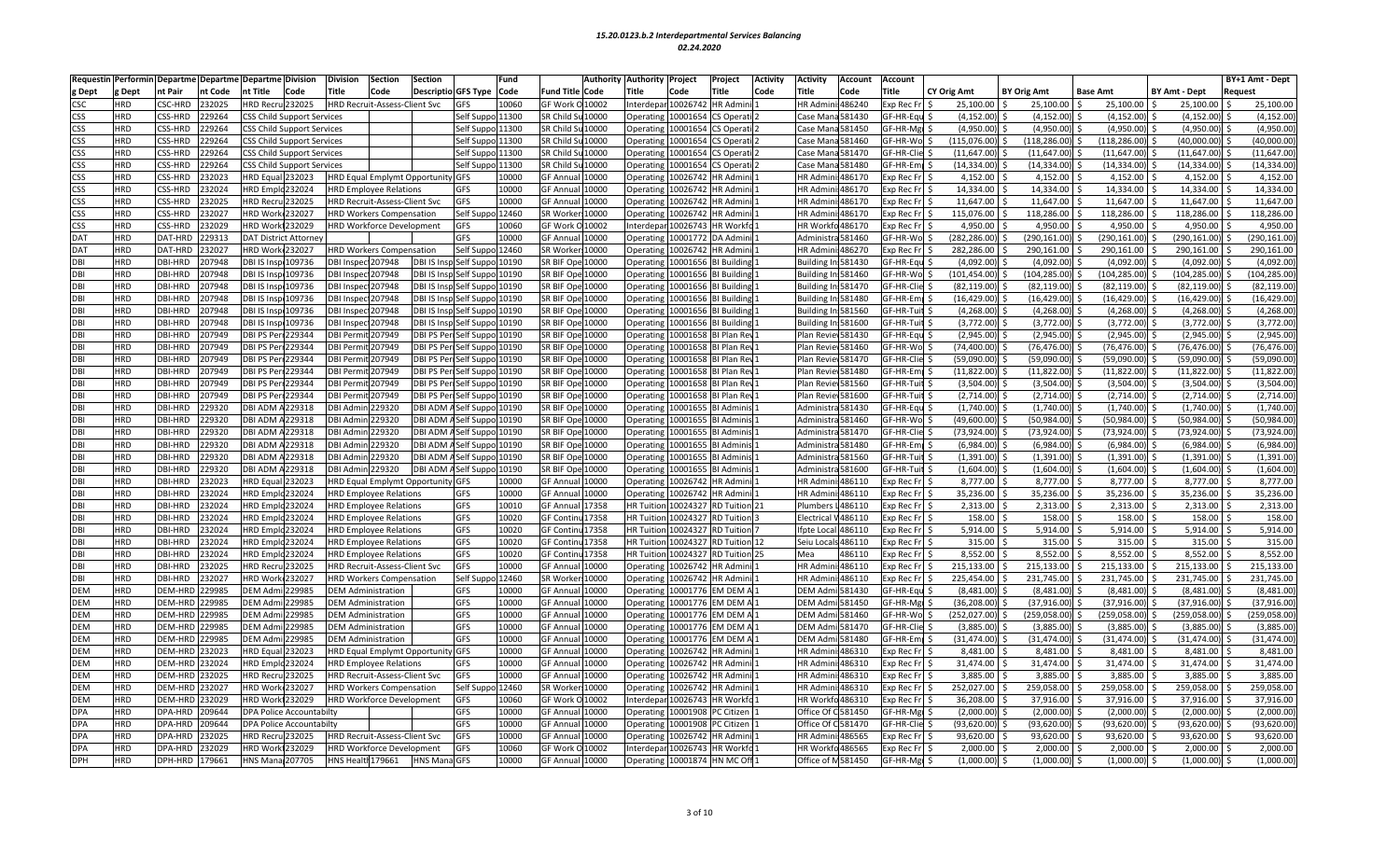| Requestin  | Performin  | Departme Departme        | <b>Departme Division</b>   | Division                             | <b>Section</b> | <b>Section</b>                           | Fund  |                        | Authority | Authority Project  |                               | Project           | <b>Activity</b> | Activity         | <b>Account</b>    | <b>Account</b>     |                          |                    |                           |                                      |         | BY+1 Amt - Dept |
|------------|------------|--------------------------|----------------------------|--------------------------------------|----------------|------------------------------------------|-------|------------------------|-----------|--------------------|-------------------------------|-------------------|-----------------|------------------|-------------------|--------------------|--------------------------|--------------------|---------------------------|--------------------------------------|---------|-----------------|
| Dept       | ζ Dept     | nt Pair<br>nt Code       | ıt Title<br>Code           | Title                                | Code           | Descriptio GFS Type Code                 |       | Fund Title Code        |           | Title              | Code                          | Title             | Code            | <b>Title</b>     | Code              | Title              | <b>CY Orig Amt</b>       | <b>BY Orig Amt</b> | Base Amt                  | <b>BY Amt - Dept</b>                 | Request |                 |
| DPH        | HRD        | 190644<br>DPH-HRD        | 251961<br><b>HAD DPH</b>   | HAD Public 190644                    |                | <b>HAD DPH</b><br>4GFS                   | 10000 | GF Annua               | 10000     | Operating          | 10001659                      | <b>A DPH Ad</b>   |                 | Workers          | 681460            | GF-HR-Wo \$        | (560,973.00              | (576, 624.00)      | (576, 624.00)             | (576, 624.00)                        |         | (576,624.00     |
| DPH        | <b>HRD</b> | DPH-HRD<br>210654        | <b>IGH Acute 242641</b>    | HGH Zucke 251960                     |                | <b>HGH Finan GFS</b>                     | 21080 | SFGH-Op A              | 10000     | Operating          | 10001834                      | <b>IG HOSPI</b>   |                 |                  | 9990 ACUT 581460  | GF-HR-Wol\$        | (5,438,288.00            | (5,590,016.00)     | $(5,590,016.00)$ \$<br>S. | $(5,590,016.00)$ \$                  |         | (5.590.016.00   |
| DPH        | <b>HRD</b> | 232022<br>DPH-HRD        | <b>IRD Admir 232022</b>    | <b>HRD Administration</b>            |                | GFS                                      | 10000 | <b>GF Annual</b>       | 10000     | Operating          | 10026742                      | <b>IR Admini</b>  |                 | <b>HR Admir</b>  | i:486390          | xp Rec Fr          | 94.760.00                |                    |                           |                                      |         |                 |
| DPH        | <b>HRD</b> | DPH-HRD<br>232023        | <b>IRD</b> Equal<br>232023 | <b>HRD Equal Emplymt Opportunity</b> |                | <b>GFS</b>                               | 10000 | GF Annua               | 10000     | Operating          | 10026742                      | <b>R</b> Admini   |                 | HR Admi          | 186380            | xp Rec Fr          | 165,464.00               | 165,464.00         | 165,464.00                | 165,464.00                           |         | 165,464.00      |
| DPH        | <b>HRD</b> | DPH-HRD<br>232025        | IRD Recru 232025           | <b>HRD Recruit-Assess-Client Svc</b> |                | GFS                                      | 10060 | GF Work C              | 10002     | nterdepar          | 10026742                      | R Admin           |                 | <b>HR Admi</b>   | 486370            | xp Rec Fr          |                          |                    |                           | 231.583.00                           |         | 240,846.00      |
| DPH        | <b>HRD</b> | 232025<br>DPH-HRD        | IRD Recru 232025           | <b>HRD Recruit-Assess-Client Svc</b> |                | GFS                                      | 10060 | GF Work C              | 10002     | nterdepar          | 10026742                      | <b>R</b> Admini   |                 | <b>HR Admi</b>   | 486390            | xp Rec Fr          | 1,158.00                 | 1,158.00           | 1,158.00                  | 1,158.00                             |         | 1,158.00        |
| <b>DPH</b> | <b>HRD</b> | DPH-HRD<br>232027        | <b>IRD Work 232027</b>     | <b>HRD Workers Compensatior</b>      |                | Self Suppo 12460                         |       | SR Worke               | 10000     | Operating          | 10026742                      | <b>R</b> Admini   |                 | <b>HR Admir</b>  | 1486370           | xp Rec Fr \$       | 2,436,263.00             | 2,504,235.00       | 2,504,235.00              | 2,504,235.00                         |         | 2,504,235.00    |
| DPH        | <b>HRD</b> | DPH-HRD<br>232027        | IRD Work 232027            | <b>HRD Workers Compensation</b>      |                | Self Suppo 12460                         |       | SR Worker              | 10000     | Operating          | 10026742                      | <b>IR Admini</b>  |                 | <b>HR Admir</b>  | ii:486380         | xp Rec Fr          | 5,438,288.00             | 5,590,016.00       | 5,590,016.00              | 5,590,016.00<br>Ŝ.                   |         | 5,590,016.00    |
| DPH        | <b>HRD</b> | 232027<br>DPH-HRD        | IRD Work 232027            | <b>HRD Workers Compensation</b>      |                | Self Suppo 12460                         |       | SR Worke               | 10000     | <b>Operating</b>   | 10026742                      | R Admin           |                 | <b>HR Admi</b>   | 486390            | xp Rec Fr          | 4,180,903.00             | 4,297,550.00       | 4,297,550.00              | 4,297,550.00                         |         | 4,297,550.00    |
| <b>DPH</b> | <b>HRD</b> | DPH-HRD<br>232027        | <b>IRD Work 232027</b>     | <b>HRD Workers Compensation</b>      |                | Self Suppo 12460                         |       | SR Worker              | 10000     | Operating          | 10026742                      | <b>R</b> Admini   |                 |                  | HR Admini: 486400 | xp Rec Fr          | 219,918.00               | 226,054.00         | 226,054.00                | 226,054.00                           |         | 226,054.00      |
| DPH        | <b>HRD</b> | 232029<br>DPH-HRD        | <b>IRD Work1232029</b>     | <b>HRD Workforce Development</b>     |                | GFS                                      | 10060 | GF Work O              | 10002     | nterdepar          | 10026743                      | <b>IR Workfo</b>  |                 | <b>HR</b> Workf  | a486370           | xp Rec Fr          | 100,000.00               | 100,000.00         | 100,000.00                | 200,000.00                           |         | 208,000.00      |
| DPH        | <b>HRD</b> | DPH-HRD<br>232029        | <b>IRD Work 232029</b>     | <b>HRD Workforce Development</b>     |                | GFS                                      | 10060 | GF Work C              | 10002     | nterdepar          | 10026743                      | R Workfo          |                 | <b>HR Workf</b>  | $-0486380$        | xp Rec Fr          | 1,000.00                 | 1,000.00           | 1,000.00                  | 1,000.00                             |         | 1,000.00        |
| DPH        | <b>HRD</b> | DPH-HRD 232029           | IRD Work 232029            | <b>HRD Workforce Development</b>     |                | GFS                                      | 10060 | GF Work O              | 10002     |                    | nterdepar 10026743            | R Workfo          |                 |                  | HR Workfo 486390  | xp Rec Fr \$       | 15,653.00                | 15,653.00          | 15,653.00                 | 15,653.00 \$                         |         | 15,653.00       |
| DPH        | <b>HRD</b> | DPH-HRD<br>251667        | IGH Gener 242641           | <b>HGH Zucke 251960</b>              |                | <b>HGH Finan GFS</b>                     | 21080 | SFGH-Op                | 10000     | Operating          | 10001834                      | <b>G HOSPI</b>    |                 | 9990 ACI         | 1581460           | F-HR-Wo            |                          |                    |                           |                                      |         |                 |
| DPH        | <b>HRD</b> | DPH-HRD<br>251679        | ILH AD-Ad240649            | <b>HLH Lagun 251971</b>              |                | <b>HLH Admir GFS</b>                     | 21490 | <b>LHH-Op An 10000</b> |           | Operating          | 10001947                      | L AD Adn          |                 |                  | lospital Ad581450 | F-HR-Mgi           | (15, 653.00)             | (15,653.00)        | (15,653.00)               | (15,653.00)                          |         | (15,653.00)     |
| <b>DPH</b> | <b>HRD</b> | DPH-HRD<br>251679        | <b>ILH AD-Ad</b><br>240649 | <b>HLH Lagun 251971</b>              |                | <b>HLH Admir GFS</b>                     | 21490 | <b>LHH-Op An</b>       | 10000     | Operating          | 10001947                      | L AD Adm          |                 |                  | lospital Ad581870 | <b>GF-City Hal</b> | (94,760.00               |                    |                           |                                      |         |                 |
| <b>DPH</b> | <b>HRD</b> | DPH-HRD<br>251881        | ILH HR-Pe<br>240649        | <b>HLH Lagun</b>                     | 251958         | <b>HLH Huma GFS</b>                      | 21490 | HH-Op A                | 10000     | Operating          | 10001947                      | LAD Adm 13        |                 | Personne         | 581460            | F-HR-Wo \$         | (4, 180, 903.00)         | (4,297,550.00)     | (4,297,550.00             | (4, 297, 550.00)<br>Ŝ.               | Ŝ.      | (4,297,550.00   |
| DPH        | <b>HRD</b> | DPH-HRD<br>251881        | ILH HR-Pe 240649           | HLH Lagun 251958                     |                | <b>HLH Huma GFS</b>                      | 21490 | HH-Op Ar               | 10000     | Operating          | 10001947                      | L AD Adm          |                 | Personne         | 581490            | <b>SF-HR-Dru</b>   | (1, 158.00)              | (1, 158.00)        | (1, 158.00)               | (1, 158.00)                          |         | (1, 158.00)     |
| <b>DPH</b> | <b>HRD</b> | 251892<br>DPH-HRD        | 240642<br><b>IPC</b> Prima | <b>HPC Prima</b> 251892              |                | <b>HPC Prima GFS</b>                     | 10000 | GF Annua               | 10000     | <b>Operating</b>   | 10001992                      | C AD Cen          |                 | Health Ce        | n 581460          | F-HR-Wo \$         | (1.609.915.00            | (1,654,832.00)     | (1.654.832.00)            | (1.654.832.00)<br>Ŝ.                 |         | (1.654.832.00   |
| DPH        | <b>HRD</b> | DPH-HRD<br>251910        | <b>HAD DPH</b><br>251961   | HAD Public 251910                    |                | HAD DPH<br><b>AGFS</b>                   | 10000 | GF Annua               | 10000     | Operating          | 10001785                      | <b>A DPH Ad</b>   |                 | HR-Admir         | 581470            | GF-HR-Clie         | 165,464.00               | (165, 464.00)      | (165, 464.00)             | (397, 047.00)                        |         | 406,310.00      |
| DPH        | HRD        | DPH-HRD 251910           | HAD DPH A251961            | HAD Public 251910                    |                | HAD DPH AGFS                             | 10000 | GF Annual 10000        |           | Operating          | 10001785                      | <b>A DPH Ad8</b>  |                 |                  | HR-Workfd581450   | F-HR-Mgi           | (100,000.00              | (100,000.00)       | (100,000.00)              | (200,000.00)                         |         | 208,000.00      |
| DPH        | <b>HRD</b> | 251973<br>DPH-HRD        | IJH Jail I<br>251973       | HJH Jail Health                      |                | GFS                                      | 10000 | <b>GF Annua</b>        | 10000     | Operating          | 10026702                      | PH Ambu           |                 | AIL HEA          | 581460            | F-HR-Wo            | 265,375.00               | (272, 779.00)      | (272, 779.00)             | (272, 779.00)                        |         | 272,779.00      |
| <b>DPH</b> | <b>HRD</b> | DPH-HRD<br>251984        | <b>IBH Ment: 207703</b>    | HBH Behav 251984                     |                | <b>HBH MentiGFS</b>                      | 10000 | GF Annua               | 10000     | Operating          | 10001792                      | <b>B MH Adı</b>   |                 | Admin            | 581460            | F-HR-Wo            | (219,918.00              | (226, 054.00)      | (226, 054.00)             | (226, 054.00)                        |         | (226,054.00     |
| <b>DPW</b> | <b>HRD</b> | DPW-HRD 207721           | PW Dpty 207989             | <b>DPW Build 207721</b>              |                | <b>DPW Dpty</b><br>Self Suppo 13920      |       | SR PW-Ove 20677        |           | PW GEN             | 10029981                      | PW-Overh          |                 | PW-Dept          | C581460           | F-HR-Wo            | (71, 133.00)             | (73, 117.00)       | (73, 117.00)              | (73, 117.00)                         |         | (73, 117.00)    |
| <b>DPW</b> | <b>HRD</b> | DPW-HRD 207729           | PW DO D 229889             | DPW Admi 207728                      |                | <b>DPW Dired</b><br>Self Suppo 13920     |       | SR PW-Ove 20677        |           | PW GEN             | 1002998                       | PW-Overh          |                 | PW-Dept          | C581460           | F-HR-Wo            | (74,961.00               | (77,053.00)        | (77,053.00)               | (77,053.00)                          |         | (77,053.00      |
| DPW        | HRD        | DPW-HRD 207951           | PW BBR E207990             | DPW Oper 229822                      |                | <b>DPW Build</b><br>Self Suppo 13920     |       | SR PW-Ove 10002        |           | nterdepa           | 1002998                       | <b>W-Overhe</b>   |                 |                  | PW-Bureau581490   | F-HR-Dru           | $\overline{\phantom{a}}$ |                    |                           | $\sim$                               |         |                 |
| DPW        | <b>HRD</b> | DPW-HRD 207951           | PW BBR E207990             | <b>DPW Oper 229822</b>               |                | <b>DPW Build</b><br>Self Suppo 13920     |       | SR PW-Ove 20676        |           | PW BBR             | 10029981                      | <b>W-Overhe</b>   |                 |                  | PW-Bureau 581490  | F-HR-Dru           | (2, 170.00)              | (2, 170.00)        | (2, 170.00)               | (2, 170.00)                          |         | (2, 170.00)     |
| <b>DPW</b> | <b>HRD</b> | DPW-HRD 207955           | PW GEN<br>229889           | DPW Admi 207955                      |                | <b>DPW GEN</b><br>Self Suppo 13920       |       | SR PW-Ove 10002        |           | nterdepa           | 1002998                       | <b>W-Overh</b>    |                 | PW-Dept          | C581460           | GF-HR-Wo           | $\sim$                   |                    | $\sim$                    | $\sim$                               |         |                 |
| <b>DPW</b> | HRD        | DPW-HRD 207955           | <b>DPW GEN 1229889</b>     | DPW Admi 207955                      |                | <b>DPW GEN</b><br>Self Suppo 13920       |       | SR PW-Ov               | 10002     | nterdepar 10029981 |                               | PW-Overh          |                 |                  | PW-Dept C581870   | GF-City Hal        | $\sim$                   | $\sim$             | $\sim$                    | $\sim$                               |         |                 |
| DPW        | <b>HRD</b> | DPW-HRD 207956           | OPW SES B 207990           | <b>DPW Oper 229897</b>               |                | <b>DPW Stre</b><br>elf Suppo 13920       |       | SR PW-Ov               | 10002     | nterdepa           | 1002998                       | W-Overh           |                 | PW-Burea         | <b>U581490</b>    | F-HR-Dru           |                          |                    |                           |                                      |         |                 |
| <b>DPW</b> | <b>HRD</b> | DPW-HRD 207956           | OPW SES B 207990           | DPW Oper 229897                      |                | <b>DPW Stree</b><br>Self Suppo 13920     |       | SR PW-Ove 20680        |           | PW SES -           | 10029981                      | PW-Overhe         |                 |                  | PW-Bureau 581490  | F-HR-Dru           | (35, 427.00)             | (35, 427.00)       | (35, 427.00)              | (35, 427.00)                         |         | (35, 427.00)    |
| <b>DPW</b> | HRD        | DPW-HRD 207958           | OPW SSR B207990            | DPW Oper 229909                      |                | <b>DPW Stree</b><br>Self Suppo 13920     |       | SR PW-Ove 10002        |           | nterdepar          | 10029981                      | <b>W-Overhe</b>   |                 |                  | PW-Bureau581490   | F-HR-Dru           |                          |                    |                           |                                      |         |                 |
| <b>DPW</b> | <b>HRD</b> | DPW-HRD 207958           | <b>PW SSR</b><br>3207990   | <b>DPW Oper</b>                      | 229909         | <b>DPW Stree</b><br>Self Suppo 13920     |       | SR PW-Ov               | €20679    | PW SSR             | 1002998                       | <b>W-Overhe</b>   |                 | PW-Burea         | IL581490          | <b>SF-HR-Dru</b>   | (4,695.00)               | (4,695.00)         | (4,695.00)                | (4,695.00)                           |         | (4,695.00)      |
| DPW        | HRD        | DPW-HRD 207959           | PW BUF E207990             | DPW Oper 249642                      |                | DPW Urbal<br>Self Suppo 13920            |       | SR PW-Ove 10002        |           | nterdepar          | 10029981                      | PW-Overh          |                 |                  | PW-Bureau 581490  | F-HR-Dru           |                          |                    |                           |                                      |         |                 |
| <b>PW</b>  | <b>HRD</b> | DPW-HRD 207959           | PW BU<br>207990            | <b>DPW Oper 249642</b>               |                | DPW Urba<br>Self Suppo 13920             |       | SR PW-Ov               | 20681     | PW BUF             | 1002998                       | 'W-Overh          |                 | PW-Burea         | 581490            | F-HR-Dru           | (10, 152.00)             | (10, 152.00)       | (10, 152.00)              | (10, 152.00)                         |         | (10, 152.00)    |
| DPW        | <b>HRD</b> | DPW-HRD 229873           | <b>DPW Dpty</b><br>207988  | DPW Infras229873                     |                | DPW Dpty<br>Self Suppo 13920             |       | SR PW-Ove 20677        |           | PW GEN             | 1002998                       | <b>W-Overh</b>    |                 | PW-Dept          | G581460           | <b>F-HR-Wo</b>     | (93.991.00               | (96, 613.00)       | (96.613.00)               | (96.613.00)                          |         | (96, 613.00)    |
| <b>PW</b>  | HRD        | DPW-HRD 229882           | OPW DDO 207990             | OPW Oper 207722                      |                | DPW Dpty Self Suppo 13920                |       | SR PW-Ove 20677        |           | PW GEN             | (10029981                     | PW-Overh          |                 |                  | W-Dept 0581460    | F-HR-Wo \$         | (3,459,950.00)           | (3,556,483.00)     |                           | $(3,556,483.00)$ \$ $(3,556,483.00)$ | Ŝ.      | (3,556,483.00)  |
| <b>DPW</b> | <b>HRD</b> | DPW-HRD 232022           | <b>IRD Admir 232022</b>    | <b>HRD Administration</b>            |                | GFS                                      | 10000 | <b>GF Annua</b>        | 10000     | Operating          | 10026742                      | <b>IR Admin</b> i |                 |                  | HR Admini: 486560 | xp Rec Fr          | 94,760.00                |                    |                           |                                      |         |                 |
| <b>DPW</b> | <b>HRD</b> | DPW-HRD 232025           | IRD Recru 232025           | HRD Recruit-Assess-Client Svc        |                | GFS                                      | 10060 | GF Work O              | 10002     | Interdepa          | 10026742                      | <b>R</b> Admini   |                 | <b>HR Admin</b>  | ii:486560         | xp Rec Fr          | 52,444.00                | 52,444.00          | 52,444.00                 | 52,444.00                            |         | 52,444.00       |
| <b>DPW</b> | HRD        | DPW-HRD 232027           | IRD Work 232027            | <b>HRD Workers Compensation</b>      |                | Self Suppo 12460                         |       | SR Worke               | 10000     | Operating          | 10026742                      | R Admini          |                 | HR Admi          | 486560            | xp Rec Fr          | 3,700,035.00             | 3,803,266.00       | 3,803,266.00              | 3,803,266.00<br>Ŝ.                   | I\$     | 3,803,266.00    |
| <b>DPW</b> | <b>HRD</b> | DPW-HRD 232636           | PW OFFN 229889             | DPW Admi 229881                      |                | DPW Dpty<br>Self Suppo 13920             |       | SR PW-Ove 20677        |           | PW GEN             | (10029981                     | PW-Overh          |                 | PW-Dept          | C581460           | GF-HR-Wo           |                          |                    | $\sim$                    | $\sim$                               | S,      |                 |
| DPW        | <b>HRD</b> | DPW-HRD 232636           | PW OFFN 229889             | DPW Admi 229881                      |                | Self Suppo 13920<br><b>DPW Dpty</b>      |       | SR PW-Ove 20677        |           | PW GEN             | (10029981                     | <b>W-Overhe</b>   |                 |                  | PW-Dept G581870   | <b>GF-City Hal</b> | (94, 760.00)             |                    | $\sim$                    | $\sim$                               |         |                 |
| ECN        | <b>HRD</b> | ECN-HRD<br>207766        | CN Workf 207766            | <b>ECN Workforce Development</b>     |                | GFS                                      | 10010 | <b>GF Annua</b>        | 16663     | <b>EW Work</b>     | 10022546                      | <b>BE Workfc</b>  |                 |                  | Workforce 581450  | F-HR-Mgr           | (4,000.00)               | (4,000.00)         | (4,000.00)                | (4,000.00)                           |         | (4,000.00)      |
| ECN        | <b>HRD</b> | ECN-HRD<br>207766        | CN Workf 207766            | ECN Workforce Development            |                | GFS                                      | 10010 | <b>GF Annua</b>        | 16663     | <b>EW Workf</b>    | 10022546                      | <b>E</b> Workfo   |                 |                  | Workforce 581460  | F-HR-Wo            | (1,966.00)               | (2,045.00)         | (2,045.00)                | (2,045.00)                           |         | (2,045.00)      |
| ECN        | <b>HRD</b> | <b>ECN-HRD</b><br>207767 | CN Econo 207767            | <b>ECN Economic Development</b>      |                | GFS                                      | 10010 | <b>GF Annua</b>        | 16652     | <b>EW Econor</b>   | 10022531                      | <b>E</b> Econom   |                 | Economio         | 581450            | F-HR-Mg            | (3,000.00)               | (3,000.00)         | (3,000.00)                | (3,000.00)                           |         | (3,000.00)      |
| <b>ECN</b> | <b>HRD</b> | <b>ECN-HRD</b><br>229991 | CN Econo 229991            |                                      |                | ECN Economic and Workforce De GFS        | 10010 | GF Annua               | 16652     | <b>EW Econo</b>    | 1002253                       | <b>E</b> Econom   |                 | Economi          | 581450            | GF-HR-Mgi          | $\sim$                   |                    | $\overline{a}$            |                                      |         |                 |
| ECN        | <b>HRD</b> | ECN-HRD<br>229991        | CN Econo 229991            |                                      |                | <b>ECN Economic and Workforce De GFS</b> | 10010 | <b>GF Annua</b>        | 16663     |                    | EW Workfc10022546             | BE Workfo         |                 | Workforc         | e 581450          | F-HR-Mgr           | $\sim$                   |                    | $\sim$                    | $\sim$                               |         |                 |
| ECN        | <b>HRD</b> | 229991<br>ECN-HRD        | CN Econo 229991            |                                      |                | <b>ECN Economic and Workforce De GFS</b> | 10010 | <b>GF Annua</b>        | 16663     | <b>EW Workf</b>    | 10022546                      | <b>E</b> Workfo   |                 | Workforc         | e 581460          | F-HR-Wo            |                          |                    |                           |                                      |         |                 |
| <b>ECN</b> | <b>HRD</b> | ECN-HRD<br>232027        | <b>HRD Work 232027</b>     | <b>HRD Workers Compensation</b>      |                | Self Suppo 12460                         |       | SR Worker 10000        |           | Operating          | 10026742                      | <b>R</b> Admini   |                 |                  | HR Admini: 486100 | xp Rec Fr          | 1,966.00                 | 2,045.00           | 2,045.00                  | $2,045.00$ \$                        |         | 2,045.00        |
| ECN        | <b>HRD</b> | ECN-HRD<br>232029        | IRD Work 232029            | <b>HRD Workforce Development</b>     |                | GFS                                      | 10060 | GF Work O              | 10002     |                    | nterdepar 10026743            | <b>IR Workfo</b>  |                 | <b>HR Workf</b>  | o486100           | xp Rec Fr          | 7.000.00                 | 7.000.00           | 7.000.00                  | 7.000.00                             |         | 7,000.00        |
| ENV        | <b>HRD</b> | 229994<br><b>ENV-HRD</b> | NV Environment             |                                      |                | Self Suppo 12200                         |       | SR Env-Op              | 10000     | Operating          | 10026725                      | V Enviror         |                 | <b>EV Enviro</b> | n 581460          | F-HR-Wo            | (4,975.00)               | (5, 113.00)        | (5, 113.00)               | (3,860.00)                           |         | (3,860.00)      |
| <b>ENV</b> | <b>HRD</b> | 229994<br>ENV-HRD        | <b>NV Environment</b>      |                                      |                | elf Suppo 12200                          |       | SR Env-Op 10000        |           | Operating          | 10026725                      | V Enviror         |                 | <b>EV Enviro</b> | 1581470           | F-HR-Clie          | (62,627.00               | (62, 627.00)       | (62, 627.00)              | (49, 884.00)                         |         | (49,884.00      |
| ENV        | <b>HRD</b> | ENV-HRD<br>229994        | <b>NV Environment</b>      |                                      |                | Self Suppo 12200                         |       | SR Env-Ope             | 10000     | <b>Dperatin</b>    | 10026725                      | V Environ         |                 |                  | EV Environ 581560 | F-HR-Tuit          | (1, 817.00)              | (1,817.00)         | (1, 817.00)               | (1,448.00)                           |         | (1,448.00)      |
| <b>ENV</b> | <b>HRD</b> | ENV-HRD<br>229994        | NV Environment             |                                      |                | Self Suppo 13990                         |       | SR Solid W 10000       |           | Operating          | 10026725                      | V Environ         |                 |                  | EV Environ 581460 | GF-HR-Wo           | (6,594.00)               | (6,779.00)         | (6,779.00)                | (8,032.00)                           |         | (8,032.00)      |
| ENV        | <b>HRD</b> | ENV-HRD 229994           | <b>ENV Environment</b>     |                                      |                | Self Suppo 13990                         |       | SR Solid W 10000       |           |                    | Operating 10026725 EV Environ |                   |                 |                  | EV Environ 581470 | GF-HR-Clie \$      | (91,058.00)              | (91,058.00)        | $(91,058.00)$ \$          | $(103, 801.00)$ \$                   |         | 103,801.00      |
|            |            |                          |                            |                                      |                |                                          |       |                        |           |                    |                               |                   |                 |                  |                   |                    |                          |                    |                           |                                      |         |                 |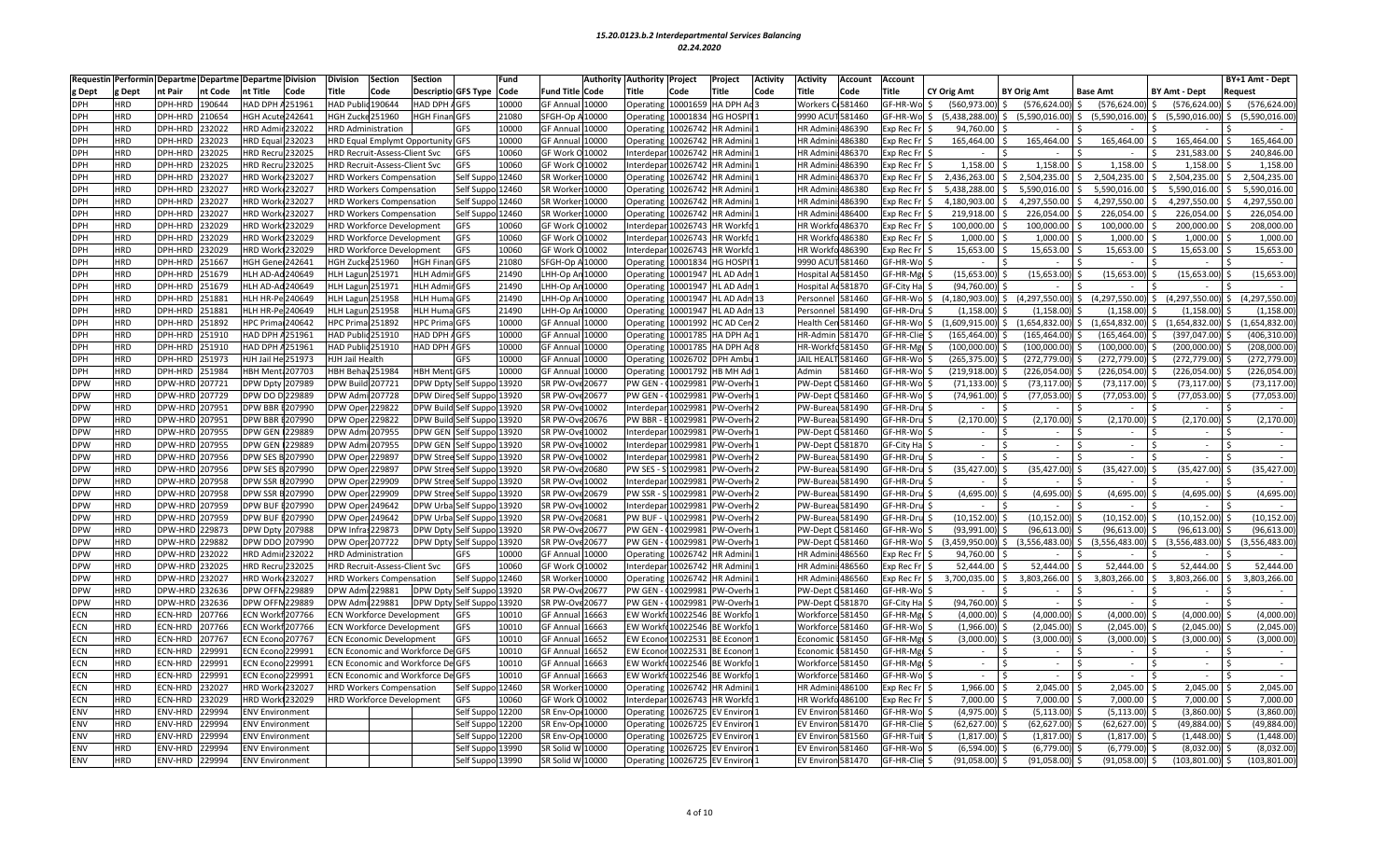| Requesti                 | Performin  | Departme           | <b>Departme</b> | <b>Departme Division</b> |                                    | Division                  | Section                              | Section                           |                  | Fund           |                                     | Authority      | <b>Authority</b>      | Project                       | Project                | <b>Activity</b> | Activity                           | <b>Account</b>   | Account                |                           |                    |                                                                               |                       | BY+1 Amt - Dept     |              |
|--------------------------|------------|--------------------|-----------------|--------------------------|------------------------------------|---------------------------|--------------------------------------|-----------------------------------|------------------|----------------|-------------------------------------|----------------|-----------------------|-------------------------------|------------------------|-----------------|------------------------------------|------------------|------------------------|---------------------------|--------------------|-------------------------------------------------------------------------------|-----------------------|---------------------|--------------|
| g Dept                   | Dept:      | nt Pair            | nt Code         | nt Title                 | Code                               | Title                     | Code                                 | <b>Descriptio GFS Type</b>        |                  | Code           | Fund Title                          | Code           | Title                 | Code                          | Title                  | Code            | <b>Title</b>                       | Code             | litle                  | <b>CY Orig Amt</b>        | <b>BY Orig Amt</b> | <b>Base Amt</b>                                                               | <b>BY Amt - Dept</b>  | Request             |              |
| ENV                      | HRD        | ENV-HRD            | 229994          | <b>ENV Environment</b>   |                                    |                           |                                      |                                   | Self Suppo 13990 |                | SR Solid W                          | 10000          | Operating             | 10026725                      | <b>EV Enviror</b>      |                 | EV Enviro                          | 581560           | GF-HR-Tuit             | (2,643.00)                | (2,643.00)         | (2,643.00)                                                                    | (3,012.00)            |                     | (3,012.00)   |
| ENV                      | HRD        | ENV-HRD            | !32024          | IRD Emplc 232024         |                                    |                           | <b>HRD Employee Relations</b>        |                                   | GFS              | 10020          | <b>GF Contin</b>                    | 17358          | <b>HR Tuition</b>     | 10024327                      | <b>RD</b> Tuition      |                 | fpte Loca                          | 486320           | xp Rec Fr              | 4,158.00                  | 4,158.00           | 4,158.00                                                                      | 4,158.00              |                     | 4,158.00     |
| ENV                      | HRD        | <b>ENV-HRD</b>     | 32024           | IRD Emplc 232024         |                                    |                           | <b>HRD Emplovee Relations</b>        |                                   | GFS              | 10020          | <b>GF Contin</b>                    | 17358          | <b>HR Tuition</b>     | 10024327                      | <b>RD</b> Tuition 25   |                 | Mea                                | 486320           | xp Rec Fr S            | 302.00                    | 302.00             | 302.00                                                                        | 302.00                |                     | 302.00       |
| ENV                      | HRD        | ENV-HRD            | 232025          | IRD Recru 232025         |                                    |                           | <b>HRD Recruit-Assess-Client Svc</b> |                                   | GFS              | 10000          | <b>GF Annua</b>                     | 10000          | Operating             | 10026742                      | <b>IR Admini</b>       |                 | <b>HR Admin</b>                    | i:486320         | xp Rec Fr \$           | 153,685.00                | 153,685.00         | 153,685.00                                                                    | 153,685.00            |                     | 153,685.00   |
| ENV                      | <b>HRD</b> | ENV-HRD            | 232027          | <b>IRD Work 232027</b>   |                                    |                           | <b>HRD Workers Compensation</b>      |                                   | Self Suppo 12460 |                | SR Worker                           | 10000          | Operating             | 10026742                      | <b>IR Admini:</b>      |                 | HR Admini: 486320                  |                  | xp Rec Fr              | 11,569.00                 | 11,892.00          | 11,892.00                                                                     | 11,892.00             |                     | 11,892.00    |
| <b>ETH</b>               | HRD        | ETH-HRD            | 29997           |                          | <b>ETH Ethics Commission</b>       |                           |                                      |                                   | GFS              | 10000          | GF Annua                            | 10000          | Operating             | 10026728                      | C Ethics (             |                 | <b>EC Ethics</b>                   | 0581470          | F-HR-Clie              | (62,000.00)               | (62,000.00)        | (62,000.00)                                                                   | (62,000.00)           |                     | (62,000.00)  |
| <b>ETH</b>               | <b>HRD</b> | ETH-HRD            | 32025           | <b>RD Recru 232025</b>   |                                    |                           | <b>HRD Recruit-Assess-Client Svc</b> |                                   | <b>GFS</b>       | 10000          | <b>GF Annual</b>                    | 10000          | Operating             | 10026742                      | IR Admini              |                 | HR Admini: 486280                  |                  | xp Rec Fr              | 62,000.00                 | 62,000.00          | 62,000.00                                                                     | 62,000.00 \$          |                     | 62,000.00    |
| <b>FAM</b>               | HRD        | FAM-HRD            | 230001          |                          | AM Fine Arts Museum                |                           |                                      |                                   | GFS              | 10000          | <b>GF Annual</b>                    | 10000          | Operating             | 10026729                      | A Public               |                 | FA Public                          | A581460          | F-HR-Wol S             | 583,355.00                | (599.630.00)       | (599.630.00)                                                                  | 599,630.00)           |                     | 599,630.00   |
| <b>FAM</b>               | HRD        | FAM-HRD            | 230001          |                          | FAM Fine Arts Museum               |                           |                                      |                                   | GFS              | 10000          | <b>GF Annua</b>                     | 10000          | Operating             | 10026729                      | A Public               |                 | FA Public                          | 581480           | SF-HR-Emr \$           | (24,000.00)               | (24,000.00)        | (24,000.00)                                                                   | (24,000.00)           |                     | (24,000.00)  |
| <b>FAM</b>               | <b>HRD</b> | FAM-HRD            | 232024          | IRD Emplc 232024         |                                    |                           | <b>HRD Employee Relations</b>        |                                   | GFS              | 10000          | <b>GF Annual</b>                    | 10000          | Operating             | 10026742                      | <b>IR Admin</b>        |                 | <b>HR Admin</b>                    | i:486330         | xp Rec Fr              | 24,000.00                 | 24,000.00          | 24,000.00                                                                     | 24,000.00             |                     | 24,000.00    |
| <b>FAM</b>               | HRD        | FAM-HRD            | 232027          | IRD Work 232027          |                                    |                           | <b>HRD Workers Compensation</b>      |                                   | Self Sup         | 12460          | SR Worker                           | 10000          | Operating             | 10026742                      | <b>IR Admini</b>       |                 | <b>HR Admi</b>                     | :486330          | xp Rec Fr \$           | 583,355.00                | 599,630.00         | 599,630.00                                                                    | 599,630.00            |                     | 599,630.00   |
| <b>FIR</b>               | HRD        | FIR-HRD            | 30644           | IR Admini 130644         |                                    | <b>FIR Administration</b> |                                      |                                   | <b>GFS</b>       | 10000          | <b>GF Annua</b>                     | 10000          | Operating             | 10001965                      | D Admini               |                 | Administı                          | a 581430         | GF-HR-Eau              | (21,000.00                | (21,000.00)        | (21,000.00)                                                                   | (21.000.00)           |                     | (21,000.00)  |
| <b>FIR</b>               | HRD        | FIR-HRD            | 130644          | IR Admini 130644         |                                    | <b>FIR Administration</b> |                                      |                                   | GFS              | 10000          | <b>GF Annual</b>                    | 10000          | Operating             | 10001965                      | D Admini               |                 | Administr                          | a 581460         |                        | F-HR-Wo \$ (11,464,315.00 | \$(11,784,170.00)  | $\frac{1}{2}$ (11,784,170.00) $\frac{1}{2}$ (11,784,170.00) $\frac{1}{2}$ (11 |                       |                     | .,784,170.00 |
| <b>FIR</b>               | <b>HRD</b> | FIR-HRD            | 130644          | <b>IR Admin</b>          | 130644                             | FIR Administration        |                                      |                                   | <b>GFS</b>       | 10000          | GF Annua                            | 10000          | Operating             | 10001965                      | D Admin                |                 | Administ                           | 581490           | F-HR-Dru               | (32, 175.00)              | (32, 175.00)       | (32, 175.00)                                                                  | (32, 175.00)          |                     | (32, 175.00) |
| <b>FIR</b>               | <b>HRD</b> | FIR-HRD            | 130651          | IR Preven 130651         |                                    | FIR Prevention            |                                      |                                   | GFS              | 10000          | GF Annual                           | 10000          | Operating             | 10001963                      | D Preven               |                 | Preventio                          | 1581470          | F-HR-Clie              | (96, 258.00)              | (96, 258.00)       | (96, 258.00)                                                                  | (96, 258.00)          |                     | (96, 258.00) |
| <b>FIR</b>               | HRD        | FIR-HRD            | 232023          | <b>IRD Equal 232023</b>  |                                    |                           |                                      | HRD Equal Emplymt Opportunity GFS |                  | 10000          | <b>GF Annual</b>                    | 10000          | Operating             | 10026742                      | <b>IR Admini</b>       |                 | <b>HR Admin</b>                    | i:486340         | xp Rec Fr \$           | 21,000.00                 | 21,000.00          | 21,000.00                                                                     | 21,000.00 \$          |                     | 21,000.00    |
| <b>FIR</b>               | HRD        | FIR-HRD            | 232025          | IRD Recru 232025         |                                    |                           | <b>HRD Recruit-Assess-Client Svc</b> |                                   | GFS              | 10000          | <b>GF Annua</b>                     | 10000          | Operating             | 10026742                      | <b>IR Admini</b>       |                 | <b>HR Admi</b>                     | 486340           | xp Rec Fr              | 96,258.00                 | 96,258.00          | 96.258.00                                                                     | 96,258.00             |                     | 96,258.00    |
| <b>FIR</b>               | HRD        | FIR-HRD            | 32025           | IRD Recru 232025         |                                    |                           | HRD Recruit-Assess-Client Svc        |                                   | GFS              | 10060          | GF Work O                           | 10002          | Interdepar 10026742   |                               | <b>IR Admini</b>       |                 | HR Admini: 486340                  |                  | xp Rec Fr              | 32,175.00                 | 32,175.00          | 32,175.00                                                                     | 32,175.00             |                     | 32,175.00    |
| <b>FIR</b>               | HRD        | FIR-HRD            | 32027           | <b>IRD Work</b>          | 232027                             |                           | <b>HRD Workers Compensation</b>      |                                   | Self Sur         | 12460          | <b>SR Worke</b>                     | 10000          | Operatin              | 10026742                      | R Admin                |                 | <b>IR Admi</b>                     | 486340           | xp Rec Fr              | ,464,315.00               | 11.784.170.00      | \$11,784,170.00                                                               | \$11,784,170.00       |                     | 1,784,170.00 |
| HOM                      | HRD        | HOM-HRI            | 203645          | <b>OM ADM 203645</b>     |                                    |                           | HOM ADMINISTRATION                   |                                   | <b>GFS</b>       | 10000          | <b>GF Annual</b>                    | 10000          | Operating             | 10026736                      | IO Admin               |                 | HO Admi                            | 581450           | F-HR-Mgr               | (14,000.00)               | (14,000.00)        | (14,000.00)                                                                   | (14,000.00)           |                     | (14,000.00)  |
| HOM                      | HRD        | HOM-HRD            | 203645          | <b>OM ADM 203645</b>     |                                    |                           | HOM ADMINISTRATION                   |                                   | <b>GFS</b>       | 10000          | <b>GF Annual</b>                    | 10000          | Operating             | 10026736                      | <b>IO Admini</b>       |                 | HO Adm                             | 581470           | F-HR-Clie <sup>5</sup> | (41,000.00)               | (41,000.00)        | (41,000.00)                                                                   | (272, 583.00)         |                     | (41,000.00)  |
| HOM                      | HRD        | HOM-HRD            | 203645          | <b>OM ADM 203645</b>     |                                    |                           | <b>HOM ADMINISTRATION</b>            |                                   | <b>GFS</b>       | 10000          | <b>GF Annua</b>                     | 10000          | Operating             | 10026736                      | <b>IO Admir</b>        |                 | HO Adm                             | 581870           | GF-City Hal            | (94,760.00                |                    | $\sim$                                                                        | $(128, 972.00)$ \$    |                     | 128,972.00   |
| HOM                      | HRD        | HOM-HRD            | 232022          | <b>IRD Admir</b>         | 232022                             | HRD Administration        |                                      |                                   | GFS              | 10000          | <b>GF Annual</b>                    | 10000          | Operating             | 10026742                      | <b>IR Admini</b>       |                 | <b>HR Admin</b>                    | i:486195         | <b>XP REC Fri</b>      | 94,760.00                 |                    | $\sim$                                                                        |                       |                     |              |
| HOM                      | HRD        | HOM-HRD            | 232025          | IRD Recru 232025         |                                    |                           | HRD Recruit-Assess-Client Svc        |                                   | <b>GFS</b>       | 10000          | GF Annua                            | 10000          | Operating             | 10026742                      | <b>IR Admini</b>       |                 | <b>HR Admir</b>                    | 486195           | XP REC Fr \$           |                           |                    | $\sim$                                                                        | 41,000.00             |                     | 41,000.00    |
| HOM                      | HRD        | HOM-HRI            | 232025          | IRD Recru 232025         |                                    |                           | HRD Recruit-Assess-Client Svc        |                                   | GFS              | 10060          | <b>GF Work</b>                      | 10002          | Interdepa             | 10026742                      | <b>IR Admini</b>       |                 | <b>HR Admir</b>                    | 486195           | <b>XP REC Fr</b>       |                           |                    | $\sim$                                                                        | 231,583.00            |                     |              |
| <b>HOM</b>               | HRD        | HOM-HRD            | 232029          | IRD Work1232029          |                                    |                           | <b>HRD Workforce Development</b>     |                                   | GFS              | 10060          | GF Work O                           | 10002          | Interdepar 10026743   |                               | IR Workfo              |                 | <b>HR Workf</b>                    | a486195          | <b>XP REC Fr</b> 9     | 55,000.00                 | 55,000.00          | 55,000.00                                                                     | 14,000.00 \$          |                     | 14,000.00    |
| <b>HRC</b>               | HRD        | HRC-HRD            | 32021           |                          | <b>IRC Human Rights Commission</b> |                           |                                      |                                   | GFS              | 10000          | GF Annua                            | 10000          | Operating             | 10026741                      | U Huma                 |                 | <b>HRC</b> Gene                    | 581470           | F-HR-Clie              | (35,000.00)               | (35,000.00)        | (35.000.00                                                                    | (35,000.00)           |                     | (35,000.00)  |
| <b>HRC</b>               | HRD        | HRC-HRD            | 32025           | IRD Recru 232025         |                                    |                           | HRD Recruit-Assess-Client Svc        |                                   | GFS              | 10000          | <b>GF Annual</b>                    | 10000          | Operating             | 10026742                      | <b>IR Admini:</b>      |                 | HR Admin                           | :486580          | xp Rec Fr   \$         | 35,000.00                 | 35,000.00          | 35,000.00                                                                     | 35,000.00             |                     | 35,000.00    |
| <b>HRD</b>               | ADM        | HRD-ADM            | 228875          | ADM Real                 | 296644                             | ADM Inter 228875          |                                      | <b>ADM Real</b>                   | Self Suppo 14300 |                | SR Real Pr                          | 17378          | Real Estat            | 10001302                      | <b>IDRE Real 21</b>    |                 | ent Recov486590                    |                  | xp Rec Fr \$           | 2,113,424.00              | 2,521,026.00       | 2,521,026.00                                                                  | Ŝ.<br>2,434,385.00 \$ | 2.475.049.00        |              |
| <b>HRD</b>               | ADM        | HRD-ADN            | 228880          | ADM Repre296644          |                                    | ADM Inter 228880          |                                      | ADM RepreSelf Suppo 28310         |                  |                | <b>ISOIS REPI</b>                   | 10000          | Operating             | 10003088                      | <b>IDRP</b> Repr       |                 | Reproma                            | 486590           | xp Rec Fr              | 84,410.00                 | 84,410.00          | 84,410.00                                                                     | 84,410.00             |                     | 84,410.00    |
| <b>HRD</b>               | ADM        | HRD-ADM            | 32022           | <b>IRD Admir 232022</b>  |                                    | <b>HRD Administration</b> |                                      |                                   | GFS              | 10000          | <b>GF Annual</b>                    | 10000          | Operating             | 10026742                      | <b>IR Admini</b>       |                 | <b>HR Admin</b>                    | :581790          | F-Purch-N              |                           |                    |                                                                               |                       |                     |              |
| <b>HRD</b>               | <b>ADM</b> | HRD-ADN            | 232022          | <b>IRD</b> Adm           | 232022                             | <b>HRD Administration</b> |                                      |                                   | GFS              | 10000          | GF Annua                            | 10000          | Operating             | 10026742                      | <b>IR Admini</b>       |                 | <b>IR Admi</b>                     | 581820           | -Purch-Re              | (16, 369.00)              | (16, 369.00)       | (16, 369.00)                                                                  | (16, 369.00)          |                     | (16, 369.00) |
| <b>HRD</b>               | ADM        | HRD-ADN            | 232022          | <b>IRD Admir</b>         | 232022                             | <b>HRD Administration</b> |                                      |                                   | <b>GFS</b>       | 10000          | <b>GF Annua</b>                     | 10000          | Operating             | 10026742                      | <b>IR Admini:</b>      |                 | <b>HR Admir</b>                    | 581890           | SF-Rent Pa Ś           | (1,479,397.00             | (1,764,718.00)     | (1,764,718.00)                                                                | (1.764.718.00)<br>Ŝ.  | (1,764,718.00<br>Ŝ. |              |
| <b>HRD</b>               | <b>ADM</b> | HRD-ADM 232024     |                 | IRD Emplc 232024         |                                    |                           | <b>HRD Employee Relations</b>        |                                   | <b>GFS</b>       | 10010          | <b>GF Annual</b>                    | 17360          | Labor Rela 10024330   |                               | abor Rela              |                 | abor Rela 581710                   |                  | -Purch-Ce              | $\sim$                    |                    |                                                                               | $\sim$                |                     |              |
| <b>HRD</b>               | ADM        | HRD-ADM            | 232024          | IRD Emplc 232024         |                                    |                           | <b>HRD Employee Relations</b>        |                                   | <b>GFS</b>       | 10010          | GF Annua                            | 17360          | Labor Rela            | 10024330                      | abor Rela              |                 | Labor Rela                         | 581730           | -Purch-Ve              | $\sim$                    |                    | $\sim$                                                                        | $\sim$                |                     |              |
| <b>HRD</b>               | ADM        | HRD-ADM            | 232024          | IRD Emplc 232024         |                                    |                           | <b>HRD Employee Relations</b>        |                                   | <b>GFS</b>       | 10010          | <b>GF Annual</b>                    | 17360          | Labor Rela            | 10024330                      | abor Rela <sup>.</sup> |                 | abor Rela 581740                   |                  | -Purch-Ce              |                           |                    |                                                                               |                       |                     |              |
| <b>HRD</b>               | ADM        | HRD-ADM            | 232025          | IRD Recru 232025         |                                    |                           | HRD Recruit-Assess-Client Svc        |                                   | <b>GFS</b>       | 10000          | <b>GF Annual</b>                    | 10000          | Operating             | 10026742                      | <b>IR Admini</b>       |                 | <b>HR</b> Admir                    | 581820           | -Purch-Re \$           | (3,041.00)                | (3,041.00)         | (3,041.00)                                                                    | (3,041.00)            |                     | (3,041.00)   |
| <b>HRD</b>               | ADM        | HRD-ADM            | 232027          | IRD Work 232027          |                                    |                           | <b>HRD Workers Compensation</b>      |                                   | Self Suppo 12460 |                | SR Worker                           | 10000          | Operating             | 10026742                      | <b>IR Admini</b>       |                 | <b>HR Admir</b>                    | 581750           | SF-Purch-C \$          | (84,989.00                | (84,989.00         | (84,989.00)                                                                   | (84.989.00)           |                     | (84,989.00)  |
| <b>HRD</b>               | ADM        | HRD-ADM            | 232027          | IRD Work 232027          |                                    |                           | <b>HRD Workers Compensation</b>      |                                   | Self Suppo 12460 |                | SR Worker                           | 10000          | Operating             | 10026742                      | <b>IR Admini:</b>      |                 | <b>HR Admin</b>                    | i:581790         | F-Purch-N              |                           |                    |                                                                               |                       |                     |              |
| <b>HRD</b>               | ADM        | HRD-ADN            | 232027          | <b>IRD Work</b>          | 232027                             |                           | <b>HRD Workers Compensation</b>      |                                   | Self Suppo       | 2460           | SR Worker                           | 10000          | Operating             | 10026742                      | <b>IR Admin</b>        |                 | <b>HR Admir</b>                    | 581820           | -Purch-Re              | (65,000.00)               | (65,000.00)        | (65,000.00)                                                                   | (65,000.00)           |                     | (65,000.00)  |
| <b>HRD</b>               | ADM        | HRD-ADM 232027     |                 | IRD Work 232027          |                                    |                           | <b>HRD Workers Compensation</b>      |                                   | Self Suppo 12460 |                | SR Worker                           | 10000          | Operating             | 10026742                      | <b>IR Admini</b>       |                 | <b>HR Adminis</b>                  | 581890           | GF-Rent Pa             | 634,027.00                | (756, 308.00)      | (756, 308.00)                                                                 | (756, 308.00)         |                     | 756,308.00   |
| <b>HRD</b>               | ADM        | HRD-ADM            | 232177          | ADM OCA                  | 296644                             | ADM Inter 232177          |                                      | ADM OCA                           | <b>GFS</b>       | 10000          | <b>GF Annual</b>                    | 10000          | Operating             | 10003069                      | <b>ADCA Cont</b>       |                 | OCA Oper                           | a486590          | xp Rec Fr              | 84,989.00                 | 84,989.00          | 84,989.00                                                                     | 84,989.00             |                     | 84,989.00    |
| <b>HRD</b>               | ADM        | HRD-ADN            | 232178          | ADM Fleet 296644         |                                    | <b>ADM Inter 232178</b>   |                                      | ADM Fleet Self Suppo 27500        |                  |                | <b>ISCSF CEN</b>                    | 10000          | Operating             | 10001625                      | <b>ADFM Flee</b>       |                 | Fleet Mar                          | a486590          | xp Rec Fr              |                           |                    |                                                                               |                       |                     |              |
| <b>HRD</b>               | <b>ADM</b> | HRD-ADM 232178     |                 | ADM Fleet 296644         |                                    | ADM Inter 232178          |                                      | ADM Fleet Self Suppo 27520        |                  |                | <b>SCSF VEH</b>                     | 10000          | Operating             | 10003089                      | ADFM Veh               |                 | /ehicle Le                         | :486590          | xp Rec Fr              |                           |                    |                                                                               |                       |                     |              |
| <b>HRD</b>               | CAT        | <b>HRD-CAT</b>     | 229042          | <b>CAT City Attorney</b> |                                    |                           |                                      |                                   | GFS              | 10000          | GF Annua                            | 10000          | Operating             | 10001638                      | A Legal Se             |                 | egal Serv                          | 486590           | xp Rec Fr              | 1,000,000.00              | 1,000,000.00       | 1.000.000.00                                                                  | 1.000.000.00<br>Ŝ.    | 1,000,000.00<br>-Ś  |              |
| <b>HRD</b>               | CAT        | HRD-CAT            | 232024          | IRD Emplo 232024         |                                    |                           | <b>HRD Employee Relations</b>        |                                   | GFS              | 10000          | <b>GF Annual</b>                    | 10000          | Operating             | 10026742                      | <b>IR Admini</b>       |                 | HR Admini: 581270                  |                  | GF-City Att \$         | (500,000.00               | (500,000.00)       | (500,000.00)                                                                  | (500,000.00)          |                     | (500,000.00  |
| <b>HRD</b>               | <b>CAT</b> | <b>HRD-CAT</b>     | 232024          | IRD Emplc 232024         |                                    |                           |                                      |                                   | GFS              | 10010          |                                     | 17360          | Labor Rela 10024330   |                               |                        |                 |                                    |                  |                        | (500,000.00               | (500,000.00)       | (500,000.00)                                                                  | (500,000.00)          |                     | 500,000.00   |
|                          | CHF        | HRD-CHF            |                 |                          |                                    |                           | <b>HRD Employee Relations</b>        |                                   |                  |                | <b>GF Annual</b><br><b>GF Annua</b> |                |                       |                               | abor Rela              |                 | Labor Rela 581270                  |                  | GF-City Att            |                           |                    |                                                                               |                       |                     |              |
| <b>HRD</b><br><b>HRD</b> | <b>CHF</b> | HRD-CHF            | 29218<br>229218 |                          | CHF Children; Youth & Families     |                           |                                      |                                   | GFS<br>GFS       | 10000<br>10060 | <b>GF Work</b>                      | 10000<br>20117 | Operating<br>CH Youth | 10001640<br>10033022          | H CYF-Elig             |                 | outh Wo<br>Children's              | 486590<br>486590 | xp Rec Fr<br>xp Rec Fr | 15,000.00                 | 15,000.00          | 15,000.00                                                                     | 15,000.00             |                     | 15,000.00    |
| <b>HRD</b>               | <b>CHF</b> |                    |                 |                          | CHF Children; Youth & Families     |                           |                                      |                                   |                  |                |                                     |                |                       |                               | H YouthW8000           |                 |                                    |                  | F-Childre              |                           |                    |                                                                               |                       |                     |              |
|                          | CHF        | HRD-CHF<br>HRD-CHF | 232027          | <b>IRD Work 232027</b>   |                                    |                           | <b>HRD Workers Compensation</b>      |                                   | Self Suppo 12460 |                | SR Worker                           | 10000          | Operating             | 10026742                      | <b>IR Admini</b>       |                 | <b>HR Admir</b><br><b>HR Admir</b> | 581300           |                        |                           |                    |                                                                               |                       |                     |              |
| <b>HRD</b>               |            |                    | 232027          | <b>IRD Work 232027</b>   |                                    |                           | <b>HRD Workers Compensation</b>      |                                   | Self Suppo 12460 |                | SR Worker                           | 10000          | Operating             | 10026742                      | <b>IR Admini</b>       |                 |                                    | 581660           | SF-Chf-You \$          | (15,000.00)               | (15,000.00)        | (15,000.00)                                                                   | $(15,000.00)$ \$      |                     | (15,000.00)  |
| <b>HRD</b>               | CON        | HRD-CON            | 229227          | <b>CON Accou 229227</b>  |                                    | <b>CON Accounting</b>     |                                      |                                   | GFS              | 10000          | <b>GF Annual</b>                    | 10000          | Operating             | 10001644                      | CO Operati             |                 | AOSD-FAS1486590                    |                  | xp Rec Fr              | 52,000.00                 | 52,000.00          | 52,000.00                                                                     | 52,000.00             |                     | 52,000.00    |
| <b>HRD</b>               | CON        | <b>HRD-CON</b>     | 232027          | <b>IRD Work</b>          | 232027                             |                           | <b>HRD Workers Compensation</b>      |                                   | Self Suppo 12460 |                | <b>SR Worke</b>                     | 10000          | Operating             | 1002674                       | <b>IR Admini</b>       |                 | <b>HR Admi</b>                     | 581180           | F-Con-Fas              | (52,000.00                | (52,000.00         | (52,000.00)                                                                   | (52,000.00)           |                     | (52,000.00)  |
| <b>HRD</b>               | DPH        | HRD-DPH            | 190644          | HAD DPH A251961          |                                    | HAD Public 190644         |                                      | HAD DPH AGFS                      |                  | 10060          | <b>GF Work</b>                      | 10002          | Interdepar            | 10001971                      | <b>IA DPH Ad</b>       |                 | WO-OSH                             | 486590           | xp Rec Fr              | 92,704.00                 | 95,395.00          | 95,395.00                                                                     |                       |                     |              |
| <b>HRD</b>               | <b>DPH</b> | HRD-DPH 210654     |                 | HGH Acute 242641         |                                    | HGH Zucke 251960          |                                      | <b>HGH Finan GFS</b>              |                  | 21080          | SFGH-Op A 10000                     |                |                       | Operating 10001850 HG HOSPIT4 |                        |                 | 9502 UC P/486590                   |                  | Exp Rec Fr \$          | 74,001.00                 | 74,001.00          | 74,001.00 \$                                                                  | 74,001.00 \$          |                     | 74,001.00    |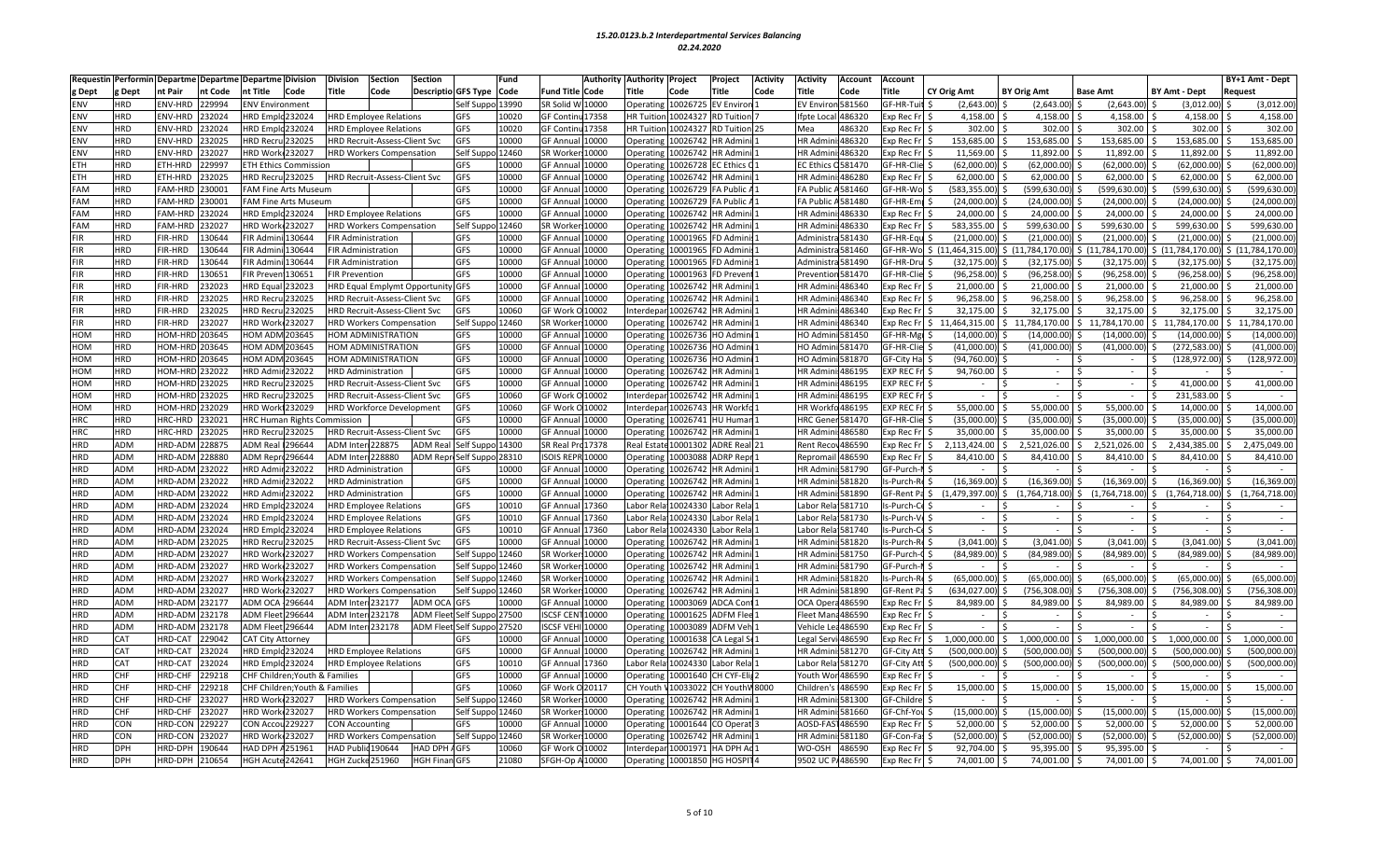| Requestir  |            |                |         | Performin Departme Departme Departme Division |                                  | Division                  | Section                          | <b>Section</b>                       |                                | Fund  | Authority                  | <b>Authority</b><br>Project | Project                            | <b>Activity</b> | Activity        | Account                  | <b>Account</b>         |                    |                    |                           |                        | BY+1 Amt - Dept        |
|------------|------------|----------------|---------|-----------------------------------------------|----------------------------------|---------------------------|----------------------------------|--------------------------------------|--------------------------------|-------|----------------------------|-----------------------------|------------------------------------|-----------------|-----------------|--------------------------|------------------------|--------------------|--------------------|---------------------------|------------------------|------------------------|
| g Dept     | g Dept     | nt Pair        | nt Code | nt Title                                      | Code                             | Title                     | Code                             | Descriptio GFS Type                  |                                | Code  | <b>Fund Title</b><br>Code  | Title<br>Code               | Title                              | Code            | <b>Title</b>    | Code                     | <b>Title</b>           | <b>CY Orig Amt</b> | <b>BY Orig Amt</b> | <b>Base Amt</b>           | <b>BY Amt - Dept</b>   | Request                |
| <b>HRD</b> | DPH        | HRD-DPH        | 232022  | <b>HRD Admi</b>                               | 232022                           |                           | <b>HRD Administration</b>        |                                      | <b>GFS</b>                     | 10000 | <b>GF Annua</b><br>10000   | 10026742<br>Operating       | <b>HR Admir</b>                    |                 | <b>HR Admir</b> | i:581520                 | f-SFGH-M \$            | (211, 445.00)      | (211, 445.00)      | (211, 445.00)             | (211, 445.00)          | (211,445.00            |
| HRD        | DPH        | HRD-DPH        | !32027  | HRD Work                                      | 232027                           |                           | <b>HRD Workers Compensation</b>  |                                      | Self Suppo 12460               |       | SR Worker<br>10000         | 10026742<br>Operating       | HR Admini                          |                 |                 | HR Admini: 581520        | <b>f-SFGH-M</b>        | (74,001.00)        | (74,001.00)        | $(74,001.00)$ \$          | (74,001.00)            | (74,001.00             |
| <b>HRD</b> | <b>DPH</b> | HRD-DPH        | !32027  | <b>HRD Work</b>                               | 232027                           |                           | HRD Workers Compensation         |                                      | Self Suppo 12460               |       | SR Worker<br>10000         | 10026742<br>Operating       | <b>IR Admin</b> i                  |                 | <b>HR Admi</b>  | 581570                   | GF-Chs-Me              | (92,704.00)        | (95, 395.00)       | (95, 395.00)              | (95, 395.00)           | (95, 395.00)           |
| <b>HRD</b> | <b>DPH</b> | HRD-DPH        | 51656   | <b>IGH Empl</b>                               | 242641                           | HGH Zucke 251963          |                                  | <b>HGH Ops</b>                       | GFS                            | 21080 | SFGH-Op /<br>10000         | 10001858<br>Operating       | <b>IG OCCHI</b>                    |                 | 9504 OH         | 1486590                  | xp Rec Fr              | 211,445.00         | 211,445.00         | 211,445.00                | 211,445.00             | 211,445.00             |
| <b>HRD</b> | DPH        | HRD-DPH        | 51667   | <b>IGH</b> Gene                               | 42641                            | HGH Zucke 251960          |                                  | <b>HGH Finan GFS</b>                 |                                | 21080 | SFGH-Op<br>10000           | 10001850<br>Operating       | <b>IG HOSPI</b>                    |                 | 9502 UC         | 1486590                  | xp Rec Fr              |                    |                    |                           |                        |                        |
| <b>HRD</b> | DPH        | HRD-DPH        | 151910  | <b>HAD DPH</b>                                | 151961                           | HAD Public 251910         |                                  | HAD DPH AGFS                         |                                | 10060 | GF Work C<br>10002         | 10001971<br>Interdepa       | <b>A DPH Ad</b>                    |                 | <b>NO-OSH</b>   | 486590                   | xp Rec Fr              |                    |                    |                           | 95,395.00              | 95,395.00              |
| <b>HRD</b> | HRD        | HRD-HRD        | !32022  | <b>HRD Admi</b>                               | 32022                            | <b>HRD Administration</b> |                                  |                                      | GFS                            | 10000 | <b>GF Annua</b><br>10000   | 0026742<br>Operatin         | <b>IR Admin</b>                    |                 | <b>HR</b> Admi  | 581460                   | GF-HR-Wol\$            | (1, 204, 278.00)   | \$(1,252,449.00)   | $(1,252,449.00)$ \$<br>S. | (1.252.449.00)         | (1, 252, 449.00)       |
| <b>HRD</b> | <b>IRD</b> | HRD-HRD        | !32025  | <b>HRD Recru</b>                              | 232025                           |                           | HRD Recruit-Assess-Client Svc    |                                      | GFS                            | 10060 | GF Work O 10002            | Interdepar<br>10026742      | <b>IR Admin</b>                    |                 | <b>HR</b> Admi  | 486770                   | xp Rec Fr              | 62,241.00          | 62,241.00          | 62,241.00                 | 62,241.00              | 62,241.00              |
| <b>HRD</b> | <b>HRD</b> | HRD-HRD        | 232027  | <b>HRD Worl</b>                               | 32027                            |                           | <b>HRD Workers Compensation</b>  |                                      | Self Suppo                     | 12460 | SR Worke<br>10000          | 0026742<br>Operatin         | <b>IR Admir</b>                    |                 | HR Adm          | 486590                   | xp Rec Fr              | 1,204,278.00       | 1,252,449.00       | 1,252,449.00              | 1,252,449.00           | 1,252,449.00           |
| <b>HRD</b> | HRD        | HRD-HRD        | !32027  | <b>HRD Work</b>                               | 232027                           |                           | <b>HRD Workers Compensation</b>  |                                      | Self Suppo 12460               |       | SR Worke<br>10000          | Operating<br>10026742       | <b>IR Admin</b>                    |                 | <b>HR Admi</b>  | ii:581440                | GF-HR-Rec              | (62, 241.00)       | (62, 241.00)       | (62, 241.00)              | (62, 241.00)           | (62, 241.00)           |
| <b>HRD</b> | <b>TIS</b> | HRD-TIS        | 207917  | DT Adm Te                                     | 207915                           | DT Admini                 | 207917                           | DT Adm T                             | Self Suppo 28100               |       | <b>ISTIF NON</b><br>10000  | 0024777<br>Operatin         | DT Dt Ope                          |                 | DT Opera        | i486590                  | xp Rec Fr              | 77,553.00          | 81,239.00          | 81,239.00                 | 81,239.00              | 81,239.00              |
| <b>HRD</b> | TIS        | HRD-TIS        | 207921  | DT Adm P                                      | 207915                           | DT Admir                  | 207921                           | DT Adm P                             | Self Suppo 28070               |       | <b>ISTIF Annu</b><br>17582 | DT Dt Oper                  | 10024777 DT Dt Ope                 |                 | DT Opera        | i 486590                 | xp Rec Fr              |                    |                    |                           | $\sim$                 | Ś,                     |
| <b>HRD</b> | TIS        | HRD-TIS        | 207921  | DT Adm Pr                                     | 207915                           | DT Admini                 | 207921                           | DT Adm Pr                            | Self Suppo 28070               |       | <b>ISTIF Annu</b><br>17608 | Dt Work O                   | 10024810 DT INTERD                 |                 |                 | CO - Contr 486590        | xp Rec Fr              | $\sim$             | $\sim$             | $\sim$                    | $\sim$                 |                        |
| <b>HRD</b> | <b>TIS</b> | HRD-TIS        | 207921  | DT Adm F                                      | 207915                           | DT Admir                  | 207921                           | DT Adm P                             | Self Suppo 28070               |       | <b>ISTIF Anni</b><br>17608 | Dt Work C<br>10024810       | <b>DT INTERD</b>                   |                 | EAs - Ado       | b 486590                 | xp Rec Fr              | 2,457.00           | 2,457.00           | 2,457.00                  | 2,457.00               | 2,457.00               |
| <b>HRD</b> | <b>TIS</b> | HRD-TIS        | 207921  | DT Adm Pr                                     | 207915                           | DT Admin                  | 207921                           | DT Adm Pr                            | Self Suppo 28070               |       | <b>ISTIF Annu</b><br>17608 | Dt Work C                   | 10024810 DT INTERD 18              |                 |                 | EAs - Micro 486590       | xp Rec Fr              | 21,778.00          | 21,778.00          | 21,778.00                 | 21,778.00              | 21,778.00              |
| <b>HRD</b> | TIS        | HRD-TIS        | 207921  | DT Adm Pr                                     | 207915                           | DT Admin                  | 207921                           | DT Adm Pr                            | Self Suppo 28070               |       | <b>ISTIF Annu</b><br>17608 | Dt Work C                   | 10024810 DT INTERD 737             |                 | DT Depts        | 1486590                  | xp Rec Fr              | 20,021.00          | 20,021.00          | 20,021.00                 | 20,021.00 \$           | 20,021.00              |
| <b>HRD</b> | TIS        | HRD-TIS        | 207938  | DT Comm                                       | 130679                           | <b>DT Commu</b>           | 207938                           | DT Commi                             | GFS                            | 10000 | GF Annua<br>10000          | Operatin<br>0024777         | DT Dt Ope                          |                 | DT Opera        | i 486590                 | xp Rec Fr              | 24,825.00          | 24,825.00          | 24,825.00                 | 24,825.00              | 24,825.00              |
| HRD        | <b>TIS</b> | HRD-TIS        | !32022  | <b>IRD</b> Admi                               | 32022                            |                           | <b>HRD Administration</b>        |                                      | GFS                            | 10000 | GF Annua<br>.0000          | 10026742<br>Operating       | <b>IR Admin</b>                    |                 | <b>HR Admi</b>  | 581140                   | T Techno               | (19, 514.00)       | (19,514.00)        | (19,514.00)               | (19,514.00)            | (19,514.00)            |
| HRD        | TIS        | HRD-TIS        | 32022   | <b>HRD Admi</b>                               | 32022                            |                           | <b>HRD Administration</b>        |                                      | GFS                            | 10000 | <b>GF Annua</b><br>.0000   | 0026742<br>Operatin         | <b>IR Admir</b>                    |                 | <b>HR Admi</b>  | 581210                   | T Techno               | (247, 675.00)      | (254, 291.00)      | (254, 291.00)             | (254, 291.00)          | (254,291.00            |
| <b>HRD</b> | <b>TIS</b> | HRD-TIS        | 132022  | <b>RD</b> Admi                                | 32022                            |                           | <b>HRD Administration</b>        |                                      | GFS                            | 10000 | <b>GF Annua</b><br>10000   | 0026742<br>Operatin         | <b>IR Admin</b>                    |                 | <b>HR Admir</b> | 581325                   | T Enterpr              | (23, 603.00)       | (23,603.00)        | (23,603.00)               | (23,603.00)            | (23, 603.00)           |
| <b>HRD</b> | <b>TIS</b> | HRD-TIS        | 32022   | HRD Admi                                      | 232022                           |                           | <b>HRD Administration</b>        |                                      | GFS                            | 10000 | <b>GF Annual</b><br>10000  | Operating<br>10026742       | <b>IR Admini</b>                   |                 | <b>HR Admi</b>  | 581360                   | T Telecon              | (50.344.00         | (52, 737.00)       | (52, 737.00)              | (52, 737.00)           | (52,737.00             |
| <b>HRD</b> | <b>TIS</b> | HRD-TIS        | 232024  | <b>HRD Empl</b>                               | !32024                           |                           | <b>HRD Employee Relations</b>    |                                      | GFS                            | 10010 | <b>GF Annua</b><br>17360   | 0024330<br>Labor Rel        | abor Rel                           |                 | abor Rel        | 581360                   | T Telecor              | (2,924.00)         | (3,063.00)         | (3,063.00)                | (3,063.00)             | (3,063.00)             |
| <b>HRD</b> | TIS        | HRD-TIS        | 232027  | <b>HRD Work</b>                               | 232027                           |                           | <b>HRD Workers Compensation</b>  |                                      | Self Suppo 12460               |       | SR Worker<br>10000         | 10026742<br>Operatin        | <b>IR Admin</b>                    |                 | <b>HR Admin</b> | ii:581140                | T Techno               | (507.00            | (507.00)           | (507.00)                  | (507.00)               | (507.00                |
| <b>HRD</b> | TIS        | HRD-TIS        | 232027  | <b>HRD Work</b>                               | 232027                           |                           | <b>HRD Workers Compensation</b>  |                                      | Self Suppo 12460               |       | SR Worker<br>10000         | 10026742<br>Operating       | <b>IR Admin</b>                    |                 | <b>HR</b> Admi  | 581210                   | T Techno               | (175, 248.00)      | (179, 929.00)      | $(179,929.00)$ \$<br>Ś    | $(179, 929.00)$ \$     | (179, 929.00)          |
| <b>HRD</b> | TIS        | HRD-TIS        | 232027  | <b>HRD Worl</b>                               | 232027                           |                           | <b>HRD Workers Compensation</b>  |                                      | Self Suppo                     | 12460 | SR Worke<br>10000          | 0026742<br>Operatin         | <b>IR Admir</b>                    |                 | <b>HR Admi</b>  | 581325                   | T Enterpi              | (632.00            | (632.00)           | (632.00)                  | (632.00)               | (632.00                |
| <b>HRD</b> | TIS        | HRD-TIS        | !32027  | <b>HRD Work</b>                               | 232027                           |                           | <b>HRD Workers Compensation</b>  |                                      | Self Suppo 12460               |       | SR Worker<br>10000         | 10026742<br>Operatin        | <b>IR Admin</b>                    |                 | <b>HR Admir</b> | i:581360                 | T Telecon              | (24, 285.00)       | (25, 439.00)       | (25, 439.00)              | (25, 439.00)           | (25, 439.00)           |
| <b>HRD</b> | <b>TIS</b> | HRD-TIS        | !32029  | <b>HRD Wor</b>                                | !32029                           |                           | <b>HRD Workforce Development</b> |                                      | <b>GFS</b>                     | 10000 | GF Annua<br>10000          | 10026743<br>Operatin        | <b>IR Workf</b>                    |                 | <b>HR Workf</b> | 0581280                  | T SFGov                | (24, 825.00)       | (24, 825.00)       | (24, 825.00)              | (24, 825.00)           | (24, 825.00)           |
| <b>HRD</b> | TIS        | HRD-TIS        | !32341  | DT Adm Ao                                     | 207915                           | DT Adminis 232341         |                                  | DT Adm Ad Self Suppo                 |                                | 28070 | <b>ISTIF Annu</b><br>17582 | DT Dt Ope<br>10024777       | DT Dt Ope                          |                 | DT Operat       | ti 486590                | xp Rec Fr              | 422,923.00         | 434,220.00         | 434,220.00                | 434,220.00             | 434,220.00             |
| HSA        | <b>HRD</b> | HSA-HRD        | 149649  | HSA AG Of                                     | 149644                           | <b>HSA Aging</b>          | 207764                           | HSA AG Co GFS                        |                                | 10000 | <b>GF Annual</b><br>10000  | Operatin<br>10001701        | <b>HS AG Cou</b>                   |                 | Allocable       | 581450                   | F-HR-Mgi               | (908.00)           | (908.00)           | (908.00)                  | (908.00)               | (908.00                |
| <b>HSA</b> | <b>HRD</b> | HSA-HRD        | 149657  | HSA AM Ce149655                               |                                  | <b>HSA Admi</b>           | 149657                           | <b>HSA AM CeGFS</b>                  |                                | 10000 | GF Annua<br>10000          | 10001700<br>Operatin        | <b>IS AD Cou</b>                   |                 | Allocable       | S581460                  | F-HR-Wo                | (3, 179, 556.00)   | (3,268,266.00)     | (3, 268, 266.00)          | (3, 268, 266.00)<br>Ŝ. | (3, 268, 266.00)<br>Ŝ. |
| <b>HSA</b> | <b>IRD</b> | HSA-HRD        | 49660   | <b>ISA AM H</b>                               | 149655                           | <b>HSA Admi</b>           | 149660                           | <b>HSA AM HIGFS</b>                  |                                | 10000 | <b>GF Annua</b><br>10000   | 0001700<br>Operating        | <b>IS AD Cou</b>                   |                 | Allocable       | 581430                   | F-HR-Equ               | (86,162.00         | (86, 162.00)       | (86, 162.00)              | (86, 162.00)           | (86, 162.00)           |
| <b>HSA</b> | <b>IRD</b> | HSA-HRD        | 49660   | <b>ISA AM H</b>                               | 149655                           | <b>HSA Admi</b>           | 149660                           | <b>HSA AM H</b>                      | GFS                            | 10000 | <b>GF Annua</b><br>.0000   | 10001700<br>Operatin        | <b>IS AD Cou</b>                   |                 | Allocable       | 581470                   | F-HR-Clie              | 138,789.00         | (138, 789.00)      | (138, 789.00)             | (138, 789.00)          | 138,789.00             |
| <b>HSA</b> | <b>HRD</b> | HSA-HRD        | 49660   | <b>HSA AM H</b>                               | 149655                           | <b>HSA Admir</b>          | 149660                           | <b>HSA AM HI</b>                     | GFS                            | 10000 | <b>GF Annua</b><br>10000   | Operatin<br>0001700         | <b>IS AD Cou</b>                   |                 | Allocable       | 581480                   | GF-HR-Emp              | (198,527.00        | (198, 527.00)      | (198, 527.00)             | (198, 527.00)          | 198,527.00             |
| <b>HSA</b> | <b>IRD</b> | HSA-HRD        | !32023  | <b>HRD Equal</b>                              | 232023                           |                           |                                  | <b>HRD Equal Emplymt Opportunity</b> | GFS                            | 10000 | <b>GF Annual</b><br>10000  | 10026742<br>Operatin        | <b>IR Admin</b>                    |                 | <b>HR</b> Admi  | 486690                   | xp Rec Fr              | 86,162.00          | 86,162.00          | 86,162.00                 | 86,162.00              | 86,162.00              |
| <b>HSA</b> | <b>HRD</b> | HSA-HRD        | !32024  | <b>RD</b> Emple                               | !32024                           |                           | <b>HRD Employee Relations</b>    |                                      | GFS                            | 10000 | GF Annua<br>.0000          | Operatin<br>0026742         | <b>IR Admir</b>                    |                 | <b>HR Admi</b>  | 486690                   | xp Rec Fr              | 198,527.00         | 198,527.00         | 198,527.00                | 198,527.00             | 198,527.00             |
| <b>HSA</b> | <b>HRD</b> | HSA-HRD        | !32025  | <b>HRD Recru</b>                              | !32025                           |                           | HRD Recruit-Assess-Client Svc    |                                      | GFS                            | 10000 | <b>GF Annua</b><br>10000   | 10026742<br>Operatin        | <b>IR Admin</b>                    |                 | <b>HR</b> Admi  | 486690                   | xp Rec Fr              | 139,697.00         | 139,697.00         | 139,697.00                | 139,697.00             | 139,697.00             |
| <b>HSA</b> | <b>HRD</b> | HSA-HRD        | !32027  | <b>HRD Work</b>                               | 232027                           |                           | <b>HRD Workers Compensation</b>  |                                      | Self Suppo 12460               |       | SR Worke<br>10000          | 0026742<br>Operatin         | <b>IR Admin</b>                    |                 | <b>HR Adm</b>   | 486690                   | xp Rec Fr              | 3,179,556.00       | 3,268,266.00       | 3.268.266.00<br>$\zeta$   | 3,268,266.00<br>S.     | 3.268.266.00<br>Š.     |
| <b>HSS</b> | <b>HRD</b> | HSS-HRD        | 32025   | <b>HRD Recru</b>                              | 32025                            |                           | HRD Recruit-Assess-Client Svc    |                                      | GFS                            | 10000 | <b>GF Annua</b><br>.0000   | Operatin<br>0026742         | <b>IR Admir</b>                    |                 | HR Adm          | 486410                   | xp Rec Fr              | 284,516.00         | 284,516.00         | 284,516.00                | 284,516.00             | 284,516.00             |
| <b>HSS</b> | <b>HRD</b> | HSS-HRD        | !32027  | <b>HRD Work</b>                               | 232027                           |                           |                                  |                                      |                                |       | SR Worke<br>10000          | Operatin<br>10026742        |                                    |                 | <b>HR Admi</b>  | i:486410                 | xp Rec Fr              | 69,111.00          | 71,039.00          | 71,039.00                 | 71,039.00              | 71,039.00              |
| <b>HSS</b> | <b>HRD</b> | HSS-HRD        | !32029  | <b>HRD Work</b>                               | 232029                           |                           | <b>HRD Workers Compensation</b>  |                                      | Self Suppo 12460<br><b>GFS</b> | 10060 | <b>GF Work</b><br>10002    | 0026743<br>nterdepa         | <b>IR Admin</b><br><b>IR Workf</b> |                 |                 | HR Workfo 486410         |                        | 2,500.00           | 2,500.00           | 2,500.00                  | 2,500.00               | 2,500.00               |
| <b>HSS</b> | <b>HRD</b> | HSS-HRD        | 91644   |                                               |                                  |                           | <b>HRD Workforce Development</b> |                                      | <b>GFS</b>                     | 10000 | <b>GF Annua</b><br>10000   | 10001707                    | <b>HT Admini</b>                   |                 |                 | <b>HSS Admin 581450</b>  | xp Rec Fr<br>GF-HR-Mgi | (2,500.00)         | (2,500.00)         | $(2,500.00)$ \$           | (2,500.00)             | (2,500.00)             |
|            | <b>HRD</b> |                |         |                                               | HSS Health Service System        |                           |                                  |                                      |                                |       | <b>GF Annua</b>            | Operating                   |                                    |                 |                 |                          |                        | (69, 111.00)       | (71, 039.00)       |                           |                        | (71,039.00)            |
| <b>HSS</b> | <b>HRD</b> | HSS-HRD        | 91644   |                                               | <b>ISS Health Service System</b> |                           |                                  |                                      | GFS<br><b>GFS</b>              | 10000 | 10000                      | Operatin<br>10001707        | <b>IT Admin</b>                    |                 |                 | <b>ISS Admin 581460</b>  | F-HR-Wo                |                    |                    | (71,039.00)               | (71,039.00)            |                        |
| <b>HSS</b> |            | <b>HSS-HRD</b> | 91644   |                                               | <b>HSS Health Service System</b> |                           |                                  |                                      |                                | 10000 | <b>GF Annua</b><br>10000   | 0001707<br>Operatin         | <b>IT Admin</b>                    |                 | <b>HSS Admi</b> | n 581470                 | GF-HR-Clie             | (284,516.00        | (284, 516.00)      | (284, 516.00)             | (284, 516.00)          | 284,516.00             |
| JUV        | <b>IRD</b> | JUV-HRD        | 32025   | <b>HRD Recru</b>                              | 232025                           |                           | HRD Recruit-Assess-Client Svc    |                                      | <b>GFS</b>                     | 10000 | GF Annua<br>.0000          | 10026742<br>Operating       | <b>IR Admin</b>                    |                 | <b>HR</b> Admi  | 486420                   | xp Rec Fr              |                    |                    |                           |                        |                        |
| JUV        | <b>HRD</b> | JUV-HRD        | 32025   | <b>HRD Recru</b>                              | 32025                            |                           | HRD Recruit-Assess-Client Svc    |                                      | <b>GFS</b>                     | 10060 | GF Work<br>10002           | 10026742<br>Interdepa       | <b>IR Admin</b>                    |                 | <b>HR Admi</b>  | 486420                   | xp Rec Fr              |                    |                    |                           | 231,583.00             | 240,846.00             |
| JUV        | <b>HRD</b> | JUV-HRD        | !32027  | <b>HRD Work</b>                               | 32027                            |                           | <b>HRD Workers Compensation</b>  |                                      | Self Sup                       | 12460 | SR Worke<br>10000          | 0026742<br>Operatin         | <b>IR Admin</b>                    |                 | <b>HR Admi</b>  | 1486420                  | xp Rec Fr              | 855.907.00         | 879,786.00         | 879,786.00                | 879.786.00             | 879,786.00             |
| JUV        | <b>IRD</b> | JUV-HRD        | 32029   | <b>HRD Work1232029</b>                        |                                  |                           | <b>HRD Workforce Development</b> |                                      | GFS                            | 10060 | GF Work O<br>10002         | 10026743<br>Interdepar      | <b>IR Workfo</b>                   |                 | <b>HR Workf</b> | a486420                  | xp Rec Fr              | 38,000.00          | 38,000.00          | 38,000.00                 | 38,000.00              | 38,000.00              |
| JUV        | <b>HRD</b> | <b>JUV-HRD</b> | 32034   | UV Proba                                      | 32034                            |                           | <b>UV Probation Services</b>     |                                      | GFS                            | 10000 | GF Annua<br>.0000          | 0001710<br>Operatin         | UV Day-to                          |                 | uvenile         | 581460                   | F-HR-Wo                |                    |                    |                           |                        |                        |
| JUV        | <b>HRD</b> | JUV-HRD        | !32040  | <b>UV Gener</b>                               | 132040                           | JUV General               |                                  |                                      | GFS                            | 10000 | GF Annua<br>10000          | 10001710<br>Operating       | UV Day-to                          |                 |                 | uvenile Ge581440         | <b>GF-HR-Rec</b>       |                    |                    |                           |                        |                        |
| JUV        | <b>HRD</b> | <b>JUV-HRD</b> | !32040  | <b>UV Gener</b>                               | 232040                           | <b>UV General</b>         |                                  |                                      | GFS                            | 10000 | <b>GF Annua</b><br>10000   | Operatin                    | 10001710 JUV Day-to                |                 |                 | uvenile Ge581460         | F-HR-Wo                | (855,907.00        | (879, 786.00)      | (879, 786.00)<br>ς.       | (879, 786.00)          | (879,786.00<br>ς       |
| JUV        | <b>HRD</b> | JUV-HRD        | !32040  | <b>IUV</b> Gener                              | 232040                           | <b>JUV General</b>        |                                  |                                      | GFS                            | 10000 | <b>GF Annua</b><br>10000   | Operatin<br>10001710        | UV Day-to 15                       |                 | Day-to-Da       | IV581450                 | F-HR-Mgr               | (38,000.00)        | (38,000.00)        | (38,000.00)               | (38,000.00)            | (38,000.00)            |
| <b>LIB</b> | HRD.       | LIB-HRD        | 32022   | <b>HRD Admi</b>                               | 232022                           |                           | <b>HRD Administration</b>        |                                      | GFS                            | 10000 | <b>GF Annual</b><br>10000  | 10026742<br>Operating       | <b>IR Admin</b> i                  |                 |                 | <b>HR Admini: 486430</b> | xp Rec Fr              | 189,520.00         |                    | $\sim$                    | $\sim$                 |                        |
| <b>LIB</b> | <b>HRD</b> | LIB-HRD        | 32023   | <b>HRD</b> Equa                               | 32023                            |                           |                                  | HRD Equal Emplymt Opportunity GFS    |                                | 10000 | <b>GF Annua</b><br>10000   | 0026742<br>Operatin         | <b>IR Admir</b>                    |                 | HR Admi         | 486430                   | xp Rec F               | 18,006.00          | 18,006.00          | 18,006.00                 | 18,006.00              | 18,006.00              |
| LIB        | <b>HRD</b> | LIB-HRD        | 32024   | <b>HRD</b> Emplo                              | !32024                           |                           | <b>HRD Employee Relations</b>    |                                      | <b>GFS</b>                     | 10000 | <b>GF Annua</b><br>10000   | 0026742<br>Operatin         | <b>IR Admin</b>                    |                 |                 | HR Admini: 486430        | xp Rec Fr              | 72,290.00          | 72,290.00          | 72,290.00                 | 72,290.00              | 72,290.00              |
| LIB        | <b>HRD</b> | LIB-HRD        | 232024  | <b>HRD Emplc 232024</b>                       |                                  |                           | <b>HRD Employee Relations</b>    |                                      | GFS                            | 10010 | GF Annual 17358            | <b>HR Tuition</b>           | 10024327 RD Tuition 14             |                 |                 | Stationary 486430        | Exp Rec Fr \$          | 109.00             | $109.00$ \$        | $109.00$ \$               | $109.00$ \$            | 109.00                 |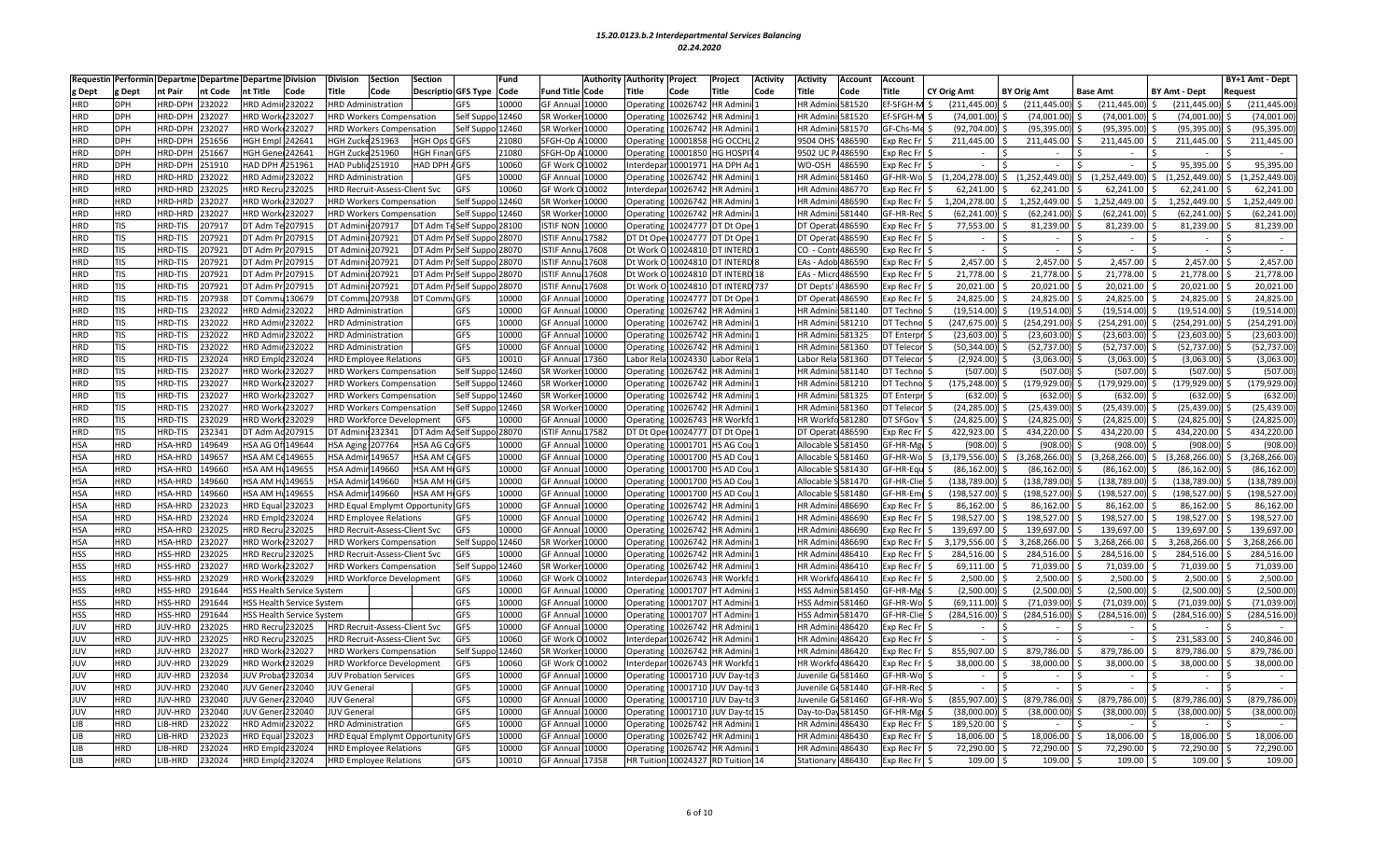|                          |            |                    |         | Requestin Performin Departme Departme Departme Division |          | Division                  | Section                              | <b>Section</b>             | Fund                             | <b>Authority</b>                        | <b>Authority</b>      | Project  | Project                | <b>Activity</b> | <b>Activity</b>   | Account  | <b>Account</b>    |                         |                         |                                                             |                         | BY+1 Amt - Dept     |
|--------------------------|------------|--------------------|---------|---------------------------------------------------------|----------|---------------------------|--------------------------------------|----------------------------|----------------------------------|-----------------------------------------|-----------------------|----------|------------------------|-----------------|-------------------|----------|-------------------|-------------------------|-------------------------|-------------------------------------------------------------|-------------------------|---------------------|
| g Dept                   | g Dept     | nt Pair            | nt Code | nt Title                                                | Code     | Title                     | Code                                 | <b>Descriptio GFS Type</b> | Code                             | <b>Fund Title Code</b>                  | Title                 | Code     | Title                  | Code            | Title             | Code     | Title             | CY Orig Amt             | <b>BY Orig Amt</b>      | <b>Base Amt</b>                                             | BY Amt - Dept           | <b>Request</b>      |
| LIB                      | <b>HRD</b> | LIB-HRD            | 232024  | HRD Emplo 232024                                        |          |                           | <b>HRD Employee Relations</b>        |                            | 10020<br><b>GFS</b>              | <b>GF Contin</b><br>17358               | <b>HR Tuitior</b>     |          | 10024327 RD Tuitior    |                 | fpte Loca         | 486430   | Exp Rec F         | 1,621.00                | 1,621.00                | 1,621.00                                                    | 1,621.00                | 1,621.00            |
| LIB                      | <b>HRD</b> | LIB-HRD            | 232024  | HRD Emplc 232024                                        |          |                           | <b>HRD Employee Relations</b>        |                            | <b>GFS</b><br>10020              | <b>GF Contin</b><br>17358               | <b>HR Tuition</b>     |          | 10024327 RD Tuition 12 |                 | Seiu Loca         | \$486430 | Exp Rec Fr        | 2,283.00                | 2,283.00                | $2,283.00$ \$                                               | 2,283.00                | 2,283.00            |
| LIB                      | <b>HRD</b> | LIB-HRD            | 232024  | <b>IRD Empld232024</b>                                  |          |                           | <b>HRD Employee Relations</b>        |                            | 10020<br>GFS                     | <b>GF Contin</b><br>17358               | <b>HR Tuitior</b>     |          | 0024327 RD Tuition     | 22              | Twu 250-          | 486430   | xp Rec Fr         | 177.00                  | 177.00 \$               | 177.00                                                      | 177.00                  | 177.00              |
| LIB                      | <b>HRD</b> | LIB-HRD            | 232024  | HRD Emplc 232024                                        |          |                           | <b>IRD Employee Relations</b>        |                            | 10020<br>GFS                     | <b>GF Contin</b><br>17358               | <b>HR Tuitio</b>      |          | 0024327 RD Tuition     |                 | Mea               | 486430   | xp Rec Fr         | 1,284.00                | 1,284.00                | 1,284.00                                                    | 1,284.00                | 1,284.00            |
| LIB                      | <b>HRD</b> | <b>IB-HRD</b>      | !32025  | <b>IRD Recru</b>                                        | 232025   |                           | HRD Recruit-Assess-Client Svc        |                            | GFS<br>10000                     | GF Annua<br>0000                        | Operatin              | 0026742  | <b>HR Admir</b>        |                 | <b>HR</b> Admi    | 486430   | xp Rec Fr         | 50.537.00               | 50,537.00               | 50.537.00                                                   | 50.537.00               | 50,537.00           |
| LIB                      | <b>HRD</b> | LIB-HRD            | !32025  | <b>HRD Recru</b>                                        | 232025   |                           | <b>HRD Recruit-Assess-Client Svc</b> |                            | GFS<br>10060                     | <b>GF Work</b><br>10002                 | Interdepa             | 10026742 | HR Admin               |                 | HR Admi           | 486430   | xp Rec Fr         | 57,204.00               | 57,204.00               | 57,204.00                                                   | 57,204.00               | 57,204.00           |
| LIB                      | <b>HRD</b> | LIB-HRD            | 232027  | HRD Work 232027                                         |          |                           | <b>HRD Workers Compensation</b>      |                            | Self Suppo 12460                 | SR Worker<br>10000                      | Operatin              | 0026742  | HR Admin               |                 | <b>HR Admir</b>   | i:486430 | xp Rec Fr         | 1,425,272.00            | 1,465,037.00            | 1,465,037.00                                                | 1,465,037.00<br>l S     | 1,465,037.00        |
| LIB                      | <b>HRD</b> | LIB-HRD            | 232029  | <b>IRD Work 232029</b>                                  |          |                           | HRD Workforce Development            |                            | <b>SFS</b><br>10060              | GF Work O 10002                         | Interdepa             |          | 10026743 HR Workfo     |                 | HR Workfo486430   |          | Exp Rec Fr        | 60.000.00               | 60,000.00               | 60.000.00                                                   | 110.000.00              | 60,000.00           |
| LIB                      | <b>HRD</b> | LIB-HRD            | 232048  | <b>IB Public Library</b>                                |          |                           |                                      |                            | Self Suppo 13140                 | SR Public<br>10000                      | Operatin              | 10026751 | LB Admini              |                 | Admin sı          | 581430   | GF-HR-Eq          | (18,006.00)             | (18,006.00)             | (18,006.00)                                                 | (18,006.00)             | (18,006.00)         |
| LIB                      | <b>HRD</b> | LIB-HRD            | 232048  | LIB Public Library                                      |          |                           |                                      |                            | Self Suppo 13140                 | SR Public<br>10000                      | Operatin              | 10026751 | LB Admini              |                 | Admin sup 581440  |          | GF-HR-Rec         | (57, 204.00)            | (57, 204.00)            | $(57, 204.00)$ \$                                           | (57, 204.00)            | (57, 204.00         |
| LIB                      | <b>HRD</b> | LIB-HRD            | 232048  | <b>IB Public Library</b>                                |          |                           |                                      |                            | Self Suppo 13140                 | SR Public<br>10000                      | Operatin              |          | 10026751 LB Admini     |                 | Admin sup 581450  |          | GF-HR-Mgr         | (60,000.00)             | (60,000.00)             | (60,000.00)                                                 | (110,000.00)            | (60,000.00)         |
| LIB                      | <b>HRD</b> | LIB-HRD            | 232048  | LIB Public Library                                      |          |                           |                                      |                            | Self Suppo 13140                 | <b>SR Public</b><br>10000               | Operatir              | 10026751 | LB Admin               |                 | Admin sup 581460  |          | GF-HR-Wo          | (1,425,272.00)          | (1,465,037.00)          | $(1,465,037.00)$ \$<br>Ś.                                   | (1,465,037.00)          | 1,465,037.00<br>\$. |
| LIB                      | <b>HRD</b> | LIB-HRD            | 232048  | <b>IB Public Library</b>                                |          |                           |                                      |                            | Self Suppo 13140                 | SR Public<br>10000                      | Operatin              | 10026751 | LB Admini              |                 | Admin sup 581470  |          | <b>GF-HR-Clie</b> | (50,537.00              | (50, 537.00)            | (50, 537.00)                                                | (50, 537.00)            | (50,537.00          |
| LIB                      | <b>HRD</b> | LIB-HRD            | 232048  | IB Public Library.                                      |          |                           |                                      |                            | Self Suppo 13140                 | <b>SR Public</b><br>10000               | Operatin              | 0026751  | .B Admini              |                 | Admin sup 581480  |          | <b>GF-HR-Em</b>   | (72,290.00              | (72, 290.00)            | (72, 290.00)                                                | (72, 290.00)            | (72, 290.00)        |
| LIB                      | <b>HRD</b> | <b>IB-HRD</b>      | 232048  | LIB Public Library                                      |          |                           |                                      |                            | Self Suppo 13140                 | <b>SR Public</b><br>10000               | Operatin              | 0026751  | LB Admin               |                 | Admin sup 581560  |          | <b>GF-HR-Tu</b>   | (5,365.00)              | (5,365.00)              | (5,365.00)                                                  | (5,365.00)              | (5, 365.00)         |
| LIB                      | <b>HRD</b> | LIB-HRD            | 232048  | <b>IB Public Library</b>                                |          |                           |                                      |                            | Self Suppo 13140                 | SR Public<br>10000                      | Operatin              | 10026751 | LB Admin               |                 | Admin sup 581600  |          | GF-HR-Tuit        | (109.00)                | (109.00)                | (109.00)                                                    | (109.00)                | (109.00             |
| LIB                      | <b>HRD</b> | LIB-HRD            | 232048  | <b>IB Public Library</b>                                |          |                           |                                      |                            | Self Suppo<br>13140              | <b>SR Public</b><br>10000               | Operatin              | 10026751 | LB Admini              |                 | Admin sup 581870  |          | GF-City Ha        | (189,520.00             |                         |                                                             |                         |                     |
| <b>MTA</b>               | <b>HRD</b> | MTA-HRD 207790     |         | MTAHRAD 103758                                          |          | MTAHR Hu175653            |                                      |                            | MTAHRAD Self Suppo 22265         | MTA OH O<br>10000                       | Operatin              |          | 0001719 MT Admini23    |                 | Adm Genel 581460  |          | GF-HR-Wo          | (425.096.00)            | (442,003.00)            | (442.003.00)                                                | (442.003.00)            | (442,003.00         |
| <b>MTA</b>               | <b>HRD</b> | MTA-HRD 207790     |         | MTAHRAD 103758                                          |          | <b>MTAHR HI</b>           | 175653                               | <b>MTAHRAD</b>             | Self Suppo 22265                 | MTA OH<br>10000                         | Operatin              |          | 0001719 MT Admir       |                 | Adm Genel 581610  |          | <b>GF-DHR-M</b>   | (680,489.00)            | (630.816.00)            | (630.816.00)                                                | (630, 816.00)           | (630,816.00         |
| <b>MTA</b>               | <b>HRD</b> | MTA-HRD            | 207963  | <b>MTAHREO</b>                                          | 103758   | MTAHR H                   | 175652                               | <b>MTAHREC</b>             | Self Suppo 22265                 | MTA OH<br>10000                         | Operatin              | 0001719  | MT Admi                | つっ              | Adm Gener581430   |          | <b>GF-HR-Equ</b>  | (1.113.220.00           | (1.162.668.00)          | (1, 162, 668.00)                                            | (1, 162, 668.00)        | (1, 162, 668.00)    |
| <b>MTA</b>               | <b>HRD</b> | MTA-HRD            | 208657  | MTAAW Tr139648                                          |          | MTAAW A 208657            |                                      | <b>MTAAW T</b>             | Self Suppo 22265                 | MTA OH O 10000                          | Operating             |          | 0001719 MT Admir       |                 | Adm Gene 581870   |          | GF-City Hal       | (189,520.00)            |                         |                                                             |                         |                     |
| <b>MTA</b>               | <b>HRD</b> | MTA-HRD            | !32022  | <b>HRD Admi</b>                                         | 232022   | <b>IRD Administration</b> |                                      |                            | 10000<br><b>SFS</b>              | <b>GF Annua</b><br>10000                | Operatir              | 0026742  | HR Admiı               |                 | HR Admi           | 486460   | xp Rec F          | 239,193.00              | 49,673.00               | 49,673.00                                                   | 49,673.00               | 49,673.00           |
| <b>MTA</b>               | <b>HRD</b> | MTA-HRD            | 232023  | <b>HRD Equal</b>                                        | 232023   |                           | <b>HRD Equal Emplymt Opportunity</b> |                            | <b>GFS</b><br>10000              | <b>GF Annua</b><br>10000                | Operatir              | 0026742  | HR Admir               |                 | <b>HR Admir</b>   | 1486460  | xp Rec Fr         | 1,121,276.00            | 1,121,276.00            | 1,121,276.00<br>ς.                                          | S.<br>1,310,676.00      | 1,363,103.00<br>-Ś  |
| <b>MTA</b>               | <b>HRD</b> | MTA-HRD 232024     |         | HRD Emplo 232024                                        |          |                           | <b>HRD Employee Relations</b>        |                            | GFS<br>10000                     | <b>GF Annual</b><br>10000               | Operating             | 10026742 | <b>HR Admini</b>       |                 | HR Admi           | 486460   | Exp Rec Fr        | 340,156.00              | 340,156.00              | 340,156.00                                                  | 340,156.00              | 340,156.00          |
|                          | <b>HRD</b> |                    |         | <b>HRD Recru</b>                                        |          |                           |                                      |                            | 10000                            |                                         |                       | 10026742 |                        |                 | HR Adm            | 486460   |                   |                         |                         |                                                             |                         | 90,660.00           |
| <b>MTA</b>               | <b>HRD</b> | MTA-HRD<br>MTA-HRD | 232025  | <b>IRD Recru 232025</b>                                 | 232025   |                           | <b>HRD Recruit-Assess-Client Svc</b> |                            | GFS                              | <b>GF Annua</b><br>10000                | Operatin              | 10026742 | <b>HR Admir</b>        |                 |                   | i:486550 | xp Rec F          | 90,660.00<br>200,000.00 | 90,660.00<br>200,000.00 | 90,660.00<br>200,000.00                                     | 90,660.00<br>200,000.00 | 200,000.00          |
| <b>MTA</b><br><b>MTA</b> | <b>HRD</b> | MTA-HRD 232027     | 232025  | HRD Work 232027                                         |          |                           | <b>HRD Recruit-Assess-Client Svc</b> |                            | GFS<br>10060<br>Self Suppo 12460 | GF Work (<br>10002<br>SR Worke<br>10000 | Interdepa<br>Operatin | 10026742 | <b>HR Admin</b>        |                 | HR Admi<br>HR Adm | 486550   | xp Rec Fr         | 417,040.00              | 433,722.00              | 433,722.00                                                  | 433,722.00              | 433,722.00          |
|                          | <b>HRD</b> |                    |         |                                                         |          |                           | <b>HRD Workers Compensation</b>      |                            |                                  |                                         |                       |          | HR Admin               |                 | <b>HR Workf</b>   |          | xp Rec Fr         |                         |                         |                                                             |                         |                     |
| <b>MTA</b>               |            | MTA-HRD            | 232029  | HRD Work 232029                                         |          |                           | <b>HRD Workforce Development</b>     |                            | GFS<br>10060                     | <b>GF Work</b><br>10002                 | Interdepa             |          | 0026743 HR Workfo      |                 |                   | a486460  | Exp Rec Fr        |                         |                         |                                                             | 254,800.00              | 264,992.00          |
| <b>MYR</b>               | <b>HRD</b> | MYR-HRD            | 232027  | HRD Work 232027                                         |          |                           | <b>HRD Workers Compensation</b>      |                            | Self Suppo 12460                 | SR Worker<br>10000                      | Operatin              | 10026742 | HR Admin               |                 | <b>HR Admir</b>   | 486470   | xp Rec Fr         | 8,559.00                | 8,901.00 \$             | 8,901.00                                                    | 8,901.00                | 8,901.00            |
| <b>MYR</b>               | <b>HRD</b> | MYR-HRD            | 232055  | <b>MYR Office</b>                                       | 232055   |                           | MYR Office Of The Mayor              |                            | <b>GFS</b><br>10000              | <b>GF Annua</b><br>10000                | Operatin              | 10001887 | MY-Admi                |                 | Administ          | 581460   | F-HR-Wo           | (8.559.00               | (8.901.00)              | (8.901.00)                                                  | (8.901.00)              | (8,901.00           |
| PDR                      | <b>HRD</b> | PDR-HRD            | 32027   | <b>IRD Work 232027</b>                                  |          |                           | <b>HRD Workers Compensation</b>      |                            | Self Suppo 12460                 | SR Worke<br>10000                       | Operatin              | 0026742  | <b>HR Admin</b>        |                 | <b>HR</b> Admi    | 486510   | xp Rec Fr         | 47,279.00               | 48,598.00               | 48,598.00                                                   | 48,598.00               | 48,598.00           |
| PDR                      | <b>HRD</b> | PDR-HRD            | !32082  | PDR Public Defende                                      |          |                           |                                      |                            | GFS<br>LOO00                     | <b>GF Annua</b><br>10000                | Operatin              | 10001889 | PD CRIMIN              |                 | CRIMINA           | 581460   | GF-HR-Wo          | (47, 279.00)            | (48.598.00)             | $(48,598.00)$ \$                                            | (48,598.00)             | (48,598.00          |
| POL                      | <b>HRD</b> | POL-HRD            | 232027  | HRD Work 232027                                         |          |                           | <b>IRD Workers Compensation</b>      |                            | Self Sup<br>12460                | SR Worke<br>10000                       | Operatin              | 0026742  | HR Admir               |                 | <b>HR</b> Admi    | 486500   | xp Rec Fr         | \$22,188,448.00         | \$22,807,505.00         | \$22,807,505.00                                             | \$22,807,505.00         | \$22,807,505.00     |
| POL                      | <b>HRD</b> | POL-HRD            | 232029  | IRD Work1232029                                         |          |                           | <b>HRD Workforce Development</b>     |                            | 10060<br>iFS                     | <b>GF Work</b><br>10002                 | Interdepa             | 10026743 | <b>HR Workf</b>        |                 | <b>HR Workf</b>   | 186500   | xp Rec Fr         | 110,000.00              | 110.000.00              | 110,000.00                                                  | 110.000.00              | 110,000.00          |
| POL                      | <b>HRD</b> | POL-HRD            | 232087  | POL - FOB - 232091                                      |          | POL - FOB 232087          |                                      | POL - FOB                  | GFS<br>10000                     | GF Annua<br>10000                       | Operatin              | 10001911 | PC Field O             |                 | Field Op          | 581460   | GF-HR-Wo          | \$ (22, 188, 448.00)    | \$(22,807,505.00)       | $\frac{1}{2}$ (22,807,505.00) $\frac{1}{2}$ (22,807,505.00) |                         | \$ (22,807,505.00)  |
| POL                      | <b>HRD</b> | POL-HRD            | 232087  | POL - FOB                                               | 232091   | POL - FOB                 | 232087                               | POL - FOB                  | <b>GFS</b><br>10000              | <b>GF Annua</b><br>10000                | Operati               | 0001911  | PC Field O             |                 | Field Ope         | 581470   | GF-HR-Cli         | (110,000.00             | (110.000.00)            | (110,000.00)                                                | (110.000.00)            | 110,000.00          |
| PRT                      | <b>HRD</b> | PRT-HRD            | 109752  | PRT FA-Hu 232112                                        |          | PRT Financ 109752         |                                      | PRT FA-Hu                  | Self Suppo 23680                 | PRT-OP An 10000                         | Operating             |          | 0026768 PO Admini      |                 | PO Admir          | i:581430 | GF-HR-Equ         | (6, 377.00)             | (6, 377.00)             | (6, 377.00)                                                 | (6, 377.00)             | (6, 377.00)         |
| PRT                      | <b>HRD</b> | PRT-HRD            | 109752  | PRT FA-Hu 232112                                        |          | <b>PRT Financ</b>         | 109752                               | PRT FA-HI                  | Self Suppo 23680                 | PRT-OP A<br>10000                       | Operatir              | 10026768 | PO Admir               |                 | PO Admi           | 581450   | GF-HR-Mg          | (11, 188.00)            | (11, 188.00)            | (11, 188.00)                                                | (11, 188.00)            | (11, 188.00)        |
| PRT                      | <b>HRD</b> | PRT-HRD            | 109752  | PRT FA-Hu 232112                                        |          | PRT Financ 109752         |                                      | PRT FA-HI                  | Self Suppo 23680                 | PRT-OP A<br>10000                       | Operatin              | 0026768  | PO Admin               |                 | PO Admir          | i:581470 | <b>GF-HR-Clie</b> | (17, 899.00)            | (17, 899.00)            | (17,899.00)                                                 | (17,899.00)             | (17, 899.00)        |
| PRT                      | <b>HRD</b> | PRT-HRD            | 109752  | PRT FA-Hu 232112                                        |          | PRT Finand 109752         |                                      | PRT FA-HL                  | Self Suppo 23680                 | PRT-OP An<br>10000                      | Operatin              | 0026768  | PO Admin               |                 | PO Admi           | 581480   | GF-HR-Emi         | (25.603.00)             | $(25.603.00)$ \$        | $(25,603.00)$ \$                                            | (25.603.00)             | (25,603.00)         |
| PRT                      | <b>HRD</b> | PRT-HRD            | 109752  | PRT FA-Hu 232112                                        |          | <b>PRT Financ</b>         | 109752                               | PRT FA-HI                  | Self Suppo 23680                 | PRT-OP Ar<br>10000                      | Operatin              | 0026768  | PO Admin               |                 | PO Admir          | i:581490 | GF-HR-Dr          | (7,032.00)              | (7,032.00)              | (7,032.00)                                                  | (7,032.00)              | (7,032.00           |
| PRT                      | <b>HRD</b> | PRT-HRD            | 109752  | PRT FA-HI                                               | u 232112 | PRT Finan                 | 109752                               | PRT FA-HI                  | Self Suppo 23680                 | PRT-OP A<br>10000                       | Operatin              | 10026768 | PO Admir               |                 | PO Admi           | 581560   | <b>SF-HR-Tuit</b> | (9, 177.00)             | (9, 177.00)             | (9, 177.00)                                                 | (9, 177.00)             | (9, 177.00)         |
| PRT                      | <b>HRD</b> | PRT-HRD            | 109752  | PRT FA-Hu 232112                                        |          | <b>RT Finan</b>           | 109752                               | PRT FA-HI                  | Self Suppo 23680                 | PRT-OP A<br>10000                       | Operatin              | 10026768 | PO Admir               |                 | PO Admi           | 581870   | GF-City Ha        | (94,760.00              |                         |                                                             |                         |                     |
| PRT                      | <b>HRD</b> | PRT-HRD            | 109759  | PRT MN-H(232113                                         |          | <b>PRT Mainte 109759</b>  |                                      | PRT MN-H                   | Self Suppo 23680                 | PRT-OP Ar<br>10000                      | Operatin              |          | 0026769 PO Capita      |                 | PO Capita         | 581460   | GF-HR-Wo          | (895,288.00             | $(920.266.00)$ \$       | $(920.266.00)$ \$                                           | $(920, 266.00)$ \$      | (920, 266.00)       |
| PRT                      | <b>HRD</b> | PRT-HRD            | 232022  | <b>IRD Admir 232022</b>                                 |          | <b>IRD Administration</b> |                                      |                            | 10000<br>GFS                     | GF Annua<br>10000                       | Operatin              | 10026742 | HR Admin               |                 | HR Admi           | 486530   | xp Rec Fr         | 94,760.00               |                         |                                                             |                         |                     |
| PRT                      | <b>HRD</b> | PRT-HRD            | 232023  | <b>HRD Equal</b>                                        | 232023   |                           | <b>IRD Equal Emplymt Opportunity</b> |                            | 10000<br><b>GFS</b>              | <b>GF Annua</b><br>10000                | Operatir              | 0026742  | <b>HR Admir</b>        |                 | HR Admi           | 486530   | xp Rec Fr         | 6,377.00                | $6,377.00$ \$           | 6,377.00                                                    | 6,377.00                | 6,377.00<br>l s     |
| PRT                      | <b>HRD</b> | PRT-HRD            | 232024  | <b>IRD Empld232024</b>                                  |          |                           | <b>HRD Employee Relations</b>        |                            | 10000<br>GFS                     | GF Annua<br>10000                       | Operatin              | 10026742 | HR Admin               |                 | <b>HR Admi</b>    | 486530   | xp Rec Fr         | 25,603.00               | 25,603.00               | 25,603.00                                                   | 25.603.00               | 25,603.00           |
| PRT                      | <b>HRD</b> | PRT-HRD            | !32024  | HRD Emplo 232024                                        |          |                           | <b>IRD Employee Relations</b>        |                            | 10020<br>GFS                     | <b>GF Contir</b><br>17358               | <b>HR Tuitio</b>      |          | 0024327 RD Tuitior     |                 | fpte Loc          | 486530   | xp Rec Fr         | 5,188.00                | 5,188.00                | 5,188.00                                                    | 5,188.00                | 5,188.00            |
| PRT                      | <b>HRD</b> | PRT-HRD            | !32024  | HRD Emplc 232024                                        |          |                           | <b>HRD Employee Relations</b>        |                            | 10020<br>GFS                     | 17358<br><b>GF Contir</b>               | <b>HR Tuitic</b>      | 0024327  | <b>RD</b> Tuition      |                 | Seiu Loca         | 486530   | xp Rec Fr         | 1,040.00                | 1,040.00                | 1,040.00                                                    | 1.040.00                | 1,040.00            |
| PRT                      | <b>HRD</b> | PRT-HRD            | 232024  | IRD Emplo 232024                                        |          |                           | <b>HRD Employee Relations</b>        |                            | GFS<br>10020                     | <b>GF Contin</b><br>17358               | <b>HR Tuitior</b>     |          | 0024327 RD Tuition     |                 | Mea               | 486530   | xp Rec Fr         | 2,949.00                | 2,949.00                | 2,949.00                                                    | 2,949.00                | 2,949.00            |
| PRT                      | <b>HRD</b> | PRT-HRD            | !32025  | IRD Recru 232025                                        |          |                           | IRD Recruit-Assess-Client Svc        |                            | <b>GFS</b><br>10000              | 10000<br><b>GF Annua</b>                | Operatin              | 0026742  | HR Admir               |                 | HR Admi           | 486530   | xp Rec F          | 17,899.00               | 17,899.00               | 17,899.00                                                   | 17,899.00               | 17,899.00           |
| PRT                      | <b>HRD</b> | PRT-HRD            | 232025  | RD Recru 232025                                         |          |                           | HRD Recruit-Assess-Client Svc        |                            | 10060<br>GFS                     | GF Work (<br>10002                      | Interdepa             | 10026742 | <b>HR Admin</b>        |                 | HR Admini: 486530 |          | xp Rec Fr         | 7,032.00                | 7,032.00                | 7,032.00                                                    | 7,032.00                | 7,032.00            |
| PRT                      | <b>HRD</b> | PRT-HRD            | !32027  | <b>IRD Work 232027</b>                                  |          |                           | <b>HRD Workers Compensation</b>      |                            | Self Suppo<br>12460              | SR Worke<br>10000                       | Operatin              | 0026742  | HR Admin               |                 | <b>HR</b> Admi    | 486530   | xp Rec Fr         | 895,288.00              | 920,266.00              | 920,266.00                                                  | 920,266.00              | 920,266.00          |
| PRT                      | <b>HRD</b> | PRT-HRD            | 232029  | <b>IRD Work 232029</b>                                  |          |                           | <b>HRD Workforce Development</b>     |                            | 10060<br>GFS                     | <b>GF Work</b><br>10002                 | Interdepa             |          | 0026743 HR Workfo      |                 | HR Workfo486530   |          | xp Rec F          | 11,188.00               | 11,188.00               | 11,188.00                                                   | 11,188.00               | 11,188.00           |
| PUC                      | <b>HRD</b> | PUC-HRD            | 229267  | WWE0101 229309                                          |          | WWE Was 229271            |                                      |                            | WWE01 Ad Self Suppo 20160        | <b>WWE Op A10000</b>                    | Operating             |          | 0030000 UC Admini      |                 | General Ad 581460 |          | GF-HR-Wo          | (1,767,076.00)          | 1,816,378.00) \$        | $(1,816,378.00)$ \$                                         | (1,816,378.00)          | (1,816,378.00)      |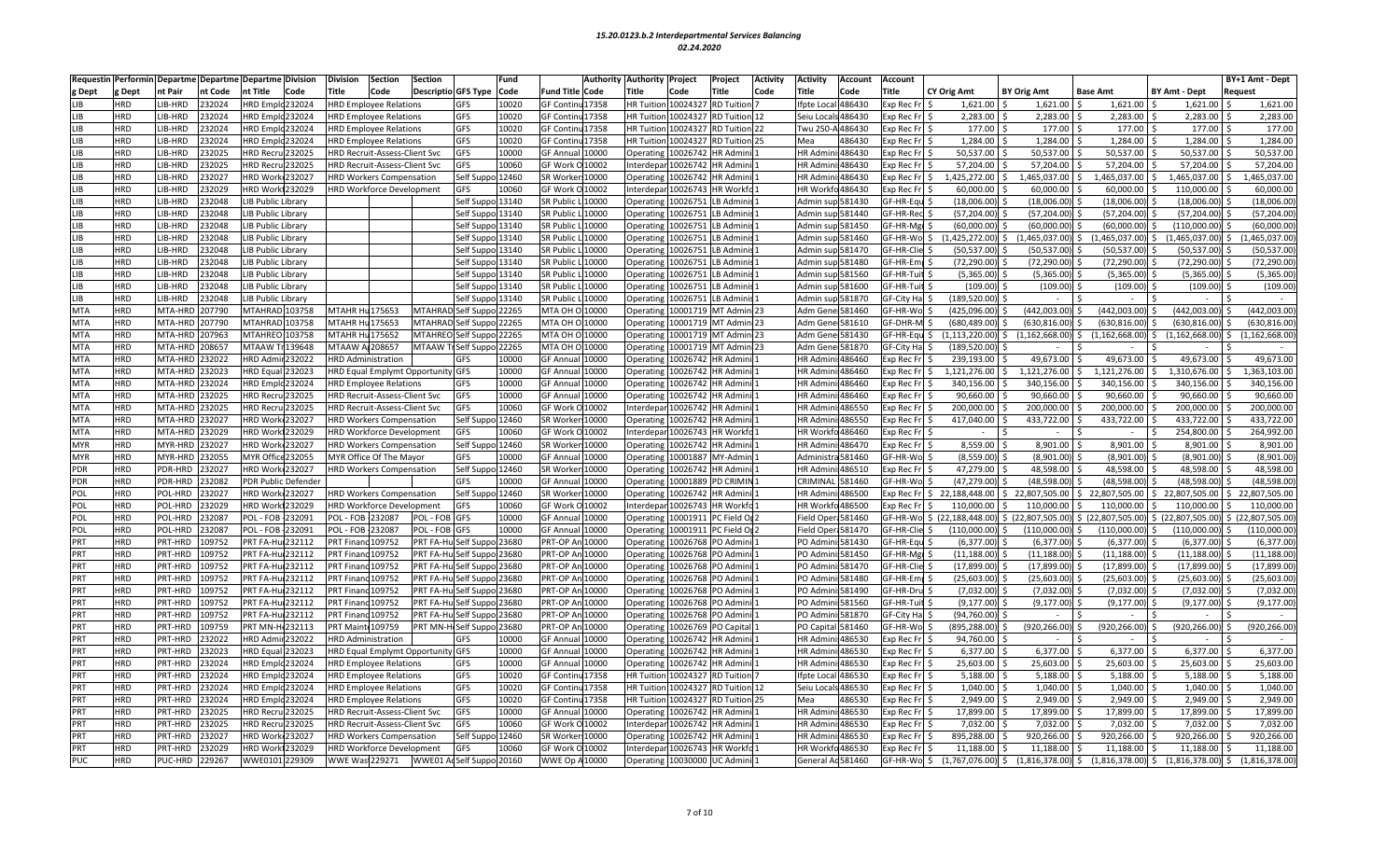| Requestir  |            |         |                  | Performin Departme Departme Departme Division |        | Division                 | Section                              | <b>Section</b>                    |                            | Fund  | Authority                 | <b>Authority</b><br>Project   | Project              | Activity | Activity<br>Account        | <b>Account</b>   |                    |                    |                    |                      | BY+1 Amt - Dept     |
|------------|------------|---------|------------------|-----------------------------------------------|--------|--------------------------|--------------------------------------|-----------------------------------|----------------------------|-------|---------------------------|-------------------------------|----------------------|----------|----------------------------|------------------|--------------------|--------------------|--------------------|----------------------|---------------------|
| g Dept     | Dept       | nt Pair | nt Code          | nt Title                                      | Code   | Title                    | Code                                 |                                   | Descriptio GFS Type Code   |       | <b>Fund Title</b><br>Code | Title<br>Code                 | Title                | Code     | itle:<br>Code              | <b>Title</b>     | <b>CY Orig Amt</b> | <b>BY Orig Amt</b> | <b>Base Amt</b>    | BY Amt - Dept        | Request             |
| PUC        | <b>HRD</b> | PUC-HRD | 229267           | WWE010                                        | 229309 | WWE Wast                 | 1229271                              | WWE01                             | Self Suppo 20160           |       | WWE Op<br>10000           | Operating<br>10030000         | JC Admi              |          | c581480<br>General.        | GF-HR-Em         | (22,125.00         | (22, 125.00)       | (22, 125.00)       | (22, 125.00)         | (22, 125.00)        |
| <b>PUC</b> | <b>HRD</b> | PUC-HRD | 29267            | <b>WWE0101</b>                                | 229309 | <b>WWE Wast229271</b>    |                                      | WWE01 Ad                          | Self Suppo 20160           |       | WWE Op<br>10000           | 10030000<br>Operating         | JC Admin             |          | General Ad 581560          | GF-HR-Tuit       | (13, 625.00)       | (13,625.00)        | $(13,625.00)$ \$   | (13,625.00)          | (13, 625.00)        |
| <b>PUC</b> | HRD.       | PUC-HRD | 232022           | <b>HRD Admi</b>                               | 32022  |                          | <b>HRD Administration</b>            |                                   | <b>GFS</b>                 | 10000 | <b>GF Annua</b><br>10000  | 10026742<br>Operatin          | <b>IR Admin</b>      |          | 486740<br><b>HR</b> Admi   | xp Rec Fr        | 518.434.00         | 20,223.00          | 20.223.00          | 20,223.00            | 20,223.00           |
| <b>PUC</b> | <b>HRD</b> | PUC-HRD | 232023           | <b>HRD</b> Equa                               | 32023  |                          |                                      | HRD Equal Emplymt Opportunity GFS |                            | 10000 | GF Annua<br>10000         | 0026742<br>Operatin           | <b>IR Admir</b>      |          | <b>HR</b> Admi<br>486740   | xp Rec Fr        | 48,155.00          | 48,155.00          | 48,155.00          | 48,155.00            | 48,155.00           |
|            | <b>IRD</b> |         |                  |                                               |        |                          |                                      |                                   |                            |       |                           |                               |                      |          | <b>HR Adm</b>              |                  |                    |                    |                    |                      | 123,492.00          |
| <b>PUC</b> |            | PUC-HRD | 32024            | <b>IRD</b> Empl                               | 32024  |                          | <b>HRD Employee Relations</b>        |                                   | GFS                        | 10000 | <b>GF Annua</b><br>0000   | 0026742<br>Operatin           | <b>R</b> Admir       |          | 486740                     | <b>cp Rec Fr</b> | 123,492.00         | 123,492.00         | 123,492.00         | 123,492.00           |                     |
| <b>PUC</b> | <b>IRD</b> | PUC-HRD | 232024           | <b>HRD Emple</b>                              | 32024  |                          | <b>HRD Employee Relations</b>        |                                   | GFS                        | 10000 | <b>GF Annua</b><br>.0000  | 10026742<br>Operatin          | <b>IR Admir</b>      |          | 486750<br>HR Admi          | xp Rec Fr        | 12,897.00          | 12,897.00          | 12,897.00          | 12,897.00            | 12,897.00           |
| <b>PUC</b> | HRD        | PUC-HRD | 232024           | <b>HRD Emp</b>                                | 32024  |                          | <b>HRD Employee Relations</b>        |                                   | GFS                        | 10000 | <b>GF Annua</b><br>.0000  | Operatin<br>0026742           | <b>IR Admin</b>      |          | <b>HR Admi</b><br>486760   | xp Rec Fr        | 29,348.00          | 29,348.00          | 29,348.00          | 29,348.00            | 29,348.00           |
| PUC        | <b>IRD</b> | PUC-HRD | 32024            | <b>HRD</b> Emplo                              | 232024 |                          | <b>HRD Employee Relations</b>        |                                   | GFS                        | 10000 | <b>GF Annual</b><br>10000 | 10026742<br>Operating         | <b>IR Admin</b>      |          | <b>HR Admi</b><br>1486800  | xp Rec Fr        | 22,125.00          | 22,125.00          | 22,125.00          | 22,125.00            | 22,125.00           |
| PUC        | <b>HRD</b> | PUC-HRD | 232024           | <b>HRD Empl</b>                               | !32024 |                          | <b>HRD Employee Relations</b>        |                                   | GFS                        | 10010 | <b>GF Annua</b><br>.7358  | 0024327<br><b>HR Tuitior</b>  | <b>D</b> Tuitior     |          | 486750<br>Carpente         | xp Rec F         | 116.00             | 116.00             | 116.00             | 116.00               | 116.00              |
| <b>PUC</b> | <b>HRD</b> | PUC-HRD | 232024           | <b>HRD Emple</b>                              | !32024 |                          | <b>HRD Employee Relations</b>        |                                   | GFS                        | 10010 | <b>GF Annua</b><br>17358  | <b>HR Tuition</b><br>0024327  | RD Tuition           |          | s486760<br>Carpenter       | xp Rec Fr        | 234.00             | 234.00             | 234.00             | $234.00$ \$          | 234.00              |
| PUC        | <b>HRD</b> | PUC-HRD | 232024           | <b>HRD</b> Emplo                              | 232024 |                          | <b>HRD Employee Relations</b>        |                                   | GFS                        | 10010 | <b>GF Annua</b><br>17358  | <b>HR Tuition</b>             | 0024327 RD Tuition   |          | Stationar<br>486750        | xp Rec Fr        | 102.00             | 102.00             | 102.00             | 102.00               | 102.00              |
| PUC        | HRD.       | PUC-HRD | 232024           | <b>HRD</b> Empl                               | !32024 |                          | <b>HRD Employee Relations</b>        |                                   | GFS                        | 10010 | 17358<br><b>GF Annua</b>  | <b>HR Tuitio</b>              | 0024327 RD Tuition   |          | Stationa<br>486760         | xp Rec F         | 1.147.00           | 1,147.00           | 1,147.00           | 1.147.00             | 1,147.00            |
| <b>PUC</b> | <b>IRD</b> | PUC-HRD | 32024            | <b>IRD</b> Empl                               | 32024  |                          | <b>HRD Employee Relations</b>        |                                   | GFS                        | 10010 | 17358<br>GF Annua         | 0024327<br><b>HR Tuitio</b>   | <b>RD</b> Tuition    |          | Jnreprese 486740           | xp Rec Fr        | 480.00             | 480.00             | 480.00             | 480.00               | 480.00              |
| PUC        | <b>HRD</b> | PUC-HRD | 232024           | <b>HRD Emple</b>                              | !32024 |                          | <b>HRD Employee Relations</b>        |                                   | GFS                        | 10010 | <b>GF Annua</b><br>17358  | <b>HR Tuition</b><br>0024327  | <b>RD Tuition</b>    |          | 486760<br>Inrepre:         | kp Rec Fi        | 154.00             | 154.00             | 154.00             | 154.00               | 154.00              |
| <b>PUC</b> | <b>HRD</b> | PUC-HRD | 32024            | <b>HRD Empl</b>                               | 32024  |                          | <b>HRD Employee Relations</b>        |                                   | GFS                        | 10010 | <b>GF Annua</b><br>17358  | 0024327<br><b>HR Tuitio</b>   | <b>RD</b> Tuition    |          | 486740<br>Plumber          | xp Rec F         | 384.00             | 384.00             | 384.00             | 384.00               | 384.00              |
| PUC        | <b>HRD</b> | PUC-HRD | 232024           | <b>HRD Empl</b>                               | !32024 |                          | <b>HRD Employee Relations</b>        |                                   | GFS                        | 10010 | <b>GF Annua</b><br>17358  | <b>HR Tuitio</b>              | 0024327 RD Tuition   |          | 486800<br>lumbers          | xp Rec Fr        | 166.00             | 166.00             | 166.00             | 166.00               | 166.00              |
| <b>PUC</b> | <b>HRD</b> | PUC-HRD | 232024           | <b>HRD Emple</b>                              | !32024 |                          | <b>HRD Employee Relations</b>        |                                   | GFS                        | 10010 | GF Annua<br>17358         | <b>HR Tuitio</b><br>0024327   | <b>RD Tuition</b>    |          | 486750<br>Auto Ma          | xp Rec Fr        | 149.00             | 149.00             | 149.00             | 149.00               | 149.00              |
| <b>PUC</b> | <b>HRD</b> | PUC-HRD | 232024           | <b>HRD Emplo</b>                              | 232024 |                          | <b>HRD Employee Relations</b>        |                                   | GFS                        | 10010 | 17358<br><b>GF Annua</b>  | <b>HR Tuitior</b>             | 0024327 RD Tuition   |          | Auto Mach 486760           | xp Rec Fr        | 314.00             | 314.00             | 314.00             | 314.00               | 314.00              |
| <b>PUC</b> | <b>IRD</b> | PUC-HRD | 32024            | <b>HRD Emple</b>                              | 32024  |                          | <b>HRD Employee Relations</b>        |                                   | GFS                        | 10020 | <b>GF Contin</b><br>17358 | 0024327<br><b>HR Tuition</b>  | <b>RD</b> Tuition    |          | lectrical<br>486750        | xp Rec Fr        | 386.00             | 386.00             | 386.00             | 386.00               | 386.00              |
| PUC        | <b>HRD</b> | PUC-HRD | 32024            | <b>HRD Emp</b>                                | 32024  |                          | <b>HRD Employee Relations</b>        |                                   | GFS                        | 10020 | <b>GF Contir</b><br>17358 | <b>HR Tuitio</b><br>0024327   | <b>RD</b> Tuition    |          | Electrica<br>486760        | xp Rec Fr        | 162.00             | 162.00             | 162.00             | 162.00               | 162.00              |
| <b>PUC</b> | <b>IRD</b> | PUC-HRD | 32024            | <b>IRD</b> Emplo                              | 232024 |                          | <b>HRD Employee Relations</b>        |                                   | GFS                        | 10020 | <b>GF Contin</b><br>17358 | <b>HR Tuitior</b>             | 0024327 RD Tuition   |          | fpte Loca<br>486740        | xp Rec Fr        | 24,463.00          | 24,463.00          | 24,463.00          | 24,463.00            | 24,463.00           |
| <b>PUC</b> | <b>IRD</b> | PUC-HRD | 32024            | <b>IRD Empl</b>                               | 32024  |                          | <b>HRD Employee Relations</b>        |                                   | GFS                        | 10020 | <b>GF Contir</b><br>.7358 | 0024327<br><b>HR Tuitior</b>  | የD Tuitior           |          | 486750<br>fpte Loca        | kp Rec F         | 3,782.00           | 3,782.00           | 3,782.00           | 3,782.00             | 3,782.00            |
| <b>PUC</b> | HRD        | PUC-HRD | 32024            | <b>HRD Empl</b>                               | 32024  |                          | <b>HRD Employee Relations</b>        |                                   | GFS                        | 10020 | <b>GF Contin</b><br>17358 | <b>HR Tuitio</b><br>0024327   | <b>D</b> Tuitior     |          | fpte Loca<br>486760        | xp Rec Fr        | 10,096.00          | 10,096.00          | 10,096.00          | 10,096.00            | 10,096.00           |
| <b>PUC</b> | <b>HRD</b> | PUC-HRD | 232024           | <b>HRD</b> Emplo                              | 232024 |                          | <b>HRD Employee Relations</b>        |                                   | GFS                        | 10020 | <b>GF Contin</b><br>17358 | <b>HR Tuitior</b>             | 0024327 RD Tuition   |          | 486800<br>fpte Loca        | xp Rec Fr        | 12,372.00          | 12,372.00          | 12,372.00          | 12,372.00            | 12,372.00           |
| <b>PUC</b> | <b>HRD</b> | PUC-HRD | 232024           | <b>HRD Empl</b>                               | !32024 |                          | <b>HRD Employee Relations</b>        |                                   | GFS                        | 10020 | <b>GF Contir</b><br>17358 | <b>HR Tuitio</b>              | 0024327 RD Tuition   |          | 486740<br>Seiu Loca        | xp Rec F         | 550.00             | 550.00             | 550.00             | 550.00               | 550.00              |
| <b>PUC</b> | <b>HRD</b> | PUC-HRD | 232024           | <b>HRD Emple</b>                              | 32024  |                          | HRD Employee Relations               |                                   | GFS                        | 10020 | 17358<br><b>GF Contin</b> | <b>HR Tuition</b>             | 0024327 RD Tuition   |          | Seiu Locals 486750         | xp Rec Fr        | 161.00             | 161.00             | 161.00             | 161.00               | 161.00              |
| <b>PUC</b> | <b>HRD</b> | PUC-HRD | 232024           | <b>HRD Emple</b>                              | !32024 |                          | <b>HRD Employee Relations</b>        |                                   | GFS                        | 10020 | <b>GF Contin</b><br>17358 | 10024327<br><b>HR Tuitior</b> | RD Tuition           |          | 486760<br>Seiu Loca        | xp Rec Fr        | 310.00             | 310.00             | 310.00             | 310.00               | 310.00              |
|            | <b>HRD</b> | PUC-HRD |                  | <b>HRD Empl</b>                               | !32024 |                          |                                      |                                   | GFS                        |       | <b>GF Contin</b><br>17358 | <b>HR Tuitio</b><br>0024327   | <b>RD</b> Tuition    | 12       | 486800                     | xp Rec F         | 152.00             | 152.00             |                    | 152.00               | 152.00              |
| <b>PUC</b> | <b>HRD</b> |         | 232024<br>232024 | <b>HRD</b> Emplo                              |        |                          | <b>HRD Employee Relations</b>        |                                   |                            | 10020 | <b>GF Contin</b>          | 0024327                       |                      |          | Seiu Loca                  |                  | 108.00             | 108.00             | 152.00<br>108.00   | 108.00               | 108.00              |
| <b>PUC</b> |            | PUC-HRD |                  |                                               | !32024 |                          | <b>HRD Employee Relations</b>        |                                   | GFS                        | 10020 | 17358                     | <b>HR Tuitior</b>             | <b>RD</b> Tuition    |          | <b>Feamsters</b><br>486750 | xp Rec Fr        |                    |                    |                    |                      |                     |
| <b>PUC</b> | <b>HRD</b> | PUC-HRD | 32024            | <b>HRD Empl</b>                               | 32024  |                          | <b>HRD Employee Relations</b>        |                                   | GFS                        | 10020 | <b>GF Contin</b><br>17358 | <b>HR Tuitio</b><br>0024327   | <b>D</b> Tuition     |          | 486760<br><b>Teamster</b>  | <b>kp Rec Fr</b> | 304.00             | 304.00             | 304.00             | 304.00               | 304.00              |
| <b>PUC</b> | <b>HRD</b> | PUC-HRD | 32024            | <b>IRD</b> Empl                               | 32024  |                          | <b>HRD Employee Relations</b>        |                                   | GFS                        | 10020 | 17358<br><b>GF Contir</b> | <b>HR Tuitio</b><br>0024327   | <b>RD</b> Tuition    |          | eamster:<br>486800         | xp Rec Fr        | 113.00             | 113.00             | 113.00             | 113.00               | 113.00              |
| <b>PUC</b> | <b>HRD</b> | PUC-HRD | 232024           | <b>HRD Empl</b>                               | 32024  |                          | <b>HRD Employee Relations</b>        |                                   | GFS                        | 10020 | <b>GF Contin</b><br>17358 | 0024327<br><b>HR Tuition</b>  | <b>RD</b> Tuition    |          | <b>Twu 250</b><br>486760   | xp Rec Fr        | 104.00             | 104.00             | 104.00             | 104.00               | 104.00              |
| <b>PUC</b> | <b>HRD</b> | PUC-HRD | 32024            | <b>HRD Emp</b>                                | 32024  |                          | <b>HRD Employee Relations</b>        |                                   | GFS                        | 10020 | <b>GF Contir</b><br>17358 | <b>HR Tuitic</b><br>0024327   | RD Tuitior           |          | Mea<br>486740              | xp Rec Fr        | 6,898.00           | 6,898.00           | 6,898.00           | 6,898.00             | 6,898.00            |
| PUC        | <b>HRD</b> | PUC-HRD | 32024            | <b>IRD</b> Emple                              | 32024  |                          | <b>HRD Employee Relations</b>        |                                   | GFS                        | 10020 | <b>GF Contin</b><br>17358 | 0024327<br><b>HR Tuitio</b>   | <b>RD</b> Tuition    |          | Mea<br>486750              | xp Rec Fr        | 1,932.00           | 1,932.00           | 1,932.00           | 1,932.00             | 1,932.00            |
| PUC        | <b>HRD</b> | PUC-HRD | 232024           | <b>HRD Empl</b>                               | !32024 |                          | <b>HRD Employee Relations</b>        |                                   | GFS                        | 10020 | <b>GF Contin</b><br>17358 | 0024327<br><b>HR Tuitior</b>  | <b>RD</b> Tuition    |          | 486760<br>Mea              | xp Rec Fr        | 3,171.00           | 3,171.00           | 3,171.00           | $3,171.00$ \$        | 3,171.00            |
| <b>PUC</b> | <b>HRD</b> | PUC-HRD | 32024            | <b>HRD Emp</b>                                | !32024 |                          | <b>HRD Employee Relations</b>        |                                   | GFS                        | 10020 | <b>GF Contir</b><br>17358 | <b>HR Tuitic</b><br>002432    | የD Tuitior           |          | 486800<br>Mea              | xp Rec Fr        | 822.00             | 822.00             | 822.00             | 822.00               | 822.00              |
| <b>PUC</b> | <b>HRD</b> | PUC-HRD | 32025            | <b>HRD Recru</b>                              | 232025 |                          | HRD Recruit-Assess-Client Svc        |                                   | GFS                        | 10000 | 10000<br><b>GF Annual</b> | 0026742<br>Operating          | <b>IR Admin</b>      |          | <b>HR Admi</b><br>486740   | xp Rec Fr        | 131,333.00         | 131,333.00         | 131,333.00         | 131,333.00           | 131,333.00<br>-Ś    |
| <b>PUC</b> | <b>IRD</b> | PUC-HRD | 232025           | <b>HRD Recr</b>                               | 32025  |                          | <b>HRD Recruit-Assess-Client Svc</b> |                                   | GFS                        | 10060 | <b>GF Work</b><br>10002   | 0026742<br>Interdepa          | <b>IR Admir</b>      |          | HR Admi<br>486740          | xp Rec F         | 276,143.00         | 276,143.00         | 276,143.00         | 276,143.00           | 276,143.00          |
| <b>PUC</b> | <b>HRD</b> | PUC-HRD | 32027            | <b>HRD Work</b>                               | 32027  |                          | <b>HRD Workers Compensation</b>      |                                   | Self Suppo 12460           |       | SR Worke<br>.0000         | 0026742<br>Operatin           | IR Admin             |          | <b>HR</b> Admi<br>486740   | xp Rec Fr        | 530,557.00         | 545,359.00         | 545,359.00         | 545,359.00           | 545,359.00          |
| <b>PUC</b> | <b>HRD</b> | PUC-HRD | 232027           | <b>HRD Work</b>                               | 232027 |                          | <b>HRD Workers Compensation</b>      |                                   | Self Suppo 12460           |       | SR Worke<br>10000         | 10026742<br>Operatin          | <b>IR Admin</b>      |          | HR Adm<br>486750           | xp Rec Fr        | 779.848.00         | 801.605.00         | 801.605.00         | 801.605.00           | 801.605.00          |
| <b>PUC</b> | <b>HRD</b> | PUC-HRD | 232027           | <b>HRD Work</b>                               | !32027 |                          | <b>HRD Workers Compensation</b>      |                                   | Self Suppo                 | 12460 | SR Worke<br>10000         | Operatin<br>0026742           | <b>IR Admin</b>      |          | <b>HR</b> Admi<br>486760   | xp Rec F         | 2,406,452.00       | 2,473,592.00       | 2,473,592.00       | 2,473,592.00<br>Ŝ.   | 2,473,592.00<br>Ŝ   |
| <b>PUC</b> | <b>HRD</b> | PUC-HRD | 32027            | <b>HRD Worl</b>                               | !32027 |                          | <b>HRD Workers Compensation</b>      |                                   | Self Suppo 12460           |       | SR Worke<br>10000         | 10026742<br>Operatin          | <b>IR Admir</b>      |          | <b>HR Admi</b><br>486800   | xp Rec Fr        | 1,767,076.00       | 1,816,378.00       | 1,816,378.00       | 1,816,378.00<br>Ŝ    | 1,816,378.00<br>Ŝ.  |
| <b>PUC</b> | <b>HRD</b> | PUC-HRD | 232029           | <b>HRD Worl</b>                               | 132029 |                          | <b>HRD Workforce Development</b>     |                                   | <b>GFS</b>                 | 10060 | <b>GF Work</b><br>10002   | 10026743<br>Interdepa         | IR Workfo            |          | <b>HR Work</b><br>o486740  | xp Rec F         |                    |                    |                    |                      |                     |
| <b>PUC</b> | <b>HRD</b> | PUC-HRD | 232127           | PUB0101                                       | 32176  | PUB Public 232130        |                                      | PUB01 Ger                         | Self Suppo 27180           |       | PUC Oper<br>10000         | 0026772<br>Operatin           | <b>JB Admin</b>      |          | General MI581460           | <b>SF-HR-Wo</b>  | (530.557.00        | (545.359.00)       | $(545.359.00)$ \$  | (545.359.00)         | (545.359.00<br>ς    |
| <b>PUC</b> | <b>HRD</b> | PUC-HRD | 232396           | WTR01 A                                       | 232429 | <b>WTR Wate 232396</b>   |                                      | WTR01 Ad                          | Self Suppo 25940           |       | WTR Op A<br>10000         | 10029994<br>Operatin          | JW Admin 10          |          | General Re581460           | F-HR-Wo          | (2,406,452.00)     | 2,473,592.00)      | (2,473,592.00)     | (2,473,592.00)<br>ς. | (2,473,592.00<br>ς. |
| <b>PUC</b> | <b>HRD</b> | PUC-HRD | 232396           | WTR01 A                                       | 232429 | <b>WTR Wate 232396</b>   |                                      | WTR01 Ad                          | Self Suppo 25940           |       | WTR Op A<br>10000         | 0029994<br>Operatin           | <b>JW Admir</b>      |          | General<br>e 581480        | F-HR-Em          | (45, 344.00)       | (45, 344.00)       | (45, 344.00)       | (45, 344.00)         | (45,344.00          |
| <b>PUC</b> | <b>HRD</b> | PUC-HRD | 76641            | PUB0405                                       | 232176 | PUB Public 232149        |                                      | PUB04 Infi                        | Self Suppo 27180           |       | PUC Oper<br>10000         | 10026778<br>Operatin          | JB Infrastr          |          | Resource<br>581440         | F-HR-Rec         | (241,067.00        | (241,067.00)       | (241,067.00)       | (241.067.00)         | (241,067.00         |
| PUC        | <b>HRD</b> | PUC-HRD | 76641            | PUB0405                                       | 32176  | <b>OUB Publi</b>         | 232149                               | PUB04 Int                         | Self Suppo 27180           |       | PUC Oper<br>10000         | 0026778<br>Operatin           | JB Infrastr          |          | 581560<br><b>lesource</b>  | F-HR-Tuit        | (10, 180.00)       | (10, 180.00)       | (10, 180.00)       | (10, 180.00)         | (10, 180.00)        |
| <b>PUC</b> | <b>HRD</b> | PUC-HRD | 192644           | <b>UB0106</b>                                 | 32176  | <b>PUB Publi</b>         | 232130                               | PUB01 Ge                          | Self Suppo 27180           |       | PUC Oper<br>10000         | Operatir<br>0026772           | JB Admin             |          | Human R<br>:581430         | <b>SF-HR-Equ</b> | (46,793.00         | (46, 793.00)       | (46, 793.00)       | (46, 793.00)         | (46, 793.00)        |
| PUC        | <b>IRD</b> | PUC-HRD | 92644            | PUB01060                                      | 232176 | <b>PUB Public</b>        | 232130                               | PUB01 Ger                         | Self Suppo 27180           |       | PUC Oper<br>10000         | 10026772<br>Operating         | <b>JB Admini</b>     |          | <b>Human Res581440</b>     | F-HR-Rec         | (15,000.00         | (15,000.00)        | (15,000.00)        | (15,000.00)          | (15,000.00)         |
| PUC        | <b>IRD</b> | PUC-HRD | 192644           | UB0106                                        | !32176 | <b>PUB Publi</b>         | 232130                               | <b>UB01 Ge</b>                    | self Suppo                 | 27180 | PUC Oper<br>.0000         | 0026772<br>Operatin           | <b>JB Admir</b>      |          | 581450<br>luman F          | F-HR-Mg          | (20,000.00)        | (20,000.00)        | (20,000.00)        | (20,000.00)          | (20,000.00)         |
| <b>PUC</b> | HRD        | PUC-HRD | 192644           | PUB01060                                      | !32176 | <b>PUB Public</b>        | 232130                               | PUB01 Ger                         | Self Suppo 27180           |       | PUC Oper<br>10000         | Operatin<br>0026772           | JB Admini            |          | <b>Human Res581470</b>     | F-HR-Clie        | (131,333.00        | (131, 333.00)      | $(131, 333.00)$ \$ | (131, 333.00)        | 131,333.00          |
| PUC        | <b>HRD</b> | PUC-HRD | 92644            | PUB01060                                      | 232176 | <b>PUB Publid</b>        | 232130                               | PUB01 Ger                         | Self Suppo 27180           |       | PUC Oper<br>10000         | 10026772<br>Operatin          | <b>JB Admini</b>     |          | 581480<br>Human R          | F-HR-Em          | (407,772.00)       | (99,081.00)        | (99,081.00)        | (99,081.00)          | (99,081.00          |
| <b>PUC</b> | <b>HRD</b> | PUC-HRD | 92644            | <b>UB0106</b>                                 | 32176  | <b>PUB Publid</b>        | 232130                               |                                   | PUB01 Ger Self Suppo 27180 |       | 10000<br>PUC Oper         | Operatin<br>0026772           | <b>JB Admini</b>     |          | Human R<br>:581490         | GF-HR-Dr         | (20,076.00)        | (20,076.00)        | (20,076.00)        | (20,076.00)          | (20,076.00)         |
| <b>PUC</b> | HRD        | PUC-HRD | 292644           | PUB01060                                      | !32176 | <b>PUB Public 232130</b> |                                      |                                   | PUB01 Ger Self Suppo 27180 |       | PUC Opera<br>10000        | Operating                     | 10026772 UB Admini 6 |          | Human Re: 581560           | F-HR-Tuit        | (45, 342.00)       | (45, 342.00)       | (45, 342.00)       | $(45,342.00)$ \$     | (45, 342.00)        |
|            |            |         |                  |                                               |        |                          |                                      |                                   |                            |       |                           |                               |                      |          |                            |                  |                    |                    |                    |                      |                     |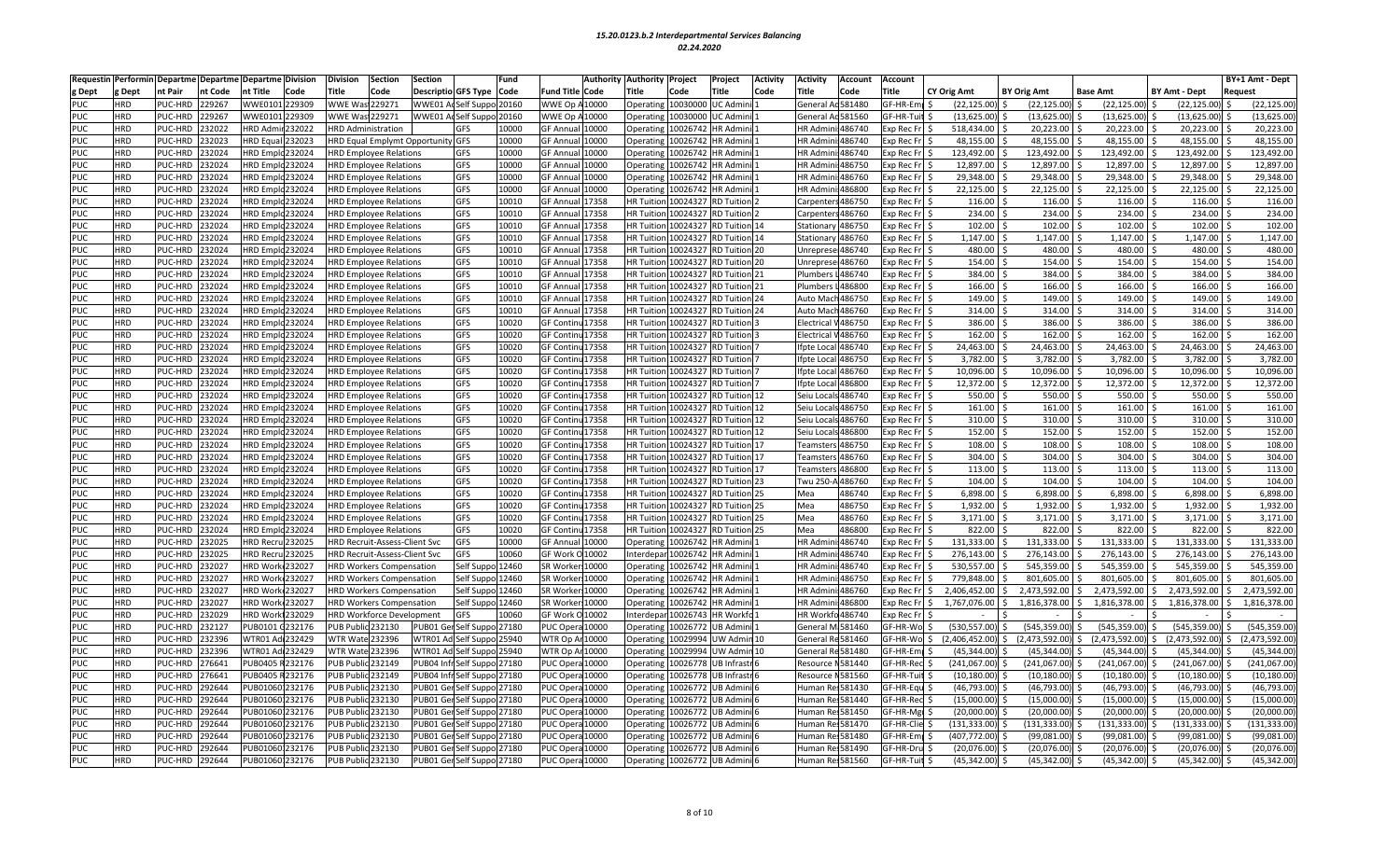| nt Pair<br>nt Title<br><b>Fitle</b><br><b>Descriptio GFS Type</b><br>Title<br>g Dept<br>Dept<br>nt Code<br>Code<br>Code<br>Code<br>Fund Title<br>Code<br>Code<br>Title<br>Code<br>ïtle<br>Code<br><b>Title</b><br>CY Orig Amt<br><b>BY Orig Amt</b><br><b>Base Amt</b><br><b>BY Amt - Dept</b><br>Request<br><b>PUC</b><br><b>HRD</b><br>PUC-HRD<br>292644<br>PUB01060<br>232176<br>PUB Publi<br>232130<br>PUB01 Ge<br>Self Suppo 27180<br>PUC Oper<br>10000<br>Operating<br>10026772<br><b>UB Admin</b><br>:581600<br><b>GF-HR-Tu</b><br>(3, 249.00)<br>(3, 249.00)<br>(3, 249.00)<br>(3, 249.00)<br>(3, 249.00)<br>Human R<br>PUB01060<br>(189,520.00<br><b>PUC</b><br><b>IRD</b><br>PUC-HRD<br>192644<br>232176<br><b>PUB Publid</b><br>232130<br>PUB01 Ger<br>PUC Oper<br>10000<br>10026772<br>JB Admin<br><b>Human Res581870</b><br>GF-City Ha<br>Self Suppo 27180<br>Operating<br>GF-HR-Wo<br><b>PUC</b><br>298646<br>HHP10 He<br>298646<br><b>HHWP Op</b><br>10029992<br>(568, 335.00)<br>(525,000.00)<br>(525,000.00<br><b>IRD</b><br>PUC-HRD<br>231637<br><b>HHP Hetc</b><br>HHP10 He<br>elf Suppo 24970<br>10000<br>Operatin<br><b>JH Admini</b><br>General Jol 581460<br>$\sim$<br><b>PUC</b><br><b>HRD</b><br>PUC-HRD<br>!98646<br>HHP10 He<br>231637<br><b>HHP Hetc</b><br>298646<br>HHP10 H<br>HHWP Op<br>10000<br>0029992<br>JH Admir<br>GF-HR-Em<br>(9.394.00)<br>(9.394.00)<br>(9, 394.00)<br>Self Suppo 24970<br>Operatin<br>General J<br>Joi 581480<br>$\sim$<br>$\sim$<br><b>HRD</b><br>PUC-HRD<br>98646<br>HP10 Het 231637<br>HHWP Op 10000<br>10029992<br>JH Admini<br>F-HR-Wo<br>(552,909.00<br>(568, 335.00)<br><b>PUC</b><br>HHP Hetch 298646<br>HHP10 Het<br>elf Suppo 24970<br>Operating<br>Contract D 581460<br>$\sim$<br>$\sim$<br><b>PUC</b><br>PUC-HRD<br>98646<br>HP10 H<br>298646<br>HHWP Op<br>0029992<br>D 581480<br>F-HR-Em<br>(9,394.00)<br>(9,394.00)<br><b>IRD</b><br>!31637<br><b>HHP Hetc</b><br>HHP10 H<br>elf Suppo 24970<br>10000<br><b>H</b> Admir<br>Operatin<br>Contract<br><b>HRD</b><br>98647<br>HP0901<br><b>HHWP Op</b><br><b>SF-HR-Wo</b><br>(226,939.00<br>(233, 270.00)<br><b>PUC</b><br>PUC-HRD<br>231637<br>HHP Hetch 298651<br>HHP09 H<br>elf Suppo 24970<br>10000<br>Operatin<br>0029992<br>(233, 270.00)<br>JH Admin<br>General Po 581460<br>$\sim$<br><b>HRD</b><br>PUC-HRD<br>98647<br>HP0901<br>HHWP Op<br>10000<br><b>GF-HR-Emp</b><br>(3,503.00)<br>(3,503.00)<br><b>PUC</b><br>231637<br>HHP Hetch 298651<br>HHP09 He<br>elf Suppo 24970<br>Operating<br>0029992<br>JH Admin<br>General Po 581480<br>(3,503.00)<br>$\sim$<br><b>PUC</b><br><b>IRD</b><br>PUC-HRD<br>98647<br>HHP0901<br>31637<br><b>HHP Hetc</b><br>298651<br><b>HHP09 H</b><br>elf Suppo<br>24970<br>HHWP Op<br>10000<br>0029992<br><b>H Admi</b><br>a581560<br>F-HR-Tu<br>(6,736.00)<br>(6,736.00)<br>(6,736.00)<br>Operatin<br>General<br>(233,270.00<br><b>PUC</b><br><b>HRD</b><br>!98650<br>HHP0907<br>HHP Hetch 298651<br>elf Suppo 24970<br>HHWP Op<br>0029985<br>(233, 270.00)<br>PUC-HRD<br>31637<br><b>HHP09 H</b><br>10000<br>Operatin<br>JH City Pro<br>Streetlight: 581460<br>F-HR-Wo<br>$\sim$<br>$\sim$<br>$\sim$<br><b>PUC</b><br><b>HRD</b><br>PUC-HRD<br>298650<br>HHP0907<br>298651<br>HHWP Op<br>F-HR-Emt<br>(3,503.00)<br>(3,503.00)<br>231637<br><b>HHP Hetc</b><br>HHP09 He<br>elf Suppo 24970<br>10000<br>Operatin<br>0029985<br>JH City Pro<br>Streetligh<br>t:581480<br>$\sim$<br>$\sim$<br><b>HRD</b><br>PUC-HRD<br>98650<br>HHP0907<br>231637<br>HP Hetch 298651<br>HHP09 He<br>Self Suppo 24970<br>HHWP Op<br>10000<br>0029985<br>:581560<br>GF-HR-Tuit<br>(6,736.00)<br>(6,736.00)<br><b>PUC</b><br>Operatin<br>JH City Proe<br>Streetligh<br>$\sim$<br><b>REC Park 9</b><br>109,356.00<br><b>REC</b><br><b>IRD</b><br>REC-HRD<br>150705<br>107912<br>REC Opera 150705<br>REC Park S Self Suppo 13370<br>SR Open St 10000<br>Operatin<br>10001737 RP Parks 8<br><b>RP Parks</b><br>&581480<br>F-HR-Emp<br>(109,356.00<br>(109, 356.00)<br>(109, 356.00)<br>109,356.00)<br><b>HRD</b><br>REC-HRD<br>!32022<br><b>HRD Adm</b><br>32022<br>GFS<br>10000<br>GF Annua<br>10000<br>0026742<br><b>IR Admin</b><br><b>HR Adm</b><br>486630<br>94,760.00<br><b>HRD Administration</b><br>Operatin<br>kp Rec Fr<br>109,356.00<br><b>REC</b><br>REC-HRD<br><b>HRD</b> Emplo<br><b>GFS</b><br>10000<br>109,356.00<br>109,356.00<br>109,356.00<br><b>HRD</b><br>232024<br>232024<br><b>GF Annua</b><br>10000<br>Operatin<br>10026742<br><b>IR Admin</b><br>486630<br>xp Rec Fr<br>109,356.00<br><b>HRD Employee Relations</b><br>HR Admi<br>S.<br><b>REC</b><br>7,528.00<br>7,528.00<br><b>HRD</b><br>REC-HRD<br>!32025<br><b>HRD Recru</b><br>!32025<br>HRD Recruit-Assess-Client Svc<br>GFS<br>10060<br>GF Work O<br>10002<br>10026742<br><b>IR Admin</b><br><b>HR</b> Admi<br>486630<br>xp Rec Fr<br>7,528.00<br>7,528.00<br>7,528.00<br>Interdepai<br>3,269,246.00<br>3,367,323.00<br>3,367,323.00<br><b>REC</b><br>HRD<br>REC-HRD<br>!32027<br><b>HRD Wor</b><br>32027<br>Self Sur<br>12460<br>SR Worke<br>10000<br>0026742<br><b>IR Admir</b><br>HR Adm<br>486630<br>xp Rec Fr<br>3,367,323.00<br>3,367,323.00<br>HRD Workers Compensation<br>Operatin<br>Ŝ.<br><b>REC</b><br>REC-HRD<br>(7,528.00<br><b>HRD</b><br>162661<br>REC Huma<br>232199<br>REC Admin 262661<br><b>REC Huma</b><br>GFS<br>10080<br>GF Overhe<br>0001738<br><b>RP</b> Admi<br>581490<br><b>SF-HR-Dru</b><br>(7,528.00)<br>(7,528.00)<br>(7,528.00)<br>(7,528.00)<br>.0002<br>Interdepar<br><b>RP</b> Admin<br><b>REC</b><br>262683<br>GF Overho<br>(3.269.246.00)<br>(3,367,323.00<br>REC-HRD<br><b>REC Health</b><br>132199<br>REC Admin 262683<br><b>REC Health GFS</b><br>10080<br>10001738<br>581460<br><b>F-HR-Wo</b><br>$(3,367,323.00)$ \$<br>$(3,367,323.00)$ \$<br>(3,367,323.00)<br><b>HRD</b><br>.0002<br>Interdepai<br><b>RP</b> Admin<br><b>RP</b> Admi<br>\$.<br><b>REC</b><br><b>HRD</b><br>REC-HRD<br>162684<br><b>REC Finand</b><br>232199<br><b>REC Admin 262684</b><br><b>REC Financ GFS</b><br>10080<br>GF Overh<br>10002<br>10001738<br><b>RP</b> Admin<br><b>RP</b> Admir<br>\$581870<br><b>GF-City Hal</b><br>(94, 760.00)<br>(220,000.00)<br>220,000.00<br>Interdepa<br>!32025<br><b>HRD Recru</b><br>10000<br>210,437.00<br>210,437.00<br>210,437.00<br>210,437.00<br><b>REG</b><br><b>IRD</b><br>REG-HRD<br>232025<br>HRD Recruit-Assess-Client Svc<br>GFS<br><b>GF Annual</b><br>10000<br>Operating<br>10026742<br><b>IR Admin</b><br><b>IR Admi</b><br>1486610<br>xp Rec Fr<br>210,437.00<br>132302<br>10000<br>210,437.00<br><b>REG</b><br><b>IRD</b><br>REG-HRD<br><b>REG Elect</b><br>32302<br>GFS<br><b>GF Annua</b><br>0026787<br><b>RG</b> Elect<br>581470<br>F-HR-Clie<br>(210,437.00<br>(210, 437.00)<br>(210, 437.00)<br>(210, 437.00)<br><b>REG Elections Services</b><br>.0000<br>Operatin<br><b>G</b> Electic<br><b>RET</b><br><b>HRD</b> Equa<br>10000<br>2,251.00<br>2,251.00<br>HRD<br>RET-HRD<br>!32023<br>HRD Equal Emplymt Opportunity GFS<br>GF Annua<br>0026742<br><b>HR</b> Admi<br>486640<br>xp Rec Fr<br>2,251.00<br>2,251.00<br>2,251.00<br>32023<br>.0000<br>Operatin<br><b>IR Admin</b><br><b>RET</b><br>RET-HRD<br>9,036.00<br>9,036.00<br>9,036.00<br>HRD.<br>!32024<br><b>HRD Emplo</b><br>232024<br><b>HRD Employee Relations</b><br>GFS<br>10000<br><b>GF Annua</b><br>10000<br>Operatin<br>10026742<br><b>IR Admin</b><br><b>HR Admi</b><br>486640<br>xp Rec Fr<br>9,036.00<br>9,036.00<br>6,317.00<br><b>RET</b><br><b>HRD</b><br>RET-HRD<br>32025<br><b>HRD Recr</b><br>32025<br>GFS<br>10000<br>GF Annua<br>.0000<br>0026742<br><b>IR Admir</b><br>HR Adm<br>486640<br>xp Rec F<br>6,317.00<br>6,317.00<br>6,317.00<br>6,317.00<br>HRD Recruit-Assess-Client Svc<br>Operatin<br>54,906.00<br>54,906.00<br>54,906.00<br><b>RET</b><br><b>HRD</b><br>RET-HRD<br>32027<br><b>HRD Work</b><br>Self Suppo<br>12460<br>SR Worke<br>0026742<br>1486640<br>xp Rec Fr<br>53,415.00<br>54,906.00<br>!32027<br><b>HRD Workers Compensation</b><br>10000<br>Operatin<br><b>IR Admin</b><br><b>HR Admi</b><br>3,300.00<br><b>RET</b><br><b>HRD</b><br>RET-HRD<br>!32029<br><b>HRD Work</b><br>GFS<br>10060<br><b>GF Work</b><br>10026743<br>HR Workfo486640<br>3,300.00<br>3,300.00<br>3,300.00<br>3,300.00<br>232029<br>10002<br><b>IR Workfo</b><br>xp Rec Fr<br>HRD Workforce Development<br>nterdepa<br><b>RET</b><br><b>HRD</b><br>RET-HRD<br>32318<br><b>RET Retire</b><br>232318<br>Self Suppo 31330<br>10000<br>0026788<br><b>RS Admini</b><br><b>RS</b> Admir<br>s581430<br>GF-HR-Equ<br><b>RET Retirement Services</b><br>Employee<br>Operatin<br>$\sim$<br>$\sim$<br>ς<br>$\sim$<br><b>RET</b><br><b>HRD</b><br>RET-HRD<br>32318<br><b>RET Retire</b><br>232318<br>Self Suppo 31330<br>10000<br>10026788<br>S Admini<br><b>RS Admin</b><br>is 581450<br>F-HR-Mgr<br><b>RET Retirement Services</b><br>Employee<br>Operating<br>Ŝ<br>$\sim$<br>$\sim$<br>$\sim$<br>$\sim$<br><b>RET</b><br>RET-HRD<br>F-HR-W<br><b>HRD</b><br>32318<br><b>RET Retire</b><br>32318<br>Self Suppo<br>31330<br>0026788<br>S Admin<br><b>RS Admi</b><br>581460<br>mployee<br>10000<br>Operatin<br><b>RET Retirement Services</b><br><b>RET</b><br><b>HRD</b><br>RET-HRD<br>32318<br><b>RET Retire</b><br>232318<br>0026788<br><b>RS Admini</b><br>is 581470<br><b>GF-HR-Clie</b><br><b>RET Retirement Services</b><br>Self Suppo 31330<br>Employee<br>10000<br>Operatin<br><b>RS Admin</b><br>$\sim$<br>Ś,<br>$\sim$<br>$\sim$<br>$\sim$<br>RET<br>HRD<br>RET-HRD<br>!32318<br><b>RET Retire</b><br>132318<br>Self Suppo 31330<br>10000<br>Operatin<br>10026788<br><b>RS</b> Admini<br><b>RS Admin</b><br>\$581480<br>F-HR-Emp<br><b>RET Retirement Services</b><br>Employee<br>$\sim$<br>$\sim$<br>-Ś<br>32320<br>(2, 251.00)<br><b>RET</b><br><b>HRD</b><br>RET-HRD<br><b>RET Admir</b><br>232320<br>Self Suppo 31330<br>10000<br>0026788<br>S Admin<br><b>RS Admir</b><br>581430<br>F-HR-Equ<br>(2, 251.00)<br>(2,251.00)<br>(2,251.00)<br>$(2,251.00)$ \$<br><b>RET Administration</b><br>Employee<br>Operatin<br>(3,300.00)<br><b>RET</b><br><b>HRD</b><br>RET-HRD<br>32320<br><b>RET Admir</b><br>232320<br>0026788<br><b>S Admini</b><br>is 581450<br>F-HR-Mgr<br>(3,300.00)<br>(3,300.00)<br>(3,300.00)<br>(3,300.00)<br>Self Suppo 31330<br>Employee:<br>10000<br>Operating<br><b>RS Admin</b><br>RET Administration<br><b>RET</b><br>132320<br>(54,906.00<br>RET-HRD<br><b>RET Admi</b><br>32320<br>10026788<br>s581460<br>F-HR-Wo<br>(53,415.00<br>(54, 906.00)<br>(54,906.00)<br>(54, 906.00)<br><b>HRD</b><br>Self Suppo 31330<br>10000<br><b>S</b> Admin<br><b>RS Admir</b><br>RET Administration<br>mployee<br>Operatin<br>(6, 317.00)<br><b>RET</b><br><b>HRD</b><br>RET-HRD<br>32320<br><b>RET Admir</b><br>232320<br>Self Suppo 31330<br>10000<br>0026788<br>RS Admini<br><b>RS</b> Admir<br>\$581470<br>GF-HR-Clie<br>(6, 317.00)<br>(6,317.00)<br>(6,317.00)<br>(6,317.00)<br><b>RET Administration</b><br>Employee<br>Operatin<br>132320<br><b>RET Admir</b><br>(9,036.00)<br><b>RET</b><br><b>HRD</b><br>RET-HRD<br>232320<br><b>RET Administration</b><br>Self Suppo 31330<br>Employee:<br>10000<br>Operatin<br>0026788<br>RS Admini<br><b>RS Admir</b><br>\$581480<br><b>GF-HR-Emp</b><br>(9,036.00)<br>(9,036.00)<br>(9,036.00)<br>(9,036.00)<br><b>RNT</b><br><b>HRD</b><br>RNT-HRD<br>32024<br><b>HRD Empl</b><br>32024<br>10000<br><b>GF Annua</b><br>.0000<br>0026742<br><b>HR Adm</b><br>486570<br>3,589.00<br>3,589.00<br>3,589.00<br>3,589.00<br>3,589.00<br><b>HRD Employee Relations</b><br>GFS<br>Operatin<br><b>IR Admir</b><br>xp Rec Fr<br>11,948.00<br>11,948.00<br>11,948.00<br>11,948.00<br><b>RNT</b><br>HRD<br>RNT-HRD<br>!32024<br><b>HRD Emple</b><br>GFS<br>10020<br><b>GF Contin</b><br><b>HR Tuitio</b><br>0024327<br>xp Rec Fr<br>11,948.00<br>!32024<br><b>HRD Employee Relations</b><br>17358<br><b>D</b> Tuition<br>Mea<br>486570<br>44,599.00<br><b>RNT</b><br>HRD<br>232025<br>44,599.00<br>44,599.00<br>44,599.00<br>44,599.00<br>RNT-HRD<br><b>HRD Recru</b><br>232025<br>HRD Recruit-Assess-Client Svc<br>GFS<br>10000<br>GF Annua<br>10000<br>Operatin<br>0026742<br><b>IR Admin</b><br><b>HR</b> Admi<br>486570<br>xp Rec Fr<br>2,200.00<br><b>RNT</b><br><b>HRD</b><br><b>RNT-HRD</b><br>!32029<br><b>IRD Work1232029</b><br>GFS<br>10060<br><b>GF Work</b><br>10002<br>0026743<br><b>IR Workfo</b><br>HR Workfo486570<br>xp Rec Fr<br>2,200.00<br>2,200.00<br>2,200.00<br>2,200.00<br><b>HRD Workforce Development</b><br>Interdepa<br>(2, 200.00)<br><b>HRD</b><br>RNT-HRD<br>232325<br>Self Suppo 10850<br>SR Rent A<br>10026789 RN Rent St<br>F-HR-Mgi<br>(2, 200.00)<br>(2,200.00)<br>(2,200.00)<br>$(2,200.00)$ \$<br><b>RNT</b><br>RNT Rent Arbitration Board<br>10000<br>Operatin<br>RN Rent St 581450<br>(44, 599.00)<br>(44,599.00<br><b>RNT</b><br><b>HRD</b><br>RNT-HRD<br>232325<br>Self Suppo 10850<br>SR Rent A<br>10026789<br><b>RN Rent St 581470</b><br><b>GF-HR-Clie</b><br>(44,599.00<br>(44,599.00)<br>(44,599.00)<br><b>RNT Rent Arbitration Board</b><br>10000<br>Operatin<br>RN Rent St<br>(3,589.00)<br><b>RNT</b><br><b>HRD</b><br>RNT-HRD<br>32325<br>Self Suppo<br>10850<br>SR Rent A<br>.0000<br>Operatin<br>0026789<br>RN Rent S<br>RN Rent<br>St 581480<br><b>GF-HR-Em</b><br>(3,589.00)<br>(3,589.00)<br>(3,589.00)<br>(3,589.00)<br>RNT Rent Arbitration Board<br>32325<br>(11,948.00)<br>(11,948.00)<br>(11,948.00)<br>(11,948.00)<br><b>RNT</b><br>HRD.<br>RNT-HRD<br><b>RNT Rent Arbitration Board</b><br>Self Suppo 10850<br>SR Rent A<br>10000<br>Operatin<br>0026789<br><b>N</b> Rent St<br>RN Rent<br>St 581560<br>F-HR-Tuit<br>(11,948.00)<br>SHF<br><b>HRD</b><br>SHF-HRD<br>32023<br><b>HRD Equal</b><br>32023<br>GFS<br>10000<br>GF Annua<br>10000<br>0026742<br><b>HR</b> Admi<br>486670<br>xp Rec Fr<br>27,127.00<br>27,127.00<br>27,127.00<br>27,127.00<br>27,127.00<br><b>HRD Equal Emplymt Opportunit</b><br>Operatin<br><b>IR Admin</b><br>SHF<br>186,000.00<br>186,000.00<br>186,000.00<br>186,000.00<br><b>HRD</b><br>SHF-HRD<br>32025<br><b>HRD Recru</b><br>GFS<br>10000<br>GF Annua<br>0026742<br>486670<br>186,000.00<br>32025<br><b>HRD Recruit-Assess-Client Svc</b><br>.0000<br>Operatin<br><b>IR Admin</b><br>HR Admi<br>xp Rec Fr<br>SHF<br>!32025<br>10060<br>3,861.00<br>3,861.00<br>HRD<br>SHF-HRD<br><b>HRD Recru</b><br>32025<br><b>HRD Recruit-Assess-Client Svc</b><br>GFS<br>GF Work<br>10002<br>Interdepa<br>10026742<br><b>IR Admir</b><br><b>HR Admi</b><br>486670<br>xp Rec Fr<br>3.861.00<br>3,861.00<br>3,861.00<br>SHF<br><b>HRD</b><br>SHF-HRD<br>!32027<br><b>IRD Work 232027</b><br>Self Supp<br>12460<br>SR Worke<br>0026742<br><b>HR</b> Admi<br>486670<br>5,746,567.00<br>5.906.896.00<br>5,906,896.00<br>5,906,896.00<br>5,906,896.00<br><b>HRD Workers Compensation</b><br>10000<br>Operatin<br><b>IR Admin</b><br>xp Rec Fr<br>Ŝ.<br>SHF<br>32331<br>(27, 127.00)<br>(27, 127.00)<br>(27, 127.00)<br>(27, 127.00)<br><b>HRD</b><br>SHF-HRD<br><b>SHF Sheriff</b><br>GFS<br>10000<br><b>GF Annua</b><br>.0000<br>10001912<br>SH Admin<br>Admin Di<br>i 581430<br>F-HR-Equ<br>(27, 127.00)<br>Operating<br>(5,322,527.00<br>SHF<br>SHF-HRD<br>32331<br><b>SHF Sheriff</b><br>GFS<br>10000<br><b>GF Annua</b><br>0001912<br>i 581460<br>F-HR-Wo<br>(5, 178, 059.00<br>(5, 322, 527.00)<br>$(5,322,527.00)$ \$<br>(5,322,527.00)<br>HRD<br>.0000<br>SH Admin<br>Operatin<br>Admin Di <sup>.</sup><br>Ŝ<br>132331<br>GFS<br>10000<br><b>SF-HR-Wo</b><br>(584, 369.00)<br>(584,369.00<br><b>HRD</b><br>SHF-HRD<br><b>SHF Sheriff</b><br><b>GF Annua</b><br>0001916<br>1581460<br>(568,508.00<br>(584, 369.00)<br>(584, 369.00)<br>.0000<br>Operatin<br><b>SH Court</b><br>Hall Of Ju<br>32331<br>GFS<br>(3,861.00)<br>SHF<br><b>HRD</b><br>SHF-HRD<br><b>SHF Sheriff</b><br>10000<br><b>GF Annua</b><br>10000<br>10001932<br><b>SH Prisone</b><br>Prisoner<br>r 581490<br><b>SF-HR-Dru</b><br>(3,861.00)<br>(3,861.00)<br>(3,861.00)<br>(3,861.00)<br>Operating<br>SHF<br><b>IRD</b><br>SHF-HRD<br>32331<br><b>SHF Sherift</b><br>GFS<br>10000<br><b>GF Annua</b><br>.0000<br>0001944<br><b>SH Recruit</b><br>581470<br>F-HR-Clie<br>186,000.00<br>(186,000.00)<br>(186,000.00)<br>(186,000.00)<br>186,000.00<br>Operatin<br>Recruitm<br><b>HRD</b><br>HR Admini: 486710<br>1,930.00<br><b>IRD Recru 232025</b><br>HRD Recruit-Assess-Client Svc | Requesti   | Performin Departme Departme Departme |       | <b>Division</b> | Division | Section | <b>Section</b> |     | Fund  | Authority          | <b>Authority</b> | Project  | Project          | <b>Activity</b> | Activity | Account | Account    |          |          |          |          | BY+1 Amt - Dept |  |
|---------------------------------------------------------------------------------------------------------------------------------------------------------------------------------------------------------------------------------------------------------------------------------------------------------------------------------------------------------------------------------------------------------------------------------------------------------------------------------------------------------------------------------------------------------------------------------------------------------------------------------------------------------------------------------------------------------------------------------------------------------------------------------------------------------------------------------------------------------------------------------------------------------------------------------------------------------------------------------------------------------------------------------------------------------------------------------------------------------------------------------------------------------------------------------------------------------------------------------------------------------------------------------------------------------------------------------------------------------------------------------------------------------------------------------------------------------------------------------------------------------------------------------------------------------------------------------------------------------------------------------------------------------------------------------------------------------------------------------------------------------------------------------------------------------------------------------------------------------------------------------------------------------------------------------------------------------------------------------------------------------------------------------------------------------------------------------------------------------------------------------------------------------------------------------------------------------------------------------------------------------------------------------------------------------------------------------------------------------------------------------------------------------------------------------------------------------------------------------------------------------------------------------------------------------------------------------------------------------------------------------------------------------------------------------------------------------------------------------------------------------------------------------------------------------------------------------------------------------------------------------------------------------------------------------------------------------------------------------------------------------------------------------------------------------------------------------------------------------------------------------------------------------------------------------------------------------------------------------------------------------------------------------------------------------------------------------------------------------------------------------------------------------------------------------------------------------------------------------------------------------------------------------------------------------------------------------------------------------------------------------------------------------------------------------------------------------------------------------------------------------------------------------------------------------------------------------------------------------------------------------------------------------------------------------------------------------------------------------------------------------------------------------------------------------------------------------------------------------------------------------------------------------------------------------------------------------------------------------------------------------------------------------------------------------------------------------------------------------------------------------------------------------------------------------------------------------------------------------------------------------------------------------------------------------------------------------------------------------------------------------------------------------------------------------------------------------------------------------------------------------------------------------------------------------------------------------------------------------------------------------------------------------------------------------------------------------------------------------------------------------------------------------------------------------------------------------------------------------------------------------------------------------------------------------------------------------------------------------------------------------------------------------------------------------------------------------------------------------------------------------------------------------------------------------------------------------------------------------------------------------------------------------------------------------------------------------------------------------------------------------------------------------------------------------------------------------------------------------------------------------------------------------------------------------------------------------------------------------------------------------------------------------------------------------------------------------------------------------------------------------------------------------------------------------------------------------------------------------------------------------------------------------------------------------------------------------------------------------------------------------------------------------------------------------------------------------------------------------------------------------------------------------------------------------------------------------------------------------------------------------------------------------------------------------------------------------------------------------------------------------------------------------------------------------------------------------------------------------------------------------------------------------------------------------------------------------------------------------------------------------------------------------------------------------------------------------------------------------------------------------------------------------------------------------------------------------------------------------------------------------------------------------------------------------------------------------------------------------------------------------------------------------------------------------------------------------------------------------------------------------------------------------------------------------------------------------------------------------------------------------------------------------------------------------------------------------------------------------------------------------------------------------------------------------------------------------------------------------------------------------------------------------------------------------------------------------------------------------------------------------------------------------------------------------------------------------------------------------------------------------------------------------------------------------------------------------------------------------------------------------------------------------------------------------------------------------------------------------------------------------------------------------------------------------------------------------------------------------------------------------------------------------------------------------------------------------------------------------------------------------------------------------------------------------------------------------------------------------------------------------------------------------------------------------------------------------------------------------------------------------------------------------------------------------------------------------------------------------------------------------------------------------------------------------------------------------------------------------------------------------------------------------------------------------------------------------------------------------------------------------------------------------------------------------------------------------------------------------------------------------------------------------------------------------------------------------------------------------------------------------------------------------------------------------------------------------------------------------------------------------------------------------------------------------------------------------------------------------------------------------------------------------------------------------------------------------------------------------------------------------------------------------------------------------------------------------------------------------------------------------------------------------------------------------------------------------------------------------------------------------------------------------------------------------------------------------------------------------------------------------------------------------------------------------------------------------------------------------------------------------------------------------------------------------------------------------------------------------------------------------------------------------------------------------------------------------------------------------------------------------------------------------------------------------------------------------------------------------------------------------------------------------------------------------------------------------------------------------------------------------------------------------------------------------------------------------------------------------------------------------------------------------------------------------------------------------------------------------------------------------------------------------------------------------------------------------------------------------------------------------------------------------------------------------------------------------------------------------------------------------------------------------------------------------------------------------------------------------------------------------------------------------------------------------------------------------------------------------------------------------------------------------------------------------------------------------------------------------------------------------------------------------------------------------------------------------------------------------------------------------------------------------------------------------------------------------------------------------------------------------------------------------------------------------------------------------------------------------------------------------------------------------------------------------------------------------------------------------------------------------------------------------------------------------------------------------------------------------------------------------------------------------------------------------------------------------------------------------------------------------------------------------------------------------------------------------------------------------------------------------------------------------------------------------------------------------------------------------------------------------------------------------------------------------------------------------------------------------------------------------------------------------------------------------------------------------------------------------------------------------------------------------------------------------------------------------------------------------------------------------------------------------------------------------------------------------------------------------------------------------------------------------------------------------------------------------------------------------------------------------------------------------------------------------------------------------------------------------------------------------------------------------------------------------------------------------------------------------------------------------------------------------------------------------------------------------------------------------------------------------------------------------------------------------------------------------------------------------------------------------------------------------------------------------------------------------------------------------------------------------------------------------------------------------------------------------------------------------------------------------------------------------------------------------------------------------------------------------------------------------------------------------------------------------------------------------------------------------------------------------------------------------------------------------------------------------------------------------------------------------------------------------------------------------------------------------------------------------------------------------------------------------------------------------------------------------------------------------------------------------------------------------------------------------------------------------------------------------------------------------------------------------------------------------------------------------------------------------------------------------------------------------------------------------------------------------------------------------------------------------------------------------------------------------------------------------------------------------------------------------------------------------------------------------------------------------------------------------------------------------------------------------------------------------------------------------------------------------------------------------------------------------------------------------------------------------------------------------------------------------------------------------------------------------------------------------------------------------------------------------------------------------------------------------------------------------------------------------------------------------------------------------------------------------------------------------------------------------------------------------------------------------------------------------------------------------------------------------------------------------------------------------------------------------------------------------------------------------------------------------------------------------------------------------------------------------------------------------------------------------------------------------------------------------------------------------------------------------------------------------------------------------------------------------------------------------------------|------------|--------------------------------------|-------|-----------------|----------|---------|----------------|-----|-------|--------------------|------------------|----------|------------------|-----------------|----------|---------|------------|----------|----------|----------|----------|-----------------|--|
|                                                                                                                                                                                                                                                                                                                                                                                                                                                                                                                                                                                                                                                                                                                                                                                                                                                                                                                                                                                                                                                                                                                                                                                                                                                                                                                                                                                                                                                                                                                                                                                                                                                                                                                                                                                                                                                                                                                                                                                                                                                                                                                                                                                                                                                                                                                                                                                                                                                                                                                                                                                                                                                                                                                                                                                                                                                                                                                                                                                                                                                                                                                                                                                                                                                                                                                                                                                                                                                                                                                                                                                                                                                                                                                                                                                                                                                                                                                                                                                                                                                                                                                                                                                                                                                                                                                                                                                                                                                                                                                                                                                                                                                                                                                                                                                                                                                                                                                                                                                                                                                                                                                                                                                                                                                                                                                                                                                                                                                                                                                                                                                                                                                                                                                                                                                                                                                                                                                                                                                                                                                                                                                                                                                                                                                                                                                                                                                                                                                                                                                                                                                                                                                                                                                                                                                                                                                                                                                                                                                                                                                                                                                                                                                                                                                                                                                                                                                                                                                                                                                                                                                                                                                                                                                                                                                                                                                                                                                                                                                                                                                                                                                                                                                                                                                                                                                                                                                                                                                                                                                                                                                                                                                                                                                                                                                                                                                                                                                                                                                                                                                                                                                                                                                                                                                                                                                                                                                                                                                                                                                                                                                                                                                                                                                                                                                                                                                                                                                                                                                                                                                                                                                                                                                                                                                                                                                                                                                                                                                                                                                                                                                                                                                                                                                                                                                                                                                                                                                                                                                                                                                                                                                                                                                                                                                                                                                                                                                                                                                                                                                                                                                                                                                                                                                                                                                                                                                                                                                                                                                                                                                                                                                                                                                                                                                                                                                                                                                                                                                                                                                                                                                                                                                                                                                                                                                                                                                                                                                                                                                                                                                                                                                                                                                                                                                                                                                                                                                                                                                                                                                                                                                                                                                                                                                                                                                                                                                                                                                                                                                                                                                                                                                                                                                                                                                                                                                                                                                                                                                                                                                                                                                                                                                                                                                                                                                                                                                                                                                                                                                                                                                                                                                                                                                                                                                                                                                                                                                                                                                                                                                                                                                                                                                                                                                                                                                                                                                                                                                                                                                                                                                                                                                                                                                                                                                                                                                                                                                                                                                                     |            |                                      |       |                 |          |         |                |     |       |                    |                  |          |                  |                 |          |         |            |          |          |          |          |                 |  |
|                                                                                                                                                                                                                                                                                                                                                                                                                                                                                                                                                                                                                                                                                                                                                                                                                                                                                                                                                                                                                                                                                                                                                                                                                                                                                                                                                                                                                                                                                                                                                                                                                                                                                                                                                                                                                                                                                                                                                                                                                                                                                                                                                                                                                                                                                                                                                                                                                                                                                                                                                                                                                                                                                                                                                                                                                                                                                                                                                                                                                                                                                                                                                                                                                                                                                                                                                                                                                                                                                                                                                                                                                                                                                                                                                                                                                                                                                                                                                                                                                                                                                                                                                                                                                                                                                                                                                                                                                                                                                                                                                                                                                                                                                                                                                                                                                                                                                                                                                                                                                                                                                                                                                                                                                                                                                                                                                                                                                                                                                                                                                                                                                                                                                                                                                                                                                                                                                                                                                                                                                                                                                                                                                                                                                                                                                                                                                                                                                                                                                                                                                                                                                                                                                                                                                                                                                                                                                                                                                                                                                                                                                                                                                                                                                                                                                                                                                                                                                                                                                                                                                                                                                                                                                                                                                                                                                                                                                                                                                                                                                                                                                                                                                                                                                                                                                                                                                                                                                                                                                                                                                                                                                                                                                                                                                                                                                                                                                                                                                                                                                                                                                                                                                                                                                                                                                                                                                                                                                                                                                                                                                                                                                                                                                                                                                                                                                                                                                                                                                                                                                                                                                                                                                                                                                                                                                                                                                                                                                                                                                                                                                                                                                                                                                                                                                                                                                                                                                                                                                                                                                                                                                                                                                                                                                                                                                                                                                                                                                                                                                                                                                                                                                                                                                                                                                                                                                                                                                                                                                                                                                                                                                                                                                                                                                                                                                                                                                                                                                                                                                                                                                                                                                                                                                                                                                                                                                                                                                                                                                                                                                                                                                                                                                                                                                                                                                                                                                                                                                                                                                                                                                                                                                                                                                                                                                                                                                                                                                                                                                                                                                                                                                                                                                                                                                                                                                                                                                                                                                                                                                                                                                                                                                                                                                                                                                                                                                                                                                                                                                                                                                                                                                                                                                                                                                                                                                                                                                                                                                                                                                                                                                                                                                                                                                                                                                                                                                                                                                                                                                                                                                                                                                                                                                                                                                                                                                                                                                                                                                                                                     |            |                                      |       |                 |          |         |                |     |       |                    |                  |          |                  |                 |          |         |            |          |          |          |          |                 |  |
|                                                                                                                                                                                                                                                                                                                                                                                                                                                                                                                                                                                                                                                                                                                                                                                                                                                                                                                                                                                                                                                                                                                                                                                                                                                                                                                                                                                                                                                                                                                                                                                                                                                                                                                                                                                                                                                                                                                                                                                                                                                                                                                                                                                                                                                                                                                                                                                                                                                                                                                                                                                                                                                                                                                                                                                                                                                                                                                                                                                                                                                                                                                                                                                                                                                                                                                                                                                                                                                                                                                                                                                                                                                                                                                                                                                                                                                                                                                                                                                                                                                                                                                                                                                                                                                                                                                                                                                                                                                                                                                                                                                                                                                                                                                                                                                                                                                                                                                                                                                                                                                                                                                                                                                                                                                                                                                                                                                                                                                                                                                                                                                                                                                                                                                                                                                                                                                                                                                                                                                                                                                                                                                                                                                                                                                                                                                                                                                                                                                                                                                                                                                                                                                                                                                                                                                                                                                                                                                                                                                                                                                                                                                                                                                                                                                                                                                                                                                                                                                                                                                                                                                                                                                                                                                                                                                                                                                                                                                                                                                                                                                                                                                                                                                                                                                                                                                                                                                                                                                                                                                                                                                                                                                                                                                                                                                                                                                                                                                                                                                                                                                                                                                                                                                                                                                                                                                                                                                                                                                                                                                                                                                                                                                                                                                                                                                                                                                                                                                                                                                                                                                                                                                                                                                                                                                                                                                                                                                                                                                                                                                                                                                                                                                                                                                                                                                                                                                                                                                                                                                                                                                                                                                                                                                                                                                                                                                                                                                                                                                                                                                                                                                                                                                                                                                                                                                                                                                                                                                                                                                                                                                                                                                                                                                                                                                                                                                                                                                                                                                                                                                                                                                                                                                                                                                                                                                                                                                                                                                                                                                                                                                                                                                                                                                                                                                                                                                                                                                                                                                                                                                                                                                                                                                                                                                                                                                                                                                                                                                                                                                                                                                                                                                                                                                                                                                                                                                                                                                                                                                                                                                                                                                                                                                                                                                                                                                                                                                                                                                                                                                                                                                                                                                                                                                                                                                                                                                                                                                                                                                                                                                                                                                                                                                                                                                                                                                                                                                                                                                                                                                                                                                                                                                                                                                                                                                                                                                                                                                                                                                                     |            |                                      |       |                 |          |         |                |     |       |                    |                  |          |                  |                 |          |         |            |          |          |          |          |                 |  |
|                                                                                                                                                                                                                                                                                                                                                                                                                                                                                                                                                                                                                                                                                                                                                                                                                                                                                                                                                                                                                                                                                                                                                                                                                                                                                                                                                                                                                                                                                                                                                                                                                                                                                                                                                                                                                                                                                                                                                                                                                                                                                                                                                                                                                                                                                                                                                                                                                                                                                                                                                                                                                                                                                                                                                                                                                                                                                                                                                                                                                                                                                                                                                                                                                                                                                                                                                                                                                                                                                                                                                                                                                                                                                                                                                                                                                                                                                                                                                                                                                                                                                                                                                                                                                                                                                                                                                                                                                                                                                                                                                                                                                                                                                                                                                                                                                                                                                                                                                                                                                                                                                                                                                                                                                                                                                                                                                                                                                                                                                                                                                                                                                                                                                                                                                                                                                                                                                                                                                                                                                                                                                                                                                                                                                                                                                                                                                                                                                                                                                                                                                                                                                                                                                                                                                                                                                                                                                                                                                                                                                                                                                                                                                                                                                                                                                                                                                                                                                                                                                                                                                                                                                                                                                                                                                                                                                                                                                                                                                                                                                                                                                                                                                                                                                                                                                                                                                                                                                                                                                                                                                                                                                                                                                                                                                                                                                                                                                                                                                                                                                                                                                                                                                                                                                                                                                                                                                                                                                                                                                                                                                                                                                                                                                                                                                                                                                                                                                                                                                                                                                                                                                                                                                                                                                                                                                                                                                                                                                                                                                                                                                                                                                                                                                                                                                                                                                                                                                                                                                                                                                                                                                                                                                                                                                                                                                                                                                                                                                                                                                                                                                                                                                                                                                                                                                                                                                                                                                                                                                                                                                                                                                                                                                                                                                                                                                                                                                                                                                                                                                                                                                                                                                                                                                                                                                                                                                                                                                                                                                                                                                                                                                                                                                                                                                                                                                                                                                                                                                                                                                                                                                                                                                                                                                                                                                                                                                                                                                                                                                                                                                                                                                                                                                                                                                                                                                                                                                                                                                                                                                                                                                                                                                                                                                                                                                                                                                                                                                                                                                                                                                                                                                                                                                                                                                                                                                                                                                                                                                                                                                                                                                                                                                                                                                                                                                                                                                                                                                                                                                                                                                                                                                                                                                                                                                                                                                                                                                                                                                                                                     |            |                                      |       |                 |          |         |                |     |       |                    |                  |          |                  |                 |          |         |            |          |          |          |          |                 |  |
|                                                                                                                                                                                                                                                                                                                                                                                                                                                                                                                                                                                                                                                                                                                                                                                                                                                                                                                                                                                                                                                                                                                                                                                                                                                                                                                                                                                                                                                                                                                                                                                                                                                                                                                                                                                                                                                                                                                                                                                                                                                                                                                                                                                                                                                                                                                                                                                                                                                                                                                                                                                                                                                                                                                                                                                                                                                                                                                                                                                                                                                                                                                                                                                                                                                                                                                                                                                                                                                                                                                                                                                                                                                                                                                                                                                                                                                                                                                                                                                                                                                                                                                                                                                                                                                                                                                                                                                                                                                                                                                                                                                                                                                                                                                                                                                                                                                                                                                                                                                                                                                                                                                                                                                                                                                                                                                                                                                                                                                                                                                                                                                                                                                                                                                                                                                                                                                                                                                                                                                                                                                                                                                                                                                                                                                                                                                                                                                                                                                                                                                                                                                                                                                                                                                                                                                                                                                                                                                                                                                                                                                                                                                                                                                                                                                                                                                                                                                                                                                                                                                                                                                                                                                                                                                                                                                                                                                                                                                                                                                                                                                                                                                                                                                                                                                                                                                                                                                                                                                                                                                                                                                                                                                                                                                                                                                                                                                                                                                                                                                                                                                                                                                                                                                                                                                                                                                                                                                                                                                                                                                                                                                                                                                                                                                                                                                                                                                                                                                                                                                                                                                                                                                                                                                                                                                                                                                                                                                                                                                                                                                                                                                                                                                                                                                                                                                                                                                                                                                                                                                                                                                                                                                                                                                                                                                                                                                                                                                                                                                                                                                                                                                                                                                                                                                                                                                                                                                                                                                                                                                                                                                                                                                                                                                                                                                                                                                                                                                                                                                                                                                                                                                                                                                                                                                                                                                                                                                                                                                                                                                                                                                                                                                                                                                                                                                                                                                                                                                                                                                                                                                                                                                                                                                                                                                                                                                                                                                                                                                                                                                                                                                                                                                                                                                                                                                                                                                                                                                                                                                                                                                                                                                                                                                                                                                                                                                                                                                                                                                                                                                                                                                                                                                                                                                                                                                                                                                                                                                                                                                                                                                                                                                                                                                                                                                                                                                                                                                                                                                                                                                                                                                                                                                                                                                                                                                                                                                                                                                                                                                                     |            |                                      |       |                 |          |         |                |     |       |                    |                  |          |                  |                 |          |         |            |          |          |          |          |                 |  |
|                                                                                                                                                                                                                                                                                                                                                                                                                                                                                                                                                                                                                                                                                                                                                                                                                                                                                                                                                                                                                                                                                                                                                                                                                                                                                                                                                                                                                                                                                                                                                                                                                                                                                                                                                                                                                                                                                                                                                                                                                                                                                                                                                                                                                                                                                                                                                                                                                                                                                                                                                                                                                                                                                                                                                                                                                                                                                                                                                                                                                                                                                                                                                                                                                                                                                                                                                                                                                                                                                                                                                                                                                                                                                                                                                                                                                                                                                                                                                                                                                                                                                                                                                                                                                                                                                                                                                                                                                                                                                                                                                                                                                                                                                                                                                                                                                                                                                                                                                                                                                                                                                                                                                                                                                                                                                                                                                                                                                                                                                                                                                                                                                                                                                                                                                                                                                                                                                                                                                                                                                                                                                                                                                                                                                                                                                                                                                                                                                                                                                                                                                                                                                                                                                                                                                                                                                                                                                                                                                                                                                                                                                                                                                                                                                                                                                                                                                                                                                                                                                                                                                                                                                                                                                                                                                                                                                                                                                                                                                                                                                                                                                                                                                                                                                                                                                                                                                                                                                                                                                                                                                                                                                                                                                                                                                                                                                                                                                                                                                                                                                                                                                                                                                                                                                                                                                                                                                                                                                                                                                                                                                                                                                                                                                                                                                                                                                                                                                                                                                                                                                                                                                                                                                                                                                                                                                                                                                                                                                                                                                                                                                                                                                                                                                                                                                                                                                                                                                                                                                                                                                                                                                                                                                                                                                                                                                                                                                                                                                                                                                                                                                                                                                                                                                                                                                                                                                                                                                                                                                                                                                                                                                                                                                                                                                                                                                                                                                                                                                                                                                                                                                                                                                                                                                                                                                                                                                                                                                                                                                                                                                                                                                                                                                                                                                                                                                                                                                                                                                                                                                                                                                                                                                                                                                                                                                                                                                                                                                                                                                                                                                                                                                                                                                                                                                                                                                                                                                                                                                                                                                                                                                                                                                                                                                                                                                                                                                                                                                                                                                                                                                                                                                                                                                                                                                                                                                                                                                                                                                                                                                                                                                                                                                                                                                                                                                                                                                                                                                                                                                                                                                                                                                                                                                                                                                                                                                                                                                                                                                                                                     |            |                                      |       |                 |          |         |                |     |       |                    |                  |          |                  |                 |          |         |            |          |          |          |          |                 |  |
|                                                                                                                                                                                                                                                                                                                                                                                                                                                                                                                                                                                                                                                                                                                                                                                                                                                                                                                                                                                                                                                                                                                                                                                                                                                                                                                                                                                                                                                                                                                                                                                                                                                                                                                                                                                                                                                                                                                                                                                                                                                                                                                                                                                                                                                                                                                                                                                                                                                                                                                                                                                                                                                                                                                                                                                                                                                                                                                                                                                                                                                                                                                                                                                                                                                                                                                                                                                                                                                                                                                                                                                                                                                                                                                                                                                                                                                                                                                                                                                                                                                                                                                                                                                                                                                                                                                                                                                                                                                                                                                                                                                                                                                                                                                                                                                                                                                                                                                                                                                                                                                                                                                                                                                                                                                                                                                                                                                                                                                                                                                                                                                                                                                                                                                                                                                                                                                                                                                                                                                                                                                                                                                                                                                                                                                                                                                                                                                                                                                                                                                                                                                                                                                                                                                                                                                                                                                                                                                                                                                                                                                                                                                                                                                                                                                                                                                                                                                                                                                                                                                                                                                                                                                                                                                                                                                                                                                                                                                                                                                                                                                                                                                                                                                                                                                                                                                                                                                                                                                                                                                                                                                                                                                                                                                                                                                                                                                                                                                                                                                                                                                                                                                                                                                                                                                                                                                                                                                                                                                                                                                                                                                                                                                                                                                                                                                                                                                                                                                                                                                                                                                                                                                                                                                                                                                                                                                                                                                                                                                                                                                                                                                                                                                                                                                                                                                                                                                                                                                                                                                                                                                                                                                                                                                                                                                                                                                                                                                                                                                                                                                                                                                                                                                                                                                                                                                                                                                                                                                                                                                                                                                                                                                                                                                                                                                                                                                                                                                                                                                                                                                                                                                                                                                                                                                                                                                                                                                                                                                                                                                                                                                                                                                                                                                                                                                                                                                                                                                                                                                                                                                                                                                                                                                                                                                                                                                                                                                                                                                                                                                                                                                                                                                                                                                                                                                                                                                                                                                                                                                                                                                                                                                                                                                                                                                                                                                                                                                                                                                                                                                                                                                                                                                                                                                                                                                                                                                                                                                                                                                                                                                                                                                                                                                                                                                                                                                                                                                                                                                                                                                                                                                                                                                                                                                                                                                                                                                                                                                                                                                                     |            |                                      |       |                 |          |         |                |     |       |                    |                  |          |                  |                 |          |         |            |          |          |          |          |                 |  |
|                                                                                                                                                                                                                                                                                                                                                                                                                                                                                                                                                                                                                                                                                                                                                                                                                                                                                                                                                                                                                                                                                                                                                                                                                                                                                                                                                                                                                                                                                                                                                                                                                                                                                                                                                                                                                                                                                                                                                                                                                                                                                                                                                                                                                                                                                                                                                                                                                                                                                                                                                                                                                                                                                                                                                                                                                                                                                                                                                                                                                                                                                                                                                                                                                                                                                                                                                                                                                                                                                                                                                                                                                                                                                                                                                                                                                                                                                                                                                                                                                                                                                                                                                                                                                                                                                                                                                                                                                                                                                                                                                                                                                                                                                                                                                                                                                                                                                                                                                                                                                                                                                                                                                                                                                                                                                                                                                                                                                                                                                                                                                                                                                                                                                                                                                                                                                                                                                                                                                                                                                                                                                                                                                                                                                                                                                                                                                                                                                                                                                                                                                                                                                                                                                                                                                                                                                                                                                                                                                                                                                                                                                                                                                                                                                                                                                                                                                                                                                                                                                                                                                                                                                                                                                                                                                                                                                                                                                                                                                                                                                                                                                                                                                                                                                                                                                                                                                                                                                                                                                                                                                                                                                                                                                                                                                                                                                                                                                                                                                                                                                                                                                                                                                                                                                                                                                                                                                                                                                                                                                                                                                                                                                                                                                                                                                                                                                                                                                                                                                                                                                                                                                                                                                                                                                                                                                                                                                                                                                                                                                                                                                                                                                                                                                                                                                                                                                                                                                                                                                                                                                                                                                                                                                                                                                                                                                                                                                                                                                                                                                                                                                                                                                                                                                                                                                                                                                                                                                                                                                                                                                                                                                                                                                                                                                                                                                                                                                                                                                                                                                                                                                                                                                                                                                                                                                                                                                                                                                                                                                                                                                                                                                                                                                                                                                                                                                                                                                                                                                                                                                                                                                                                                                                                                                                                                                                                                                                                                                                                                                                                                                                                                                                                                                                                                                                                                                                                                                                                                                                                                                                                                                                                                                                                                                                                                                                                                                                                                                                                                                                                                                                                                                                                                                                                                                                                                                                                                                                                                                                                                                                                                                                                                                                                                                                                                                                                                                                                                                                                                                                                                                                                                                                                                                                                                                                                                                                                                                                                                                                                                     |            |                                      |       |                 |          |         |                |     |       |                    |                  |          |                  |                 |          |         |            |          |          |          |          |                 |  |
|                                                                                                                                                                                                                                                                                                                                                                                                                                                                                                                                                                                                                                                                                                                                                                                                                                                                                                                                                                                                                                                                                                                                                                                                                                                                                                                                                                                                                                                                                                                                                                                                                                                                                                                                                                                                                                                                                                                                                                                                                                                                                                                                                                                                                                                                                                                                                                                                                                                                                                                                                                                                                                                                                                                                                                                                                                                                                                                                                                                                                                                                                                                                                                                                                                                                                                                                                                                                                                                                                                                                                                                                                                                                                                                                                                                                                                                                                                                                                                                                                                                                                                                                                                                                                                                                                                                                                                                                                                                                                                                                                                                                                                                                                                                                                                                                                                                                                                                                                                                                                                                                                                                                                                                                                                                                                                                                                                                                                                                                                                                                                                                                                                                                                                                                                                                                                                                                                                                                                                                                                                                                                                                                                                                                                                                                                                                                                                                                                                                                                                                                                                                                                                                                                                                                                                                                                                                                                                                                                                                                                                                                                                                                                                                                                                                                                                                                                                                                                                                                                                                                                                                                                                                                                                                                                                                                                                                                                                                                                                                                                                                                                                                                                                                                                                                                                                                                                                                                                                                                                                                                                                                                                                                                                                                                                                                                                                                                                                                                                                                                                                                                                                                                                                                                                                                                                                                                                                                                                                                                                                                                                                                                                                                                                                                                                                                                                                                                                                                                                                                                                                                                                                                                                                                                                                                                                                                                                                                                                                                                                                                                                                                                                                                                                                                                                                                                                                                                                                                                                                                                                                                                                                                                                                                                                                                                                                                                                                                                                                                                                                                                                                                                                                                                                                                                                                                                                                                                                                                                                                                                                                                                                                                                                                                                                                                                                                                                                                                                                                                                                                                                                                                                                                                                                                                                                                                                                                                                                                                                                                                                                                                                                                                                                                                                                                                                                                                                                                                                                                                                                                                                                                                                                                                                                                                                                                                                                                                                                                                                                                                                                                                                                                                                                                                                                                                                                                                                                                                                                                                                                                                                                                                                                                                                                                                                                                                                                                                                                                                                                                                                                                                                                                                                                                                                                                                                                                                                                                                                                                                                                                                                                                                                                                                                                                                                                                                                                                                                                                                                                                                                                                                                                                                                                                                                                                                                                                                                                                                                                                                                     |            |                                      |       |                 |          |         |                |     |       |                    |                  |          |                  |                 |          |         |            |          |          |          |          |                 |  |
|                                                                                                                                                                                                                                                                                                                                                                                                                                                                                                                                                                                                                                                                                                                                                                                                                                                                                                                                                                                                                                                                                                                                                                                                                                                                                                                                                                                                                                                                                                                                                                                                                                                                                                                                                                                                                                                                                                                                                                                                                                                                                                                                                                                                                                                                                                                                                                                                                                                                                                                                                                                                                                                                                                                                                                                                                                                                                                                                                                                                                                                                                                                                                                                                                                                                                                                                                                                                                                                                                                                                                                                                                                                                                                                                                                                                                                                                                                                                                                                                                                                                                                                                                                                                                                                                                                                                                                                                                                                                                                                                                                                                                                                                                                                                                                                                                                                                                                                                                                                                                                                                                                                                                                                                                                                                                                                                                                                                                                                                                                                                                                                                                                                                                                                                                                                                                                                                                                                                                                                                                                                                                                                                                                                                                                                                                                                                                                                                                                                                                                                                                                                                                                                                                                                                                                                                                                                                                                                                                                                                                                                                                                                                                                                                                                                                                                                                                                                                                                                                                                                                                                                                                                                                                                                                                                                                                                                                                                                                                                                                                                                                                                                                                                                                                                                                                                                                                                                                                                                                                                                                                                                                                                                                                                                                                                                                                                                                                                                                                                                                                                                                                                                                                                                                                                                                                                                                                                                                                                                                                                                                                                                                                                                                                                                                                                                                                                                                                                                                                                                                                                                                                                                                                                                                                                                                                                                                                                                                                                                                                                                                                                                                                                                                                                                                                                                                                                                                                                                                                                                                                                                                                                                                                                                                                                                                                                                                                                                                                                                                                                                                                                                                                                                                                                                                                                                                                                                                                                                                                                                                                                                                                                                                                                                                                                                                                                                                                                                                                                                                                                                                                                                                                                                                                                                                                                                                                                                                                                                                                                                                                                                                                                                                                                                                                                                                                                                                                                                                                                                                                                                                                                                                                                                                                                                                                                                                                                                                                                                                                                                                                                                                                                                                                                                                                                                                                                                                                                                                                                                                                                                                                                                                                                                                                                                                                                                                                                                                                                                                                                                                                                                                                                                                                                                                                                                                                                                                                                                                                                                                                                                                                                                                                                                                                                                                                                                                                                                                                                                                                                                                                                                                                                                                                                                                                                                                                                                                                                                                                                                                     |            |                                      |       |                 |          |         |                |     |       |                    |                  |          |                  |                 |          |         |            |          |          |          |          |                 |  |
|                                                                                                                                                                                                                                                                                                                                                                                                                                                                                                                                                                                                                                                                                                                                                                                                                                                                                                                                                                                                                                                                                                                                                                                                                                                                                                                                                                                                                                                                                                                                                                                                                                                                                                                                                                                                                                                                                                                                                                                                                                                                                                                                                                                                                                                                                                                                                                                                                                                                                                                                                                                                                                                                                                                                                                                                                                                                                                                                                                                                                                                                                                                                                                                                                                                                                                                                                                                                                                                                                                                                                                                                                                                                                                                                                                                                                                                                                                                                                                                                                                                                                                                                                                                                                                                                                                                                                                                                                                                                                                                                                                                                                                                                                                                                                                                                                                                                                                                                                                                                                                                                                                                                                                                                                                                                                                                                                                                                                                                                                                                                                                                                                                                                                                                                                                                                                                                                                                                                                                                                                                                                                                                                                                                                                                                                                                                                                                                                                                                                                                                                                                                                                                                                                                                                                                                                                                                                                                                                                                                                                                                                                                                                                                                                                                                                                                                                                                                                                                                                                                                                                                                                                                                                                                                                                                                                                                                                                                                                                                                                                                                                                                                                                                                                                                                                                                                                                                                                                                                                                                                                                                                                                                                                                                                                                                                                                                                                                                                                                                                                                                                                                                                                                                                                                                                                                                                                                                                                                                                                                                                                                                                                                                                                                                                                                                                                                                                                                                                                                                                                                                                                                                                                                                                                                                                                                                                                                                                                                                                                                                                                                                                                                                                                                                                                                                                                                                                                                                                                                                                                                                                                                                                                                                                                                                                                                                                                                                                                                                                                                                                                                                                                                                                                                                                                                                                                                                                                                                                                                                                                                                                                                                                                                                                                                                                                                                                                                                                                                                                                                                                                                                                                                                                                                                                                                                                                                                                                                                                                                                                                                                                                                                                                                                                                                                                                                                                                                                                                                                                                                                                                                                                                                                                                                                                                                                                                                                                                                                                                                                                                                                                                                                                                                                                                                                                                                                                                                                                                                                                                                                                                                                                                                                                                                                                                                                                                                                                                                                                                                                                                                                                                                                                                                                                                                                                                                                                                                                                                                                                                                                                                                                                                                                                                                                                                                                                                                                                                                                                                                                                                                                                                                                                                                                                                                                                                                                                                                                                                                                                                     |            |                                      |       |                 |          |         |                |     |       |                    |                  |          |                  |                 |          |         |            |          |          |          |          |                 |  |
|                                                                                                                                                                                                                                                                                                                                                                                                                                                                                                                                                                                                                                                                                                                                                                                                                                                                                                                                                                                                                                                                                                                                                                                                                                                                                                                                                                                                                                                                                                                                                                                                                                                                                                                                                                                                                                                                                                                                                                                                                                                                                                                                                                                                                                                                                                                                                                                                                                                                                                                                                                                                                                                                                                                                                                                                                                                                                                                                                                                                                                                                                                                                                                                                                                                                                                                                                                                                                                                                                                                                                                                                                                                                                                                                                                                                                                                                                                                                                                                                                                                                                                                                                                                                                                                                                                                                                                                                                                                                                                                                                                                                                                                                                                                                                                                                                                                                                                                                                                                                                                                                                                                                                                                                                                                                                                                                                                                                                                                                                                                                                                                                                                                                                                                                                                                                                                                                                                                                                                                                                                                                                                                                                                                                                                                                                                                                                                                                                                                                                                                                                                                                                                                                                                                                                                                                                                                                                                                                                                                                                                                                                                                                                                                                                                                                                                                                                                                                                                                                                                                                                                                                                                                                                                                                                                                                                                                                                                                                                                                                                                                                                                                                                                                                                                                                                                                                                                                                                                                                                                                                                                                                                                                                                                                                                                                                                                                                                                                                                                                                                                                                                                                                                                                                                                                                                                                                                                                                                                                                                                                                                                                                                                                                                                                                                                                                                                                                                                                                                                                                                                                                                                                                                                                                                                                                                                                                                                                                                                                                                                                                                                                                                                                                                                                                                                                                                                                                                                                                                                                                                                                                                                                                                                                                                                                                                                                                                                                                                                                                                                                                                                                                                                                                                                                                                                                                                                                                                                                                                                                                                                                                                                                                                                                                                                                                                                                                                                                                                                                                                                                                                                                                                                                                                                                                                                                                                                                                                                                                                                                                                                                                                                                                                                                                                                                                                                                                                                                                                                                                                                                                                                                                                                                                                                                                                                                                                                                                                                                                                                                                                                                                                                                                                                                                                                                                                                                                                                                                                                                                                                                                                                                                                                                                                                                                                                                                                                                                                                                                                                                                                                                                                                                                                                                                                                                                                                                                                                                                                                                                                                                                                                                                                                                                                                                                                                                                                                                                                                                                                                                                                                                                                                                                                                                                                                                                                                                                                                                                                                                                     |            |                                      |       |                 |          |         |                |     |       |                    |                  |          |                  |                 |          |         |            |          |          |          |          |                 |  |
|                                                                                                                                                                                                                                                                                                                                                                                                                                                                                                                                                                                                                                                                                                                                                                                                                                                                                                                                                                                                                                                                                                                                                                                                                                                                                                                                                                                                                                                                                                                                                                                                                                                                                                                                                                                                                                                                                                                                                                                                                                                                                                                                                                                                                                                                                                                                                                                                                                                                                                                                                                                                                                                                                                                                                                                                                                                                                                                                                                                                                                                                                                                                                                                                                                                                                                                                                                                                                                                                                                                                                                                                                                                                                                                                                                                                                                                                                                                                                                                                                                                                                                                                                                                                                                                                                                                                                                                                                                                                                                                                                                                                                                                                                                                                                                                                                                                                                                                                                                                                                                                                                                                                                                                                                                                                                                                                                                                                                                                                                                                                                                                                                                                                                                                                                                                                                                                                                                                                                                                                                                                                                                                                                                                                                                                                                                                                                                                                                                                                                                                                                                                                                                                                                                                                                                                                                                                                                                                                                                                                                                                                                                                                                                                                                                                                                                                                                                                                                                                                                                                                                                                                                                                                                                                                                                                                                                                                                                                                                                                                                                                                                                                                                                                                                                                                                                                                                                                                                                                                                                                                                                                                                                                                                                                                                                                                                                                                                                                                                                                                                                                                                                                                                                                                                                                                                                                                                                                                                                                                                                                                                                                                                                                                                                                                                                                                                                                                                                                                                                                                                                                                                                                                                                                                                                                                                                                                                                                                                                                                                                                                                                                                                                                                                                                                                                                                                                                                                                                                                                                                                                                                                                                                                                                                                                                                                                                                                                                                                                                                                                                                                                                                                                                                                                                                                                                                                                                                                                                                                                                                                                                                                                                                                                                                                                                                                                                                                                                                                                                                                                                                                                                                                                                                                                                                                                                                                                                                                                                                                                                                                                                                                                                                                                                                                                                                                                                                                                                                                                                                                                                                                                                                                                                                                                                                                                                                                                                                                                                                                                                                                                                                                                                                                                                                                                                                                                                                                                                                                                                                                                                                                                                                                                                                                                                                                                                                                                                                                                                                                                                                                                                                                                                                                                                                                                                                                                                                                                                                                                                                                                                                                                                                                                                                                                                                                                                                                                                                                                                                                                                                                                                                                                                                                                                                                                                                                                                                                                                                                                                                     |            |                                      |       |                 |          |         |                |     |       |                    |                  |          |                  |                 |          |         |            |          |          |          |          |                 |  |
|                                                                                                                                                                                                                                                                                                                                                                                                                                                                                                                                                                                                                                                                                                                                                                                                                                                                                                                                                                                                                                                                                                                                                                                                                                                                                                                                                                                                                                                                                                                                                                                                                                                                                                                                                                                                                                                                                                                                                                                                                                                                                                                                                                                                                                                                                                                                                                                                                                                                                                                                                                                                                                                                                                                                                                                                                                                                                                                                                                                                                                                                                                                                                                                                                                                                                                                                                                                                                                                                                                                                                                                                                                                                                                                                                                                                                                                                                                                                                                                                                                                                                                                                                                                                                                                                                                                                                                                                                                                                                                                                                                                                                                                                                                                                                                                                                                                                                                                                                                                                                                                                                                                                                                                                                                                                                                                                                                                                                                                                                                                                                                                                                                                                                                                                                                                                                                                                                                                                                                                                                                                                                                                                                                                                                                                                                                                                                                                                                                                                                                                                                                                                                                                                                                                                                                                                                                                                                                                                                                                                                                                                                                                                                                                                                                                                                                                                                                                                                                                                                                                                                                                                                                                                                                                                                                                                                                                                                                                                                                                                                                                                                                                                                                                                                                                                                                                                                                                                                                                                                                                                                                                                                                                                                                                                                                                                                                                                                                                                                                                                                                                                                                                                                                                                                                                                                                                                                                                                                                                                                                                                                                                                                                                                                                                                                                                                                                                                                                                                                                                                                                                                                                                                                                                                                                                                                                                                                                                                                                                                                                                                                                                                                                                                                                                                                                                                                                                                                                                                                                                                                                                                                                                                                                                                                                                                                                                                                                                                                                                                                                                                                                                                                                                                                                                                                                                                                                                                                                                                                                                                                                                                                                                                                                                                                                                                                                                                                                                                                                                                                                                                                                                                                                                                                                                                                                                                                                                                                                                                                                                                                                                                                                                                                                                                                                                                                                                                                                                                                                                                                                                                                                                                                                                                                                                                                                                                                                                                                                                                                                                                                                                                                                                                                                                                                                                                                                                                                                                                                                                                                                                                                                                                                                                                                                                                                                                                                                                                                                                                                                                                                                                                                                                                                                                                                                                                                                                                                                                                                                                                                                                                                                                                                                                                                                                                                                                                                                                                                                                                                                                                                                                                                                                                                                                                                                                                                                                                                                                                                                                                     |            |                                      |       |                 |          |         |                |     |       |                    |                  |          |                  |                 |          |         |            |          |          |          |          |                 |  |
|                                                                                                                                                                                                                                                                                                                                                                                                                                                                                                                                                                                                                                                                                                                                                                                                                                                                                                                                                                                                                                                                                                                                                                                                                                                                                                                                                                                                                                                                                                                                                                                                                                                                                                                                                                                                                                                                                                                                                                                                                                                                                                                                                                                                                                                                                                                                                                                                                                                                                                                                                                                                                                                                                                                                                                                                                                                                                                                                                                                                                                                                                                                                                                                                                                                                                                                                                                                                                                                                                                                                                                                                                                                                                                                                                                                                                                                                                                                                                                                                                                                                                                                                                                                                                                                                                                                                                                                                                                                                                                                                                                                                                                                                                                                                                                                                                                                                                                                                                                                                                                                                                                                                                                                                                                                                                                                                                                                                                                                                                                                                                                                                                                                                                                                                                                                                                                                                                                                                                                                                                                                                                                                                                                                                                                                                                                                                                                                                                                                                                                                                                                                                                                                                                                                                                                                                                                                                                                                                                                                                                                                                                                                                                                                                                                                                                                                                                                                                                                                                                                                                                                                                                                                                                                                                                                                                                                                                                                                                                                                                                                                                                                                                                                                                                                                                                                                                                                                                                                                                                                                                                                                                                                                                                                                                                                                                                                                                                                                                                                                                                                                                                                                                                                                                                                                                                                                                                                                                                                                                                                                                                                                                                                                                                                                                                                                                                                                                                                                                                                                                                                                                                                                                                                                                                                                                                                                                                                                                                                                                                                                                                                                                                                                                                                                                                                                                                                                                                                                                                                                                                                                                                                                                                                                                                                                                                                                                                                                                                                                                                                                                                                                                                                                                                                                                                                                                                                                                                                                                                                                                                                                                                                                                                                                                                                                                                                                                                                                                                                                                                                                                                                                                                                                                                                                                                                                                                                                                                                                                                                                                                                                                                                                                                                                                                                                                                                                                                                                                                                                                                                                                                                                                                                                                                                                                                                                                                                                                                                                                                                                                                                                                                                                                                                                                                                                                                                                                                                                                                                                                                                                                                                                                                                                                                                                                                                                                                                                                                                                                                                                                                                                                                                                                                                                                                                                                                                                                                                                                                                                                                                                                                                                                                                                                                                                                                                                                                                                                                                                                                                                                                                                                                                                                                                                                                                                                                                                                                                                                                                                                     |            |                                      |       |                 |          |         |                |     |       |                    |                  |          |                  |                 |          |         |            |          |          |          |          |                 |  |
|                                                                                                                                                                                                                                                                                                                                                                                                                                                                                                                                                                                                                                                                                                                                                                                                                                                                                                                                                                                                                                                                                                                                                                                                                                                                                                                                                                                                                                                                                                                                                                                                                                                                                                                                                                                                                                                                                                                                                                                                                                                                                                                                                                                                                                                                                                                                                                                                                                                                                                                                                                                                                                                                                                                                                                                                                                                                                                                                                                                                                                                                                                                                                                                                                                                                                                                                                                                                                                                                                                                                                                                                                                                                                                                                                                                                                                                                                                                                                                                                                                                                                                                                                                                                                                                                                                                                                                                                                                                                                                                                                                                                                                                                                                                                                                                                                                                                                                                                                                                                                                                                                                                                                                                                                                                                                                                                                                                                                                                                                                                                                                                                                                                                                                                                                                                                                                                                                                                                                                                                                                                                                                                                                                                                                                                                                                                                                                                                                                                                                                                                                                                                                                                                                                                                                                                                                                                                                                                                                                                                                                                                                                                                                                                                                                                                                                                                                                                                                                                                                                                                                                                                                                                                                                                                                                                                                                                                                                                                                                                                                                                                                                                                                                                                                                                                                                                                                                                                                                                                                                                                                                                                                                                                                                                                                                                                                                                                                                                                                                                                                                                                                                                                                                                                                                                                                                                                                                                                                                                                                                                                                                                                                                                                                                                                                                                                                                                                                                                                                                                                                                                                                                                                                                                                                                                                                                                                                                                                                                                                                                                                                                                                                                                                                                                                                                                                                                                                                                                                                                                                                                                                                                                                                                                                                                                                                                                                                                                                                                                                                                                                                                                                                                                                                                                                                                                                                                                                                                                                                                                                                                                                                                                                                                                                                                                                                                                                                                                                                                                                                                                                                                                                                                                                                                                                                                                                                                                                                                                                                                                                                                                                                                                                                                                                                                                                                                                                                                                                                                                                                                                                                                                                                                                                                                                                                                                                                                                                                                                                                                                                                                                                                                                                                                                                                                                                                                                                                                                                                                                                                                                                                                                                                                                                                                                                                                                                                                                                                                                                                                                                                                                                                                                                                                                                                                                                                                                                                                                                                                                                                                                                                                                                                                                                                                                                                                                                                                                                                                                                                                                                                                                                                                                                                                                                                                                                                                                                                                                                                                                                     | <b>REC</b> |                                      |       |                 |          |         |                |     |       |                    |                  |          |                  |                 |          |         |            |          |          |          |          |                 |  |
|                                                                                                                                                                                                                                                                                                                                                                                                                                                                                                                                                                                                                                                                                                                                                                                                                                                                                                                                                                                                                                                                                                                                                                                                                                                                                                                                                                                                                                                                                                                                                                                                                                                                                                                                                                                                                                                                                                                                                                                                                                                                                                                                                                                                                                                                                                                                                                                                                                                                                                                                                                                                                                                                                                                                                                                                                                                                                                                                                                                                                                                                                                                                                                                                                                                                                                                                                                                                                                                                                                                                                                                                                                                                                                                                                                                                                                                                                                                                                                                                                                                                                                                                                                                                                                                                                                                                                                                                                                                                                                                                                                                                                                                                                                                                                                                                                                                                                                                                                                                                                                                                                                                                                                                                                                                                                                                                                                                                                                                                                                                                                                                                                                                                                                                                                                                                                                                                                                                                                                                                                                                                                                                                                                                                                                                                                                                                                                                                                                                                                                                                                                                                                                                                                                                                                                                                                                                                                                                                                                                                                                                                                                                                                                                                                                                                                                                                                                                                                                                                                                                                                                                                                                                                                                                                                                                                                                                                                                                                                                                                                                                                                                                                                                                                                                                                                                                                                                                                                                                                                                                                                                                                                                                                                                                                                                                                                                                                                                                                                                                                                                                                                                                                                                                                                                                                                                                                                                                                                                                                                                                                                                                                                                                                                                                                                                                                                                                                                                                                                                                                                                                                                                                                                                                                                                                                                                                                                                                                                                                                                                                                                                                                                                                                                                                                                                                                                                                                                                                                                                                                                                                                                                                                                                                                                                                                                                                                                                                                                                                                                                                                                                                                                                                                                                                                                                                                                                                                                                                                                                                                                                                                                                                                                                                                                                                                                                                                                                                                                                                                                                                                                                                                                                                                                                                                                                                                                                                                                                                                                                                                                                                                                                                                                                                                                                                                                                                                                                                                                                                                                                                                                                                                                                                                                                                                                                                                                                                                                                                                                                                                                                                                                                                                                                                                                                                                                                                                                                                                                                                                                                                                                                                                                                                                                                                                                                                                                                                                                                                                                                                                                                                                                                                                                                                                                                                                                                                                                                                                                                                                                                                                                                                                                                                                                                                                                                                                                                                                                                                                                                                                                                                                                                                                                                                                                                                                                                                                                                                                                                                                     |            |                                      |       |                 |          |         |                |     |       |                    |                  |          |                  |                 |          |         |            |          |          |          |          |                 |  |
|                                                                                                                                                                                                                                                                                                                                                                                                                                                                                                                                                                                                                                                                                                                                                                                                                                                                                                                                                                                                                                                                                                                                                                                                                                                                                                                                                                                                                                                                                                                                                                                                                                                                                                                                                                                                                                                                                                                                                                                                                                                                                                                                                                                                                                                                                                                                                                                                                                                                                                                                                                                                                                                                                                                                                                                                                                                                                                                                                                                                                                                                                                                                                                                                                                                                                                                                                                                                                                                                                                                                                                                                                                                                                                                                                                                                                                                                                                                                                                                                                                                                                                                                                                                                                                                                                                                                                                                                                                                                                                                                                                                                                                                                                                                                                                                                                                                                                                                                                                                                                                                                                                                                                                                                                                                                                                                                                                                                                                                                                                                                                                                                                                                                                                                                                                                                                                                                                                                                                                                                                                                                                                                                                                                                                                                                                                                                                                                                                                                                                                                                                                                                                                                                                                                                                                                                                                                                                                                                                                                                                                                                                                                                                                                                                                                                                                                                                                                                                                                                                                                                                                                                                                                                                                                                                                                                                                                                                                                                                                                                                                                                                                                                                                                                                                                                                                                                                                                                                                                                                                                                                                                                                                                                                                                                                                                                                                                                                                                                                                                                                                                                                                                                                                                                                                                                                                                                                                                                                                                                                                                                                                                                                                                                                                                                                                                                                                                                                                                                                                                                                                                                                                                                                                                                                                                                                                                                                                                                                                                                                                                                                                                                                                                                                                                                                                                                                                                                                                                                                                                                                                                                                                                                                                                                                                                                                                                                                                                                                                                                                                                                                                                                                                                                                                                                                                                                                                                                                                                                                                                                                                                                                                                                                                                                                                                                                                                                                                                                                                                                                                                                                                                                                                                                                                                                                                                                                                                                                                                                                                                                                                                                                                                                                                                                                                                                                                                                                                                                                                                                                                                                                                                                                                                                                                                                                                                                                                                                                                                                                                                                                                                                                                                                                                                                                                                                                                                                                                                                                                                                                                                                                                                                                                                                                                                                                                                                                                                                                                                                                                                                                                                                                                                                                                                                                                                                                                                                                                                                                                                                                                                                                                                                                                                                                                                                                                                                                                                                                                                                                                                                                                                                                                                                                                                                                                                                                                                                                                                                                                                                     |            |                                      |       |                 |          |         |                |     |       |                    |                  |          |                  |                 |          |         |            |          |          |          |          |                 |  |
|                                                                                                                                                                                                                                                                                                                                                                                                                                                                                                                                                                                                                                                                                                                                                                                                                                                                                                                                                                                                                                                                                                                                                                                                                                                                                                                                                                                                                                                                                                                                                                                                                                                                                                                                                                                                                                                                                                                                                                                                                                                                                                                                                                                                                                                                                                                                                                                                                                                                                                                                                                                                                                                                                                                                                                                                                                                                                                                                                                                                                                                                                                                                                                                                                                                                                                                                                                                                                                                                                                                                                                                                                                                                                                                                                                                                                                                                                                                                                                                                                                                                                                                                                                                                                                                                                                                                                                                                                                                                                                                                                                                                                                                                                                                                                                                                                                                                                                                                                                                                                                                                                                                                                                                                                                                                                                                                                                                                                                                                                                                                                                                                                                                                                                                                                                                                                                                                                                                                                                                                                                                                                                                                                                                                                                                                                                                                                                                                                                                                                                                                                                                                                                                                                                                                                                                                                                                                                                                                                                                                                                                                                                                                                                                                                                                                                                                                                                                                                                                                                                                                                                                                                                                                                                                                                                                                                                                                                                                                                                                                                                                                                                                                                                                                                                                                                                                                                                                                                                                                                                                                                                                                                                                                                                                                                                                                                                                                                                                                                                                                                                                                                                                                                                                                                                                                                                                                                                                                                                                                                                                                                                                                                                                                                                                                                                                                                                                                                                                                                                                                                                                                                                                                                                                                                                                                                                                                                                                                                                                                                                                                                                                                                                                                                                                                                                                                                                                                                                                                                                                                                                                                                                                                                                                                                                                                                                                                                                                                                                                                                                                                                                                                                                                                                                                                                                                                                                                                                                                                                                                                                                                                                                                                                                                                                                                                                                                                                                                                                                                                                                                                                                                                                                                                                                                                                                                                                                                                                                                                                                                                                                                                                                                                                                                                                                                                                                                                                                                                                                                                                                                                                                                                                                                                                                                                                                                                                                                                                                                                                                                                                                                                                                                                                                                                                                                                                                                                                                                                                                                                                                                                                                                                                                                                                                                                                                                                                                                                                                                                                                                                                                                                                                                                                                                                                                                                                                                                                                                                                                                                                                                                                                                                                                                                                                                                                                                                                                                                                                                                                                                                                                                                                                                                                                                                                                                                                                                                                                                                                                                                     |            |                                      |       |                 |          |         |                |     |       |                    |                  |          |                  |                 |          |         |            |          |          |          |          |                 |  |
|                                                                                                                                                                                                                                                                                                                                                                                                                                                                                                                                                                                                                                                                                                                                                                                                                                                                                                                                                                                                                                                                                                                                                                                                                                                                                                                                                                                                                                                                                                                                                                                                                                                                                                                                                                                                                                                                                                                                                                                                                                                                                                                                                                                                                                                                                                                                                                                                                                                                                                                                                                                                                                                                                                                                                                                                                                                                                                                                                                                                                                                                                                                                                                                                                                                                                                                                                                                                                                                                                                                                                                                                                                                                                                                                                                                                                                                                                                                                                                                                                                                                                                                                                                                                                                                                                                                                                                                                                                                                                                                                                                                                                                                                                                                                                                                                                                                                                                                                                                                                                                                                                                                                                                                                                                                                                                                                                                                                                                                                                                                                                                                                                                                                                                                                                                                                                                                                                                                                                                                                                                                                                                                                                                                                                                                                                                                                                                                                                                                                                                                                                                                                                                                                                                                                                                                                                                                                                                                                                                                                                                                                                                                                                                                                                                                                                                                                                                                                                                                                                                                                                                                                                                                                                                                                                                                                                                                                                                                                                                                                                                                                                                                                                                                                                                                                                                                                                                                                                                                                                                                                                                                                                                                                                                                                                                                                                                                                                                                                                                                                                                                                                                                                                                                                                                                                                                                                                                                                                                                                                                                                                                                                                                                                                                                                                                                                                                                                                                                                                                                                                                                                                                                                                                                                                                                                                                                                                                                                                                                                                                                                                                                                                                                                                                                                                                                                                                                                                                                                                                                                                                                                                                                                                                                                                                                                                                                                                                                                                                                                                                                                                                                                                                                                                                                                                                                                                                                                                                                                                                                                                                                                                                                                                                                                                                                                                                                                                                                                                                                                                                                                                                                                                                                                                                                                                                                                                                                                                                                                                                                                                                                                                                                                                                                                                                                                                                                                                                                                                                                                                                                                                                                                                                                                                                                                                                                                                                                                                                                                                                                                                                                                                                                                                                                                                                                                                                                                                                                                                                                                                                                                                                                                                                                                                                                                                                                                                                                                                                                                                                                                                                                                                                                                                                                                                                                                                                                                                                                                                                                                                                                                                                                                                                                                                                                                                                                                                                                                                                                                                                                                                                                                                                                                                                                                                                                                                                                                                                                                                                                                     |            |                                      |       |                 |          |         |                |     |       |                    |                  |          |                  |                 |          |         |            |          |          |          |          |                 |  |
|                                                                                                                                                                                                                                                                                                                                                                                                                                                                                                                                                                                                                                                                                                                                                                                                                                                                                                                                                                                                                                                                                                                                                                                                                                                                                                                                                                                                                                                                                                                                                                                                                                                                                                                                                                                                                                                                                                                                                                                                                                                                                                                                                                                                                                                                                                                                                                                                                                                                                                                                                                                                                                                                                                                                                                                                                                                                                                                                                                                                                                                                                                                                                                                                                                                                                                                                                                                                                                                                                                                                                                                                                                                                                                                                                                                                                                                                                                                                                                                                                                                                                                                                                                                                                                                                                                                                                                                                                                                                                                                                                                                                                                                                                                                                                                                                                                                                                                                                                                                                                                                                                                                                                                                                                                                                                                                                                                                                                                                                                                                                                                                                                                                                                                                                                                                                                                                                                                                                                                                                                                                                                                                                                                                                                                                                                                                                                                                                                                                                                                                                                                                                                                                                                                                                                                                                                                                                                                                                                                                                                                                                                                                                                                                                                                                                                                                                                                                                                                                                                                                                                                                                                                                                                                                                                                                                                                                                                                                                                                                                                                                                                                                                                                                                                                                                                                                                                                                                                                                                                                                                                                                                                                                                                                                                                                                                                                                                                                                                                                                                                                                                                                                                                                                                                                                                                                                                                                                                                                                                                                                                                                                                                                                                                                                                                                                                                                                                                                                                                                                                                                                                                                                                                                                                                                                                                                                                                                                                                                                                                                                                                                                                                                                                                                                                                                                                                                                                                                                                                                                                                                                                                                                                                                                                                                                                                                                                                                                                                                                                                                                                                                                                                                                                                                                                                                                                                                                                                                                                                                                                                                                                                                                                                                                                                                                                                                                                                                                                                                                                                                                                                                                                                                                                                                                                                                                                                                                                                                                                                                                                                                                                                                                                                                                                                                                                                                                                                                                                                                                                                                                                                                                                                                                                                                                                                                                                                                                                                                                                                                                                                                                                                                                                                                                                                                                                                                                                                                                                                                                                                                                                                                                                                                                                                                                                                                                                                                                                                                                                                                                                                                                                                                                                                                                                                                                                                                                                                                                                                                                                                                                                                                                                                                                                                                                                                                                                                                                                                                                                                                                                                                                                                                                                                                                                                                                                                                                                                                                                                                                                     |            |                                      |       |                 |          |         |                |     |       |                    |                  |          |                  |                 |          |         |            |          |          |          |          |                 |  |
|                                                                                                                                                                                                                                                                                                                                                                                                                                                                                                                                                                                                                                                                                                                                                                                                                                                                                                                                                                                                                                                                                                                                                                                                                                                                                                                                                                                                                                                                                                                                                                                                                                                                                                                                                                                                                                                                                                                                                                                                                                                                                                                                                                                                                                                                                                                                                                                                                                                                                                                                                                                                                                                                                                                                                                                                                                                                                                                                                                                                                                                                                                                                                                                                                                                                                                                                                                                                                                                                                                                                                                                                                                                                                                                                                                                                                                                                                                                                                                                                                                                                                                                                                                                                                                                                                                                                                                                                                                                                                                                                                                                                                                                                                                                                                                                                                                                                                                                                                                                                                                                                                                                                                                                                                                                                                                                                                                                                                                                                                                                                                                                                                                                                                                                                                                                                                                                                                                                                                                                                                                                                                                                                                                                                                                                                                                                                                                                                                                                                                                                                                                                                                                                                                                                                                                                                                                                                                                                                                                                                                                                                                                                                                                                                                                                                                                                                                                                                                                                                                                                                                                                                                                                                                                                                                                                                                                                                                                                                                                                                                                                                                                                                                                                                                                                                                                                                                                                                                                                                                                                                                                                                                                                                                                                                                                                                                                                                                                                                                                                                                                                                                                                                                                                                                                                                                                                                                                                                                                                                                                                                                                                                                                                                                                                                                                                                                                                                                                                                                                                                                                                                                                                                                                                                                                                                                                                                                                                                                                                                                                                                                                                                                                                                                                                                                                                                                                                                                                                                                                                                                                                                                                                                                                                                                                                                                                                                                                                                                                                                                                                                                                                                                                                                                                                                                                                                                                                                                                                                                                                                                                                                                                                                                                                                                                                                                                                                                                                                                                                                                                                                                                                                                                                                                                                                                                                                                                                                                                                                                                                                                                                                                                                                                                                                                                                                                                                                                                                                                                                                                                                                                                                                                                                                                                                                                                                                                                                                                                                                                                                                                                                                                                                                                                                                                                                                                                                                                                                                                                                                                                                                                                                                                                                                                                                                                                                                                                                                                                                                                                                                                                                                                                                                                                                                                                                                                                                                                                                                                                                                                                                                                                                                                                                                                                                                                                                                                                                                                                                                                                                                                                                                                                                                                                                                                                                                                                                                                                                                                                                                     |            |                                      |       |                 |          |         |                |     |       |                    |                  |          |                  |                 |          |         |            |          |          |          |          |                 |  |
|                                                                                                                                                                                                                                                                                                                                                                                                                                                                                                                                                                                                                                                                                                                                                                                                                                                                                                                                                                                                                                                                                                                                                                                                                                                                                                                                                                                                                                                                                                                                                                                                                                                                                                                                                                                                                                                                                                                                                                                                                                                                                                                                                                                                                                                                                                                                                                                                                                                                                                                                                                                                                                                                                                                                                                                                                                                                                                                                                                                                                                                                                                                                                                                                                                                                                                                                                                                                                                                                                                                                                                                                                                                                                                                                                                                                                                                                                                                                                                                                                                                                                                                                                                                                                                                                                                                                                                                                                                                                                                                                                                                                                                                                                                                                                                                                                                                                                                                                                                                                                                                                                                                                                                                                                                                                                                                                                                                                                                                                                                                                                                                                                                                                                                                                                                                                                                                                                                                                                                                                                                                                                                                                                                                                                                                                                                                                                                                                                                                                                                                                                                                                                                                                                                                                                                                                                                                                                                                                                                                                                                                                                                                                                                                                                                                                                                                                                                                                                                                                                                                                                                                                                                                                                                                                                                                                                                                                                                                                                                                                                                                                                                                                                                                                                                                                                                                                                                                                                                                                                                                                                                                                                                                                                                                                                                                                                                                                                                                                                                                                                                                                                                                                                                                                                                                                                                                                                                                                                                                                                                                                                                                                                                                                                                                                                                                                                                                                                                                                                                                                                                                                                                                                                                                                                                                                                                                                                                                                                                                                                                                                                                                                                                                                                                                                                                                                                                                                                                                                                                                                                                                                                                                                                                                                                                                                                                                                                                                                                                                                                                                                                                                                                                                                                                                                                                                                                                                                                                                                                                                                                                                                                                                                                                                                                                                                                                                                                                                                                                                                                                                                                                                                                                                                                                                                                                                                                                                                                                                                                                                                                                                                                                                                                                                                                                                                                                                                                                                                                                                                                                                                                                                                                                                                                                                                                                                                                                                                                                                                                                                                                                                                                                                                                                                                                                                                                                                                                                                                                                                                                                                                                                                                                                                                                                                                                                                                                                                                                                                                                                                                                                                                                                                                                                                                                                                                                                                                                                                                                                                                                                                                                                                                                                                                                                                                                                                                                                                                                                                                                                                                                                                                                                                                                                                                                                                                                                                                                                                                                                                                     |            |                                      |       |                 |          |         |                |     |       |                    |                  |          |                  |                 |          |         |            |          |          |          |          |                 |  |
|                                                                                                                                                                                                                                                                                                                                                                                                                                                                                                                                                                                                                                                                                                                                                                                                                                                                                                                                                                                                                                                                                                                                                                                                                                                                                                                                                                                                                                                                                                                                                                                                                                                                                                                                                                                                                                                                                                                                                                                                                                                                                                                                                                                                                                                                                                                                                                                                                                                                                                                                                                                                                                                                                                                                                                                                                                                                                                                                                                                                                                                                                                                                                                                                                                                                                                                                                                                                                                                                                                                                                                                                                                                                                                                                                                                                                                                                                                                                                                                                                                                                                                                                                                                                                                                                                                                                                                                                                                                                                                                                                                                                                                                                                                                                                                                                                                                                                                                                                                                                                                                                                                                                                                                                                                                                                                                                                                                                                                                                                                                                                                                                                                                                                                                                                                                                                                                                                                                                                                                                                                                                                                                                                                                                                                                                                                                                                                                                                                                                                                                                                                                                                                                                                                                                                                                                                                                                                                                                                                                                                                                                                                                                                                                                                                                                                                                                                                                                                                                                                                                                                                                                                                                                                                                                                                                                                                                                                                                                                                                                                                                                                                                                                                                                                                                                                                                                                                                                                                                                                                                                                                                                                                                                                                                                                                                                                                                                                                                                                                                                                                                                                                                                                                                                                                                                                                                                                                                                                                                                                                                                                                                                                                                                                                                                                                                                                                                                                                                                                                                                                                                                                                                                                                                                                                                                                                                                                                                                                                                                                                                                                                                                                                                                                                                                                                                                                                                                                                                                                                                                                                                                                                                                                                                                                                                                                                                                                                                                                                                                                                                                                                                                                                                                                                                                                                                                                                                                                                                                                                                                                                                                                                                                                                                                                                                                                                                                                                                                                                                                                                                                                                                                                                                                                                                                                                                                                                                                                                                                                                                                                                                                                                                                                                                                                                                                                                                                                                                                                                                                                                                                                                                                                                                                                                                                                                                                                                                                                                                                                                                                                                                                                                                                                                                                                                                                                                                                                                                                                                                                                                                                                                                                                                                                                                                                                                                                                                                                                                                                                                                                                                                                                                                                                                                                                                                                                                                                                                                                                                                                                                                                                                                                                                                                                                                                                                                                                                                                                                                                                                                                                                                                                                                                                                                                                                                                                                                                                                                                                                                                     |            |                                      |       |                 |          |         |                |     |       |                    |                  |          |                  |                 |          |         |            |          |          |          |          |                 |  |
|                                                                                                                                                                                                                                                                                                                                                                                                                                                                                                                                                                                                                                                                                                                                                                                                                                                                                                                                                                                                                                                                                                                                                                                                                                                                                                                                                                                                                                                                                                                                                                                                                                                                                                                                                                                                                                                                                                                                                                                                                                                                                                                                                                                                                                                                                                                                                                                                                                                                                                                                                                                                                                                                                                                                                                                                                                                                                                                                                                                                                                                                                                                                                                                                                                                                                                                                                                                                                                                                                                                                                                                                                                                                                                                                                                                                                                                                                                                                                                                                                                                                                                                                                                                                                                                                                                                                                                                                                                                                                                                                                                                                                                                                                                                                                                                                                                                                                                                                                                                                                                                                                                                                                                                                                                                                                                                                                                                                                                                                                                                                                                                                                                                                                                                                                                                                                                                                                                                                                                                                                                                                                                                                                                                                                                                                                                                                                                                                                                                                                                                                                                                                                                                                                                                                                                                                                                                                                                                                                                                                                                                                                                                                                                                                                                                                                                                                                                                                                                                                                                                                                                                                                                                                                                                                                                                                                                                                                                                                                                                                                                                                                                                                                                                                                                                                                                                                                                                                                                                                                                                                                                                                                                                                                                                                                                                                                                                                                                                                                                                                                                                                                                                                                                                                                                                                                                                                                                                                                                                                                                                                                                                                                                                                                                                                                                                                                                                                                                                                                                                                                                                                                                                                                                                                                                                                                                                                                                                                                                                                                                                                                                                                                                                                                                                                                                                                                                                                                                                                                                                                                                                                                                                                                                                                                                                                                                                                                                                                                                                                                                                                                                                                                                                                                                                                                                                                                                                                                                                                                                                                                                                                                                                                                                                                                                                                                                                                                                                                                                                                                                                                                                                                                                                                                                                                                                                                                                                                                                                                                                                                                                                                                                                                                                                                                                                                                                                                                                                                                                                                                                                                                                                                                                                                                                                                                                                                                                                                                                                                                                                                                                                                                                                                                                                                                                                                                                                                                                                                                                                                                                                                                                                                                                                                                                                                                                                                                                                                                                                                                                                                                                                                                                                                                                                                                                                                                                                                                                                                                                                                                                                                                                                                                                                                                                                                                                                                                                                                                                                                                                                                                                                                                                                                                                                                                                                                                                                                                                                                                                                                     |            |                                      |       |                 |          |         |                |     |       |                    |                  |          |                  |                 |          |         |            |          |          |          |          |                 |  |
|                                                                                                                                                                                                                                                                                                                                                                                                                                                                                                                                                                                                                                                                                                                                                                                                                                                                                                                                                                                                                                                                                                                                                                                                                                                                                                                                                                                                                                                                                                                                                                                                                                                                                                                                                                                                                                                                                                                                                                                                                                                                                                                                                                                                                                                                                                                                                                                                                                                                                                                                                                                                                                                                                                                                                                                                                                                                                                                                                                                                                                                                                                                                                                                                                                                                                                                                                                                                                                                                                                                                                                                                                                                                                                                                                                                                                                                                                                                                                                                                                                                                                                                                                                                                                                                                                                                                                                                                                                                                                                                                                                                                                                                                                                                                                                                                                                                                                                                                                                                                                                                                                                                                                                                                                                                                                                                                                                                                                                                                                                                                                                                                                                                                                                                                                                                                                                                                                                                                                                                                                                                                                                                                                                                                                                                                                                                                                                                                                                                                                                                                                                                                                                                                                                                                                                                                                                                                                                                                                                                                                                                                                                                                                                                                                                                                                                                                                                                                                                                                                                                                                                                                                                                                                                                                                                                                                                                                                                                                                                                                                                                                                                                                                                                                                                                                                                                                                                                                                                                                                                                                                                                                                                                                                                                                                                                                                                                                                                                                                                                                                                                                                                                                                                                                                                                                                                                                                                                                                                                                                                                                                                                                                                                                                                                                                                                                                                                                                                                                                                                                                                                                                                                                                                                                                                                                                                                                                                                                                                                                                                                                                                                                                                                                                                                                                                                                                                                                                                                                                                                                                                                                                                                                                                                                                                                                                                                                                                                                                                                                                                                                                                                                                                                                                                                                                                                                                                                                                                                                                                                                                                                                                                                                                                                                                                                                                                                                                                                                                                                                                                                                                                                                                                                                                                                                                                                                                                                                                                                                                                                                                                                                                                                                                                                                                                                                                                                                                                                                                                                                                                                                                                                                                                                                                                                                                                                                                                                                                                                                                                                                                                                                                                                                                                                                                                                                                                                                                                                                                                                                                                                                                                                                                                                                                                                                                                                                                                                                                                                                                                                                                                                                                                                                                                                                                                                                                                                                                                                                                                                                                                                                                                                                                                                                                                                                                                                                                                                                                                                                                                                                                                                                                                                                                                                                                                                                                                                                                                                                                                                                     |            |                                      |       |                 |          |         |                |     |       |                    |                  |          |                  |                 |          |         |            |          |          |          |          |                 |  |
|                                                                                                                                                                                                                                                                                                                                                                                                                                                                                                                                                                                                                                                                                                                                                                                                                                                                                                                                                                                                                                                                                                                                                                                                                                                                                                                                                                                                                                                                                                                                                                                                                                                                                                                                                                                                                                                                                                                                                                                                                                                                                                                                                                                                                                                                                                                                                                                                                                                                                                                                                                                                                                                                                                                                                                                                                                                                                                                                                                                                                                                                                                                                                                                                                                                                                                                                                                                                                                                                                                                                                                                                                                                                                                                                                                                                                                                                                                                                                                                                                                                                                                                                                                                                                                                                                                                                                                                                                                                                                                                                                                                                                                                                                                                                                                                                                                                                                                                                                                                                                                                                                                                                                                                                                                                                                                                                                                                                                                                                                                                                                                                                                                                                                                                                                                                                                                                                                                                                                                                                                                                                                                                                                                                                                                                                                                                                                                                                                                                                                                                                                                                                                                                                                                                                                                                                                                                                                                                                                                                                                                                                                                                                                                                                                                                                                                                                                                                                                                                                                                                                                                                                                                                                                                                                                                                                                                                                                                                                                                                                                                                                                                                                                                                                                                                                                                                                                                                                                                                                                                                                                                                                                                                                                                                                                                                                                                                                                                                                                                                                                                                                                                                                                                                                                                                                                                                                                                                                                                                                                                                                                                                                                                                                                                                                                                                                                                                                                                                                                                                                                                                                                                                                                                                                                                                                                                                                                                                                                                                                                                                                                                                                                                                                                                                                                                                                                                                                                                                                                                                                                                                                                                                                                                                                                                                                                                                                                                                                                                                                                                                                                                                                                                                                                                                                                                                                                                                                                                                                                                                                                                                                                                                                                                                                                                                                                                                                                                                                                                                                                                                                                                                                                                                                                                                                                                                                                                                                                                                                                                                                                                                                                                                                                                                                                                                                                                                                                                                                                                                                                                                                                                                                                                                                                                                                                                                                                                                                                                                                                                                                                                                                                                                                                                                                                                                                                                                                                                                                                                                                                                                                                                                                                                                                                                                                                                                                                                                                                                                                                                                                                                                                                                                                                                                                                                                                                                                                                                                                                                                                                                                                                                                                                                                                                                                                                                                                                                                                                                                                                                                                                                                                                                                                                                                                                                                                                                                                                                                                                                                                     |            |                                      |       |                 |          |         |                |     |       |                    |                  |          |                  |                 |          |         |            |          |          |          |          |                 |  |
|                                                                                                                                                                                                                                                                                                                                                                                                                                                                                                                                                                                                                                                                                                                                                                                                                                                                                                                                                                                                                                                                                                                                                                                                                                                                                                                                                                                                                                                                                                                                                                                                                                                                                                                                                                                                                                                                                                                                                                                                                                                                                                                                                                                                                                                                                                                                                                                                                                                                                                                                                                                                                                                                                                                                                                                                                                                                                                                                                                                                                                                                                                                                                                                                                                                                                                                                                                                                                                                                                                                                                                                                                                                                                                                                                                                                                                                                                                                                                                                                                                                                                                                                                                                                                                                                                                                                                                                                                                                                                                                                                                                                                                                                                                                                                                                                                                                                                                                                                                                                                                                                                                                                                                                                                                                                                                                                                                                                                                                                                                                                                                                                                                                                                                                                                                                                                                                                                                                                                                                                                                                                                                                                                                                                                                                                                                                                                                                                                                                                                                                                                                                                                                                                                                                                                                                                                                                                                                                                                                                                                                                                                                                                                                                                                                                                                                                                                                                                                                                                                                                                                                                                                                                                                                                                                                                                                                                                                                                                                                                                                                                                                                                                                                                                                                                                                                                                                                                                                                                                                                                                                                                                                                                                                                                                                                                                                                                                                                                                                                                                                                                                                                                                                                                                                                                                                                                                                                                                                                                                                                                                                                                                                                                                                                                                                                                                                                                                                                                                                                                                                                                                                                                                                                                                                                                                                                                                                                                                                                                                                                                                                                                                                                                                                                                                                                                                                                                                                                                                                                                                                                                                                                                                                                                                                                                                                                                                                                                                                                                                                                                                                                                                                                                                                                                                                                                                                                                                                                                                                                                                                                                                                                                                                                                                                                                                                                                                                                                                                                                                                                                                                                                                                                                                                                                                                                                                                                                                                                                                                                                                                                                                                                                                                                                                                                                                                                                                                                                                                                                                                                                                                                                                                                                                                                                                                                                                                                                                                                                                                                                                                                                                                                                                                                                                                                                                                                                                                                                                                                                                                                                                                                                                                                                                                                                                                                                                                                                                                                                                                                                                                                                                                                                                                                                                                                                                                                                                                                                                                                                                                                                                                                                                                                                                                                                                                                                                                                                                                                                                                                                                                                                                                                                                                                                                                                                                                                                                                                                                                                                                     |            |                                      |       |                 |          |         |                |     |       |                    |                  |          |                  |                 |          |         |            |          |          |          |          |                 |  |
|                                                                                                                                                                                                                                                                                                                                                                                                                                                                                                                                                                                                                                                                                                                                                                                                                                                                                                                                                                                                                                                                                                                                                                                                                                                                                                                                                                                                                                                                                                                                                                                                                                                                                                                                                                                                                                                                                                                                                                                                                                                                                                                                                                                                                                                                                                                                                                                                                                                                                                                                                                                                                                                                                                                                                                                                                                                                                                                                                                                                                                                                                                                                                                                                                                                                                                                                                                                                                                                                                                                                                                                                                                                                                                                                                                                                                                                                                                                                                                                                                                                                                                                                                                                                                                                                                                                                                                                                                                                                                                                                                                                                                                                                                                                                                                                                                                                                                                                                                                                                                                                                                                                                                                                                                                                                                                                                                                                                                                                                                                                                                                                                                                                                                                                                                                                                                                                                                                                                                                                                                                                                                                                                                                                                                                                                                                                                                                                                                                                                                                                                                                                                                                                                                                                                                                                                                                                                                                                                                                                                                                                                                                                                                                                                                                                                                                                                                                                                                                                                                                                                                                                                                                                                                                                                                                                                                                                                                                                                                                                                                                                                                                                                                                                                                                                                                                                                                                                                                                                                                                                                                                                                                                                                                                                                                                                                                                                                                                                                                                                                                                                                                                                                                                                                                                                                                                                                                                                                                                                                                                                                                                                                                                                                                                                                                                                                                                                                                                                                                                                                                                                                                                                                                                                                                                                                                                                                                                                                                                                                                                                                                                                                                                                                                                                                                                                                                                                                                                                                                                                                                                                                                                                                                                                                                                                                                                                                                                                                                                                                                                                                                                                                                                                                                                                                                                                                                                                                                                                                                                                                                                                                                                                                                                                                                                                                                                                                                                                                                                                                                                                                                                                                                                                                                                                                                                                                                                                                                                                                                                                                                                                                                                                                                                                                                                                                                                                                                                                                                                                                                                                                                                                                                                                                                                                                                                                                                                                                                                                                                                                                                                                                                                                                                                                                                                                                                                                                                                                                                                                                                                                                                                                                                                                                                                                                                                                                                                                                                                                                                                                                                                                                                                                                                                                                                                                                                                                                                                                                                                                                                                                                                                                                                                                                                                                                                                                                                                                                                                                                                                                                                                                                                                                                                                                                                                                                                                                                                                                                                                                                     |            |                                      |       |                 |          |         |                |     |       |                    |                  |          |                  |                 |          |         |            |          |          |          |          |                 |  |
|                                                                                                                                                                                                                                                                                                                                                                                                                                                                                                                                                                                                                                                                                                                                                                                                                                                                                                                                                                                                                                                                                                                                                                                                                                                                                                                                                                                                                                                                                                                                                                                                                                                                                                                                                                                                                                                                                                                                                                                                                                                                                                                                                                                                                                                                                                                                                                                                                                                                                                                                                                                                                                                                                                                                                                                                                                                                                                                                                                                                                                                                                                                                                                                                                                                                                                                                                                                                                                                                                                                                                                                                                                                                                                                                                                                                                                                                                                                                                                                                                                                                                                                                                                                                                                                                                                                                                                                                                                                                                                                                                                                                                                                                                                                                                                                                                                                                                                                                                                                                                                                                                                                                                                                                                                                                                                                                                                                                                                                                                                                                                                                                                                                                                                                                                                                                                                                                                                                                                                                                                                                                                                                                                                                                                                                                                                                                                                                                                                                                                                                                                                                                                                                                                                                                                                                                                                                                                                                                                                                                                                                                                                                                                                                                                                                                                                                                                                                                                                                                                                                                                                                                                                                                                                                                                                                                                                                                                                                                                                                                                                                                                                                                                                                                                                                                                                                                                                                                                                                                                                                                                                                                                                                                                                                                                                                                                                                                                                                                                                                                                                                                                                                                                                                                                                                                                                                                                                                                                                                                                                                                                                                                                                                                                                                                                                                                                                                                                                                                                                                                                                                                                                                                                                                                                                                                                                                                                                                                                                                                                                                                                                                                                                                                                                                                                                                                                                                                                                                                                                                                                                                                                                                                                                                                                                                                                                                                                                                                                                                                                                                                                                                                                                                                                                                                                                                                                                                                                                                                                                                                                                                                                                                                                                                                                                                                                                                                                                                                                                                                                                                                                                                                                                                                                                                                                                                                                                                                                                                                                                                                                                                                                                                                                                                                                                                                                                                                                                                                                                                                                                                                                                                                                                                                                                                                                                                                                                                                                                                                                                                                                                                                                                                                                                                                                                                                                                                                                                                                                                                                                                                                                                                                                                                                                                                                                                                                                                                                                                                                                                                                                                                                                                                                                                                                                                                                                                                                                                                                                                                                                                                                                                                                                                                                                                                                                                                                                                                                                                                                                                                                                                                                                                                                                                                                                                                                                                                                                                                                                                                                     |            |                                      |       |                 |          |         |                |     |       |                    |                  |          |                  |                 |          |         |            |          |          |          |          |                 |  |
|                                                                                                                                                                                                                                                                                                                                                                                                                                                                                                                                                                                                                                                                                                                                                                                                                                                                                                                                                                                                                                                                                                                                                                                                                                                                                                                                                                                                                                                                                                                                                                                                                                                                                                                                                                                                                                                                                                                                                                                                                                                                                                                                                                                                                                                                                                                                                                                                                                                                                                                                                                                                                                                                                                                                                                                                                                                                                                                                                                                                                                                                                                                                                                                                                                                                                                                                                                                                                                                                                                                                                                                                                                                                                                                                                                                                                                                                                                                                                                                                                                                                                                                                                                                                                                                                                                                                                                                                                                                                                                                                                                                                                                                                                                                                                                                                                                                                                                                                                                                                                                                                                                                                                                                                                                                                                                                                                                                                                                                                                                                                                                                                                                                                                                                                                                                                                                                                                                                                                                                                                                                                                                                                                                                                                                                                                                                                                                                                                                                                                                                                                                                                                                                                                                                                                                                                                                                                                                                                                                                                                                                                                                                                                                                                                                                                                                                                                                                                                                                                                                                                                                                                                                                                                                                                                                                                                                                                                                                                                                                                                                                                                                                                                                                                                                                                                                                                                                                                                                                                                                                                                                                                                                                                                                                                                                                                                                                                                                                                                                                                                                                                                                                                                                                                                                                                                                                                                                                                                                                                                                                                                                                                                                                                                                                                                                                                                                                                                                                                                                                                                                                                                                                                                                                                                                                                                                                                                                                                                                                                                                                                                                                                                                                                                                                                                                                                                                                                                                                                                                                                                                                                                                                                                                                                                                                                                                                                                                                                                                                                                                                                                                                                                                                                                                                                                                                                                                                                                                                                                                                                                                                                                                                                                                                                                                                                                                                                                                                                                                                                                                                                                                                                                                                                                                                                                                                                                                                                                                                                                                                                                                                                                                                                                                                                                                                                                                                                                                                                                                                                                                                                                                                                                                                                                                                                                                                                                                                                                                                                                                                                                                                                                                                                                                                                                                                                                                                                                                                                                                                                                                                                                                                                                                                                                                                                                                                                                                                                                                                                                                                                                                                                                                                                                                                                                                                                                                                                                                                                                                                                                                                                                                                                                                                                                                                                                                                                                                                                                                                                                                                                                                                                                                                                                                                                                                                                                                                                                                                                                                                                     |            |                                      |       |                 |          |         |                |     |       |                    |                  |          |                  |                 |          |         |            |          |          |          |          |                 |  |
|                                                                                                                                                                                                                                                                                                                                                                                                                                                                                                                                                                                                                                                                                                                                                                                                                                                                                                                                                                                                                                                                                                                                                                                                                                                                                                                                                                                                                                                                                                                                                                                                                                                                                                                                                                                                                                                                                                                                                                                                                                                                                                                                                                                                                                                                                                                                                                                                                                                                                                                                                                                                                                                                                                                                                                                                                                                                                                                                                                                                                                                                                                                                                                                                                                                                                                                                                                                                                                                                                                                                                                                                                                                                                                                                                                                                                                                                                                                                                                                                                                                                                                                                                                                                                                                                                                                                                                                                                                                                                                                                                                                                                                                                                                                                                                                                                                                                                                                                                                                                                                                                                                                                                                                                                                                                                                                                                                                                                                                                                                                                                                                                                                                                                                                                                                                                                                                                                                                                                                                                                                                                                                                                                                                                                                                                                                                                                                                                                                                                                                                                                                                                                                                                                                                                                                                                                                                                                                                                                                                                                                                                                                                                                                                                                                                                                                                                                                                                                                                                                                                                                                                                                                                                                                                                                                                                                                                                                                                                                                                                                                                                                                                                                                                                                                                                                                                                                                                                                                                                                                                                                                                                                                                                                                                                                                                                                                                                                                                                                                                                                                                                                                                                                                                                                                                                                                                                                                                                                                                                                                                                                                                                                                                                                                                                                                                                                                                                                                                                                                                                                                                                                                                                                                                                                                                                                                                                                                                                                                                                                                                                                                                                                                                                                                                                                                                                                                                                                                                                                                                                                                                                                                                                                                                                                                                                                                                                                                                                                                                                                                                                                                                                                                                                                                                                                                                                                                                                                                                                                                                                                                                                                                                                                                                                                                                                                                                                                                                                                                                                                                                                                                                                                                                                                                                                                                                                                                                                                                                                                                                                                                                                                                                                                                                                                                                                                                                                                                                                                                                                                                                                                                                                                                                                                                                                                                                                                                                                                                                                                                                                                                                                                                                                                                                                                                                                                                                                                                                                                                                                                                                                                                                                                                                                                                                                                                                                                                                                                                                                                                                                                                                                                                                                                                                                                                                                                                                                                                                                                                                                                                                                                                                                                                                                                                                                                                                                                                                                                                                                                                                                                                                                                                                                                                                                                                                                                                                                                                                                                                                                     |            |                                      |       |                 |          |         |                |     |       |                    |                  |          |                  |                 |          |         |            |          |          |          |          |                 |  |
|                                                                                                                                                                                                                                                                                                                                                                                                                                                                                                                                                                                                                                                                                                                                                                                                                                                                                                                                                                                                                                                                                                                                                                                                                                                                                                                                                                                                                                                                                                                                                                                                                                                                                                                                                                                                                                                                                                                                                                                                                                                                                                                                                                                                                                                                                                                                                                                                                                                                                                                                                                                                                                                                                                                                                                                                                                                                                                                                                                                                                                                                                                                                                                                                                                                                                                                                                                                                                                                                                                                                                                                                                                                                                                                                                                                                                                                                                                                                                                                                                                                                                                                                                                                                                                                                                                                                                                                                                                                                                                                                                                                                                                                                                                                                                                                                                                                                                                                                                                                                                                                                                                                                                                                                                                                                                                                                                                                                                                                                                                                                                                                                                                                                                                                                                                                                                                                                                                                                                                                                                                                                                                                                                                                                                                                                                                                                                                                                                                                                                                                                                                                                                                                                                                                                                                                                                                                                                                                                                                                                                                                                                                                                                                                                                                                                                                                                                                                                                                                                                                                                                                                                                                                                                                                                                                                                                                                                                                                                                                                                                                                                                                                                                                                                                                                                                                                                                                                                                                                                                                                                                                                                                                                                                                                                                                                                                                                                                                                                                                                                                                                                                                                                                                                                                                                                                                                                                                                                                                                                                                                                                                                                                                                                                                                                                                                                                                                                                                                                                                                                                                                                                                                                                                                                                                                                                                                                                                                                                                                                                                                                                                                                                                                                                                                                                                                                                                                                                                                                                                                                                                                                                                                                                                                                                                                                                                                                                                                                                                                                                                                                                                                                                                                                                                                                                                                                                                                                                                                                                                                                                                                                                                                                                                                                                                                                                                                                                                                                                                                                                                                                                                                                                                                                                                                                                                                                                                                                                                                                                                                                                                                                                                                                                                                                                                                                                                                                                                                                                                                                                                                                                                                                                                                                                                                                                                                                                                                                                                                                                                                                                                                                                                                                                                                                                                                                                                                                                                                                                                                                                                                                                                                                                                                                                                                                                                                                                                                                                                                                                                                                                                                                                                                                                                                                                                                                                                                                                                                                                                                                                                                                                                                                                                                                                                                                                                                                                                                                                                                                                                                                                                                                                                                                                                                                                                                                                                                                                                                                                                                                     |            |                                      |       |                 |          |         |                |     |       |                    |                  |          |                  |                 |          |         |            |          |          |          |          |                 |  |
|                                                                                                                                                                                                                                                                                                                                                                                                                                                                                                                                                                                                                                                                                                                                                                                                                                                                                                                                                                                                                                                                                                                                                                                                                                                                                                                                                                                                                                                                                                                                                                                                                                                                                                                                                                                                                                                                                                                                                                                                                                                                                                                                                                                                                                                                                                                                                                                                                                                                                                                                                                                                                                                                                                                                                                                                                                                                                                                                                                                                                                                                                                                                                                                                                                                                                                                                                                                                                                                                                                                                                                                                                                                                                                                                                                                                                                                                                                                                                                                                                                                                                                                                                                                                                                                                                                                                                                                                                                                                                                                                                                                                                                                                                                                                                                                                                                                                                                                                                                                                                                                                                                                                                                                                                                                                                                                                                                                                                                                                                                                                                                                                                                                                                                                                                                                                                                                                                                                                                                                                                                                                                                                                                                                                                                                                                                                                                                                                                                                                                                                                                                                                                                                                                                                                                                                                                                                                                                                                                                                                                                                                                                                                                                                                                                                                                                                                                                                                                                                                                                                                                                                                                                                                                                                                                                                                                                                                                                                                                                                                                                                                                                                                                                                                                                                                                                                                                                                                                                                                                                                                                                                                                                                                                                                                                                                                                                                                                                                                                                                                                                                                                                                                                                                                                                                                                                                                                                                                                                                                                                                                                                                                                                                                                                                                                                                                                                                                                                                                                                                                                                                                                                                                                                                                                                                                                                                                                                                                                                                                                                                                                                                                                                                                                                                                                                                                                                                                                                                                                                                                                                                                                                                                                                                                                                                                                                                                                                                                                                                                                                                                                                                                                                                                                                                                                                                                                                                                                                                                                                                                                                                                                                                                                                                                                                                                                                                                                                                                                                                                                                                                                                                                                                                                                                                                                                                                                                                                                                                                                                                                                                                                                                                                                                                                                                                                                                                                                                                                                                                                                                                                                                                                                                                                                                                                                                                                                                                                                                                                                                                                                                                                                                                                                                                                                                                                                                                                                                                                                                                                                                                                                                                                                                                                                                                                                                                                                                                                                                                                                                                                                                                                                                                                                                                                                                                                                                                                                                                                                                                                                                                                                                                                                                                                                                                                                                                                                                                                                                                                                                                                                                                                                                                                                                                                                                                                                                                                                                                                                                                                     |            |                                      |       |                 |          |         |                |     |       |                    |                  |          |                  |                 |          |         |            |          |          |          |          |                 |  |
|                                                                                                                                                                                                                                                                                                                                                                                                                                                                                                                                                                                                                                                                                                                                                                                                                                                                                                                                                                                                                                                                                                                                                                                                                                                                                                                                                                                                                                                                                                                                                                                                                                                                                                                                                                                                                                                                                                                                                                                                                                                                                                                                                                                                                                                                                                                                                                                                                                                                                                                                                                                                                                                                                                                                                                                                                                                                                                                                                                                                                                                                                                                                                                                                                                                                                                                                                                                                                                                                                                                                                                                                                                                                                                                                                                                                                                                                                                                                                                                                                                                                                                                                                                                                                                                                                                                                                                                                                                                                                                                                                                                                                                                                                                                                                                                                                                                                                                                                                                                                                                                                                                                                                                                                                                                                                                                                                                                                                                                                                                                                                                                                                                                                                                                                                                                                                                                                                                                                                                                                                                                                                                                                                                                                                                                                                                                                                                                                                                                                                                                                                                                                                                                                                                                                                                                                                                                                                                                                                                                                                                                                                                                                                                                                                                                                                                                                                                                                                                                                                                                                                                                                                                                                                                                                                                                                                                                                                                                                                                                                                                                                                                                                                                                                                                                                                                                                                                                                                                                                                                                                                                                                                                                                                                                                                                                                                                                                                                                                                                                                                                                                                                                                                                                                                                                                                                                                                                                                                                                                                                                                                                                                                                                                                                                                                                                                                                                                                                                                                                                                                                                                                                                                                                                                                                                                                                                                                                                                                                                                                                                                                                                                                                                                                                                                                                                                                                                                                                                                                                                                                                                                                                                                                                                                                                                                                                                                                                                                                                                                                                                                                                                                                                                                                                                                                                                                                                                                                                                                                                                                                                                                                                                                                                                                                                                                                                                                                                                                                                                                                                                                                                                                                                                                                                                                                                                                                                                                                                                                                                                                                                                                                                                                                                                                                                                                                                                                                                                                                                                                                                                                                                                                                                                                                                                                                                                                                                                                                                                                                                                                                                                                                                                                                                                                                                                                                                                                                                                                                                                                                                                                                                                                                                                                                                                                                                                                                                                                                                                                                                                                                                                                                                                                                                                                                                                                                                                                                                                                                                                                                                                                                                                                                                                                                                                                                                                                                                                                                                                                                                                                                                                                                                                                                                                                                                                                                                                                                                                                                                                                     |            |                                      |       |                 |          |         |                |     |       |                    |                  |          |                  |                 |          |         |            |          |          |          |          |                 |  |
|                                                                                                                                                                                                                                                                                                                                                                                                                                                                                                                                                                                                                                                                                                                                                                                                                                                                                                                                                                                                                                                                                                                                                                                                                                                                                                                                                                                                                                                                                                                                                                                                                                                                                                                                                                                                                                                                                                                                                                                                                                                                                                                                                                                                                                                                                                                                                                                                                                                                                                                                                                                                                                                                                                                                                                                                                                                                                                                                                                                                                                                                                                                                                                                                                                                                                                                                                                                                                                                                                                                                                                                                                                                                                                                                                                                                                                                                                                                                                                                                                                                                                                                                                                                                                                                                                                                                                                                                                                                                                                                                                                                                                                                                                                                                                                                                                                                                                                                                                                                                                                                                                                                                                                                                                                                                                                                                                                                                                                                                                                                                                                                                                                                                                                                                                                                                                                                                                                                                                                                                                                                                                                                                                                                                                                                                                                                                                                                                                                                                                                                                                                                                                                                                                                                                                                                                                                                                                                                                                                                                                                                                                                                                                                                                                                                                                                                                                                                                                                                                                                                                                                                                                                                                                                                                                                                                                                                                                                                                                                                                                                                                                                                                                                                                                                                                                                                                                                                                                                                                                                                                                                                                                                                                                                                                                                                                                                                                                                                                                                                                                                                                                                                                                                                                                                                                                                                                                                                                                                                                                                                                                                                                                                                                                                                                                                                                                                                                                                                                                                                                                                                                                                                                                                                                                                                                                                                                                                                                                                                                                                                                                                                                                                                                                                                                                                                                                                                                                                                                                                                                                                                                                                                                                                                                                                                                                                                                                                                                                                                                                                                                                                                                                                                                                                                                                                                                                                                                                                                                                                                                                                                                                                                                                                                                                                                                                                                                                                                                                                                                                                                                                                                                                                                                                                                                                                                                                                                                                                                                                                                                                                                                                                                                                                                                                                                                                                                                                                                                                                                                                                                                                                                                                                                                                                                                                                                                                                                                                                                                                                                                                                                                                                                                                                                                                                                                                                                                                                                                                                                                                                                                                                                                                                                                                                                                                                                                                                                                                                                                                                                                                                                                                                                                                                                                                                                                                                                                                                                                                                                                                                                                                                                                                                                                                                                                                                                                                                                                                                                                                                                                                                                                                                                                                                                                                                                                                                                                                                                                                                                                     |            |                                      |       |                 |          |         |                |     |       |                    |                  |          |                  |                 |          |         |            |          |          |          |          |                 |  |
|                                                                                                                                                                                                                                                                                                                                                                                                                                                                                                                                                                                                                                                                                                                                                                                                                                                                                                                                                                                                                                                                                                                                                                                                                                                                                                                                                                                                                                                                                                                                                                                                                                                                                                                                                                                                                                                                                                                                                                                                                                                                                                                                                                                                                                                                                                                                                                                                                                                                                                                                                                                                                                                                                                                                                                                                                                                                                                                                                                                                                                                                                                                                                                                                                                                                                                                                                                                                                                                                                                                                                                                                                                                                                                                                                                                                                                                                                                                                                                                                                                                                                                                                                                                                                                                                                                                                                                                                                                                                                                                                                                                                                                                                                                                                                                                                                                                                                                                                                                                                                                                                                                                                                                                                                                                                                                                                                                                                                                                                                                                                                                                                                                                                                                                                                                                                                                                                                                                                                                                                                                                                                                                                                                                                                                                                                                                                                                                                                                                                                                                                                                                                                                                                                                                                                                                                                                                                                                                                                                                                                                                                                                                                                                                                                                                                                                                                                                                                                                                                                                                                                                                                                                                                                                                                                                                                                                                                                                                                                                                                                                                                                                                                                                                                                                                                                                                                                                                                                                                                                                                                                                                                                                                                                                                                                                                                                                                                                                                                                                                                                                                                                                                                                                                                                                                                                                                                                                                                                                                                                                                                                                                                                                                                                                                                                                                                                                                                                                                                                                                                                                                                                                                                                                                                                                                                                                                                                                                                                                                                                                                                                                                                                                                                                                                                                                                                                                                                                                                                                                                                                                                                                                                                                                                                                                                                                                                                                                                                                                                                                                                                                                                                                                                                                                                                                                                                                                                                                                                                                                                                                                                                                                                                                                                                                                                                                                                                                                                                                                                                                                                                                                                                                                                                                                                                                                                                                                                                                                                                                                                                                                                                                                                                                                                                                                                                                                                                                                                                                                                                                                                                                                                                                                                                                                                                                                                                                                                                                                                                                                                                                                                                                                                                                                                                                                                                                                                                                                                                                                                                                                                                                                                                                                                                                                                                                                                                                                                                                                                                                                                                                                                                                                                                                                                                                                                                                                                                                                                                                                                                                                                                                                                                                                                                                                                                                                                                                                                                                                                                                                                                                                                                                                                                                                                                                                                                                                                                                                                                                                                                     |            |                                      |       |                 |          |         |                |     |       |                    |                  |          |                  |                 |          |         |            |          |          |          |          |                 |  |
|                                                                                                                                                                                                                                                                                                                                                                                                                                                                                                                                                                                                                                                                                                                                                                                                                                                                                                                                                                                                                                                                                                                                                                                                                                                                                                                                                                                                                                                                                                                                                                                                                                                                                                                                                                                                                                                                                                                                                                                                                                                                                                                                                                                                                                                                                                                                                                                                                                                                                                                                                                                                                                                                                                                                                                                                                                                                                                                                                                                                                                                                                                                                                                                                                                                                                                                                                                                                                                                                                                                                                                                                                                                                                                                                                                                                                                                                                                                                                                                                                                                                                                                                                                                                                                                                                                                                                                                                                                                                                                                                                                                                                                                                                                                                                                                                                                                                                                                                                                                                                                                                                                                                                                                                                                                                                                                                                                                                                                                                                                                                                                                                                                                                                                                                                                                                                                                                                                                                                                                                                                                                                                                                                                                                                                                                                                                                                                                                                                                                                                                                                                                                                                                                                                                                                                                                                                                                                                                                                                                                                                                                                                                                                                                                                                                                                                                                                                                                                                                                                                                                                                                                                                                                                                                                                                                                                                                                                                                                                                                                                                                                                                                                                                                                                                                                                                                                                                                                                                                                                                                                                                                                                                                                                                                                                                                                                                                                                                                                                                                                                                                                                                                                                                                                                                                                                                                                                                                                                                                                                                                                                                                                                                                                                                                                                                                                                                                                                                                                                                                                                                                                                                                                                                                                                                                                                                                                                                                                                                                                                                                                                                                                                                                                                                                                                                                                                                                                                                                                                                                                                                                                                                                                                                                                                                                                                                                                                                                                                                                                                                                                                                                                                                                                                                                                                                                                                                                                                                                                                                                                                                                                                                                                                                                                                                                                                                                                                                                                                                                                                                                                                                                                                                                                                                                                                                                                                                                                                                                                                                                                                                                                                                                                                                                                                                                                                                                                                                                                                                                                                                                                                                                                                                                                                                                                                                                                                                                                                                                                                                                                                                                                                                                                                                                                                                                                                                                                                                                                                                                                                                                                                                                                                                                                                                                                                                                                                                                                                                                                                                                                                                                                                                                                                                                                                                                                                                                                                                                                                                                                                                                                                                                                                                                                                                                                                                                                                                                                                                                                                                                                                                                                                                                                                                                                                                                                                                                                                                                                                                                                     |            |                                      |       |                 |          |         |                |     |       |                    |                  |          |                  |                 |          |         |            |          |          |          |          |                 |  |
|                                                                                                                                                                                                                                                                                                                                                                                                                                                                                                                                                                                                                                                                                                                                                                                                                                                                                                                                                                                                                                                                                                                                                                                                                                                                                                                                                                                                                                                                                                                                                                                                                                                                                                                                                                                                                                                                                                                                                                                                                                                                                                                                                                                                                                                                                                                                                                                                                                                                                                                                                                                                                                                                                                                                                                                                                                                                                                                                                                                                                                                                                                                                                                                                                                                                                                                                                                                                                                                                                                                                                                                                                                                                                                                                                                                                                                                                                                                                                                                                                                                                                                                                                                                                                                                                                                                                                                                                                                                                                                                                                                                                                                                                                                                                                                                                                                                                                                                                                                                                                                                                                                                                                                                                                                                                                                                                                                                                                                                                                                                                                                                                                                                                                                                                                                                                                                                                                                                                                                                                                                                                                                                                                                                                                                                                                                                                                                                                                                                                                                                                                                                                                                                                                                                                                                                                                                                                                                                                                                                                                                                                                                                                                                                                                                                                                                                                                                                                                                                                                                                                                                                                                                                                                                                                                                                                                                                                                                                                                                                                                                                                                                                                                                                                                                                                                                                                                                                                                                                                                                                                                                                                                                                                                                                                                                                                                                                                                                                                                                                                                                                                                                                                                                                                                                                                                                                                                                                                                                                                                                                                                                                                                                                                                                                                                                                                                                                                                                                                                                                                                                                                                                                                                                                                                                                                                                                                                                                                                                                                                                                                                                                                                                                                                                                                                                                                                                                                                                                                                                                                                                                                                                                                                                                                                                                                                                                                                                                                                                                                                                                                                                                                                                                                                                                                                                                                                                                                                                                                                                                                                                                                                                                                                                                                                                                                                                                                                                                                                                                                                                                                                                                                                                                                                                                                                                                                                                                                                                                                                                                                                                                                                                                                                                                                                                                                                                                                                                                                                                                                                                                                                                                                                                                                                                                                                                                                                                                                                                                                                                                                                                                                                                                                                                                                                                                                                                                                                                                                                                                                                                                                                                                                                                                                                                                                                                                                                                                                                                                                                                                                                                                                                                                                                                                                                                                                                                                                                                                                                                                                                                                                                                                                                                                                                                                                                                                                                                                                                                                                                                                                                                                                                                                                                                                                                                                                                                                                                                                                                                                                     |            |                                      |       |                 |          |         |                |     |       |                    |                  |          |                  |                 |          |         |            |          |          |          |          |                 |  |
|                                                                                                                                                                                                                                                                                                                                                                                                                                                                                                                                                                                                                                                                                                                                                                                                                                                                                                                                                                                                                                                                                                                                                                                                                                                                                                                                                                                                                                                                                                                                                                                                                                                                                                                                                                                                                                                                                                                                                                                                                                                                                                                                                                                                                                                                                                                                                                                                                                                                                                                                                                                                                                                                                                                                                                                                                                                                                                                                                                                                                                                                                                                                                                                                                                                                                                                                                                                                                                                                                                                                                                                                                                                                                                                                                                                                                                                                                                                                                                                                                                                                                                                                                                                                                                                                                                                                                                                                                                                                                                                                                                                                                                                                                                                                                                                                                                                                                                                                                                                                                                                                                                                                                                                                                                                                                                                                                                                                                                                                                                                                                                                                                                                                                                                                                                                                                                                                                                                                                                                                                                                                                                                                                                                                                                                                                                                                                                                                                                                                                                                                                                                                                                                                                                                                                                                                                                                                                                                                                                                                                                                                                                                                                                                                                                                                                                                                                                                                                                                                                                                                                                                                                                                                                                                                                                                                                                                                                                                                                                                                                                                                                                                                                                                                                                                                                                                                                                                                                                                                                                                                                                                                                                                                                                                                                                                                                                                                                                                                                                                                                                                                                                                                                                                                                                                                                                                                                                                                                                                                                                                                                                                                                                                                                                                                                                                                                                                                                                                                                                                                                                                                                                                                                                                                                                                                                                                                                                                                                                                                                                                                                                                                                                                                                                                                                                                                                                                                                                                                                                                                                                                                                                                                                                                                                                                                                                                                                                                                                                                                                                                                                                                                                                                                                                                                                                                                                                                                                                                                                                                                                                                                                                                                                                                                                                                                                                                                                                                                                                                                                                                                                                                                                                                                                                                                                                                                                                                                                                                                                                                                                                                                                                                                                                                                                                                                                                                                                                                                                                                                                                                                                                                                                                                                                                                                                                                                                                                                                                                                                                                                                                                                                                                                                                                                                                                                                                                                                                                                                                                                                                                                                                                                                                                                                                                                                                                                                                                                                                                                                                                                                                                                                                                                                                                                                                                                                                                                                                                                                                                                                                                                                                                                                                                                                                                                                                                                                                                                                                                                                                                                                                                                                                                                                                                                                                                                                                                                                                                                                                                                     |            |                                      |       |                 |          |         |                |     |       |                    |                  |          |                  |                 |          |         |            |          |          |          |          |                 |  |
|                                                                                                                                                                                                                                                                                                                                                                                                                                                                                                                                                                                                                                                                                                                                                                                                                                                                                                                                                                                                                                                                                                                                                                                                                                                                                                                                                                                                                                                                                                                                                                                                                                                                                                                                                                                                                                                                                                                                                                                                                                                                                                                                                                                                                                                                                                                                                                                                                                                                                                                                                                                                                                                                                                                                                                                                                                                                                                                                                                                                                                                                                                                                                                                                                                                                                                                                                                                                                                                                                                                                                                                                                                                                                                                                                                                                                                                                                                                                                                                                                                                                                                                                                                                                                                                                                                                                                                                                                                                                                                                                                                                                                                                                                                                                                                                                                                                                                                                                                                                                                                                                                                                                                                                                                                                                                                                                                                                                                                                                                                                                                                                                                                                                                                                                                                                                                                                                                                                                                                                                                                                                                                                                                                                                                                                                                                                                                                                                                                                                                                                                                                                                                                                                                                                                                                                                                                                                                                                                                                                                                                                                                                                                                                                                                                                                                                                                                                                                                                                                                                                                                                                                                                                                                                                                                                                                                                                                                                                                                                                                                                                                                                                                                                                                                                                                                                                                                                                                                                                                                                                                                                                                                                                                                                                                                                                                                                                                                                                                                                                                                                                                                                                                                                                                                                                                                                                                                                                                                                                                                                                                                                                                                                                                                                                                                                                                                                                                                                                                                                                                                                                                                                                                                                                                                                                                                                                                                                                                                                                                                                                                                                                                                                                                                                                                                                                                                                                                                                                                                                                                                                                                                                                                                                                                                                                                                                                                                                                                                                                                                                                                                                                                                                                                                                                                                                                                                                                                                                                                                                                                                                                                                                                                                                                                                                                                                                                                                                                                                                                                                                                                                                                                                                                                                                                                                                                                                                                                                                                                                                                                                                                                                                                                                                                                                                                                                                                                                                                                                                                                                                                                                                                                                                                                                                                                                                                                                                                                                                                                                                                                                                                                                                                                                                                                                                                                                                                                                                                                                                                                                                                                                                                                                                                                                                                                                                                                                                                                                                                                                                                                                                                                                                                                                                                                                                                                                                                                                                                                                                                                                                                                                                                                                                                                                                                                                                                                                                                                                                                                                                                                                                                                                                                                                                                                                                                                                                                                                                                                                                                                     |            |                                      |       |                 |          |         |                |     |       |                    |                  |          |                  |                 |          |         |            |          |          |          |          |                 |  |
|                                                                                                                                                                                                                                                                                                                                                                                                                                                                                                                                                                                                                                                                                                                                                                                                                                                                                                                                                                                                                                                                                                                                                                                                                                                                                                                                                                                                                                                                                                                                                                                                                                                                                                                                                                                                                                                                                                                                                                                                                                                                                                                                                                                                                                                                                                                                                                                                                                                                                                                                                                                                                                                                                                                                                                                                                                                                                                                                                                                                                                                                                                                                                                                                                                                                                                                                                                                                                                                                                                                                                                                                                                                                                                                                                                                                                                                                                                                                                                                                                                                                                                                                                                                                                                                                                                                                                                                                                                                                                                                                                                                                                                                                                                                                                                                                                                                                                                                                                                                                                                                                                                                                                                                                                                                                                                                                                                                                                                                                                                                                                                                                                                                                                                                                                                                                                                                                                                                                                                                                                                                                                                                                                                                                                                                                                                                                                                                                                                                                                                                                                                                                                                                                                                                                                                                                                                                                                                                                                                                                                                                                                                                                                                                                                                                                                                                                                                                                                                                                                                                                                                                                                                                                                                                                                                                                                                                                                                                                                                                                                                                                                                                                                                                                                                                                                                                                                                                                                                                                                                                                                                                                                                                                                                                                                                                                                                                                                                                                                                                                                                                                                                                                                                                                                                                                                                                                                                                                                                                                                                                                                                                                                                                                                                                                                                                                                                                                                                                                                                                                                                                                                                                                                                                                                                                                                                                                                                                                                                                                                                                                                                                                                                                                                                                                                                                                                                                                                                                                                                                                                                                                                                                                                                                                                                                                                                                                                                                                                                                                                                                                                                                                                                                                                                                                                                                                                                                                                                                                                                                                                                                                                                                                                                                                                                                                                                                                                                                                                                                                                                                                                                                                                                                                                                                                                                                                                                                                                                                                                                                                                                                                                                                                                                                                                                                                                                                                                                                                                                                                                                                                                                                                                                                                                                                                                                                                                                                                                                                                                                                                                                                                                                                                                                                                                                                                                                                                                                                                                                                                                                                                                                                                                                                                                                                                                                                                                                                                                                                                                                                                                                                                                                                                                                                                                                                                                                                                                                                                                                                                                                                                                                                                                                                                                                                                                                                                                                                                                                                                                                                                                                                                                                                                                                                                                                                                                                                                                                                                                                                                     |            |                                      |       |                 |          |         |                |     |       |                    |                  |          |                  |                 |          |         |            |          |          |          |          |                 |  |
|                                                                                                                                                                                                                                                                                                                                                                                                                                                                                                                                                                                                                                                                                                                                                                                                                                                                                                                                                                                                                                                                                                                                                                                                                                                                                                                                                                                                                                                                                                                                                                                                                                                                                                                                                                                                                                                                                                                                                                                                                                                                                                                                                                                                                                                                                                                                                                                                                                                                                                                                                                                                                                                                                                                                                                                                                                                                                                                                                                                                                                                                                                                                                                                                                                                                                                                                                                                                                                                                                                                                                                                                                                                                                                                                                                                                                                                                                                                                                                                                                                                                                                                                                                                                                                                                                                                                                                                                                                                                                                                                                                                                                                                                                                                                                                                                                                                                                                                                                                                                                                                                                                                                                                                                                                                                                                                                                                                                                                                                                                                                                                                                                                                                                                                                                                                                                                                                                                                                                                                                                                                                                                                                                                                                                                                                                                                                                                                                                                                                                                                                                                                                                                                                                                                                                                                                                                                                                                                                                                                                                                                                                                                                                                                                                                                                                                                                                                                                                                                                                                                                                                                                                                                                                                                                                                                                                                                                                                                                                                                                                                                                                                                                                                                                                                                                                                                                                                                                                                                                                                                                                                                                                                                                                                                                                                                                                                                                                                                                                                                                                                                                                                                                                                                                                                                                                                                                                                                                                                                                                                                                                                                                                                                                                                                                                                                                                                                                                                                                                                                                                                                                                                                                                                                                                                                                                                                                                                                                                                                                                                                                                                                                                                                                                                                                                                                                                                                                                                                                                                                                                                                                                                                                                                                                                                                                                                                                                                                                                                                                                                                                                                                                                                                                                                                                                                                                                                                                                                                                                                                                                                                                                                                                                                                                                                                                                                                                                                                                                                                                                                                                                                                                                                                                                                                                                                                                                                                                                                                                                                                                                                                                                                                                                                                                                                                                                                                                                                                                                                                                                                                                                                                                                                                                                                                                                                                                                                                                                                                                                                                                                                                                                                                                                                                                                                                                                                                                                                                                                                                                                                                                                                                                                                                                                                                                                                                                                                                                                                                                                                                                                                                                                                                                                                                                                                                                                                                                                                                                                                                                                                                                                                                                                                                                                                                                                                                                                                                                                                                                                                                                                                                                                                                                                                                                                                                                                                                                                                                                                                                                     |            |                                      |       |                 |          |         |                |     |       |                    |                  |          |                  |                 |          |         |            |          |          |          |          |                 |  |
|                                                                                                                                                                                                                                                                                                                                                                                                                                                                                                                                                                                                                                                                                                                                                                                                                                                                                                                                                                                                                                                                                                                                                                                                                                                                                                                                                                                                                                                                                                                                                                                                                                                                                                                                                                                                                                                                                                                                                                                                                                                                                                                                                                                                                                                                                                                                                                                                                                                                                                                                                                                                                                                                                                                                                                                                                                                                                                                                                                                                                                                                                                                                                                                                                                                                                                                                                                                                                                                                                                                                                                                                                                                                                                                                                                                                                                                                                                                                                                                                                                                                                                                                                                                                                                                                                                                                                                                                                                                                                                                                                                                                                                                                                                                                                                                                                                                                                                                                                                                                                                                                                                                                                                                                                                                                                                                                                                                                                                                                                                                                                                                                                                                                                                                                                                                                                                                                                                                                                                                                                                                                                                                                                                                                                                                                                                                                                                                                                                                                                                                                                                                                                                                                                                                                                                                                                                                                                                                                                                                                                                                                                                                                                                                                                                                                                                                                                                                                                                                                                                                                                                                                                                                                                                                                                                                                                                                                                                                                                                                                                                                                                                                                                                                                                                                                                                                                                                                                                                                                                                                                                                                                                                                                                                                                                                                                                                                                                                                                                                                                                                                                                                                                                                                                                                                                                                                                                                                                                                                                                                                                                                                                                                                                                                                                                                                                                                                                                                                                                                                                                                                                                                                                                                                                                                                                                                                                                                                                                                                                                                                                                                                                                                                                                                                                                                                                                                                                                                                                                                                                                                                                                                                                                                                                                                                                                                                                                                                                                                                                                                                                                                                                                                                                                                                                                                                                                                                                                                                                                                                                                                                                                                                                                                                                                                                                                                                                                                                                                                                                                                                                                                                                                                                                                                                                                                                                                                                                                                                                                                                                                                                                                                                                                                                                                                                                                                                                                                                                                                                                                                                                                                                                                                                                                                                                                                                                                                                                                                                                                                                                                                                                                                                                                                                                                                                                                                                                                                                                                                                                                                                                                                                                                                                                                                                                                                                                                                                                                                                                                                                                                                                                                                                                                                                                                                                                                                                                                                                                                                                                                                                                                                                                                                                                                                                                                                                                                                                                                                                                                                                                                                                                                                                                                                                                                                                                                                                                                                                                                                                                     |            |                                      |       |                 |          |         |                |     |       |                    |                  |          |                  |                 |          |         |            |          |          |          |          |                 |  |
|                                                                                                                                                                                                                                                                                                                                                                                                                                                                                                                                                                                                                                                                                                                                                                                                                                                                                                                                                                                                                                                                                                                                                                                                                                                                                                                                                                                                                                                                                                                                                                                                                                                                                                                                                                                                                                                                                                                                                                                                                                                                                                                                                                                                                                                                                                                                                                                                                                                                                                                                                                                                                                                                                                                                                                                                                                                                                                                                                                                                                                                                                                                                                                                                                                                                                                                                                                                                                                                                                                                                                                                                                                                                                                                                                                                                                                                                                                                                                                                                                                                                                                                                                                                                                                                                                                                                                                                                                                                                                                                                                                                                                                                                                                                                                                                                                                                                                                                                                                                                                                                                                                                                                                                                                                                                                                                                                                                                                                                                                                                                                                                                                                                                                                                                                                                                                                                                                                                                                                                                                                                                                                                                                                                                                                                                                                                                                                                                                                                                                                                                                                                                                                                                                                                                                                                                                                                                                                                                                                                                                                                                                                                                                                                                                                                                                                                                                                                                                                                                                                                                                                                                                                                                                                                                                                                                                                                                                                                                                                                                                                                                                                                                                                                                                                                                                                                                                                                                                                                                                                                                                                                                                                                                                                                                                                                                                                                                                                                                                                                                                                                                                                                                                                                                                                                                                                                                                                                                                                                                                                                                                                                                                                                                                                                                                                                                                                                                                                                                                                                                                                                                                                                                                                                                                                                                                                                                                                                                                                                                                                                                                                                                                                                                                                                                                                                                                                                                                                                                                                                                                                                                                                                                                                                                                                                                                                                                                                                                                                                                                                                                                                                                                                                                                                                                                                                                                                                                                                                                                                                                                                                                                                                                                                                                                                                                                                                                                                                                                                                                                                                                                                                                                                                                                                                                                                                                                                                                                                                                                                                                                                                                                                                                                                                                                                                                                                                                                                                                                                                                                                                                                                                                                                                                                                                                                                                                                                                                                                                                                                                                                                                                                                                                                                                                                                                                                                                                                                                                                                                                                                                                                                                                                                                                                                                                                                                                                                                                                                                                                                                                                                                                                                                                                                                                                                                                                                                                                                                                                                                                                                                                                                                                                                                                                                                                                                                                                                                                                                                                                                                                                                                                                                                                                                                                                                                                                                                                                                                                                                                                     |            |                                      |       |                 |          |         |                |     |       |                    |                  |          |                  |                 |          |         |            |          |          |          |          |                 |  |
|                                                                                                                                                                                                                                                                                                                                                                                                                                                                                                                                                                                                                                                                                                                                                                                                                                                                                                                                                                                                                                                                                                                                                                                                                                                                                                                                                                                                                                                                                                                                                                                                                                                                                                                                                                                                                                                                                                                                                                                                                                                                                                                                                                                                                                                                                                                                                                                                                                                                                                                                                                                                                                                                                                                                                                                                                                                                                                                                                                                                                                                                                                                                                                                                                                                                                                                                                                                                                                                                                                                                                                                                                                                                                                                                                                                                                                                                                                                                                                                                                                                                                                                                                                                                                                                                                                                                                                                                                                                                                                                                                                                                                                                                                                                                                                                                                                                                                                                                                                                                                                                                                                                                                                                                                                                                                                                                                                                                                                                                                                                                                                                                                                                                                                                                                                                                                                                                                                                                                                                                                                                                                                                                                                                                                                                                                                                                                                                                                                                                                                                                                                                                                                                                                                                                                                                                                                                                                                                                                                                                                                                                                                                                                                                                                                                                                                                                                                                                                                                                                                                                                                                                                                                                                                                                                                                                                                                                                                                                                                                                                                                                                                                                                                                                                                                                                                                                                                                                                                                                                                                                                                                                                                                                                                                                                                                                                                                                                                                                                                                                                                                                                                                                                                                                                                                                                                                                                                                                                                                                                                                                                                                                                                                                                                                                                                                                                                                                                                                                                                                                                                                                                                                                                                                                                                                                                                                                                                                                                                                                                                                                                                                                                                                                                                                                                                                                                                                                                                                                                                                                                                                                                                                                                                                                                                                                                                                                                                                                                                                                                                                                                                                                                                                                                                                                                                                                                                                                                                                                                                                                                                                                                                                                                                                                                                                                                                                                                                                                                                                                                                                                                                                                                                                                                                                                                                                                                                                                                                                                                                                                                                                                                                                                                                                                                                                                                                                                                                                                                                                                                                                                                                                                                                                                                                                                                                                                                                                                                                                                                                                                                                                                                                                                                                                                                                                                                                                                                                                                                                                                                                                                                                                                                                                                                                                                                                                                                                                                                                                                                                                                                                                                                                                                                                                                                                                                                                                                                                                                                                                                                                                                                                                                                                                                                                                                                                                                                                                                                                                                                                                                                                                                                                                                                                                                                                                                                                                                                                                                                                                                     |            |                                      |       |                 |          |         |                |     |       |                    |                  |          |                  |                 |          |         |            |          |          |          |          |                 |  |
|                                                                                                                                                                                                                                                                                                                                                                                                                                                                                                                                                                                                                                                                                                                                                                                                                                                                                                                                                                                                                                                                                                                                                                                                                                                                                                                                                                                                                                                                                                                                                                                                                                                                                                                                                                                                                                                                                                                                                                                                                                                                                                                                                                                                                                                                                                                                                                                                                                                                                                                                                                                                                                                                                                                                                                                                                                                                                                                                                                                                                                                                                                                                                                                                                                                                                                                                                                                                                                                                                                                                                                                                                                                                                                                                                                                                                                                                                                                                                                                                                                                                                                                                                                                                                                                                                                                                                                                                                                                                                                                                                                                                                                                                                                                                                                                                                                                                                                                                                                                                                                                                                                                                                                                                                                                                                                                                                                                                                                                                                                                                                                                                                                                                                                                                                                                                                                                                                                                                                                                                                                                                                                                                                                                                                                                                                                                                                                                                                                                                                                                                                                                                                                                                                                                                                                                                                                                                                                                                                                                                                                                                                                                                                                                                                                                                                                                                                                                                                                                                                                                                                                                                                                                                                                                                                                                                                                                                                                                                                                                                                                                                                                                                                                                                                                                                                                                                                                                                                                                                                                                                                                                                                                                                                                                                                                                                                                                                                                                                                                                                                                                                                                                                                                                                                                                                                                                                                                                                                                                                                                                                                                                                                                                                                                                                                                                                                                                                                                                                                                                                                                                                                                                                                                                                                                                                                                                                                                                                                                                                                                                                                                                                                                                                                                                                                                                                                                                                                                                                                                                                                                                                                                                                                                                                                                                                                                                                                                                                                                                                                                                                                                                                                                                                                                                                                                                                                                                                                                                                                                                                                                                                                                                                                                                                                                                                                                                                                                                                                                                                                                                                                                                                                                                                                                                                                                                                                                                                                                                                                                                                                                                                                                                                                                                                                                                                                                                                                                                                                                                                                                                                                                                                                                                                                                                                                                                                                                                                                                                                                                                                                                                                                                                                                                                                                                                                                                                                                                                                                                                                                                                                                                                                                                                                                                                                                                                                                                                                                                                                                                                                                                                                                                                                                                                                                                                                                                                                                                                                                                                                                                                                                                                                                                                                                                                                                                                                                                                                                                                                                                                                                                                                                                                                                                                                                                                                                                                                                                                                                                                                     |            |                                      |       |                 |          |         |                |     |       |                    |                  |          |                  |                 |          |         |            |          |          |          |          |                 |  |
|                                                                                                                                                                                                                                                                                                                                                                                                                                                                                                                                                                                                                                                                                                                                                                                                                                                                                                                                                                                                                                                                                                                                                                                                                                                                                                                                                                                                                                                                                                                                                                                                                                                                                                                                                                                                                                                                                                                                                                                                                                                                                                                                                                                                                                                                                                                                                                                                                                                                                                                                                                                                                                                                                                                                                                                                                                                                                                                                                                                                                                                                                                                                                                                                                                                                                                                                                                                                                                                                                                                                                                                                                                                                                                                                                                                                                                                                                                                                                                                                                                                                                                                                                                                                                                                                                                                                                                                                                                                                                                                                                                                                                                                                                                                                                                                                                                                                                                                                                                                                                                                                                                                                                                                                                                                                                                                                                                                                                                                                                                                                                                                                                                                                                                                                                                                                                                                                                                                                                                                                                                                                                                                                                                                                                                                                                                                                                                                                                                                                                                                                                                                                                                                                                                                                                                                                                                                                                                                                                                                                                                                                                                                                                                                                                                                                                                                                                                                                                                                                                                                                                                                                                                                                                                                                                                                                                                                                                                                                                                                                                                                                                                                                                                                                                                                                                                                                                                                                                                                                                                                                                                                                                                                                                                                                                                                                                                                                                                                                                                                                                                                                                                                                                                                                                                                                                                                                                                                                                                                                                                                                                                                                                                                                                                                                                                                                                                                                                                                                                                                                                                                                                                                                                                                                                                                                                                                                                                                                                                                                                                                                                                                                                                                                                                                                                                                                                                                                                                                                                                                                                                                                                                                                                                                                                                                                                                                                                                                                                                                                                                                                                                                                                                                                                                                                                                                                                                                                                                                                                                                                                                                                                                                                                                                                                                                                                                                                                                                                                                                                                                                                                                                                                                                                                                                                                                                                                                                                                                                                                                                                                                                                                                                                                                                                                                                                                                                                                                                                                                                                                                                                                                                                                                                                                                                                                                                                                                                                                                                                                                                                                                                                                                                                                                                                                                                                                                                                                                                                                                                                                                                                                                                                                                                                                                                                                                                                                                                                                                                                                                                                                                                                                                                                                                                                                                                                                                                                                                                                                                                                                                                                                                                                                                                                                                                                                                                                                                                                                                                                                                                                                                                                                                                                                                                                                                                                                                                                                                                                                                                                     |            |                                      |       |                 |          |         |                |     |       |                    |                  |          |                  |                 |          |         |            |          |          |          |          |                 |  |
|                                                                                                                                                                                                                                                                                                                                                                                                                                                                                                                                                                                                                                                                                                                                                                                                                                                                                                                                                                                                                                                                                                                                                                                                                                                                                                                                                                                                                                                                                                                                                                                                                                                                                                                                                                                                                                                                                                                                                                                                                                                                                                                                                                                                                                                                                                                                                                                                                                                                                                                                                                                                                                                                                                                                                                                                                                                                                                                                                                                                                                                                                                                                                                                                                                                                                                                                                                                                                                                                                                                                                                                                                                                                                                                                                                                                                                                                                                                                                                                                                                                                                                                                                                                                                                                                                                                                                                                                                                                                                                                                                                                                                                                                                                                                                                                                                                                                                                                                                                                                                                                                                                                                                                                                                                                                                                                                                                                                                                                                                                                                                                                                                                                                                                                                                                                                                                                                                                                                                                                                                                                                                                                                                                                                                                                                                                                                                                                                                                                                                                                                                                                                                                                                                                                                                                                                                                                                                                                                                                                                                                                                                                                                                                                                                                                                                                                                                                                                                                                                                                                                                                                                                                                                                                                                                                                                                                                                                                                                                                                                                                                                                                                                                                                                                                                                                                                                                                                                                                                                                                                                                                                                                                                                                                                                                                                                                                                                                                                                                                                                                                                                                                                                                                                                                                                                                                                                                                                                                                                                                                                                                                                                                                                                                                                                                                                                                                                                                                                                                                                                                                                                                                                                                                                                                                                                                                                                                                                                                                                                                                                                                                                                                                                                                                                                                                                                                                                                                                                                                                                                                                                                                                                                                                                                                                                                                                                                                                                                                                                                                                                                                                                                                                                                                                                                                                                                                                                                                                                                                                                                                                                                                                                                                                                                                                                                                                                                                                                                                                                                                                                                                                                                                                                                                                                                                                                                                                                                                                                                                                                                                                                                                                                                                                                                                                                                                                                                                                                                                                                                                                                                                                                                                                                                                                                                                                                                                                                                                                                                                                                                                                                                                                                                                                                                                                                                                                                                                                                                                                                                                                                                                                                                                                                                                                                                                                                                                                                                                                                                                                                                                                                                                                                                                                                                                                                                                                                                                                                                                                                                                                                                                                                                                                                                                                                                                                                                                                                                                                                                                                                                                                                                                                                                                                                                                                                                                                                                                                                                                                                                     |            |                                      |       |                 |          |         |                |     |       |                    |                  |          |                  |                 |          |         |            |          |          |          |          |                 |  |
|                                                                                                                                                                                                                                                                                                                                                                                                                                                                                                                                                                                                                                                                                                                                                                                                                                                                                                                                                                                                                                                                                                                                                                                                                                                                                                                                                                                                                                                                                                                                                                                                                                                                                                                                                                                                                                                                                                                                                                                                                                                                                                                                                                                                                                                                                                                                                                                                                                                                                                                                                                                                                                                                                                                                                                                                                                                                                                                                                                                                                                                                                                                                                                                                                                                                                                                                                                                                                                                                                                                                                                                                                                                                                                                                                                                                                                                                                                                                                                                                                                                                                                                                                                                                                                                                                                                                                                                                                                                                                                                                                                                                                                                                                                                                                                                                                                                                                                                                                                                                                                                                                                                                                                                                                                                                                                                                                                                                                                                                                                                                                                                                                                                                                                                                                                                                                                                                                                                                                                                                                                                                                                                                                                                                                                                                                                                                                                                                                                                                                                                                                                                                                                                                                                                                                                                                                                                                                                                                                                                                                                                                                                                                                                                                                                                                                                                                                                                                                                                                                                                                                                                                                                                                                                                                                                                                                                                                                                                                                                                                                                                                                                                                                                                                                                                                                                                                                                                                                                                                                                                                                                                                                                                                                                                                                                                                                                                                                                                                                                                                                                                                                                                                                                                                                                                                                                                                                                                                                                                                                                                                                                                                                                                                                                                                                                                                                                                                                                                                                                                                                                                                                                                                                                                                                                                                                                                                                                                                                                                                                                                                                                                                                                                                                                                                                                                                                                                                                                                                                                                                                                                                                                                                                                                                                                                                                                                                                                                                                                                                                                                                                                                                                                                                                                                                                                                                                                                                                                                                                                                                                                                                                                                                                                                                                                                                                                                                                                                                                                                                                                                                                                                                                                                                                                                                                                                                                                                                                                                                                                                                                                                                                                                                                                                                                                                                                                                                                                                                                                                                                                                                                                                                                                                                                                                                                                                                                                                                                                                                                                                                                                                                                                                                                                                                                                                                                                                                                                                                                                                                                                                                                                                                                                                                                                                                                                                                                                                                                                                                                                                                                                                                                                                                                                                                                                                                                                                                                                                                                                                                                                                                                                                                                                                                                                                                                                                                                                                                                                                                                                                                                                                                                                                                                                                                                                                                                                                                                                                                                                                                     |            |                                      |       |                 |          |         |                |     |       |                    |                  |          |                  |                 |          |         |            |          |          |          |          |                 |  |
|                                                                                                                                                                                                                                                                                                                                                                                                                                                                                                                                                                                                                                                                                                                                                                                                                                                                                                                                                                                                                                                                                                                                                                                                                                                                                                                                                                                                                                                                                                                                                                                                                                                                                                                                                                                                                                                                                                                                                                                                                                                                                                                                                                                                                                                                                                                                                                                                                                                                                                                                                                                                                                                                                                                                                                                                                                                                                                                                                                                                                                                                                                                                                                                                                                                                                                                                                                                                                                                                                                                                                                                                                                                                                                                                                                                                                                                                                                                                                                                                                                                                                                                                                                                                                                                                                                                                                                                                                                                                                                                                                                                                                                                                                                                                                                                                                                                                                                                                                                                                                                                                                                                                                                                                                                                                                                                                                                                                                                                                                                                                                                                                                                                                                                                                                                                                                                                                                                                                                                                                                                                                                                                                                                                                                                                                                                                                                                                                                                                                                                                                                                                                                                                                                                                                                                                                                                                                                                                                                                                                                                                                                                                                                                                                                                                                                                                                                                                                                                                                                                                                                                                                                                                                                                                                                                                                                                                                                                                                                                                                                                                                                                                                                                                                                                                                                                                                                                                                                                                                                                                                                                                                                                                                                                                                                                                                                                                                                                                                                                                                                                                                                                                                                                                                                                                                                                                                                                                                                                                                                                                                                                                                                                                                                                                                                                                                                                                                                                                                                                                                                                                                                                                                                                                                                                                                                                                                                                                                                                                                                                                                                                                                                                                                                                                                                                                                                                                                                                                                                                                                                                                                                                                                                                                                                                                                                                                                                                                                                                                                                                                                                                                                                                                                                                                                                                                                                                                                                                                                                                                                                                                                                                                                                                                                                                                                                                                                                                                                                                                                                                                                                                                                                                                                                                                                                                                                                                                                                                                                                                                                                                                                                                                                                                                                                                                                                                                                                                                                                                                                                                                                                                                                                                                                                                                                                                                                                                                                                                                                                                                                                                                                                                                                                                                                                                                                                                                                                                                                                                                                                                                                                                                                                                                                                                                                                                                                                                                                                                                                                                                                                                                                                                                                                                                                                                                                                                                                                                                                                                                                                                                                                                                                                                                                                                                                                                                                                                                                                                                                                                                                                                                                                                                                                                                                                                                                                                                                                                                                                                                                     |            |                                      |       |                 |          |         |                |     |       |                    |                  |          |                  |                 |          |         |            |          |          |          |          |                 |  |
|                                                                                                                                                                                                                                                                                                                                                                                                                                                                                                                                                                                                                                                                                                                                                                                                                                                                                                                                                                                                                                                                                                                                                                                                                                                                                                                                                                                                                                                                                                                                                                                                                                                                                                                                                                                                                                                                                                                                                                                                                                                                                                                                                                                                                                                                                                                                                                                                                                                                                                                                                                                                                                                                                                                                                                                                                                                                                                                                                                                                                                                                                                                                                                                                                                                                                                                                                                                                                                                                                                                                                                                                                                                                                                                                                                                                                                                                                                                                                                                                                                                                                                                                                                                                                                                                                                                                                                                                                                                                                                                                                                                                                                                                                                                                                                                                                                                                                                                                                                                                                                                                                                                                                                                                                                                                                                                                                                                                                                                                                                                                                                                                                                                                                                                                                                                                                                                                                                                                                                                                                                                                                                                                                                                                                                                                                                                                                                                                                                                                                                                                                                                                                                                                                                                                                                                                                                                                                                                                                                                                                                                                                                                                                                                                                                                                                                                                                                                                                                                                                                                                                                                                                                                                                                                                                                                                                                                                                                                                                                                                                                                                                                                                                                                                                                                                                                                                                                                                                                                                                                                                                                                                                                                                                                                                                                                                                                                                                                                                                                                                                                                                                                                                                                                                                                                                                                                                                                                                                                                                                                                                                                                                                                                                                                                                                                                                                                                                                                                                                                                                                                                                                                                                                                                                                                                                                                                                                                                                                                                                                                                                                                                                                                                                                                                                                                                                                                                                                                                                                                                                                                                                                                                                                                                                                                                                                                                                                                                                                                                                                                                                                                                                                                                                                                                                                                                                                                                                                                                                                                                                                                                                                                                                                                                                                                                                                                                                                                                                                                                                                                                                                                                                                                                                                                                                                                                                                                                                                                                                                                                                                                                                                                                                                                                                                                                                                                                                                                                                                                                                                                                                                                                                                                                                                                                                                                                                                                                                                                                                                                                                                                                                                                                                                                                                                                                                                                                                                                                                                                                                                                                                                                                                                                                                                                                                                                                                                                                                                                                                                                                                                                                                                                                                                                                                                                                                                                                                                                                                                                                                                                                                                                                                                                                                                                                                                                                                                                                                                                                                                                                                                                                                                                                                                                                                                                                                                                                                                                                                                                                                     |            |                                      |       |                 |          |         |                |     |       |                    |                  |          |                  |                 |          |         |            |          |          |          |          |                 |  |
|                                                                                                                                                                                                                                                                                                                                                                                                                                                                                                                                                                                                                                                                                                                                                                                                                                                                                                                                                                                                                                                                                                                                                                                                                                                                                                                                                                                                                                                                                                                                                                                                                                                                                                                                                                                                                                                                                                                                                                                                                                                                                                                                                                                                                                                                                                                                                                                                                                                                                                                                                                                                                                                                                                                                                                                                                                                                                                                                                                                                                                                                                                                                                                                                                                                                                                                                                                                                                                                                                                                                                                                                                                                                                                                                                                                                                                                                                                                                                                                                                                                                                                                                                                                                                                                                                                                                                                                                                                                                                                                                                                                                                                                                                                                                                                                                                                                                                                                                                                                                                                                                                                                                                                                                                                                                                                                                                                                                                                                                                                                                                                                                                                                                                                                                                                                                                                                                                                                                                                                                                                                                                                                                                                                                                                                                                                                                                                                                                                                                                                                                                                                                                                                                                                                                                                                                                                                                                                                                                                                                                                                                                                                                                                                                                                                                                                                                                                                                                                                                                                                                                                                                                                                                                                                                                                                                                                                                                                                                                                                                                                                                                                                                                                                                                                                                                                                                                                                                                                                                                                                                                                                                                                                                                                                                                                                                                                                                                                                                                                                                                                                                                                                                                                                                                                                                                                                                                                                                                                                                                                                                                                                                                                                                                                                                                                                                                                                                                                                                                                                                                                                                                                                                                                                                                                                                                                                                                                                                                                                                                                                                                                                                                                                                                                                                                                                                                                                                                                                                                                                                                                                                                                                                                                                                                                                                                                                                                                                                                                                                                                                                                                                                                                                                                                                                                                                                                                                                                                                                                                                                                                                                                                                                                                                                                                                                                                                                                                                                                                                                                                                                                                                                                                                                                                                                                                                                                                                                                                                                                                                                                                                                                                                                                                                                                                                                                                                                                                                                                                                                                                                                                                                                                                                                                                                                                                                                                                                                                                                                                                                                                                                                                                                                                                                                                                                                                                                                                                                                                                                                                                                                                                                                                                                                                                                                                                                                                                                                                                                                                                                                                                                                                                                                                                                                                                                                                                                                                                                                                                                                                                                                                                                                                                                                                                                                                                                                                                                                                                                                                                                                                                                                                                                                                                                                                                                                                                                                                                                                                                                                     |            |                                      |       |                 |          |         |                |     |       |                    |                  |          |                  |                 |          |         |            |          |          |          |          |                 |  |
|                                                                                                                                                                                                                                                                                                                                                                                                                                                                                                                                                                                                                                                                                                                                                                                                                                                                                                                                                                                                                                                                                                                                                                                                                                                                                                                                                                                                                                                                                                                                                                                                                                                                                                                                                                                                                                                                                                                                                                                                                                                                                                                                                                                                                                                                                                                                                                                                                                                                                                                                                                                                                                                                                                                                                                                                                                                                                                                                                                                                                                                                                                                                                                                                                                                                                                                                                                                                                                                                                                                                                                                                                                                                                                                                                                                                                                                                                                                                                                                                                                                                                                                                                                                                                                                                                                                                                                                                                                                                                                                                                                                                                                                                                                                                                                                                                                                                                                                                                                                                                                                                                                                                                                                                                                                                                                                                                                                                                                                                                                                                                                                                                                                                                                                                                                                                                                                                                                                                                                                                                                                                                                                                                                                                                                                                                                                                                                                                                                                                                                                                                                                                                                                                                                                                                                                                                                                                                                                                                                                                                                                                                                                                                                                                                                                                                                                                                                                                                                                                                                                                                                                                                                                                                                                                                                                                                                                                                                                                                                                                                                                                                                                                                                                                                                                                                                                                                                                                                                                                                                                                                                                                                                                                                                                                                                                                                                                                                                                                                                                                                                                                                                                                                                                                                                                                                                                                                                                                                                                                                                                                                                                                                                                                                                                                                                                                                                                                                                                                                                                                                                                                                                                                                                                                                                                                                                                                                                                                                                                                                                                                                                                                                                                                                                                                                                                                                                                                                                                                                                                                                                                                                                                                                                                                                                                                                                                                                                                                                                                                                                                                                                                                                                                                                                                                                                                                                                                                                                                                                                                                                                                                                                                                                                                                                                                                                                                                                                                                                                                                                                                                                                                                                                                                                                                                                                                                                                                                                                                                                                                                                                                                                                                                                                                                                                                                                                                                                                                                                                                                                                                                                                                                                                                                                                                                                                                                                                                                                                                                                                                                                                                                                                                                                                                                                                                                                                                                                                                                                                                                                                                                                                                                                                                                                                                                                                                                                                                                                                                                                                                                                                                                                                                                                                                                                                                                                                                                                                                                                                                                                                                                                                                                                                                                                                                                                                                                                                                                                                                                                                                                                                                                                                                                                                                                                                                                                                                                                                                                                                                                     |            |                                      |       |                 |          |         |                |     |       |                    |                  |          |                  |                 |          |         |            |          |          |          |          |                 |  |
|                                                                                                                                                                                                                                                                                                                                                                                                                                                                                                                                                                                                                                                                                                                                                                                                                                                                                                                                                                                                                                                                                                                                                                                                                                                                                                                                                                                                                                                                                                                                                                                                                                                                                                                                                                                                                                                                                                                                                                                                                                                                                                                                                                                                                                                                                                                                                                                                                                                                                                                                                                                                                                                                                                                                                                                                                                                                                                                                                                                                                                                                                                                                                                                                                                                                                                                                                                                                                                                                                                                                                                                                                                                                                                                                                                                                                                                                                                                                                                                                                                                                                                                                                                                                                                                                                                                                                                                                                                                                                                                                                                                                                                                                                                                                                                                                                                                                                                                                                                                                                                                                                                                                                                                                                                                                                                                                                                                                                                                                                                                                                                                                                                                                                                                                                                                                                                                                                                                                                                                                                                                                                                                                                                                                                                                                                                                                                                                                                                                                                                                                                                                                                                                                                                                                                                                                                                                                                                                                                                                                                                                                                                                                                                                                                                                                                                                                                                                                                                                                                                                                                                                                                                                                                                                                                                                                                                                                                                                                                                                                                                                                                                                                                                                                                                                                                                                                                                                                                                                                                                                                                                                                                                                                                                                                                                                                                                                                                                                                                                                                                                                                                                                                                                                                                                                                                                                                                                                                                                                                                                                                                                                                                                                                                                                                                                                                                                                                                                                                                                                                                                                                                                                                                                                                                                                                                                                                                                                                                                                                                                                                                                                                                                                                                                                                                                                                                                                                                                                                                                                                                                                                                                                                                                                                                                                                                                                                                                                                                                                                                                                                                                                                                                                                                                                                                                                                                                                                                                                                                                                                                                                                                                                                                                                                                                                                                                                                                                                                                                                                                                                                                                                                                                                                                                                                                                                                                                                                                                                                                                                                                                                                                                                                                                                                                                                                                                                                                                                                                                                                                                                                                                                                                                                                                                                                                                                                                                                                                                                                                                                                                                                                                                                                                                                                                                                                                                                                                                                                                                                                                                                                                                                                                                                                                                                                                                                                                                                                                                                                                                                                                                                                                                                                                                                                                                                                                                                                                                                                                                                                                                                                                                                                                                                                                                                                                                                                                                                                                                                                                                                                                                                                                                                                                                                                                                                                                                                                                                                                                                                                     | SHF        |                                      |       |                 |          |         |                |     |       |                    |                  |          |                  |                 |          |         |            |          |          |          |          |                 |  |
|                                                                                                                                                                                                                                                                                                                                                                                                                                                                                                                                                                                                                                                                                                                                                                                                                                                                                                                                                                                                                                                                                                                                                                                                                                                                                                                                                                                                                                                                                                                                                                                                                                                                                                                                                                                                                                                                                                                                                                                                                                                                                                                                                                                                                                                                                                                                                                                                                                                                                                                                                                                                                                                                                                                                                                                                                                                                                                                                                                                                                                                                                                                                                                                                                                                                                                                                                                                                                                                                                                                                                                                                                                                                                                                                                                                                                                                                                                                                                                                                                                                                                                                                                                                                                                                                                                                                                                                                                                                                                                                                                                                                                                                                                                                                                                                                                                                                                                                                                                                                                                                                                                                                                                                                                                                                                                                                                                                                                                                                                                                                                                                                                                                                                                                                                                                                                                                                                                                                                                                                                                                                                                                                                                                                                                                                                                                                                                                                                                                                                                                                                                                                                                                                                                                                                                                                                                                                                                                                                                                                                                                                                                                                                                                                                                                                                                                                                                                                                                                                                                                                                                                                                                                                                                                                                                                                                                                                                                                                                                                                                                                                                                                                                                                                                                                                                                                                                                                                                                                                                                                                                                                                                                                                                                                                                                                                                                                                                                                                                                                                                                                                                                                                                                                                                                                                                                                                                                                                                                                                                                                                                                                                                                                                                                                                                                                                                                                                                                                                                                                                                                                                                                                                                                                                                                                                                                                                                                                                                                                                                                                                                                                                                                                                                                                                                                                                                                                                                                                                                                                                                                                                                                                                                                                                                                                                                                                                                                                                                                                                                                                                                                                                                                                                                                                                                                                                                                                                                                                                                                                                                                                                                                                                                                                                                                                                                                                                                                                                                                                                                                                                                                                                                                                                                                                                                                                                                                                                                                                                                                                                                                                                                                                                                                                                                                                                                                                                                                                                                                                                                                                                                                                                                                                                                                                                                                                                                                                                                                                                                                                                                                                                                                                                                                                                                                                                                                                                                                                                                                                                                                                                                                                                                                                                                                                                                                                                                                                                                                                                                                                                                                                                                                                                                                                                                                                                                                                                                                                                                                                                                                                                                                                                                                                                                                                                                                                                                                                                                                                                                                                                                                                                                                                                                                                                                                                                                                                                                                                                                                                                     |            |                                      |       |                 |          |         |                |     |       |                    |                  |          |                  |                 |          |         |            |          |          |          |          |                 |  |
|                                                                                                                                                                                                                                                                                                                                                                                                                                                                                                                                                                                                                                                                                                                                                                                                                                                                                                                                                                                                                                                                                                                                                                                                                                                                                                                                                                                                                                                                                                                                                                                                                                                                                                                                                                                                                                                                                                                                                                                                                                                                                                                                                                                                                                                                                                                                                                                                                                                                                                                                                                                                                                                                                                                                                                                                                                                                                                                                                                                                                                                                                                                                                                                                                                                                                                                                                                                                                                                                                                                                                                                                                                                                                                                                                                                                                                                                                                                                                                                                                                                                                                                                                                                                                                                                                                                                                                                                                                                                                                                                                                                                                                                                                                                                                                                                                                                                                                                                                                                                                                                                                                                                                                                                                                                                                                                                                                                                                                                                                                                                                                                                                                                                                                                                                                                                                                                                                                                                                                                                                                                                                                                                                                                                                                                                                                                                                                                                                                                                                                                                                                                                                                                                                                                                                                                                                                                                                                                                                                                                                                                                                                                                                                                                                                                                                                                                                                                                                                                                                                                                                                                                                                                                                                                                                                                                                                                                                                                                                                                                                                                                                                                                                                                                                                                                                                                                                                                                                                                                                                                                                                                                                                                                                                                                                                                                                                                                                                                                                                                                                                                                                                                                                                                                                                                                                                                                                                                                                                                                                                                                                                                                                                                                                                                                                                                                                                                                                                                                                                                                                                                                                                                                                                                                                                                                                                                                                                                                                                                                                                                                                                                                                                                                                                                                                                                                                                                                                                                                                                                                                                                                                                                                                                                                                                                                                                                                                                                                                                                                                                                                                                                                                                                                                                                                                                                                                                                                                                                                                                                                                                                                                                                                                                                                                                                                                                                                                                                                                                                                                                                                                                                                                                                                                                                                                                                                                                                                                                                                                                                                                                                                                                                                                                                                                                                                                                                                                                                                                                                                                                                                                                                                                                                                                                                                                                                                                                                                                                                                                                                                                                                                                                                                                                                                                                                                                                                                                                                                                                                                                                                                                                                                                                                                                                                                                                                                                                                                                                                                                                                                                                                                                                                                                                                                                                                                                                                                                                                                                                                                                                                                                                                                                                                                                                                                                                                                                                                                                                                                                                                                                                                                                                                                                                                                                                                                                                                                                                                                                                                                     |            |                                      |       |                 |          |         |                |     |       |                    |                  |          |                  |                 |          |         |            |          |          |          |          |                 |  |
|                                                                                                                                                                                                                                                                                                                                                                                                                                                                                                                                                                                                                                                                                                                                                                                                                                                                                                                                                                                                                                                                                                                                                                                                                                                                                                                                                                                                                                                                                                                                                                                                                                                                                                                                                                                                                                                                                                                                                                                                                                                                                                                                                                                                                                                                                                                                                                                                                                                                                                                                                                                                                                                                                                                                                                                                                                                                                                                                                                                                                                                                                                                                                                                                                                                                                                                                                                                                                                                                                                                                                                                                                                                                                                                                                                                                                                                                                                                                                                                                                                                                                                                                                                                                                                                                                                                                                                                                                                                                                                                                                                                                                                                                                                                                                                                                                                                                                                                                                                                                                                                                                                                                                                                                                                                                                                                                                                                                                                                                                                                                                                                                                                                                                                                                                                                                                                                                                                                                                                                                                                                                                                                                                                                                                                                                                                                                                                                                                                                                                                                                                                                                                                                                                                                                                                                                                                                                                                                                                                                                                                                                                                                                                                                                                                                                                                                                                                                                                                                                                                                                                                                                                                                                                                                                                                                                                                                                                                                                                                                                                                                                                                                                                                                                                                                                                                                                                                                                                                                                                                                                                                                                                                                                                                                                                                                                                                                                                                                                                                                                                                                                                                                                                                                                                                                                                                                                                                                                                                                                                                                                                                                                                                                                                                                                                                                                                                                                                                                                                                                                                                                                                                                                                                                                                                                                                                                                                                                                                                                                                                                                                                                                                                                                                                                                                                                                                                                                                                                                                                                                                                                                                                                                                                                                                                                                                                                                                                                                                                                                                                                                                                                                                                                                                                                                                                                                                                                                                                                                                                                                                                                                                                                                                                                                                                                                                                                                                                                                                                                                                                                                                                                                                                                                                                                                                                                                                                                                                                                                                                                                                                                                                                                                                                                                                                                                                                                                                                                                                                                                                                                                                                                                                                                                                                                                                                                                                                                                                                                                                                                                                                                                                                                                                                                                                                                                                                                                                                                                                                                                                                                                                                                                                                                                                                                                                                                                                                                                                                                                                                                                                                                                                                                                                                                                                                                                                                                                                                                                                                                                                                                                                                                                                                                                                                                                                                                                                                                                                                                                                                                                                                                                                                                                                                                                                                                                                                                                                                                                                                                                     | <b>TIS</b> | TIS-HRD                              | 32025 |                 |          |         |                | GFS | 10060 | GF Work C<br>10002 | Interdepar       | 10026742 | <b>HR Admini</b> |                 |          |         | xp Rec Fro | 1,930.00 | 1,930.00 | 1,930.00 | 1,930.00 |                 |  |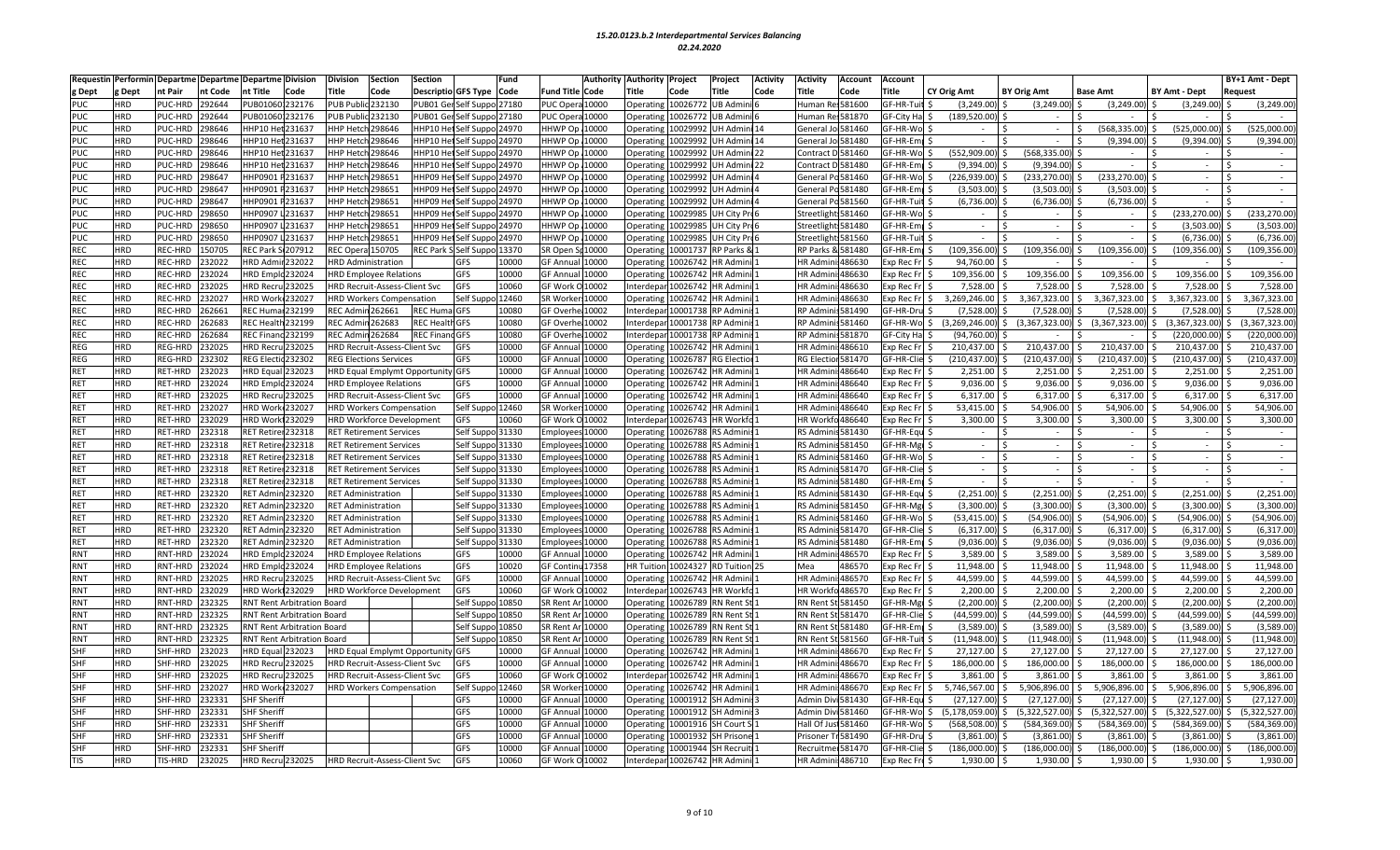|            |            | Requestin Performin Departme Departme Departme Division |         |                         |                            | <b>Division</b> | <b>Section</b>                       | Section                    |                     | Fund  |                        |       | <b>Authority Authority Project</b> |                                      | Project           | Activitv | Activitv                 | Account                  | Account         |                    |                    |              |                 |                      | BY+1 Amt - Dept |
|------------|------------|---------------------------------------------------------|---------|-------------------------|----------------------------|-----------------|--------------------------------------|----------------------------|---------------------|-------|------------------------|-------|------------------------------------|--------------------------------------|-------------------|----------|--------------------------|--------------------------|-----------------|--------------------|--------------------|--------------|-----------------|----------------------|-----------------|
| g Dept     | g Dept     | <b>Int Pair</b>                                         | nt Code | nt Title                | Code                       | Title           | Code                                 | <b>Descriptio GFS Type</b> |                     | Code  | <b>Fund Title Code</b> |       | <b>Title</b>                       | <b>Code</b>                          |                   | Code     | Title                    | <b>Code</b>              | Title           | <b>CY Orig Amt</b> | <b>BY Orig Amt</b> |              | <b>Base Amt</b> | <b>BY Amt - Dept</b> | <b>Request</b>  |
| TIS        | <b>HRD</b> | TIS-HRD                                                 | 232027  | <b>HRD Work 232027</b>  |                            |                 | <b>HRD Workers Compensation</b>      |                            | Self Suppo          | 12460 | SR Worker 10000        |       |                                    | Operating 10026742 HR Admini:        |                   |          |                          | <b>HR Admini: 486710</b> | Exp Rec Fro     | 75,611.00          |                    | 77,720.00    | 77,720.00       | 77,720.00            | 77,720.00       |
| TIS        | <b>HRD</b> | TIS-HRD                                                 | 232341  | DT Adm Ad 207915        |                            |                 | DT Adminis 232341                    |                            | DT Adm AdSelf Suppo | 28070 | ISTIF Annu 17582       |       |                                    | DT Dt Oper 10024777 DT Dt Oper:      |                   |          |                          | DT Operati 581460        | SF-HR-Wol S     | (75,611.00)        |                    | (77, 720.00) | (77, 720.00)    | (77,720.00)          | (77,720.00      |
| TIS        | <b>HRD</b> | TIS-HRD                                                 | 232341  | DT Adm Ad207915         |                            |                 | DT Adminis 232341                    |                            | DT Adm AcSelf Suppo | 28070 | ISTIF Annu 17582       |       |                                    | DT Dt Oper 10024777 DT Dt Oper:      |                   |          | DT Operat                | ti 581490                | SF-HR-Dru S     | (1,930.00)         |                    | (1,930.00)   | (1,930.00)      | (1,930.00)           | (1,930.00)      |
| TTX        | <b>HRD</b> | TTX-HRD                                                 | 232027  | <b>HRD Work 232027</b>  |                            |                 | <b>HRD Workers Compensation</b>      |                            | Self Suppo          | 12460 | SR Worker 10000        |       |                                    | Operating 10026742 HR Admini         |                   |          |                          | HR Admini: 486720        | Exp Rec $Fr$ \$ | 309,113.00         | 317,737.00         |              | 317,737.00      | 317,737.00           | 317,737.00      |
| TTX        | <b>HRD</b> | TTX-HRD                                                 | 232029  | <b>HRD Work1232029</b>  |                            |                 | <b>HRD Workforce Development</b>     |                            | <b>GFS</b>          | 10060 | GF Work O 10002        |       |                                    | Interdepar 10026743 HR Workfo1       |                   |          |                          | HR Workfo 486720         | Exp Rec Fr   \$ | 3,500.00           |                    | 3,500.00     | 3,500.00        | 3,500.00             | 3,500.00        |
| TTX        | <b>HRD</b> | TTX-HRD                                                 | 232344  | <b>TTX Manag 232346</b> |                            |                 | TTX Manag 232344                     | <b>TTX Manag GFS</b>       |                     | 10000 | GF Annual              | 10000 |                                    | Operating 10001748 TX Adminis1       |                   |          |                          | <b>TX Adminis 581450</b> | SF-HR-Mer S     | (3,500.00)         |                    | (3,500.00)   | (3,500.00)      | (3,500.00)           | (3,500.00)      |
| TTX        | <b>HRD</b> | TTX-HRD                                                 | 232344  | <b>TX Manag</b>         | 232346                     |                 | TTX Manag 232344                     | <b>TTX Manag GFS</b>       |                     | 10000 | GF Annual              | 10000 | Operating                          | 10001748                             | <b>TX Adminis</b> |          |                          | TX Adminis 581460        | GF-HR-Wo        | (309, 113.00)      | (317,737.00)       |              | (317,737.00)    | (317, 737.00)        | (317, 737.00)   |
| JNA        | <b>HRD</b> | UNA-HRD                                                 | 232022  | <b>HRD Admir 232022</b> |                            |                 | <b>HRD Administration</b>            |                            | <b>GFS</b>          | 10000 | GF Annua               | 10000 |                                    | Operating 10026742                   | <b>HR Admini</b>  |          | <b>HR Admir</b>          | ii:486990                | Exp Rec-Ge \$   |                    |                    |              |                 | 2,000,000.00         |                 |
| UNA        | <b>HRD</b> | UNA-HRD                                                 | 232023  | <b>HRD Equal</b>        | 232023                     |                 | HRD Equal Emplymt Opportunity GFS    |                            |                     | 10000 | <b>GF Annual</b>       | 10000 | Operating                          | 10026742 HR Admini                   |                   |          |                          | HR Admini: 487990        | Exp Rec-Ur \$   | 45,500.00          |                    | 45,500.00    | 45,500.00       | 45,500.00            | 45,500.00       |
| UNA        | <b>HRD</b> | UNA-HRD                                                 | 232025  | <b>HRD Recru 232025</b> |                            |                 | <b>HRD Recruit-Assess-Client Svc</b> |                            | <b>GFS</b>          | 10000 | <b>GF Annual</b>       | 10000 |                                    | Operating 10026742 HR Admini:        |                   |          | <b>HR Admini: 487990</b> |                          | Exp Rec-Ur      | 159,678.00         | 159,678.00         |              | 159,678.00      | 159,678.00           | 159,678.00      |
| UNA        | <b>HRD</b> | UNA-HRD 232025                                          |         | <b>HRD Recru 232025</b> |                            |                 | <b>HRD Recruit-Assess-Client Svc</b> |                            | GFS                 | 10010 | <b>GF Annual</b>       | 17363 |                                    | Hr Trainee 10024333 Hr Trainee       |                   |          | Personnel                | 486990                   | $Exp Rec-Ge$ \$ |                    |                    |              |                 |                      |                 |
| <b>UNA</b> | <b>HRD</b> | UNA-HRD 232025                                          |         | <b>HRD Recru 232025</b> |                            |                 | <b>HRD Recruit-Assess-Client Svc</b> |                            | GFS                 | 10010 | <b>GF Annual</b>       | 17366 |                                    | It Project I 10024336   HR IT Proje1 |                   |          |                          | Hiring Proj 486990       | Exp Rec-Ge      | 392,976.00         | 392,976.00         |              | 392,976.00      | 392,976.00           | 392,976.00      |
| UNA        | <b>HRD</b> | UNA-HRD 232025                                          |         | <b>HRD Recru 232025</b> |                            |                 | <b>HRD Recruit-Assess-Client Svc</b> |                            | GFS                 | 10060 | GF Work O 10002        |       |                                    | Interdepar 10026742 HR Admini        |                   |          | <b>HR Admini: 487990</b> |                          | Exp Rec-Ur      | 19,663.00          |                    | 19,663.00    | 19,663.00       | 19,663.00            | 19,663.00       |
| UNA        | <b>HRD</b> | UNA-HRD 232027                                          |         | <b>HRD Work 232027</b>  |                            |                 | <b>HRD Workers Compensation</b>      |                            | Self Suppo          | 12460 | SR Worker 10000        |       |                                    | Operating 10026742 HR Admini:        |                   |          |                          | HR Admini: 487990        | Exp Rec-Ur      | 043,181.00         | ,084,908.00        |              | 1,084,908.00    | 084,908.00           | 084,908.00      |
| UNA        | <b>HRD</b> | UNA-HRD 232029                                          |         | <b>HRD Work1232029</b>  |                            |                 | <b>HRD Workforce Development</b>     |                            | <b>GFS</b>          | 10000 | <b>GF Annual</b>       | 10000 |                                    | Operating 10026743 HR Workfo1        |                   |          |                          | HR Workfo 486990         | Exp Rec-Ge \$   | 75,000.00          |                    | 75,000.00    | 75,000.00       | 75,000.00            | 75,000.00       |
| <b>UNA</b> | <b>HRD</b> | UNA-HRD 232029                                          |         | <b>HRD Work 232029</b>  |                            |                 | <b>HRD Workforce Development</b>     |                            | GFS                 | 10060 | GF Work O 10002        |       |                                    | Interdepar 10026743 HR Workfo1       |                   |          |                          | HR Workfo 486990         | Exp Rec-Ge \$   | 74,067.00          |                    | 74,067.00    | 74,067.00       | 74,067.00            | 74,067.00       |
| <b>WAR</b> | <b>HRD</b> | WAR-HRD 232027                                          |         | <b>HRD Work 232027</b>  |                            |                 | <b>HRD Workers Compensation</b>      |                            | Self Suppo          | 12460 | SR Worker 10000        |       |                                    | Operating 10026742 HR Admini         |                   |          |                          | <b>HR Admini: 486780</b> | Exp Rec $Fr$ \$ | 45,619.00          |                    | 46,892.00    | 46,892.00       | 46,892.00            | 46,892.00       |
| <b>WAR</b> | <b>HRD</b> | WAR-HRD 232029                                          |         | HRD Work1232029         |                            |                 | <b>HRD Workforce Development</b>     |                            | GFS                 | 10060 | GF Work O 10002        |       |                                    | Interdepar 10026743 HR Workfo:       |                   |          |                          | HR Workfo 486780         | Exp Rec Fr   \$ | 1,080.00           |                    | 1,080.00     | 1,080.00        | 19,855.00            | 19,855.00       |
| <b>WAR</b> | <b>HRD</b> | WAR-HRD 232392                                          |         |                         | WAR War Memorial           |                 |                                      |                            | GFS                 | 14670 | SR War Mc 10000        |       | Operating                          | 10026798 WM Public                   |                   |          |                          | WM Public 581450         | GF-HR-Mer       | (1,080.00)         |                    | (1,080.00)   | (1,080.00)      | [19, 855.00]         | (19,855.00      |
| <b>WAR</b> | <b>HRD</b> | WAR-HRD 232392                                          |         | <b>WAR War Memorial</b> |                            |                 |                                      |                            | GFS                 | 14670 | SR War Mc10000         |       | <b>Operating</b>                   | 10026798 WM Public                   |                   |          |                          | WM Public 581460         | SF-HR-Wol Ś     | (45, 619.00)       |                    | (46,892.00)  | (46,892.00)     | (46, 892.00)         | (46,892.00      |
| <b>WOM</b> | <b>HRD</b> | WOM-HRD 232025                                          |         | <b>HRD Recru 232025</b> |                            |                 | <b>HRD Recruit-Assess-Client Svc</b> |                            | GFS                 | 10000 | <b>GF Annua</b>        | 10000 | Operating                          | 10026742 HR Admini:                  |                   |          |                          | HR Admini: 486790        | Exp Rec Fr   \$ | 7,892.00           |                    | 7,892.00     | 7,892.00        | 7,892.00             | 7,892.00        |
| <b>WOM</b> | <b>HRD</b> | WOM-HRD232395                                           |         |                         | <b>WOM Status Of Women</b> |                 |                                      |                            | <b>GFS</b>          | 10000 | <b>GF Annual</b>       | 10000 |                                    | Operating 10026801                   | WO Status:        |          | <b>WO Status 581470</b>  |                          | SF-HR-Clie \$   | (7,892.00)         |                    | (7,892.00)   | (7,892.00) \$   | $(7,892.00)$ \$      | (7,892.00)      |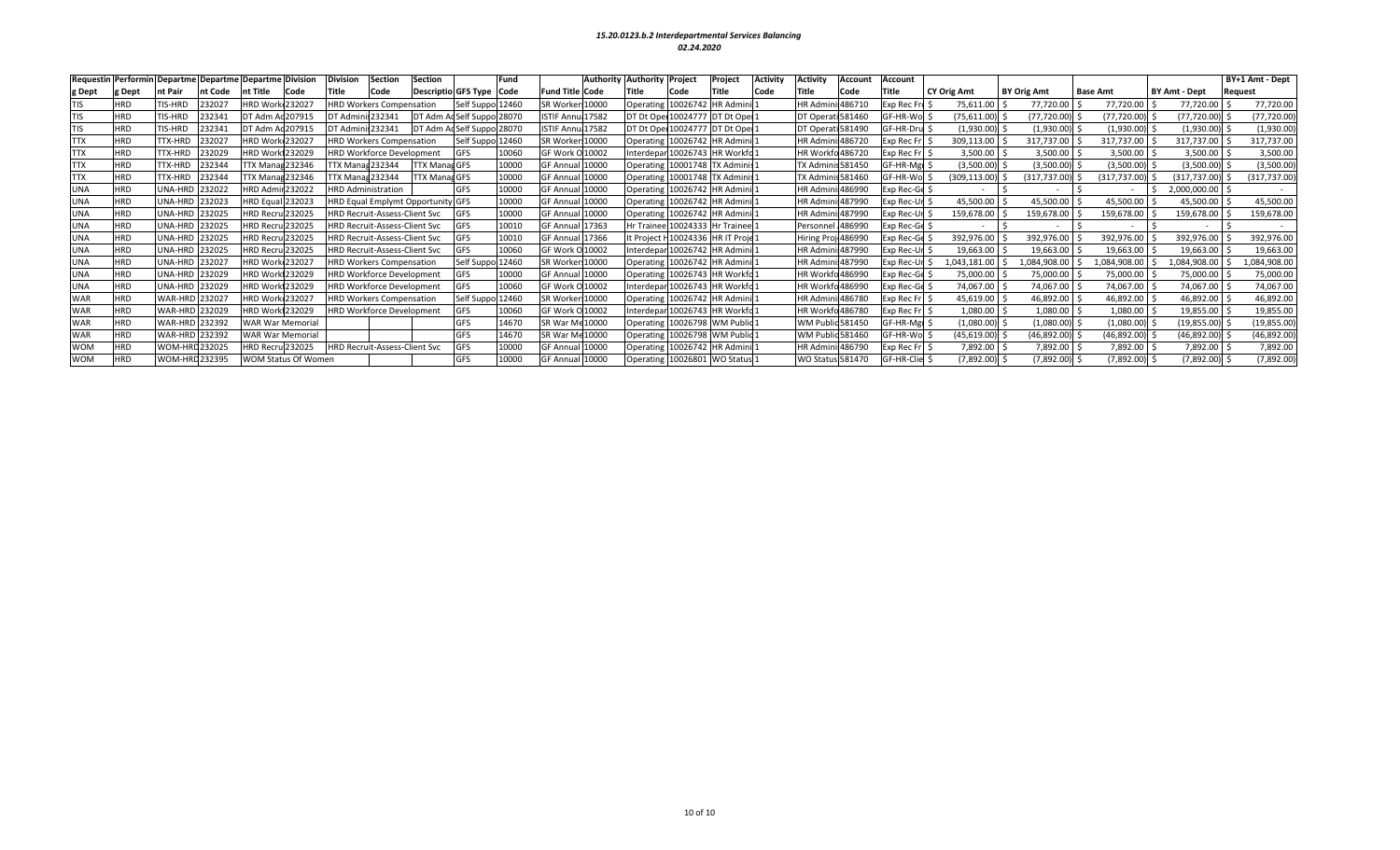